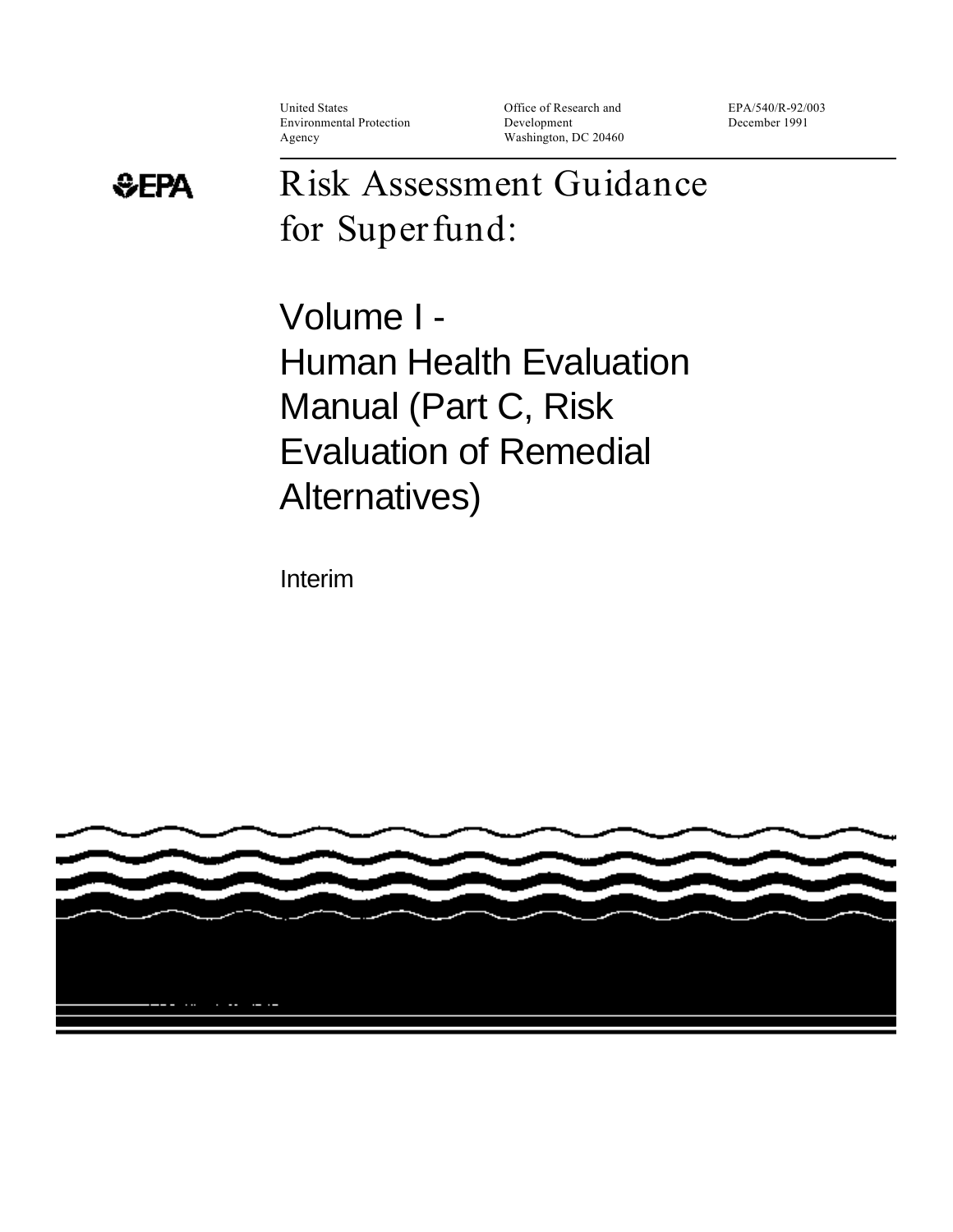**EPA/540/R-92/004 Publication 9285.7-01 C December 1991**

# **Risk Assessment Guidance for Superfund: Volume I – Human Health Evaluation Manual (Part C, Risk Evaluation of Remedial Alternatives)**

**Interim**

**Office of Emergency and Remedial Response U.S. Environmental Protection Agency Washington, DC 20460**

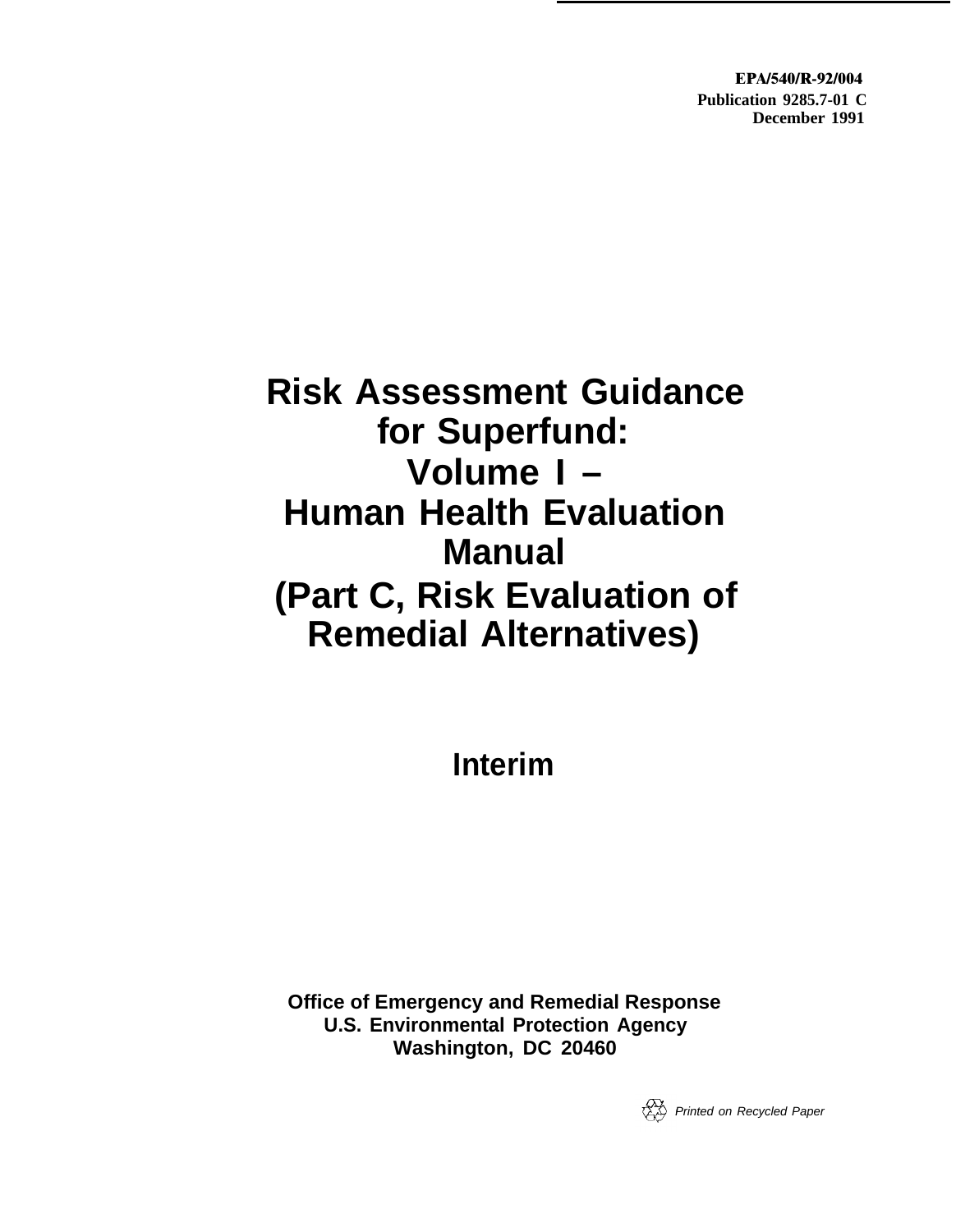## **NOTICE**

<span id="page-2-0"></span>The policies set out in [his document are intended solely as guidance; they are not final U.S. Environmental Protection Agency (EPA) actions. These policies are not intended, nor can they be relied upon, to create any rights enforceable by any party in litigation with the United States. EPA officials may decide to follow the guidance provided in this document, or to act at variance with the guidance, based on an analysis of specific site circumstances. The Agency also reserves the right to change this guidance at any time without public notice.

This guidance is based on policies in the Final Rule of the National Oil and Hazardous Substances Pollution Contingency Plan (NCP), which was published on March 8, 1990 (55 *Federal Register 8666).* The NCP should be considered the authoritative source.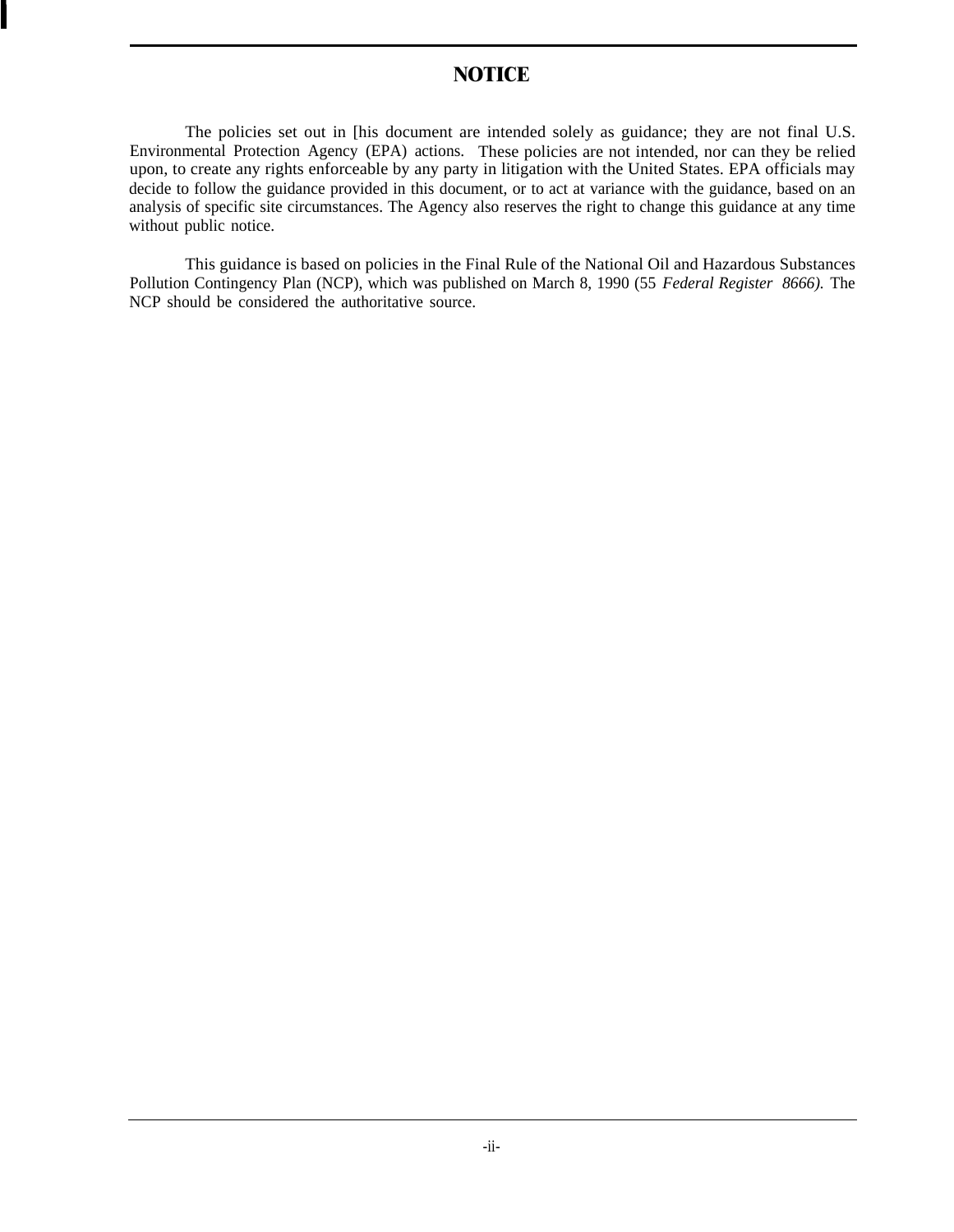## **CONTENTS**

|            | Page                                                                                                                                                    |
|------------|---------------------------------------------------------------------------------------------------------------------------------------------------------|
|            |                                                                                                                                                         |
|            |                                                                                                                                                         |
|            |                                                                                                                                                         |
|            |                                                                                                                                                         |
|            |                                                                                                                                                         |
|            |                                                                                                                                                         |
| <b>1.0</b> |                                                                                                                                                         |
|            |                                                                                                                                                         |
|            | 1.1.1                                                                                                                                                   |
|            | 1.2 RELEVANT STATUTES, REGULATIONS, AND GUIDANCE 6                                                                                                      |
|            |                                                                                                                                                         |
|            |                                                                                                                                                         |
|            |                                                                                                                                                         |
|            |                                                                                                                                                         |
|            |                                                                                                                                                         |
| 2.0        | <b>RISK EVALUATION DURING THE FEASIBILITY STUDY</b> 11                                                                                                  |
|            | 2.1 RISK EVALUATION DURING DEVELOPMENT AND SCREENING OF ALTERNATIVES                                                                                    |
|            |                                                                                                                                                         |
|            | 2.2 RISK EVALUATION DURING DETAILED ANALYSIS OF ALTERNATIVES 12                                                                                         |
|            | 2.2.1 Evaluation of long-term Human Health Risks for Detailed Analysis 14<br>2.2.2 Evaluation of Short-term Human Health Risks for Detailed Analysis 15 |
|            |                                                                                                                                                         |
| 3.0        |                                                                                                                                                         |
|            |                                                                                                                                                         |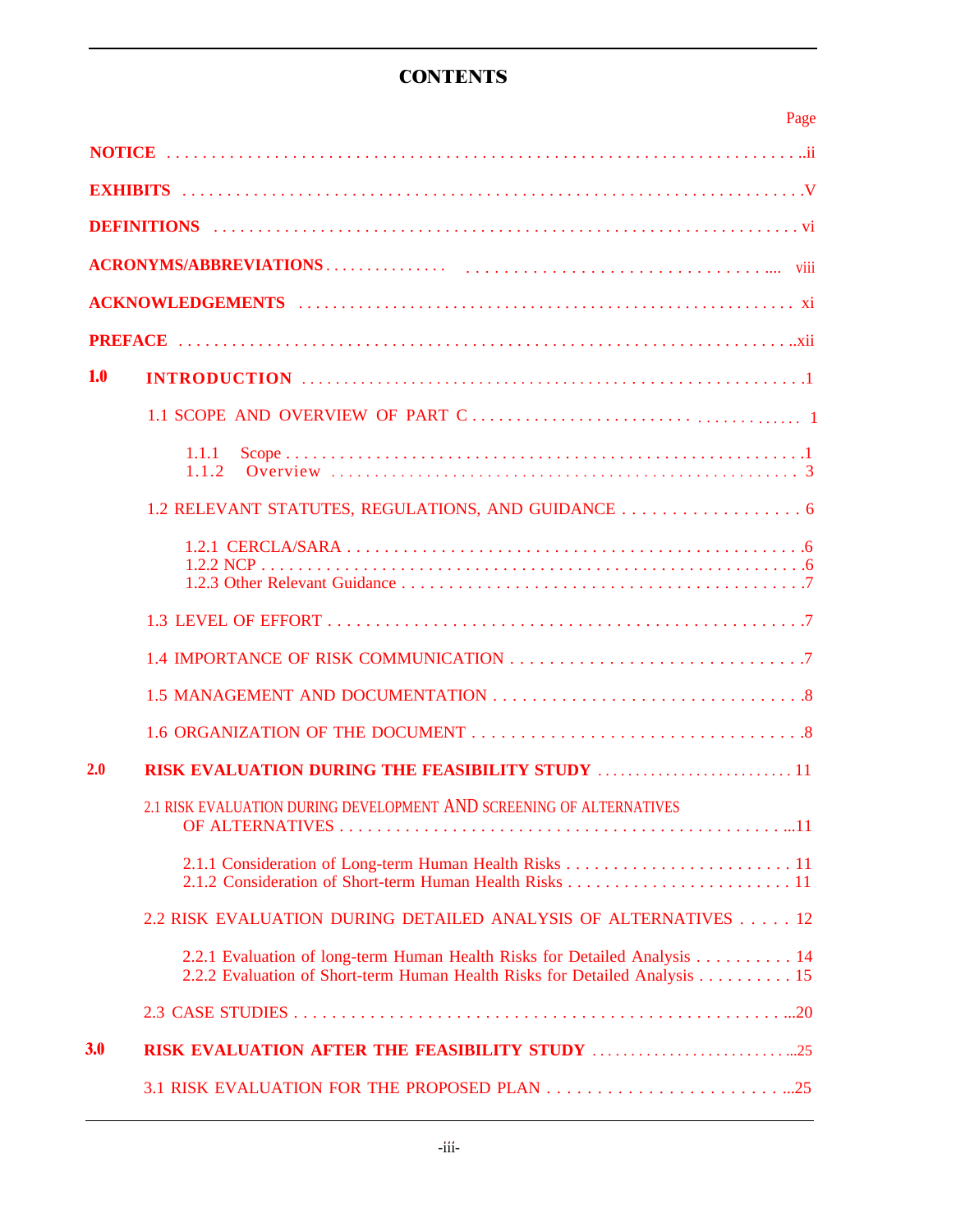# **CONTENTS (Continued)**

|                   | page                                                                                                                                                      |
|-------------------|-----------------------------------------------------------------------------------------------------------------------------------------------------------|
|                   |                                                                                                                                                           |
|                   | 3.3 RISK EVALUATION DURING REMEDIAL DESIGN/REMEDIAL ACTION 25                                                                                             |
|                   | 3.3.2 Monitoring Short-term Health Risks During Implementation 26<br>3.3.3 Assessing Attainment of Selected Remediation Levels                            |
|                   |                                                                                                                                                           |
|                   |                                                                                                                                                           |
|                   |                                                                                                                                                           |
|                   |                                                                                                                                                           |
| <b>APPENDIX A</b> | SELECTED REMEDIATION TECHNOLOGIES AND ASSOCIATED                                                                                                          |
| <b>APPENDIX B</b> | <b>QUANTIFYING POTENTIAL RELEASES FROM SELECTED</b>                                                                                                       |
|                   |                                                                                                                                                           |
|                   |                                                                                                                                                           |
|                   | B.3 SOLIDIFICATION/STABILIZATION TREATMENT TECHNOLOGIES 44                                                                                                |
|                   | <b>B.4 REFERENCES FOR DETERMINING RELEASES RESULTING FROM REMEDIAL</b>                                                                                    |
|                   |                                                                                                                                                           |
| <b>APPENDIX C</b> |                                                                                                                                                           |
|                   |                                                                                                                                                           |
|                   |                                                                                                                                                           |
|                   | C.2.1 Toxicity Values for Assessing Risk of Noncarcinogenic Effects for Short-term<br>C.2.2 Specific Carcinogenic Risk Values for Short-term Exposures 54 |
| <b>APPENDIX D</b> | <b>RADIATION REMEDIATION TECHNOLOGIES</b> 57                                                                                                              |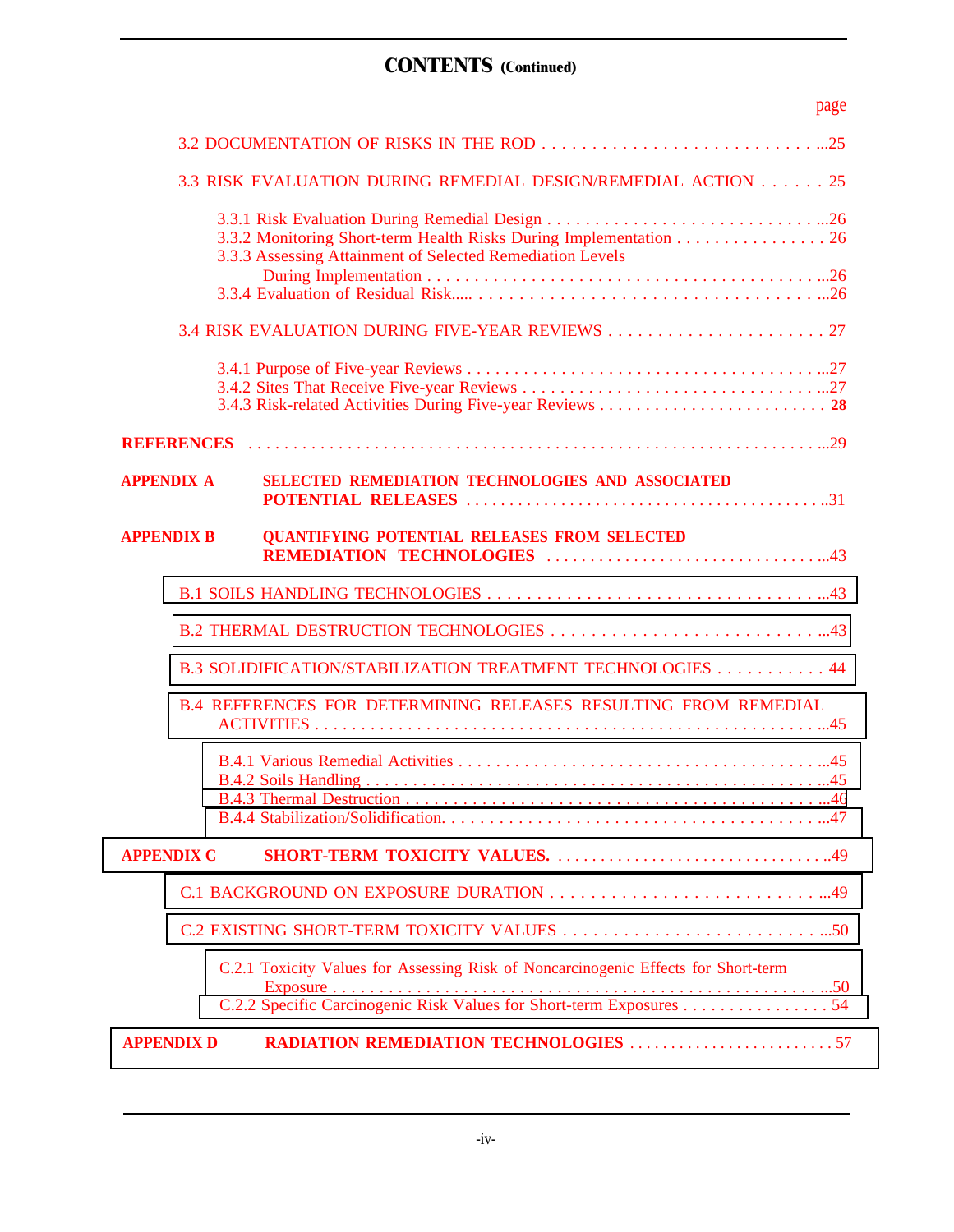## **EXHIBITS**

<span id="page-5-0"></span>

| <b>Exhibit</b> | Page                                                           |
|----------------|----------------------------------------------------------------|
| $1 - 1$        | RELATIONSHIP OF HUMAN HEALTH EVALUATION TO THE                 |
| $1 - 2$        | SUMMARY OF RISK EVALUATIONS OF REMEDIAL                        |
| $1 - 3$        | RISK EVALUATION OF REMEDIAL ALTERNATIVES IN                    |
| $2 - 1$        | ILLUSTRATION OF AN EXPOSURE PATHWAY FOR A REMEDIAL ACTION 17   |
| $2 - 2$        | ILLUSTRATION OF CUMULATIVE EXPOSURES FROM MULTIPLE RELEASES 18 |
| $A-1$          |                                                                |
| $A-2$          | REMEDIATION TECHNOLOGIES AND SOME POTENTIALLY                  |
| $D-1$          | POTENTIAL RELEASES OF RADIOACTIVITY ASSOCIATED WITH            |
| $D-2$          | DEGREE OF POTENTIAL SHORT- AND LONG-TERM RISKS ASSOCIATED      |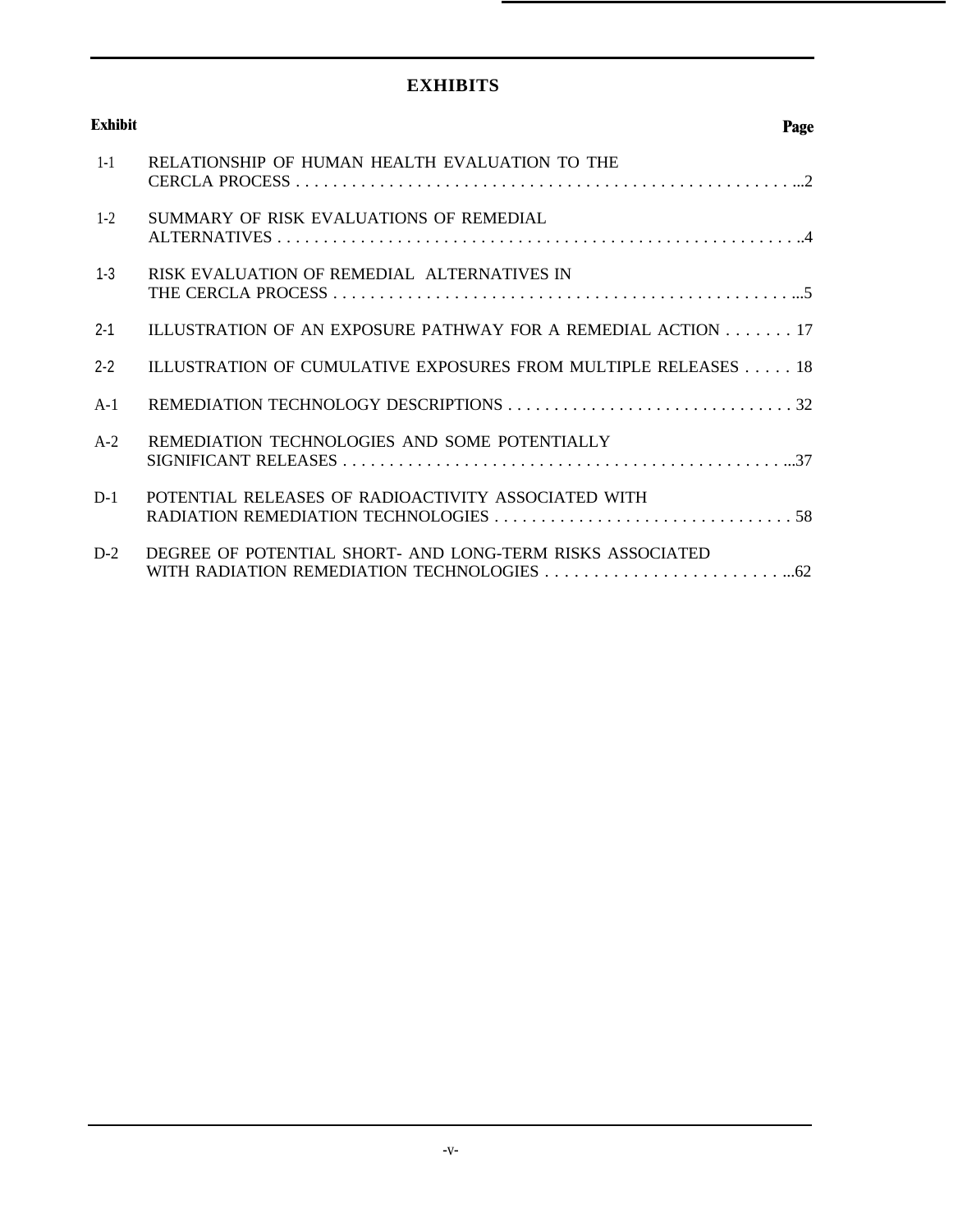## **DEFINITIONS**

<span id="page-6-0"></span>

| Term                                                                     | Definition                                                                                                                                                                                                                                                                                                                                                                                                                                                                                                                                                                                                                                                                                                                                                                                                        |
|--------------------------------------------------------------------------|-------------------------------------------------------------------------------------------------------------------------------------------------------------------------------------------------------------------------------------------------------------------------------------------------------------------------------------------------------------------------------------------------------------------------------------------------------------------------------------------------------------------------------------------------------------------------------------------------------------------------------------------------------------------------------------------------------------------------------------------------------------------------------------------------------------------|
| Applicable or Relevant and<br><b>Appropriate Requirements</b><br>(ARARs) | "Applicable" requirements are those clean-up standards, standards<br>of control, and other substantive environmental protection<br>requirements, criteria, or limitations promulgated under federal or<br>state law that specifically address a hazardous substance, pollutant,<br>contaminant, remedial action, location, or other circumstance at a<br>Comprehensive Environmental Response, Compensation, and<br>Liability Act (CERCLA) site.<br>"Relevant and appropriate"<br>requirements are those clean-up standards which, while not<br>"applicable" at a CERCLA site, address problems or situations<br>sufficiently similar to those encountered at the CERCLA site that<br>their use is well-suited to the particular site. ARARs can be action-<br>specific, location-specific, or chemical-specific. |
| Exposure Pathway                                                         | The course a chemical or physical agent takes from a source to an<br>exposed organism.<br>An exposure pathway describes a unique<br>mechanism by which an individual or population is exposed to<br>chemicals or physical agents at or originating from a site. Each<br>exposure pathway includes a source or release from a source, an<br>exposure point, and an exposure route. If the exposure point differs<br>from the source, a transport/exposure medium (e.g., air) or media<br>(in cases of intermedia transfer) also would be indicated.                                                                                                                                                                                                                                                                |
| Exposure Point                                                           | A location of potential contact between an organism and a chemical<br>or physical agent.                                                                                                                                                                                                                                                                                                                                                                                                                                                                                                                                                                                                                                                                                                                          |
| Exposure Route                                                           | The way a chemical or physical agent comes in contact with an<br>organism (i.e., by ingestion, inhalation, dermal contact).                                                                                                                                                                                                                                                                                                                                                                                                                                                                                                                                                                                                                                                                                       |
| <b>Final Remediation Levels</b>                                          | Chemical-specific clean-up levels that are documented in the<br>Record of Decision (ROD). They may differ from preliminary<br>remediation goals (PRGs) because of modifications resulting from<br>consideration of various uncertainties, technical and exposure<br>factors, and all nine selection-of-remedy criteria outlined in the<br>National Oil and Hazardous Substances Pollution Contingency Plan<br>$(NCP)$ .                                                                                                                                                                                                                                                                                                                                                                                           |
| Long-term Risks                                                          | Risks that remain after remedy implementation is complete (i.e.,<br>residual risks).                                                                                                                                                                                                                                                                                                                                                                                                                                                                                                                                                                                                                                                                                                                              |
| Preliminary Remediation Goals<br>(PRGs)                                  | Initial clean-up goals that (1) are protective of human health and<br>the environment and (2) comply with ARARs. They are developed<br>early in the process based on readily available information and are<br>modified to reflect results of the baseline risk assessment. They<br>also are used during analysis of remedial alternatives in the<br>remedial investigation/feasibility study (RI/FS).                                                                                                                                                                                                                                                                                                                                                                                                             |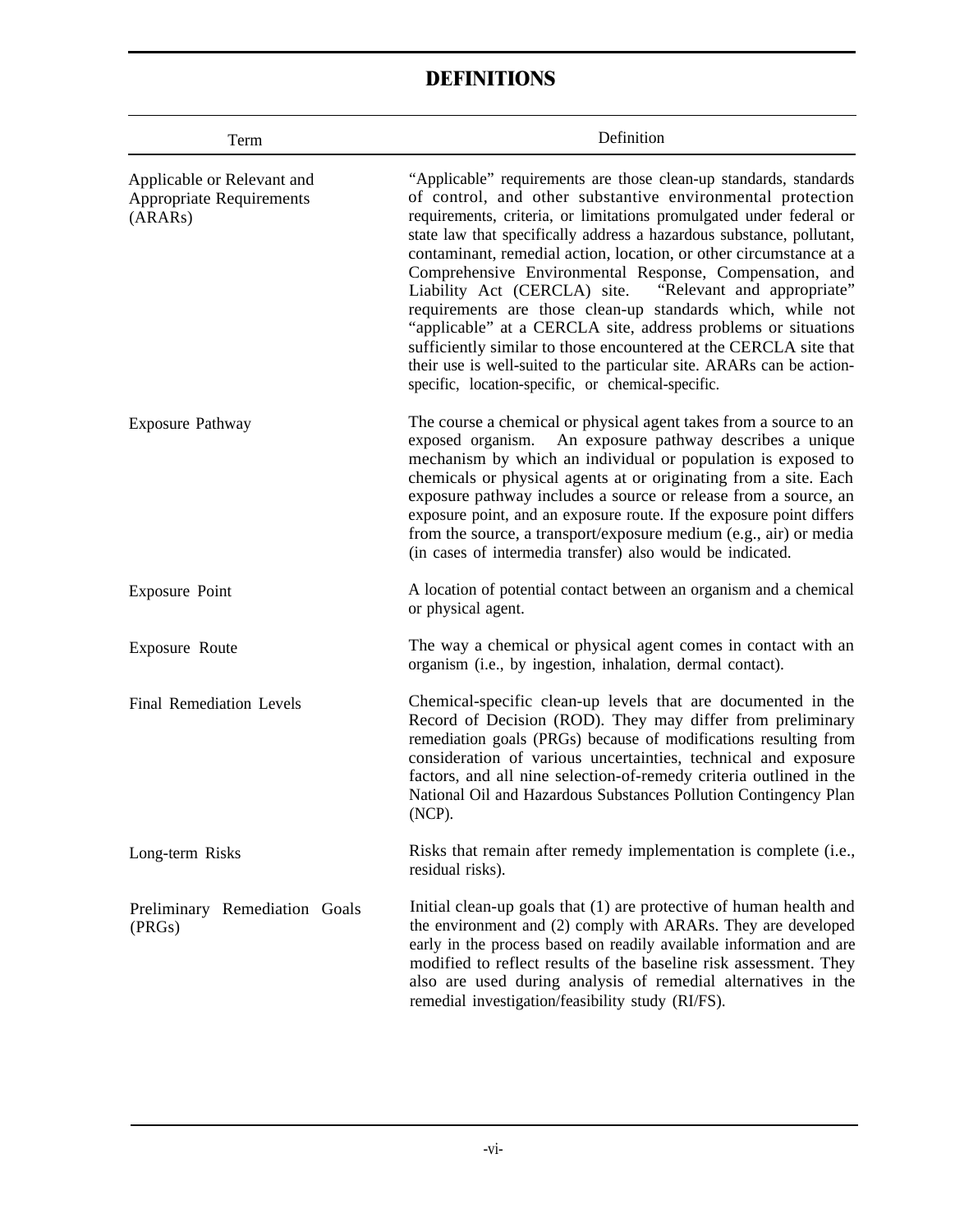## **DEFINITIONS (Continued)**

| Term                      | Definition                                                                                                                                                                                                                                                                                                                       |  |
|---------------------------|----------------------------------------------------------------------------------------------------------------------------------------------------------------------------------------------------------------------------------------------------------------------------------------------------------------------------------|--|
| Remedial Alternative      | An action considered in the feasibility study intended to reduce or<br>eliminate significant risks to human health and/or the environment<br>at a site. A range of remedial alternatives are considered in detail<br>by the FS while the selection of a specific remedial alternative over<br>others is documented in the ROD.   |  |
| Remedial Action           | The selected alternative that is documented in the ROD.                                                                                                                                                                                                                                                                          |  |
| Risk-based Concentrations | Concentration levels for individual chemicals that correspond to a<br>specific cancer risk level (e.g., $10^{\circ}$ , $10^{\circ}$ ) or hazard quotient (HQ)<br>or hazard index (HI) (e.g., less than or equal to 1). They are<br>generally selected as preliminary or final remediation goals when<br>ARARs are not available. |  |
| Short-term Risks          | Risks that occur during implementation of a remedial alternative.<br>Some "short-term" risks can occur over a period of many years (e.g.,<br>risk associated with air stripper emissions).                                                                                                                                       |  |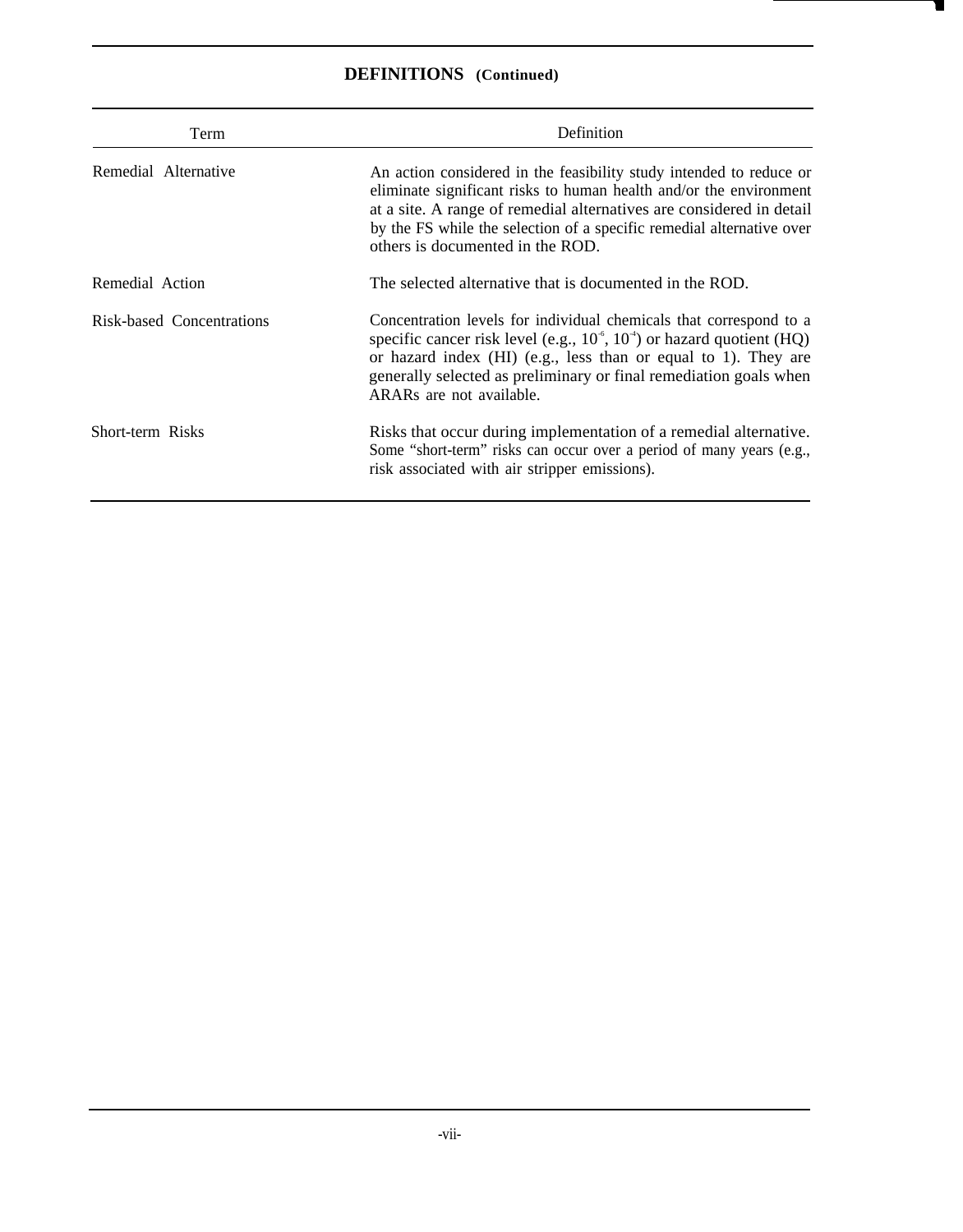## <span id="page-8-0"></span>Acronym/ Abbreviation Definition ACGIH AIC APCD ARARs ATSDR CEGL CERCLA CFR ECAO EEGL EPA **HEAST HHEM** HI HQ IDLH IRIS LOAEL **MCL** MRL NCP American Conference of Governmental Industrial Hygienists Acute Inhalation Criteria Air Pollution Control Device Applicable or Relevant and Appropriate Requirements Agency for Toxic Substances and Disease Registry Continuous Exposure Guidance Level Comprehensive Environmental Response, Compensation, and Liability Act Code of Federal Regulations Environmental Criteria and Assessment Office Emergency Exposure Guidance Level U.S. Environmental Protection Agency Health Effects Assessment Summary Tables Human Health Evaluation Manual Hazard Index Hazard Quotient Immediately Dangerous to Life and Health Integrated Risk Information System Lowest-observed-adverse-effect-level Maximum Contaminant Level Minimal Risk Level National Oil and Hazardous Substances Pollution Contingency Plan NIOSH National Institute for Occupational Safety and Health NOAEL No-observed-adverse-effect-level NRC National Research Council

# **ACRONYMS/ABBREVIATIONS**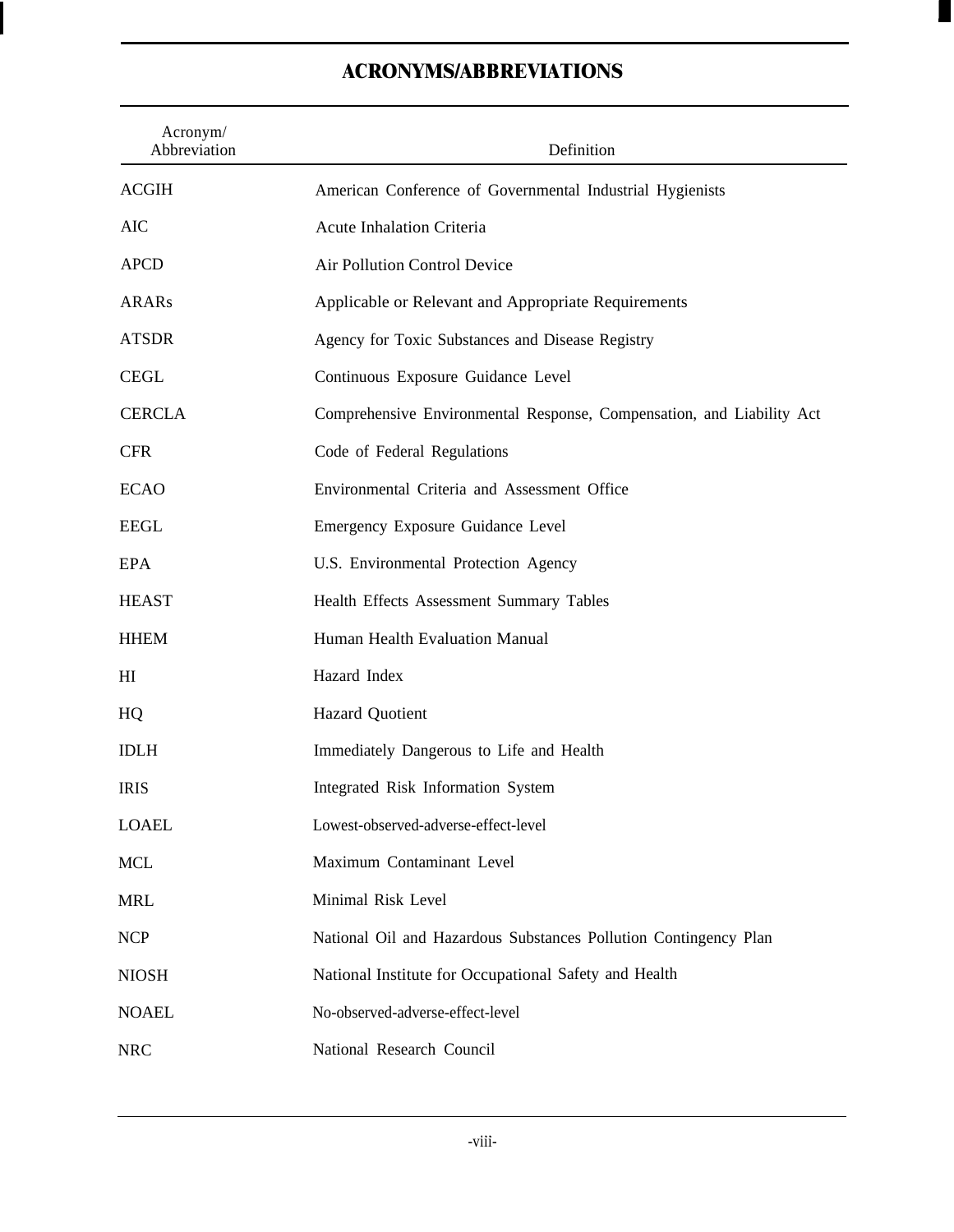| Acronym/<br>Abbreviation | Definition                                         |
|--------------------------|----------------------------------------------------|
| <b>ORD</b>               | Office of Research and Development                 |
| <b>OSHA</b>              | Occupational Safety and Health Administration      |
| <b>PEL</b>               | Permissible Exposure Level                         |
| <b>POTW</b>              | Publicly Owned Treatment Works                     |
| <b>PPE</b>               | Personal Protective Equipment                      |
| PRG                      | Preliminary Remediation Goal                       |
| QA/QC                    | Quality Assurance/Quality Control                  |
| <b>RAGS</b>              | Risk Assessment Guidance for Superfund             |
| <b>RCRA</b>              | Resource Conservation and Recovery Act             |
| <b>REL</b>               | Recommended Exposure Level                         |
| <b>RfC</b>               | Reference Concentration                            |
| <b>RfD</b>               | Reference Dose                                     |
| RI/FS                    | Remedial Investigation/Feasibility Study           |
| <b>RME</b>               | Reasonable Maximum Exposure                        |
| <b>ROD</b>               | Record of Decision                                 |
| <b>RPM</b>               | Remedial Project Manager                           |
| <b>RQ</b>                | Reportable Quantity                                |
| <b>RREL</b>              | Risk Reduction Engineering Laboratory              |
| SARA                     | Superfund Amendments and Reauthorization Act       |
| <b>SPEGL</b>             | Short-term Public Emergency Guidance Level         |
| TLV-C                    | Threshold Limit Values - Ceiling                   |
| <b>TLV-STEL</b>          | Threshold Limit Values - Short-term Exposure Limit |
| <b>TLV-TWA</b>           | Threshold Limit Values - Time-weighted Average     |
| <b>TSC</b>               | Superfund Health Risk Technical Support Center     |

## **ACRONYMS/ABBREVIATIONS (Continued)**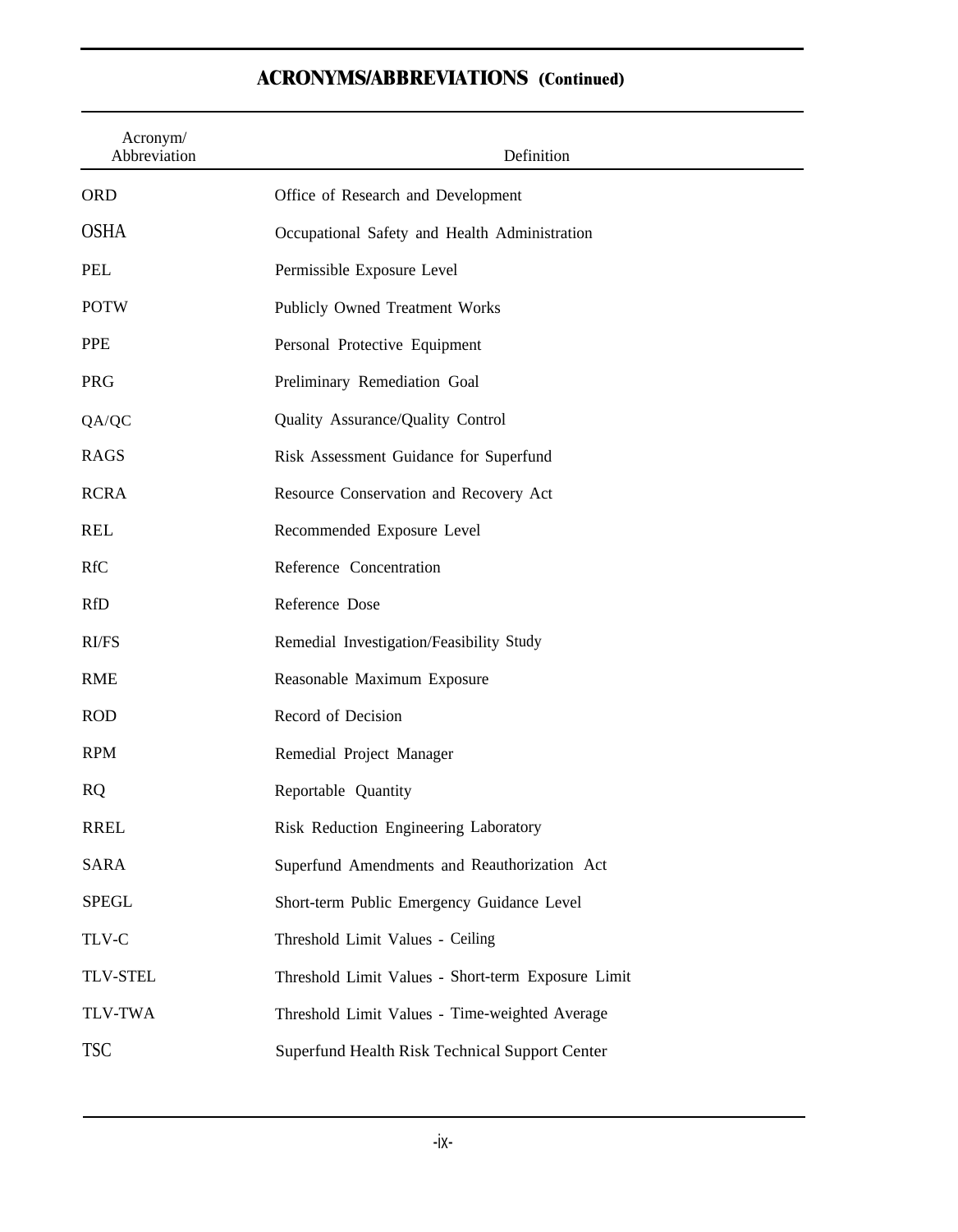# **ACRONYMS/ABBREVIATIONS (Continued)**

| Acronym/<br>Abbreviation | Definition                   |
|--------------------------|------------------------------|
| <b>TSCA</b>              | Toxic Substances Control Act |
| <b>VOCs</b>              | Volatile Organic Compounds   |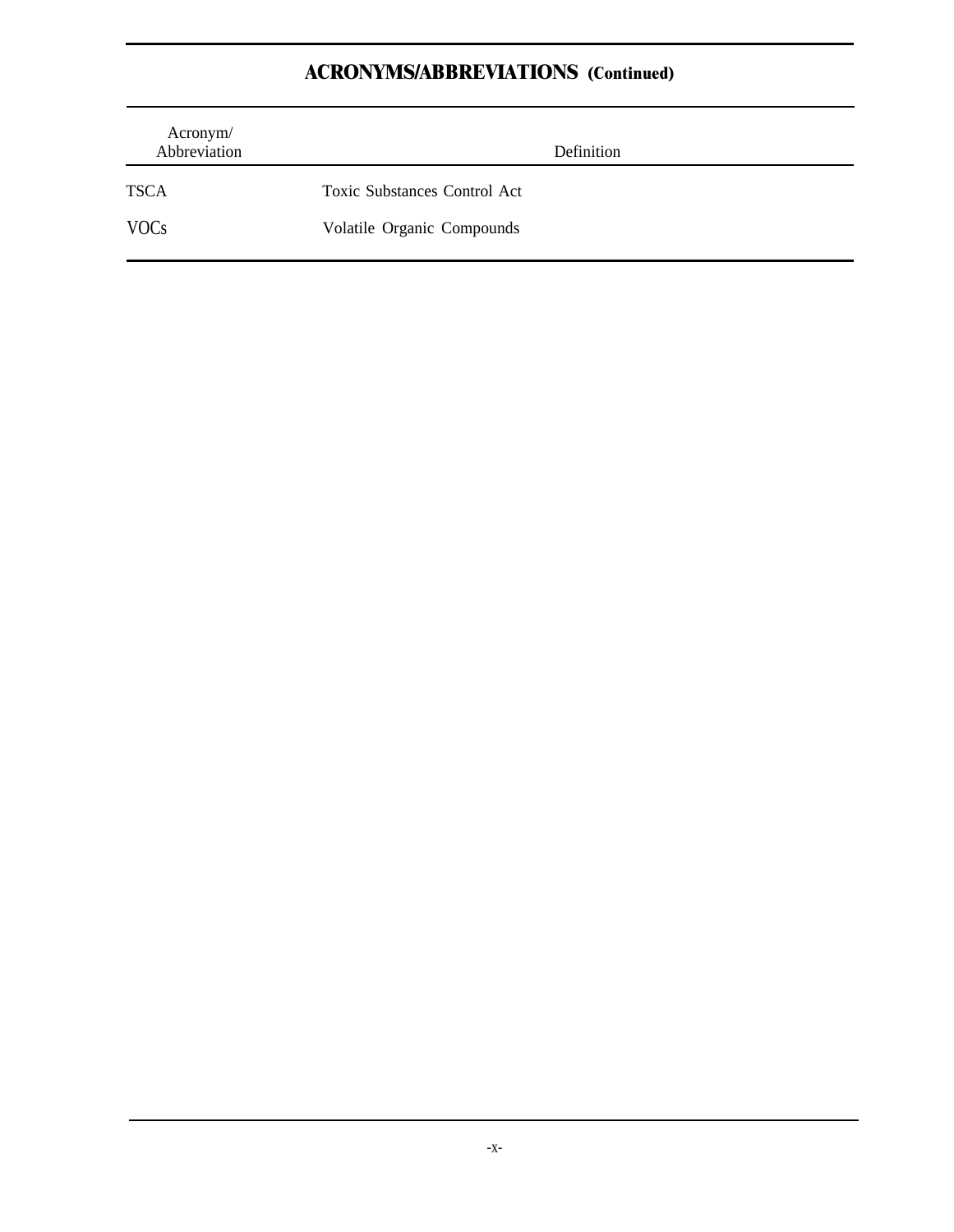## **ACKNOWLEDGEMENTS**

<span id="page-11-0"></span>This manual was developed by the Toxics Integration Branch (TIB) of EPA's Office of Emergency and Remedial Response, Hazardous Site Evaluation Division. A large number of EPA regional and headquarters managers and technical staff (see below) provided valuable input regarding the organization, content, and policy implications of the manual throughout its development.

ICF Incorporated provided technical assistance to EPA in the development of this manual, under Contract Nos. 68-01-7389, 68-W8-0098, and 68-03-3452. S. Cohen and Associates (SC&A) provided assistance in the development of Appendix D, under EPA Contract No. 68-D9-0170.

## **WORKGROUP**

#### **EPA HEADQUARTERS**

Office of Emergency and Remedial Response: Rhea Cohen, David Cooper,

Office of Radiation Programs:<br>
Office of General Counsel:<br>
Larry Starfield Office of General Counsel: Larry Starfie<br>
Office of Policy. Planning, and Evaluation: Pepi Lecayo Office of Policy, Planning, and Evaluation: Pepi Lecay<br>
Office of Waste Programs Enforcement: Steve Ells Office of Waste Programs Enforcement: Steve Ells<br>
Office of Health and Environmental Assessment: Stevin Garrahan Office of Health and Environmental Assessment:

Steve Golian, Jennifer Sutter, Ed Hanlon, James Konz, Tracy Loy, Bruce Means

#### **EPA REGIONAL OFFICES**

Region 1: Ann-Marie Burke, Jeri Weiss Region 5: Alison Hiltner, Jae Lee, Andrew Podowski Region 6: Jon Rauscher Region 10: **In the U.S. In the U.S. Accord Street Street Street Street Street Street Street Street Street Street Street Street Street Street Street Street Street Street Street Street Street Street Street Street Street Stre** 

### **OTHER EPA OFFICES**

Risk Reduction Engineering Laboratory:<br>
Office of Air Quality Planning and Standards: Pred Hauchman Office of Air Quality Planning and Standards: Fred Hauchman<br>
Office of Health and Environmental Assessment: Pei-Fung Hurst Office of Health and Environmental Assessment:

#### **STATE AGENCIES**

Michigan Department of Natural Resources: New Jersey Department of Environmental Protection:

Chris Flaga Linda Cullen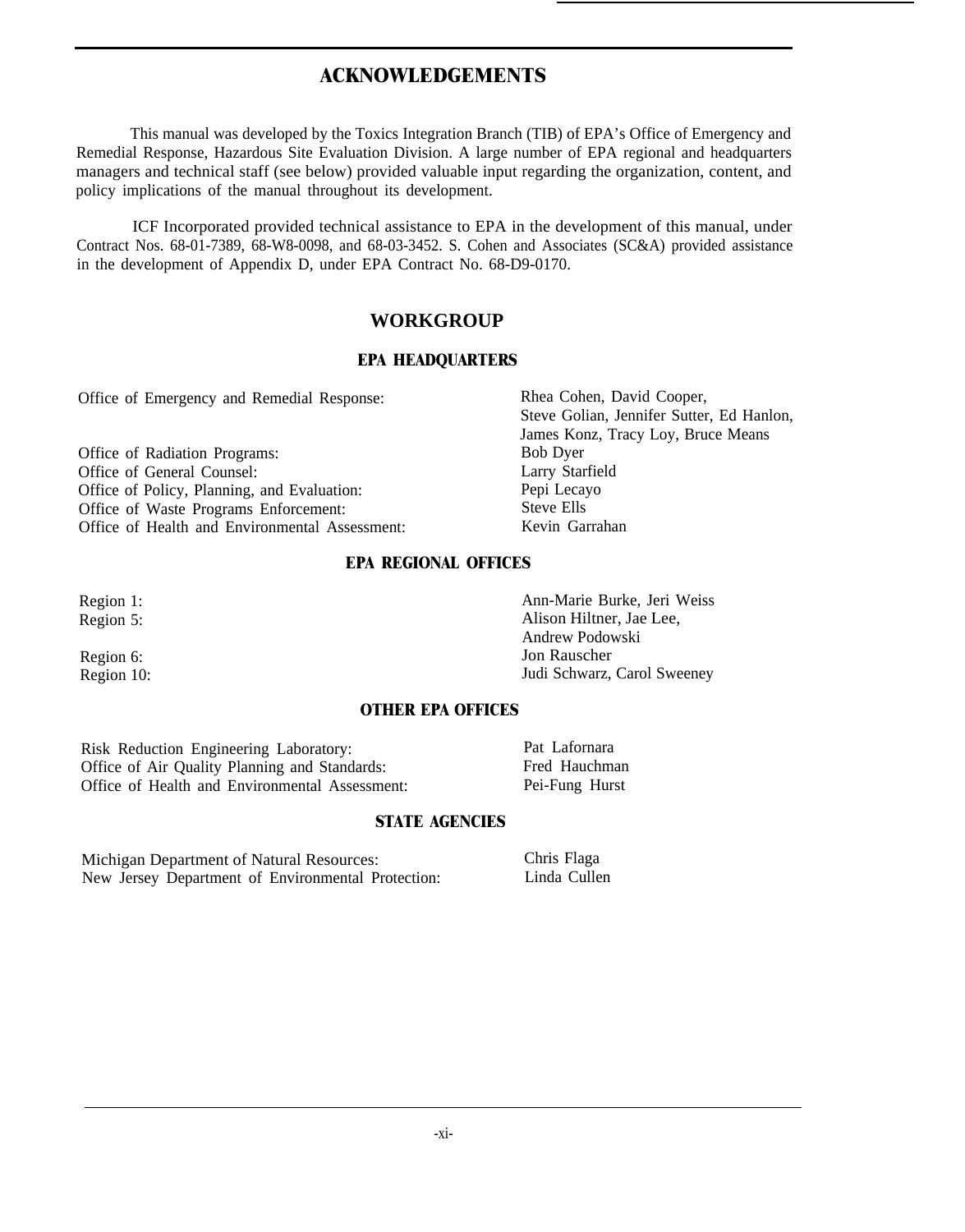## **PREFACE**

<span id="page-12-0"></span>*Risk Assessment Guidance for Supetund: Volume I — Human Health Evaluation Manual* (RAGS/HHEM) Part C is one of a three-part series. Part A addresses the baseline risk assessment; Part B addresses the development of risk-based preliminary remediation goals. Part C provides guidance on the human health risk evaluations of remedial alternatives that are conducted during the feasibility study, during selection and documentation of a remedy, and during and after remedy implementation. Part C provides general guidance to assist in site-specific risk evaluations and to maintain flexibility in the analysis and decision-making process. This guidance does not discuss the evaluation of ecological effects that takes place during remedy selection and implementation, nor does it discuss the risk management decisions that are necessary at a CERCLA site (e.g., selection of final remediation goals). The potential users of Part C are persons involved in the remedy selection and implementation proms, including risk assessors, risk assessment reviewers, remedial project managers, and other decision-makers.

This manual is being distributed as an interim document to allow for a period of field testing and review. RAGS/HHEM will be revised in the future, and Parts A, B, and C will be incorporated into a single final guidance document. Additional information for specific subject areas is being developed for inclusion in a later revision. These areas include:

- development of short-term inhalation toxicity values;
- short-term worker health and safety issues; and
- determination of attainment of final remediation goals.

Comments addressing usefulness, changes, and additional areas where guidance is needed should be sent to:

> U.S. Environmental Protection Agency Toxics Integration Branch (0S-230). Office of Emergency and Remedial Response 401 M Street, SW Washington, DC 20460

| Telephone: | 202-260-9486 |
|------------|--------------|
| FAX:       | 202-260-6852 |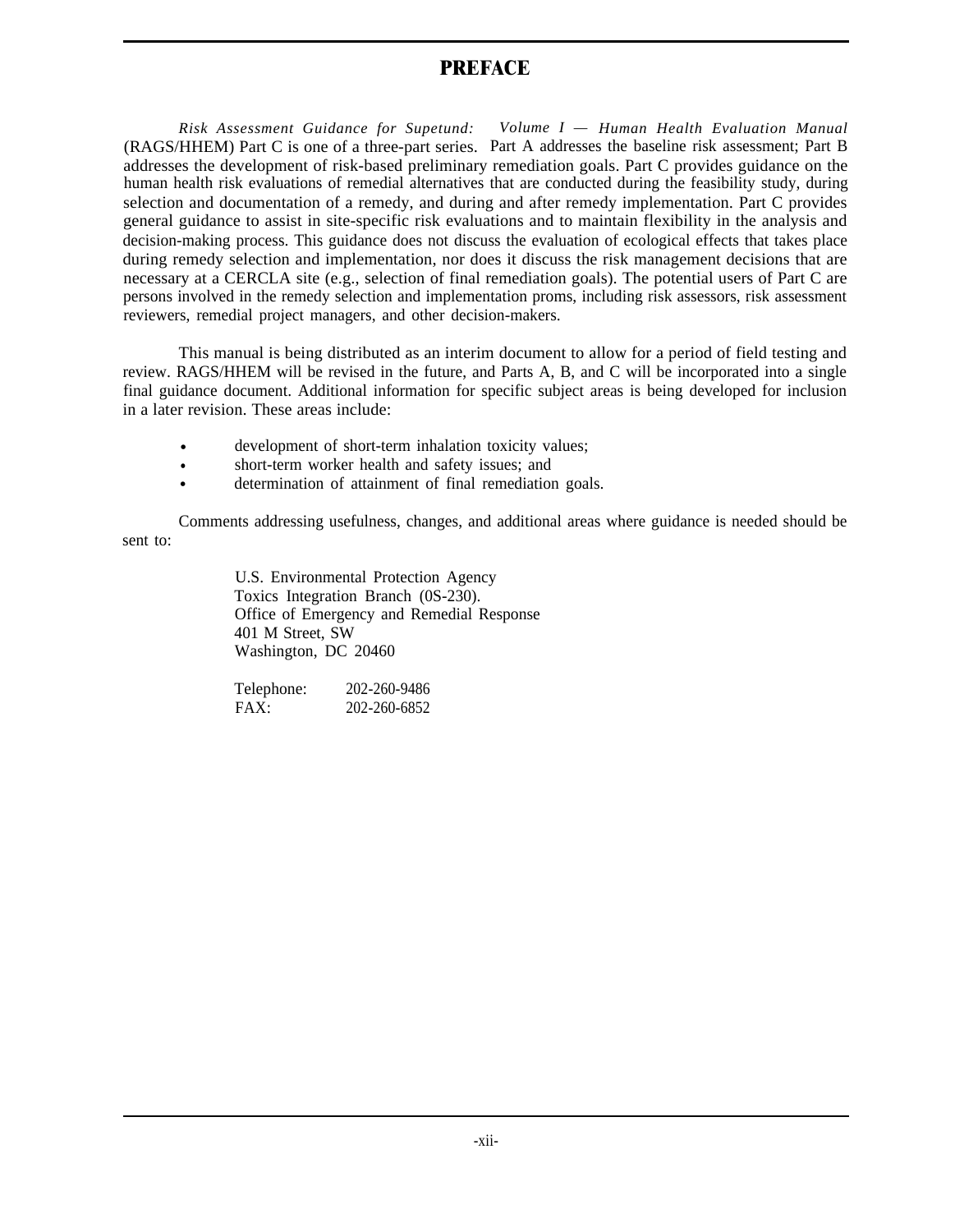# **CHAPTER 1 INTRODUCTION**

<span id="page-13-0"></span>This guidance has been developed by the U.S. Environmental Protection Agency (EPA) to assist remedial project managers (RPMs), risk assessors, site engineers, and others in using risk information at Comprehensive Environmental Response, Compensation, and Liability Act (CERCLA) sites to both evaluate remedial alternatives during the feasibility study (FS) and to evaluate the human health risk associated with the selected remedial alternative during and after its implementation. Part C provides general guidance to assist in sitespecific risk evaluations and to maintain flexibility in the decision-making process.

Risk assessment is one of many tools that RPMs use in selecting the best remedy for a site. Other important tools (not addressed in this guidance) involve the assessments of technical feasibility, applicable or relevant and appropriate requirements (ARARs), cost, an d implementability.

This guidance is the third part (Part C) in the series *Risk Assessment Guidance for Superfund: Volume Z — Human Health Evaluation Manual* (RAGS/HHEM). Part A of this guidance (EPA 1989g) describes how to conduct a site-specific baseline risk assessment; the information in Part A is necessary background for Part C. Part B (EPA 1991c) provides guidance for calculating risk-based concentrations that may be used, along with ARARs and other information, to develop preliminary remediation goals (PRGs) during project scoping. PRGs (and final remediation levels set in the Record of Decision [ROD]) can be used throughout the analyses in Part C to assist in evaluating the human health risks of remedial alternatives. Exhibit 1-1 illustrates the major correspondence of RAGS/HHEM activities with the steps in the CERCLA remedial process.

The steps for conducting a risk evaluation of remedial alternatives are discussed in general terms in Chapters 2 and 3; more detailed guidance for conducting short-term evaluations is provided in Appendices A through D. (See the box in the next column for a description of how the terms short-

#### **SHORT-TERM RISK VS. LONG-TERM RISK**

For the purposes of this guidance, short-term risks are those that occur during implementation of a remedial alternative. Some "short-term" risks can occur over a period of many years (e.g., risk associated with air stripper emissions). In contrast, long-term risks are those that remain after remedy implementation is complete (i.e., residual risks).

term risk and long-term risk differ in this guidance.) The remainder of this chapter:

- presents the scope and an overview of Part C;
- discusses the statutes, regulations, and guidance relevant to the evaluation of remedial alternatives;
- describes appropriate levels of effort for risk evaluations of remedial alternatives;
- discusses the importance of risk communication;
- addresses the role of the RPM and the need for documentation; and
- presents the organization of the remainder of this document.

## **1.1 SCOPE AND OVERVIEW OF PART C**

### **1.1.1 SCOPE**

As discussed in Section 1.2 below, some of the nine criteria that are described in the National Oil and Hazardous Substances Pollution Contingency Plan (NCP) and that are used to evaluate remedial alternatives during the remedial investigation/ feasibility study RI/FS), involve a direct use of risk-related information. Several aspects of these criteria (e.g., short-term risks to workers and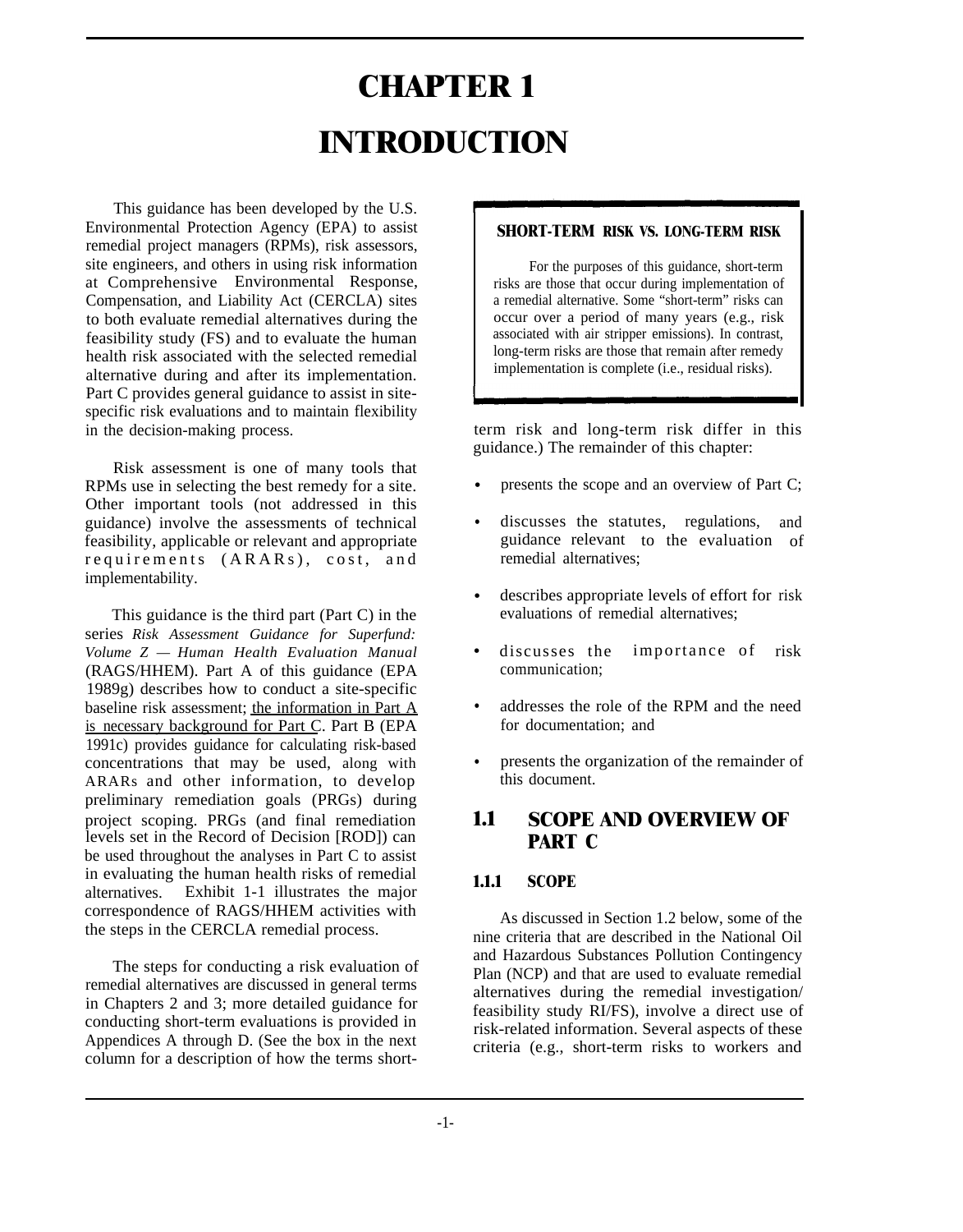## **EXHIBIT 1-1**

# **RELATIONSHIP OF THE HUMAN HEALTH EVALUATION TO THE CERCLA PROCESS**

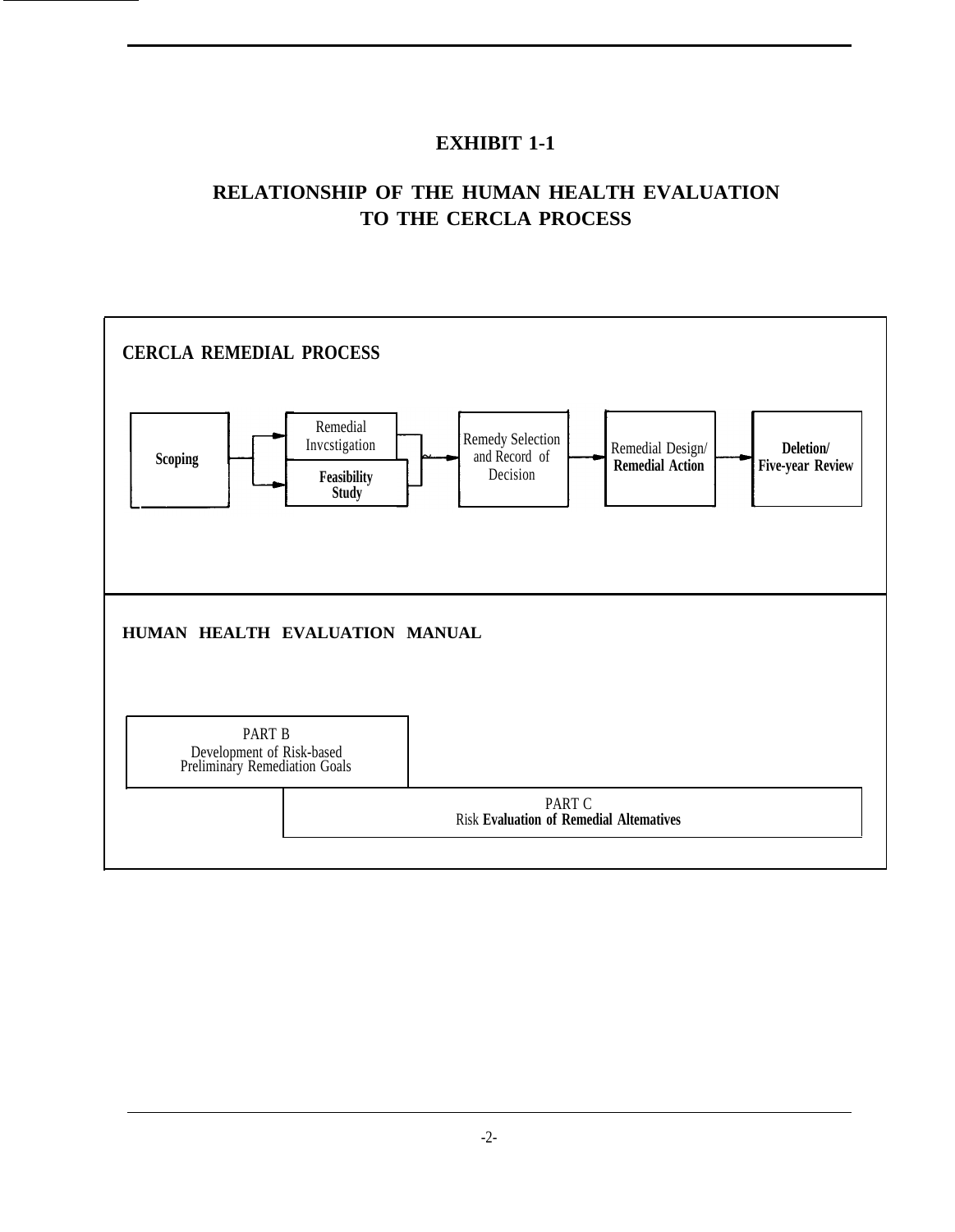<span id="page-15-0"></span>surrounding community, long-term effectiveness) are discussed in detail in this guidance. Other criteria that do not directly involve health risk (e.g., implementability, cost) – with the exception of community acceptance — are mentioned briefly but are not discussed in detail.

Remedial alternatives, in addition to being evaluated for the degree to which they protect human health, are evaluated for their potential to protect ecological receptors. RAGS/HHEM Part C does not address ecological risk assessment (see the next box). However, ecological guidance specific to evaluating remedial alternatives in the CERCLA program will be developed following finalization of Agency guidance on ecological risk assessment.

#### **EVALUATING ECOLOGICAL EFFECTS OF REMEDIAL ALTERNATIVES**

Remedial actions, by their nature, can alter or destroy aquatic and terrestrial habitat. This potential for destruction or alteration of habitat and subsequent consequences must be evaluated so that it can be considered during the selection of a remedial alternative and during its implementation.

This document does not address the evaluation of ecological risks. Future guidance for ecological evaluations is planned, however. At present, ecological evaluations should be based on the best professional judgment of experienced ecologists and/or aquatic or environmental toxicologists.

The guidance in this document applies to sites contaminated with non-radioactive hazardous substances and those contaminated with radionuclides. Appendix D Provides additional guidance specific to radionuclide sites.

Note that this guidance is limited to the use of risk assessment in evaluating remedial alternatives. Part C does not provide guidance on the risk management decisions that must be made when evaluating alternatives and selecting a remedy (e.g., balancing of the nine NCP criteria, selection of final remediation goals and levels) or engineering judgments that affect the evaluation of alternatives (e.g., determining whether an alternative is likely to achieve remediation goals). These issues are addressed in other guidance or in guidance that currently is being developed.

### **1.1.2 OVERVIEW**

The process of evaluating remedial alternatives begins in the development and screening stage of the FS and extends into the detailed analysis stage. The major goal for the risk evaluation during these steps is to provide decision-makers with specific information that they may need in choosing among alternatives. Additional risk evaluations may need to be conducted during the proposed plan, during the design and implementation of the remedy, and after the remedy is complete (e.g., during "five-year reviews"). These activities are discussed below and throughout this guidance.

Exhibit 1-2 summarizes the levels of effort and purposes of the risk evaluations of remedial alternatives, while Exhibit 1-3 illustrates when these activities take place within the context of the CERCLA remedial process.

**Identification and Screening of Technologies and Alternatives.** During this stage, a range of remedial alternatives is identified, if necessary, and each alternative is evaluated with respect to effectiveness, implementability, and cost. This process may consist of two steps: (1) identification and screening of technologies and (2) development and screening of alternatives. These steps are often combined into a single step (as reflected in this guidance). Those alternatives that are clearly unfavorable relative to other alternatives in terms of effectiveness (e.g., very high perceived risk) or implementability, or that are grossly excessive in cost are dropped from consideration after this screening. Part of the evaluation of effectiveness involves human health risk (e.g., risks to the community and remediation workers), and Chapter 2 of this document provides guidance on evaluating these factors. RAGS/HHEM Part C does not discuss evaluating factors such as implementability and cost.

**Detailed Analysis of Alternatives.** During the detailed analysis stage, alternatives are evaluated according to each of the nine NCP evaluation criteria, and then are compared to each other. Both long-term effectiveness (i.e., residual risk) and short-term effectiveness (i.e., risk to the community and remediation workers during remedy implementation) are evaluated during the detailed analysis. Chapter 2 and Appendices A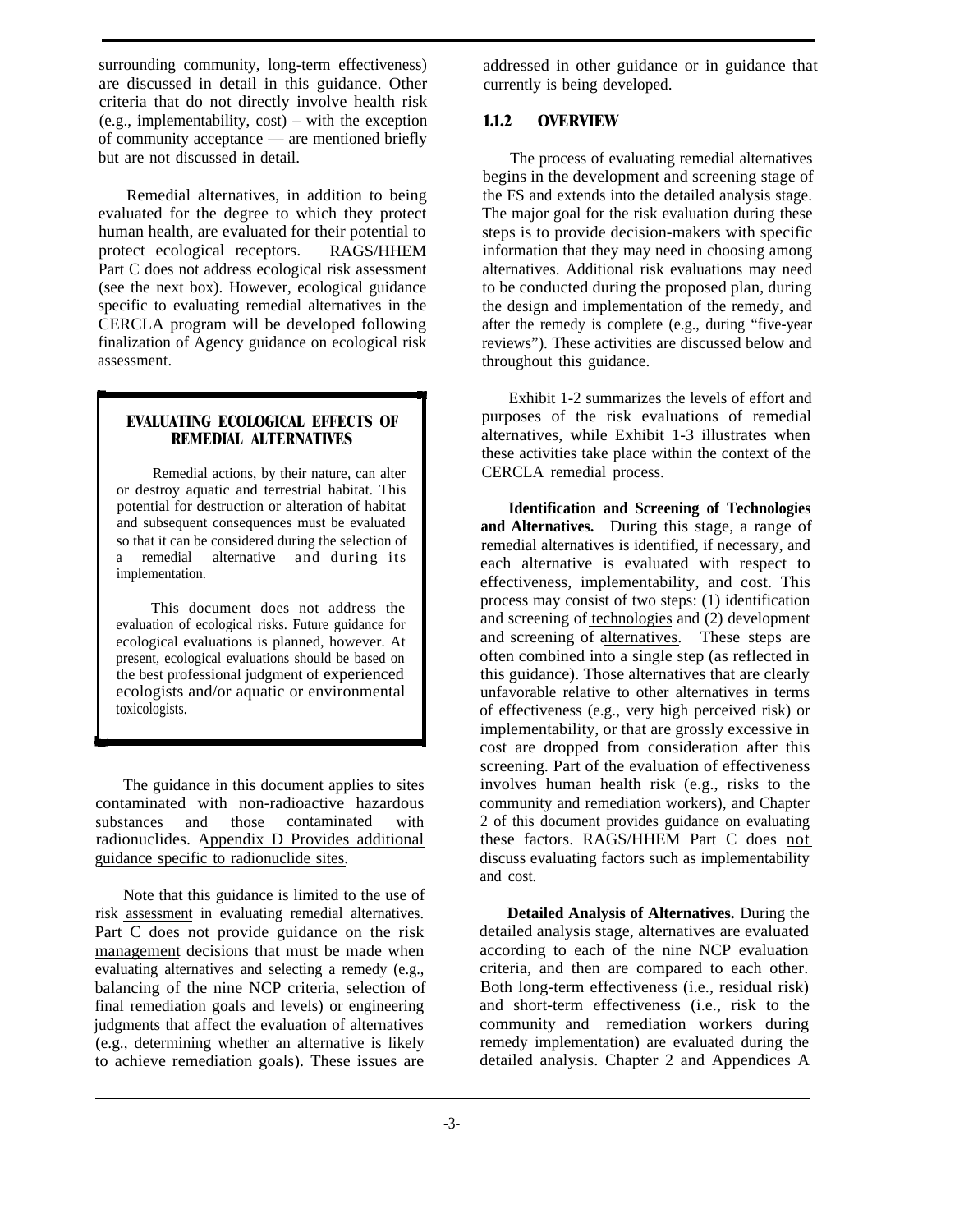## **EXHIBIT 1-2**

## **SUMMARY OF RISK EVALUATIONS OF REMEDIAL ALTERNATIVES**

| <b>LEVEL OF EFFORT</b>                                          |                                                |                                             | PRIMARY PURPOSE OF RISK EVALUATION <sup>®</sup>                                                                                                                                   |                                                                                                                                                                                     |
|-----------------------------------------------------------------|------------------------------------------------|---------------------------------------------|-----------------------------------------------------------------------------------------------------------------------------------------------------------------------------------|-------------------------------------------------------------------------------------------------------------------------------------------------------------------------------------|
| <b>STAGE</b>                                                    | <b>Short</b> -term<br><b>Risk</b> <sup>c</sup> | fang-term<br><b>Risk</b>                    | Short-term Risk'                                                                                                                                                                  | Long-term Risk                                                                                                                                                                      |
| Screening of<br><b>Alternatives</b><br>(Section $2.1$ )         | Qualitative                                    | Qualitative                                 | Identify (and eliminate from consideration)<br>alternatives with clearly unacceptable short-term<br>risks.                                                                        | Identify (and eliminate from consideration)<br>alternatives with clearly unacceptable long-term risks.                                                                              |
| <b>Detailed Analysis</b><br>of Alternatives<br>(Section $2.2$ ) | Qualitative or<br>Quantitative <sup>®</sup>    | Qualitative or<br>Quantitative <sup>®</sup> | Evaluate short-term risks of each alternative to<br>community and on-site remediation workers<br>during implementation so that these risks can be<br>compared among alternatives. | Evaluate long-term (residual) risk of each alternative<br>and its ability to provide continued protection over<br>time so that these risks can be compared among<br>alternatives.   |
| <b>Proposed Plan</b><br>(Section 3.1)                           | Qualitative or<br>Quantitative                 | Qualitative or<br>Quantitative <sup>d</sup> | Refine previous analyses, as needed, based on<br>newly developed information.                                                                                                     | Refine previous analyses, as needed, based on newly<br>developed information.                                                                                                       |
| <b>Record of Decision</b><br>(Section 3.2)                      | Qualitative or<br>Quantitative <sup>d</sup>    | Qualitative or<br>Quantitative <sup>d</sup> | Document short-term risks that may occur<br>during remedy implementation.                                                                                                         | Document risks that may remain after completion of<br>remedy and determine need for five-year reviews.                                                                              |
| <b>Remedial Design</b><br>(Section 3.3)                         | Qualitative or<br>Quantitative                 | <b>Oualitative or</b><br>Quantitative       | Refine previous analyses, as needed, and<br>identify need for engineering controls or other<br>measures to mitigate risks.                                                        | Refine previous analyses, as needed, and identify<br>need for engineering controls or other measures to<br>mitigate risks.                                                          |
| <b>Remedial Action</b><br>(Section 3.3)                         | Quantitative                                   | Quantitative                                | Ensure protection of workers and community by<br>monitoring emissions or exposure<br>concentrations, as needed.                                                                   | Evaluate whether remediation levels specified in<br>ROD have been attained and evaluate residual risk<br>after completion of remedy to ensure protectiveness.                       |
| <b>Five-year Review</b><br>(Section 3.4)                        | Generally not<br>applicable                    | Quantitative                                | Generally not applicable.                                                                                                                                                         | Confirm that remedy (including any engineering or<br>institutional controls) remains operational and<br>functional and evaluate whether clean-up standards<br>are still protective. |

<sup>a</sup>Level of effort (i.e., qualitative or quantitative) refers only to the level of risk evaluation that is generally expected. Levels other than those presented here, or combinations of levels, are possible. See the main text of this document for additional discussion on level of effort.

<sup>b</sup>Purpose presented in this exhibit for each stage is only the primary purpose; other purposes may exist. See the main text of this document for additional information.

<sup>c</sup>Short-term risk refers to risks that occur during remedy implementation.

<sup>d</sup> Text box in Section 2.2 lists considerations for deciding whether a qualitative or quantitative risk evaluation is needed for these stages.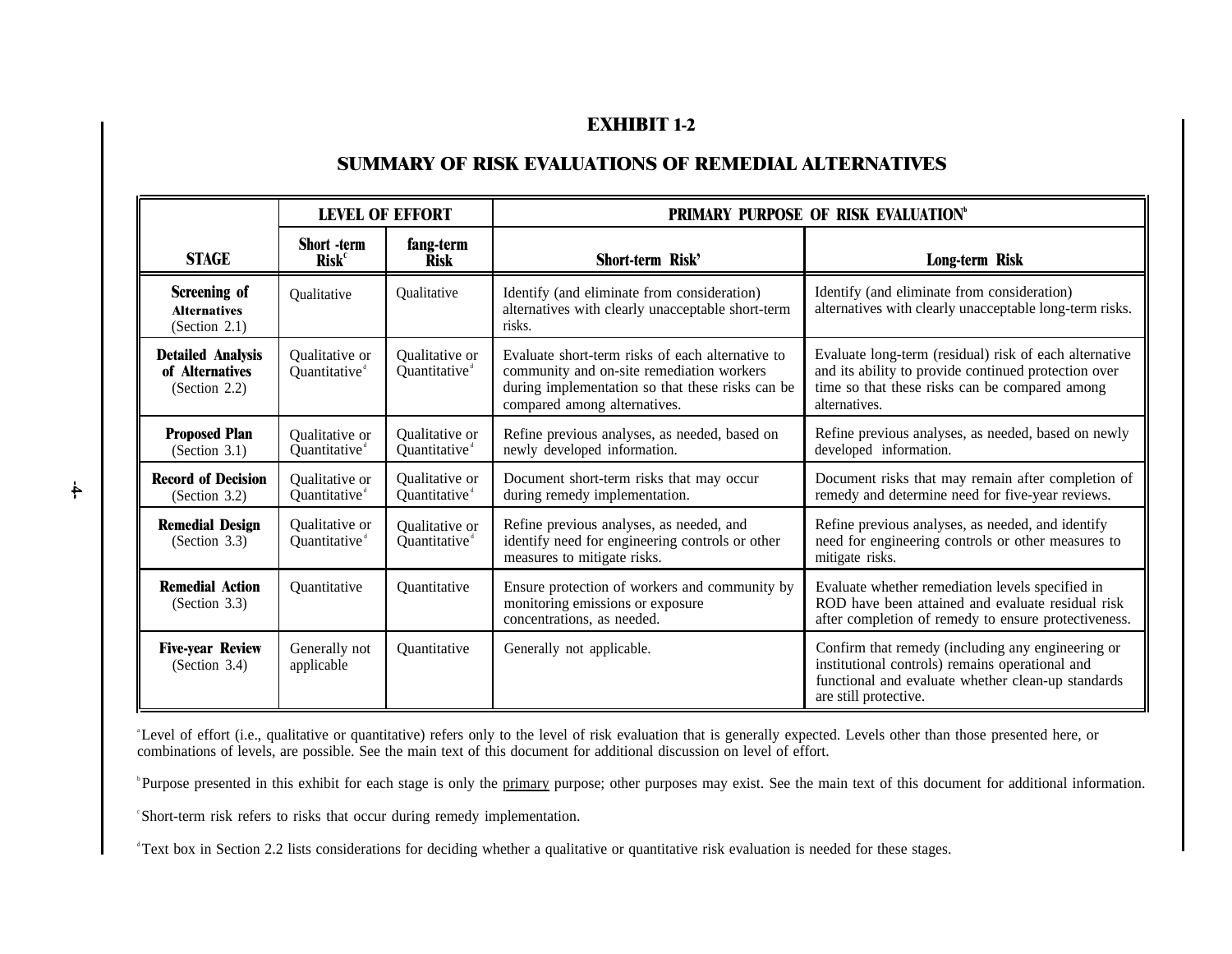## **EXHIBIT 1-3**

## **RISK EVALUATION OF REMEDIAL ALTERNATIVES IN THE CERCLA PROCESS**



ပုံ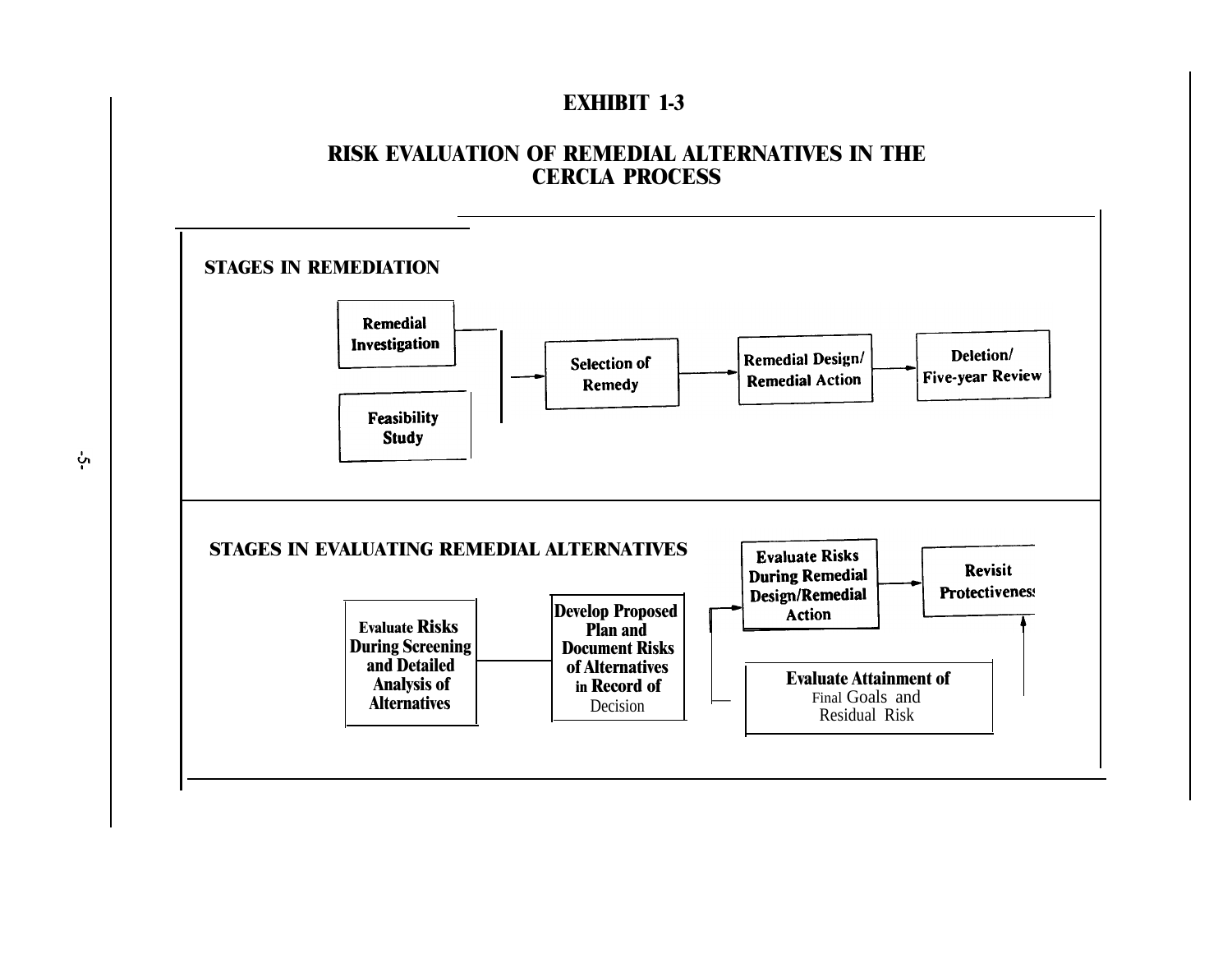<span id="page-18-0"></span>through D of this document provide guidance on the evaluation of the risk-related aspects of longterm effectiveness (residual risk and permanence), and short-term effectiveness. (As with the screening of alternatives, Chapter 2 generally does not discuss evaluation of the other criteria, which do not directly involve human health risk considerations.) The resulting risk information is incorporated into the overall detailed analysis process described in the *Guidance for Conducting Remedial Investigations and Feasibility Studies Under CERCLA* (RI/FS Guidance; EPA 1988c).

**Proposed Plan and ROD.** Risk evaluations are generally conducted during the development of the proposed plan and ROD only when new information concerning risks of the remedial alternatives is generated. Chapter 3 provides guidance on the evaluation of risks for the proposed plan and ROD stage.

**Remedial Design/Remedial Action (RD/RA).** Risk-related evaluations may also be conducted for some sites during implementation of the selected remedy. These activities, discussed briefly in Chapter 3, include: (1) refining risk evaluations as necessary when designing the remedy; (2) monitoring potential short-term health impacts on the community and workers; (3) assessing attainment of final remediation levels selected in the ROD; and (4) evaluating residual risk.

**Five-year Review.** Under the NCP, five-year reviews are required for sites as long as hazardous substances remain onsite above levels that allow unlimited use and unrestricted exposure, and are also conducted as a matter of policy for long-term remedial action sites even if no hazardous substances are expected to remain after completion of the action. Chapter 3 briefly addresses the consideration of risk during five-year reviews.

## **1.2 RELEVANT STATUTES, REGULATIONS, AND GUIDANCE**

As discussed in RAGS/HHEM Part A, there is a hierarchy of requirements and guidance in CERCLA, beginning with the laws enacted by Congress, followed by the regulations, and then the guidance developed by EPA. This section addresses this hierarchy within the context of the risk evaluation of remedial alternatives.

## **1.2.1 CERCLA/SARA**

CERCLA, commonly called Superfund, was enacted by Congress in 1980 in response to the dangers posed by sudden or otherwise uncontrolled releases of hazardous substances, pollutants, or contaminants into the environment. The Superfund Amendments and Reauthorization Act (SARA) was enacted in 1986. (All references to CERCLA in this guidance should be interpreted as "CERCLA as amended by SARA.")

Section 121 of CERCLA requires that remedies be protective of human health and the environment, satisfy ARARs, be cost-effective, and utilize permanent solutions and alternative treatment technologies to the maximum extent practicable. Section 121(c) of CERCLA requires a periodic review of remedial actions, at least every five years after initiation, for as long as hazardous substances that may pose a threat to human health or the environment remain at the site. The information in this manual provides guidance for evaluating the protectiveness of remedial alternatives at a site in terms of the human healthrelated aspects of these CERCLA requirements. Some considerations include protectiveness, effectiveness in terms of risk reduction, and degree of hazard for substances remaining at the site.

## **1.2.2 NCP**

The NCP is the main set of regulations developed by EPA to implement CERCLA. The most recent NCP was published on March 8, 1990 (55 *Federal Register 8666-8865)* and is codified at 40 Code *of Federal Regulations* (CFR) Part 300. Section 300.430(e)(l) of the NCP describes a twostage evaluation of remedial alternatives: a screening evaluation of a range of alternatives, if necessary, followed by a detailed analysis of the most promising alternatives. The NCP also most promising alternatives. describes activities that follow selection and implementation of the selected remedial alternative.

**Screening.** NCP section 300.430(e)(7) indicates that, if necessary and to the extent sufficient information is available, alternatives should be screened out if determined to be ineffective, not implementable, or grossly excessive in cost. Some aspects of effectiveness involve considerations of human health risk and are discussed in this guidance.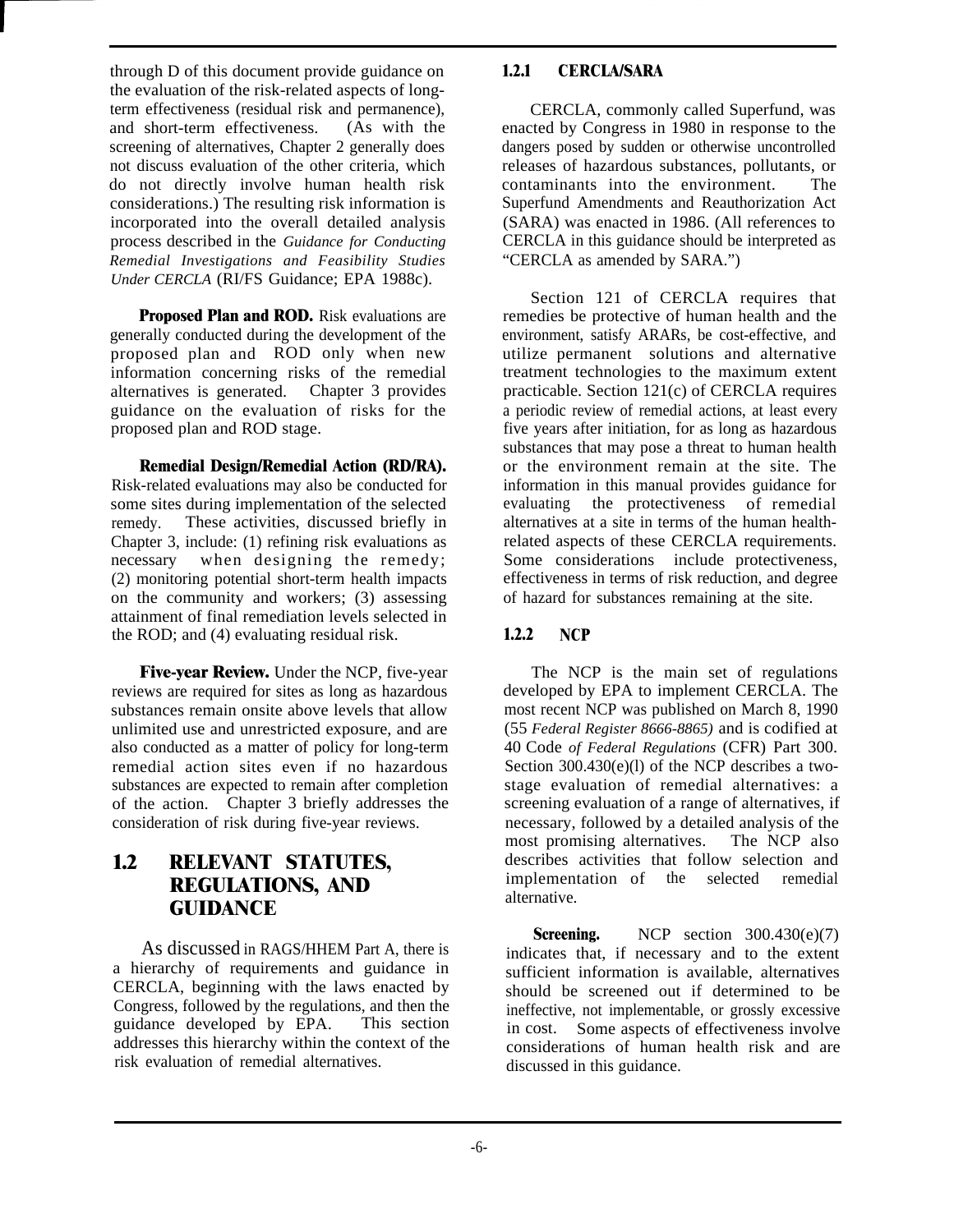<span id="page-19-0"></span>**Detailed Analysis.** The NCP establishes nine criteria in section  $300.430$  (e)(9) (iii) to use in evaluating alternatives in detail and in selecting a remedy. Parts of three of these criteria — overall protection of human health and the environment, long-term effectiveness and permanence, and shortterm effectiveness – directly relate to risks and therefore are the focus of this guidance. The actual selection of a remedy for any given site ultimately is based on consideration of the nine criteria. This guidance also discusses the importance of risk communication to the community as it relates to the criterion of community acceptance.

**Five-year Reviews.** NCP section 300.430(f)(4)(ii) provides that if a remedial alternative is selected that results in hazardous substances (or pollutants or contaminants) remaining at the site above levels that allow for unrestricted exposure and unlimited use, such remedy should be reviewed at least every five years after initiation of the selected remedial alternative.

## **1.2.3 OTHER RELEVANT GUIDANCE**

Three CERCLA program documents are important background for the guidance presented in this document – RAGS/HHEM Parts A and B (EPA 1989g; EPA 1991c), and the RI/FS Guidance (EPA 1988c). Parts A and B provide guidance on conducting a baseline risk assessment and on developing risk-based concentrations, respectively, that should be used in evacuating remedial alternatives. The activities conducted during a risk evaluation of remedial alternatives are somewhat similar to the activities conducted during a baseline risk assessment. (Chapter 2 discusses in more detail the similarities and differences.) The RI/FS Guidance describes the major activities and analyses that are conducted during the RI/FS. See the references at the end of this document for other relevant background guidance.

## **1.3 LEVEL OF EFFORT**

The level of effort for risk evaluations of remedial alternatives depends primarilv on the sitespecific (questions that must be answered in order to select and implement a remedy. In addition, site-specific factors such as the complexity of the site, the number of alternatives considered for the site, the available resources, and the amount of available data may affect the level of effort. In most cases, a qualitative rather than a detailed

quantitative evaluation of both long-term and short-term risks is all that is needed to select the most appropriate alternative. A quantitative risk evaluation of remedial alternatives will not need to be conducted for all sites. In all cases, the baseline risk assessment provides much of the risk-related information needed for the detailed analysis of alternatives, especially for those alternatives that involve limited or no action.

For many sites, the risk evaluations of remedial alternatives during the FS are conducted in a qualitative manner. That is, the risk evaluations during both the screening and detailed analysis stages for these sites will not be at all quantitative. At other sites, a more quantitative analysis of the long-term and/or short-term risks associated with the remedial alternatives may be needed during the detailed analysis. In these situations, the risk evaluation generally needs to incorporate more site-specific information.

A guiding principle is that the risk evaluation should be tailored to provide the RPM with specific information that he or she needs for supporting the selection or design of a remedy (e.g., the relative risks associated with alternatives, the alternatives that best meet the remediation goals). Because of the differences in information needs and available data for sites, in the complexity of sites, and in available methods, models, and resources for evaluation, all of the components of this guidance will not be applicable to all sites.

Chapter 2 provides some additional factors to consider when deciding on the level of effort to use for the risk evaluation of remedial alternatives.

## **1.4 IMPORTANCE OF RISK COMMUNICATION**

As noted earlier, while overall protection of human health and the environment is one of the threshold criteria established by the NCP for use in evaluating alternatives and selecting a remedy, community acceptance of the remedy is a modifying criterion (NCP section 300.430(e)(9) (iii)). The CERCLA program encourages and promotes public participation during all phases of the decision-making process at CERCLA sites. Just as risk information is used by RPMs and other EPA staff to assist in evaluation of remedial alternatives during the FS and to evaluate the selected remedial alternative during and after its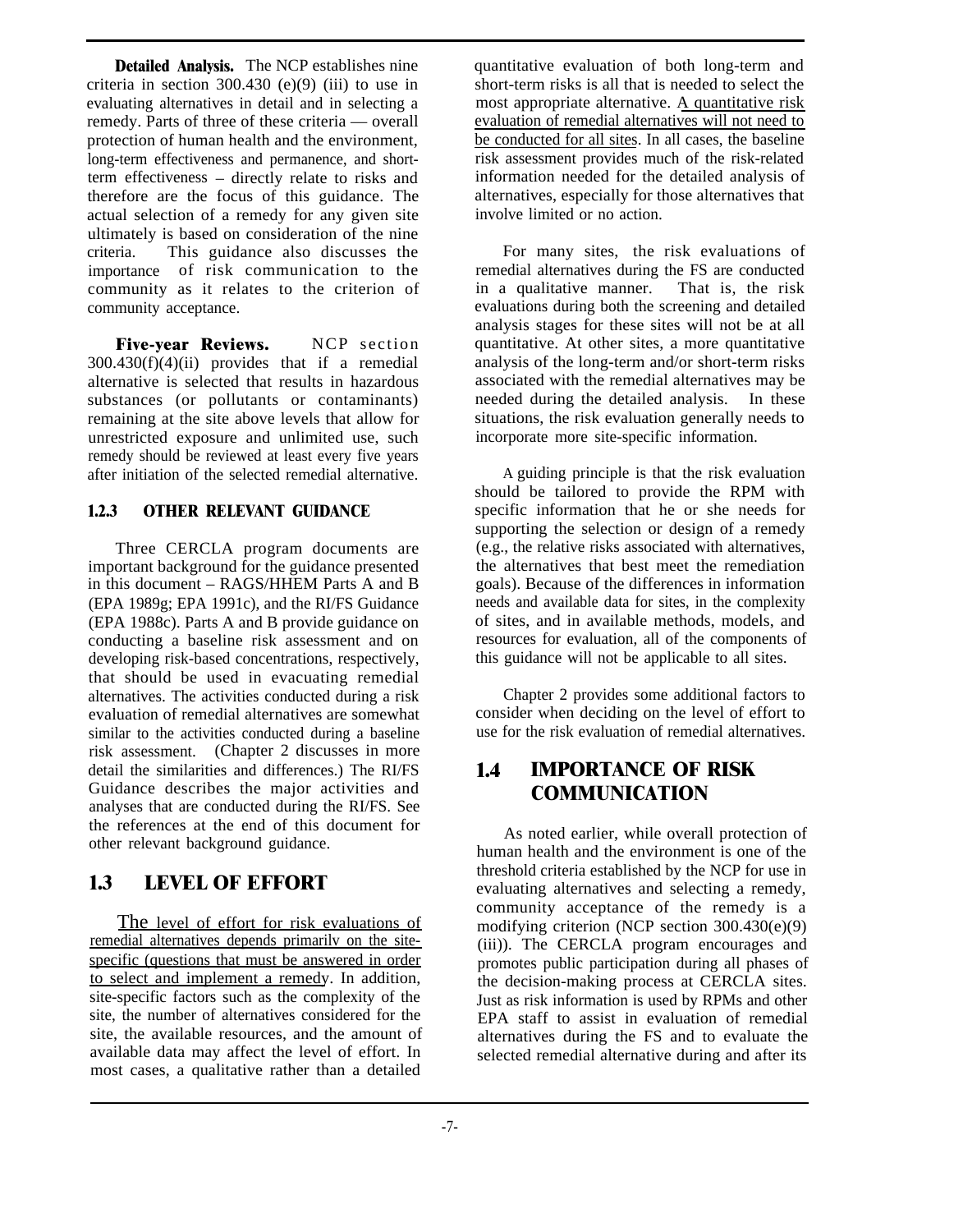<span id="page-20-0"></span>implementation, risk information also will be employed by the public in their acceptance of a selected remedy. Good communication of the risks of the remedy to the public is crucial to the community's acceptance of the remedy.

There is no single procedure for good risk communication. The actual mechanism used and the messages delivered will vary from site to site and will depend upon the public, their level of concern, the complexity of the site, the contaminants of concern, and the proposed remedial alternative. RPMs are encouraged to work with the risk assessor and community relations coordinator for the site to develop the appropriate means to communicate risks from the remedial alternative or any residual risks. RPMs should consider using fact sheets, public meetings, and the release of draft documents or "risk communication" summaries as vehicles for risk communication. *Communiy Relations in Superfund: A Handbook* (EPA 1988a) offers guidance on planning and conducting CERCLA community relations activities.

Regardless of the vehicles chosen for risk communication, the following rules, from *Seven Cardinal Rules of Risk Communication* (EPA 1988f), should be kept in mind.

- Accept and involve the public as a legitimate partner.
- Plan carefully and evaluate your efforts.
- $\hat{\mathbf{v}}$ Listen to the public's specific concerns.
- $\bullet$ Be honest, frank, and open.
- Coordinate and collaborate with other credible sources.
- Meet the needs of the media.
- Speak clearly and with compassion.

As provided under the NCP, risk communication, public participation, and community relations at CERCLA sites begin well before the remedy selection phase. This is important, as communities near CERCLA sites may begin with a degree of outrage that must be addressed before effective communication can begin. Community relations, public involvement, and good risk communication continue throughout

the RI/FS process. A well-informed public will be better able to comment on — and provide input to — technical decisions. Establishing credibility through community relations, public participation, and effective risk communication practices early in the CERCLA process leads to greater community acceptance of the selected remedy.

## **1.5 MANAGEMENT AND DOCUMENTATION**

One role of an RPM in the risk evaluation of remedial alternatives is to make risk management decisions. The RPM must have a comprehensive understanding of the risk evaluation in order to make these decisions. The first box on the next page provides questions that RPMs and other decision-makers should ask about the risks of remedial alternatives at their sites. The second box provides guidance on where to document the evaluations addressed in RAGS/HHEM Part C.

## **1.6 ORGANIZATION OF THE DOCUMENT**

The remainder of this guidance is organized into two additional chapters and four appendices, as follows:

- Chapter 2: Feasibility Study; Evaluation During the
- Chapter 3: Feasibility Study; Evaluation After the
- Appendix A: Technologies and Releases; Selected Remediation Associated Potential
- Appendix B: Guidance for Quantifying Potential Releases from Selected Remediation Technologies;
- Appendix C: Short-term Toxicity Values; and
- Appendix D: Radiation Remediation Technologies.

In addition, several boxes, such as those below, provide useful information. A second kind of box, a "shadow" box, provides case studies. These boxes are presented at the end of Chapter 2.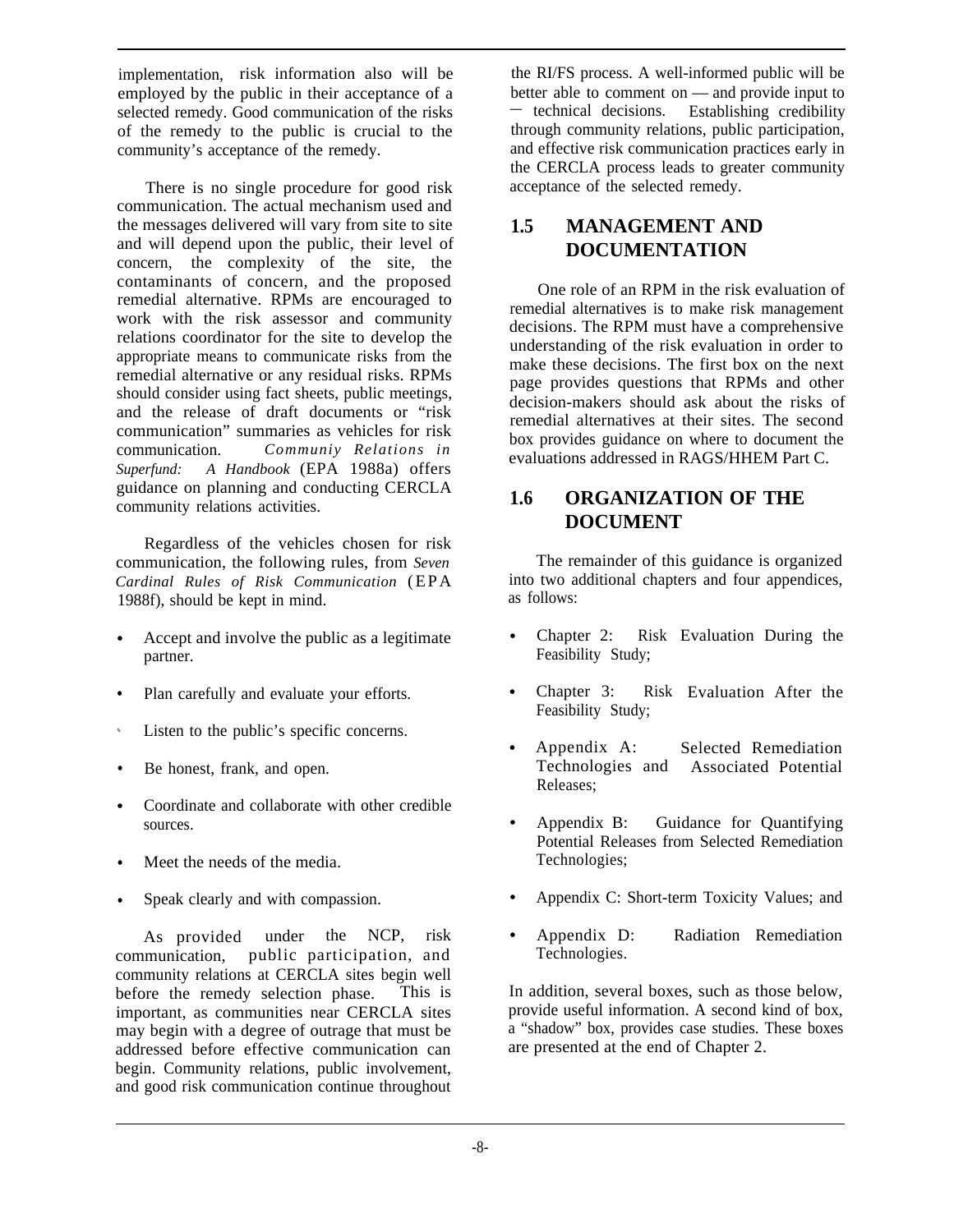### **QUESTIONS RPMs SHOULD ASK ABOUT HUMAN HEALTH RISKS OF REMEDIAL ALTERNATIVES**

- Which technologies can readily achieve all preliminary remediation goals (PRGs) in a given medium? What uncertainties are involved in this determination?
- Which alternatives will clearly not address the significant human exposure pathways identified in the baseline risk assessment ?
- Are the expected residual risks or short-term risks from one alternative significantly different from another?
- What other risk-based benefits (e.g., shorter time to achieving goals) are realized by selecting one alternative over another?
- Will implementation of specific technologies create new chemicals of concern or new significant exposures or risks for the surrounding community?
- Is there a need for engineering controls or other measures to mitigate risks during implementation? Are such controls available? How reliable are these controls?
- Does the remedial alternative result in hazardous substances remaining at the site such that a five-year review or reviews would be required?

## **DOCUMENTATION OF RISK EVALUATIONS**

- . The risk evaluation conducted during the development and screening of alternatives (Section 2.1) and during the detailed analysis of alternatives (Section 2.2) should be documented in the FS.
- The proposed plan (Section 3.1) should contain a summary of the risk evaluations for the alternatives, including any new risk information identified during development of the proposed plan.
- . The ROD (Section 3.2) should contain the results of the risk evaluations of the alternatives and the preferred alternative, including any results developed since the proposed plan.
- Any significant changes identified during RD/RA (Section 3.3) in the risk evaluations should be documented (e.g., in a memorandum).
- Each five-year review (Section 3.4) should contain a statement on protectiveness and, if necessary, a recalculation of risk and/or a new risk assessment.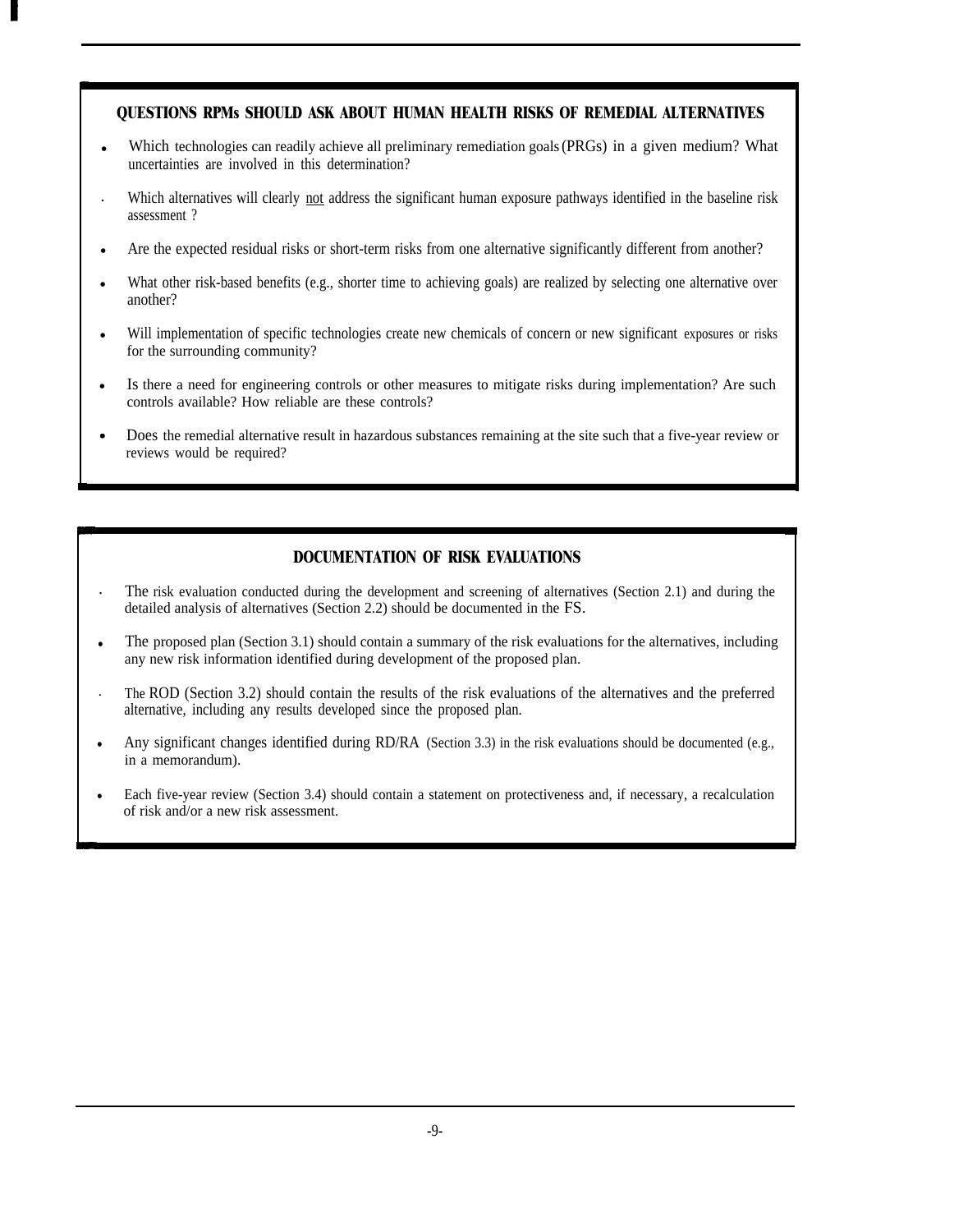# <span id="page-22-0"></span>**CHAPTER 2 RISK EVALUATION DURING THE FEASIBILITY STUDY**

The FS generally is a two-step process of evaluating remdial alternatives: (1) screening, if necessary, and (2) a more detailed analysis for those alternatives that pass the screening. The RI/FS Guidance provides information on conducting the FS and describes all of the evaluations that are performed. Some of these evaluations pertain to human health risk, and the guidance *in* this chapter assists in these evaluations. (Ecological effects of remedial alternatives — not discussed in RAGS/HHEM Part  $C$  – also must be considered during the FS.)

## **2.1 RISK EVALUATION DURING DEVELOPMENT AND SCREENING OF ALTERNATIVES**

The overall objective of the development and screening of alternatives is to identified an appropriate range of waste management options, some of which will be analyzed more fully in the detailed analysis phase. This process usually takes place relatively early in the RI/FS process, during project scoping (before the baseline risk assessment is completed).

The NCP specifies that the long-term and short-term aspects of three criteria — effectiveness, implementability, and cost - should be used to guide the development and screening of remedial alternatives. At screening, those alternatives that are clearly unacceptable in terms of effectiveness or implementability or are grossly excessive in cost may be eliminated from further consideration.

Consideration of effectiveness involves evaluating the long-term and short-term human health risks — among other factors - associated with a remedial alternative. The criteria of implementability and cost are not related to risk and, therefore, are not discussed in this document.

## **2.1.1 CONSIDERATION OF LONG-TERM HUMAN HEALTH RISKS**

The long-term human health risks associated with a remedial alternative are those risks that will remain after the remedy is complete (i.e., residual risks). Evaluating long-term risks might ideally include an assessment of the risks associated with treatment residuals and untreated wastes (for a treatment-based remedy), or an evaluation of the remedy's ability to provide protectiveness overtime (for a containment-based remedy). This approach might simply involve comparing estimates of the final concentrations that a remedy is expected to achieve in a medium with the PRGs for those chemicals in that medium. At the screening stage, however, this evaluation typically is based on professional judgment and the experience of the CERCLA program staff. Quantifying residual risks during screening generally is not necessary. For example, a technology may be evaluated during screening for its potential to treat the classes -or treatability groups — of chemicals present at the site (e.g., volatile organics, halogenated organics, non-volatile metals) rather than its ability to meet chemical-specific PRGs. See Section 2.2.1 for additional information on long-term risks associated with remedial alternatives.

## **2.1.2 CONSIDERATION OF SHORT-TERM HUMAN HEALTH RISKS**

The short-term human health risks associated with a remedial alternative are those risks that occur during implementation of the remedial alternative (e.g., risks associated with emissions from an onsite air stripper). Because some remedies may take many years to complete, some "short-term" risks may actually occur over a period of many years. Populations that maybe exposed to chemicals during remedy implementation include: (1) people who live and work in the vicinity of the site and (2) workers who are involved in site remediation. As with the consideration of longterm risks, this evaluation is based primarily on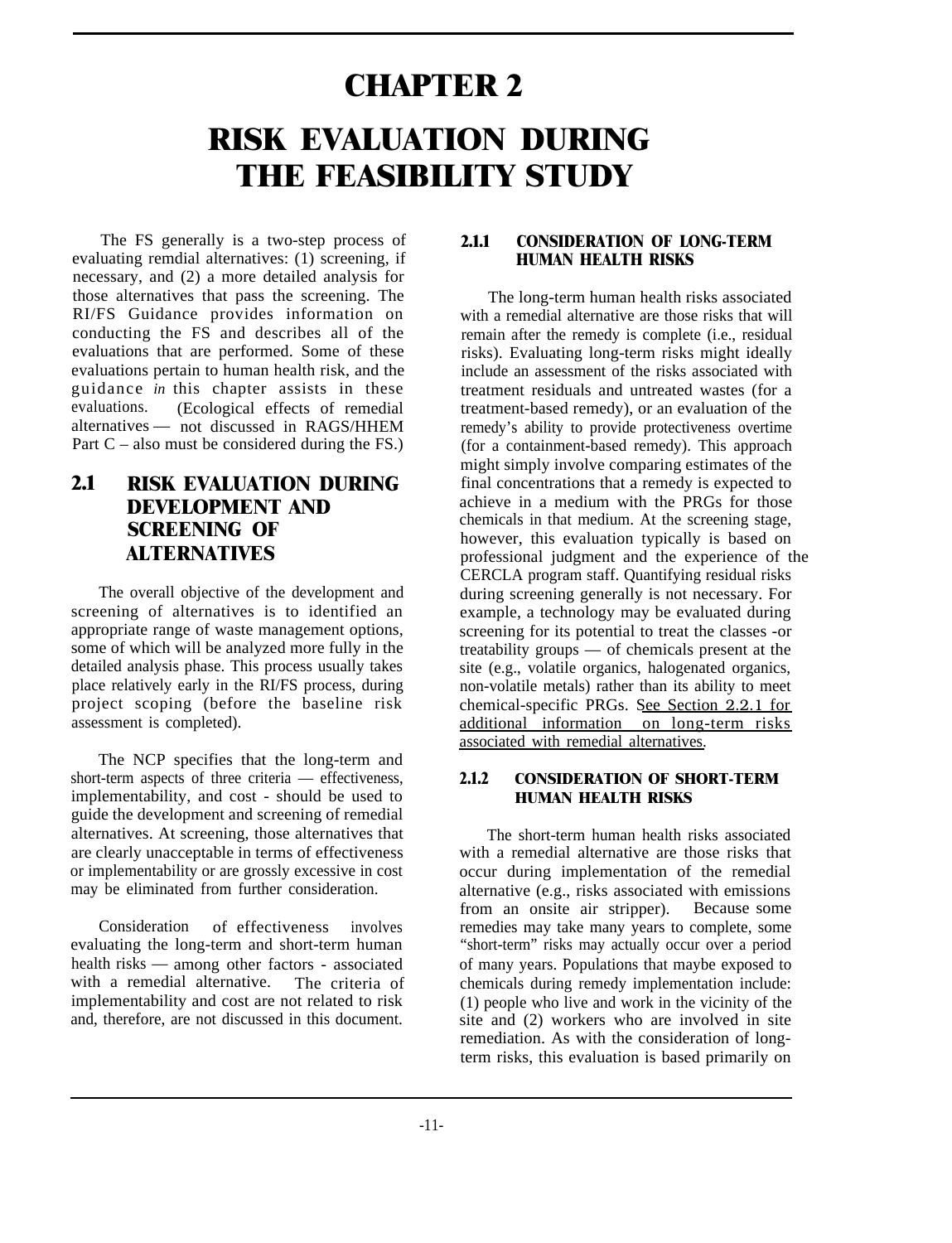many simplifying assumptions and on professional judgment at the screening stage and is intended to identify alternatives with clearly unacceptable short-term risks. See Section 2.2.2 and Appendices A and D for additional information on evaluating alternatives for short-term risks during screening and development of alternatives.

## **2.2 RISK EVALUATION DURING DETAILED ANALYSIS OF ALTERNATIVES**

The overall objective of the detailed analysis of alternatives is to obtain and present the information that is needed for decision-makers to select a remedial alternative for a site. This detailed analysis usually takes place during the later stages of the RI/FS process (i.e., near the end of or after the baseline risk assessment, when PRGs may have been modified). As discussed previously, two of the balancing criteria assessed during the detailed evaluation — long-term effectiveness and short-term effectiveness — involve an evaluation of risk. In addition, these criteria are considered in evaluating the criterion of overall protection of human health and the environment.

The risk evaluations of remedial alternatives involve the same general steps as the baseline risk assessment: exposure assessment, toxicity assessment, and risk characterization. The box on this page discusses the connection between the baseline risk assessment and the risk evaluations of remedial alternatives.

The guidance provided in this section assists in assembling and using available site-specific information for the purpose of completing the detailed analysis of remedial alternatives, specifically the evaluation of criteria that pertain to human health risks. The box on the next page lists several sources of information that can be used in the risk evaluations that are conducted during the RI/FS. The box on page 14 addresses the question of whether a quantitative evaluation is needed. The case studies at the end of this chapter provide examples of a qualitative and a quantitative evaluation of long-term and short-term risks during the detailed analysis.

#### **CONNECTION BEIWEEN THE BASELINE RISK ASSESSMENT AND THE RISK EVAL-UATION OF REMEDIAL ALTERNATIVES**

A risk evaluation of remedial alternatives follows the same general steps as a baseline risk assessment. Detailed guidance on each step is provided in RAGS/HHEM Part , which must be reviewed and understood bv the risk assessor before a risk evaluation of remedial alternatives is conducted. Note, however, that the baseline risk assessment typically is more quantitative and requires a higher level of effort than the risk evaluation of remedial alternatives. Other differences (and similarities) are listed below.

### **Evaluate Exposure** (Part A – Chapter 6)

- The source of releases for the baseline risk assessment is untreated site contamination, while the source of releases for the evaluation of remedial alternatives is the remedial action itself (plus any remaining waste).
- Exposure pathways associated with implementation of remediation technologies may include some pathways and populations that were not present (or of concern) under baseline conditions.
- The evaluation of short-term exposures associated with remedial alternatives may consider a number of different releases that occur over varying durations.

#### **Evaluate Toxicity** (Part A – Chapter 7)

- . The risk evacuation of remedial alternatives often involves less-than-lifetime exposures that require appropriate short-term toxicity values to characterize risk or hazard.
- The risk evaluation of remedial alternatives may include an analysis of chemicals that were not present under baseline conditions (i.e., created as a result of the remedial alternative).

### **Characterize Risks** (Part A – Chapter 8)

- A risk evaluation of remedial alternatives generally considers risks to onsite workers, as well as risks to the surrounding community.
- There are additional uncertainties involved in evaluating risks of remedial alternatives that are not considered in the baseline risk assessment (e.g., confidence in performance of remedies and patterns of predicted releases, confidence in attainment of clean-up levels).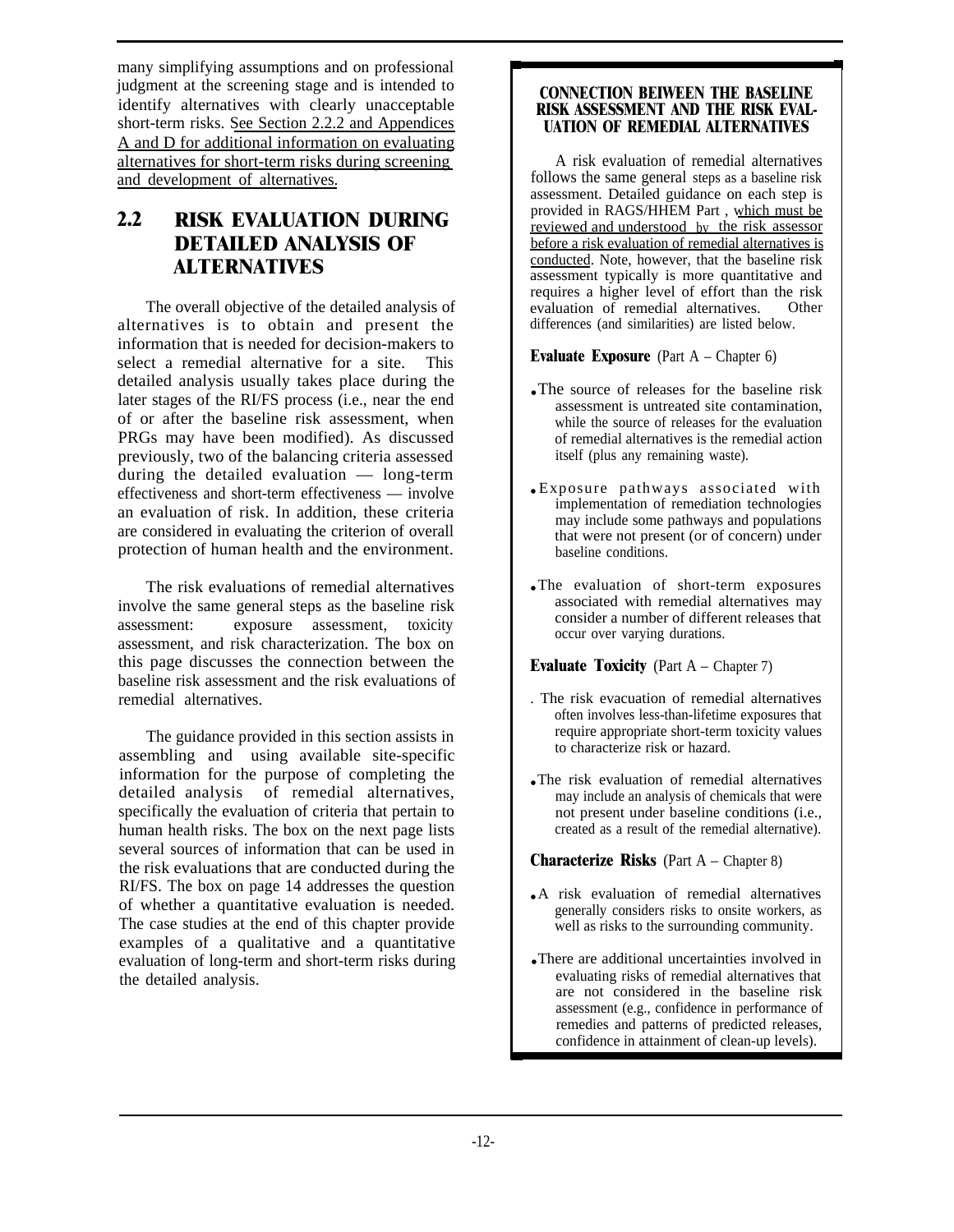#### **SOURCES OF INFORMATION FOR RISK EVALUATIONS DURING THE FS**

**Baseline** Risk Assessment. Much of the data collected during the baseline risk assessment can also be used to calculate the long-term residual risk associated with a remedial alternative. Some of the data may be applicable to calculation of risks during the remedial action. Some of the information from the baseline risk assessment that may be useful for analyzing the risks associated with the remedial alternative includes:

- exposure setting, including exposed populations and future land use (RAGS/HHEM Part A, Section 6..2);
- exposure pathways, including sources of contamination, chemicals of concern, fate and transport of chemicals after release, and exposure points (RAGS/HHEM Part A, Section 6.3);
- general exposure considerations, including contact rate, exposure frequency, and duration (RAGS/HHEM Part A, Section 6.4);
- exposure concentrations, including monitoring data, modeling results, and media-specific results (RAGS/HHEM Part A, Section 6.5);
- estimates of chemical intake (RAGS/HHEM Part A, Section 6.6);
- toxicity information (e.g., changes/additions to Integrated Risk Information System [IRIS] and Health Effects Assessment Summary Tables [HEAST]) (RAGS/HHEM Part A, Chapter 7);
- quantitation of risks (RAGS/HHEM Part& Section 8.6); and
- uncertainties associated with toxicity assessment, exposure assessment, and baseline risk characterization  $(RAGS/HHEM$  Part A, Sections 6.8, 7.6, and 8.5).

**Treatability Studies.** Treatability investigations are site-specific laboratory or field studies, performed either with laboratory screening, bench-scale, or pilot-scale study (see Section 5.3 of the RI/FS Guidance). Generic studies for technologies (e.g., those performed by a vendor) can also contain useful information. Treatability studies may provide risk-related data such as (1) information on short-term emissions and (2) information on removal efficiencies of a technology. This information may be especially useful when considering innovative technologies. *Guide to Conducing Treatability Studies under CERCLA* (under development by EPA's Risk Reduction Engineering Laboratory) provides a three-tiered approach to conducting treatability studies during screening, selection, and design of rernedial alternatives. Chapter 5 of the RI/FS Guidance, especially Section 5.6, provides information on evaluating the applicability of the treatability study results (e.g., determination of usefulness, documentation, usefulness of residual information, application of laboratory/ bench/pilot studies to full-scale system).

**Feasibility** Studies or Other Analyses for Comparable Sites. If a risk evaluation of one of the alternatives being considered was conducted during the FS (or later stages) for a site with similar wastes and similar conditions, some of the information that was developed may be helpful in characterizing the short-term or long-term risks associated with that alternative. This type of information should be examined carefully to determine whether the analyses are appropriate for the site currently being evaluated. Differences in the types of hazardous substances present, characteristics of environmental media, meteorological conditions, locations of receptors, or other factors could result in large differences in the risk evaluation.

The Engineering and Technical Support Center of EPA's Risk Reduction Engineering Laboratory (513-569-7406 or FTS 684-7406) can provide information concerning treatability studies and evaluations of remedial technologies.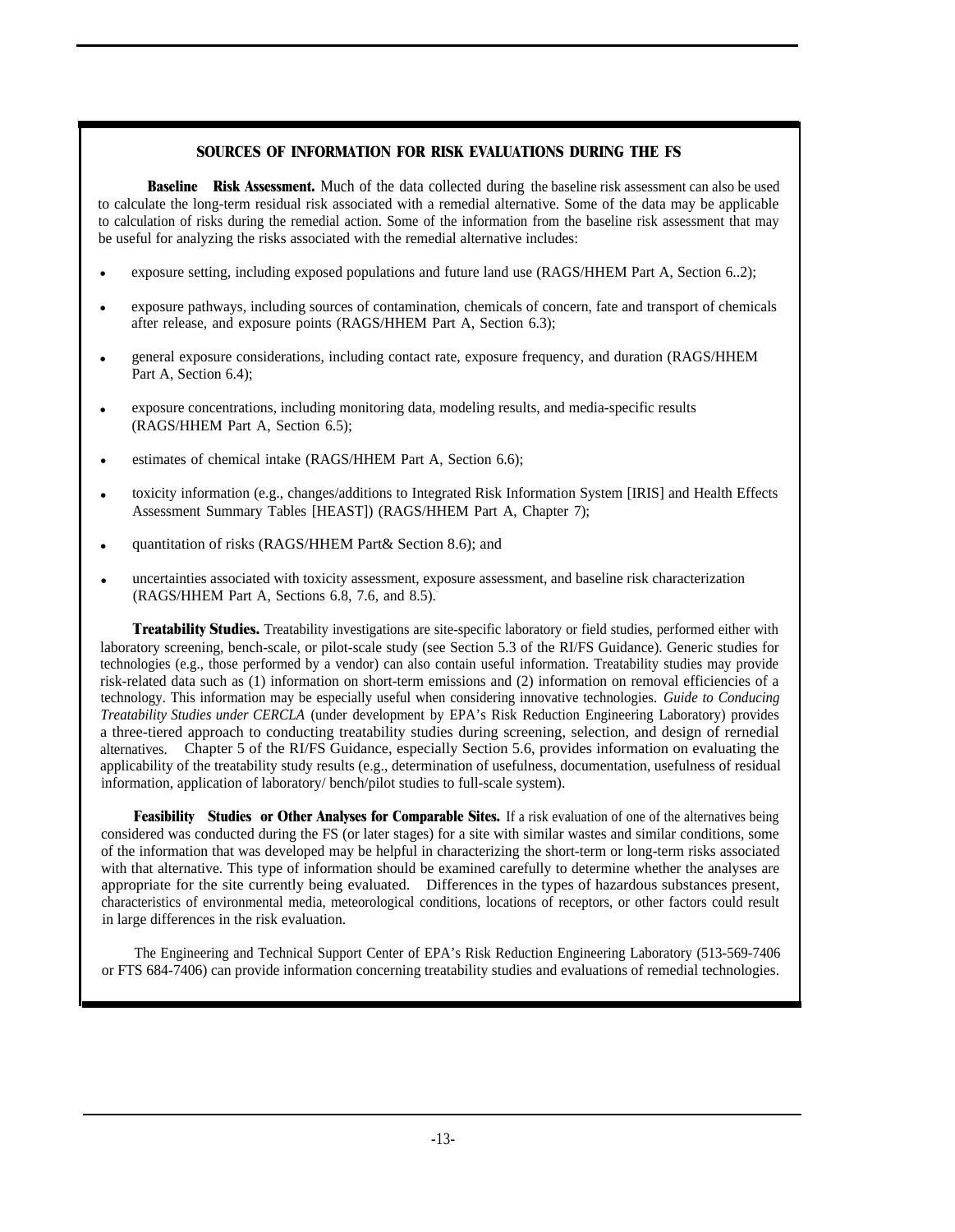#### <span id="page-25-0"></span>**FACTORS TO CONSIDER WHEN DECIDING WHETHER A QUANTITATIVE RISK EVALUATION IS NEEDED**

The decision of whether to conduct a quantitative or qualitative risk evaluation depends on (1) whether the relative short-term or longterm effectiveness of alternatives is an important consideration in selecting an alternative and (2) the "perceived risk" associated with the alternative. The perceived risk includes both the professional judgment of the site engineers and risk assessors and the concerns of neighboring communities. Some factors that generally lead to a higher perceived risk are as follows:

- . close proximity of population,
- presence of highly or acutely toxic chemicals
- technologies with high release potential, either planned or "accidental";
- high uncertainties in the nature of releases (e.g., amount or identity of contaminants released) such as might exist with use of certain innovative technologies;
- multiple contaminants and/or exposure pathways affecting the same individual
- $\bullet$ multiple releases occurring simultaneously (e.g., from technologies operating in close proximity);
- . multiple releases occurring from remedial actions at several operable units in close proximity and
- releases occurring over long periods of time.

If consideration of these (or other) factors leads to a high perceived risk for an alternative, a more quantitative evaluation, including emission modeling and/or detailed treatability studies, may be helpful in the decision-making process. For example, if one alternative considered for a site involves extensive excavation in an area that is very close to residential populations, then a more quantitative evaluation of short-term risks maybe needed to evaluate this alternative. In addition, other factors, such as available data and resources, may affect the level of detail for these risk evaluations.

#### **2.2.1 EVALUATION OF LONG-TERM HUMAN HEALTH RISKS FOR DETAILED ANALYSIS**

Evaluation of the long-term human health risks associated with a remedial alternative involves: (1) evaluating residual risk and (2) evaluating the alternative's ability to provide protection over time.

**Evaluate Residual Risk.** Because PRGs generally are based on chronic human health risk considerations (e.g., ARARs such as maximum contaminant levels (MCLs), or risk-based concentrations), they usually provide the standard to use to evaluate long-term health risks. When site engineers are developing alternatives and determining whether a technology is capable of achieving PRGs, they are in effect evaluating residual risk. (Therefore, the results from using RAGS/HHEM Part B and other guidance on remediation goals are very important for this part of the analysis.)

Most of the time it will be sufficient for the detailed analysis to indicate whether or not an alternative has the potential to achieve the PRGs, rather than to quantify the risk that will remain after implementation of the alternative. If more detailed information concerning long-term risk is needed to select an alternative (e.g., to determine the more favorable of two otherwise similar alternatives), then it may be useful to determine whether one alternative is more certain to achieve the PRGs than the other, whether (or to what extent) one may be able to surpass (i.e., achieve lower concentrations than) the PRGs, or whether one may be able to achieve the goals in a shorter time.

Certain remedial technologies (e.g., incineration) may produce new contaminants that were not present at the site under baseline conditions. The risks associated with these additional substances generally should be evaluated. Another consideration in evaluating the residual risk associated with some alternatives is the level of confidence in the ability of the remedy as a whole to achieve the site engineers' predictions. For some technologies (e.g., groundwater extraction and treatment technologies), past experience has indicated that, in some situations, it may be difficult or impossible to achieve the predicted goals. This information on the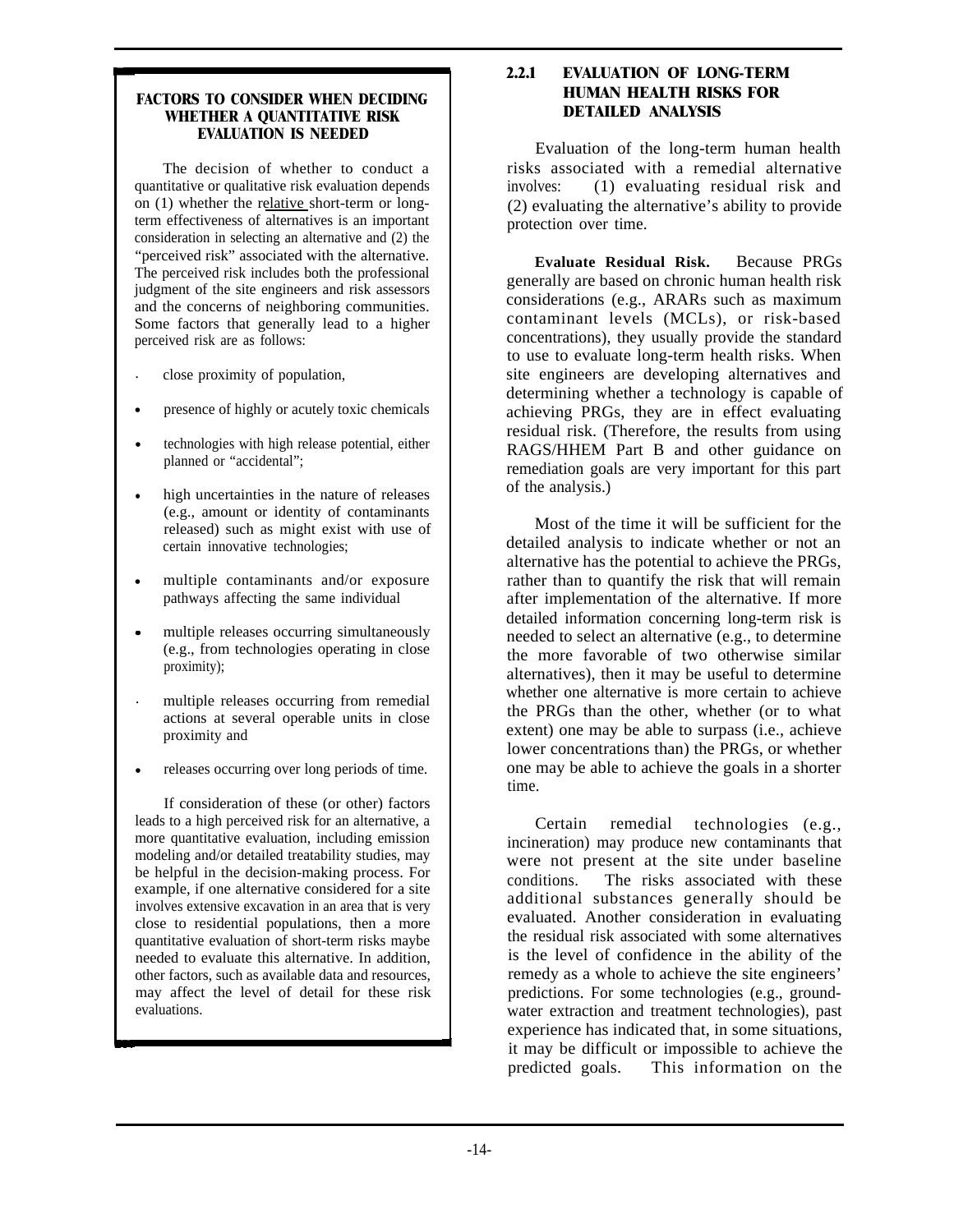<span id="page-26-0"></span>uncertainty associated with an alternative may be an important factor in selecting a remedy.

After the individual technologies comprising a remedial alternative have been examined separately, then the alternative as a whole should be examined to determine the extent to which it meets the PRGs for all of the contaminated media and all of the contaminants of concern. Even if PRGs will be met, potential cumulative effects on human health due to multiple contaminants, media, or exposures may need to be considered. If an alternative will not meet the PRGs for all media or contaminants of concern or if cumulative effects are a concern, this information should be highlighted in the presentation of the results of the detailed analysis.

**Evaluate Protectiveness Over Time.** Evaluating whether an alternative is likely to maintain the specified level of protectiveness over time (often referred to as "permanence") involves using expert engineering judgment. In particular, if an alternative relies on engineering or institutional controls to reduce or eliminate exposure to contaminated media, then the ability of these controls to maintain protectiveness should be considered. These types of remedies provide protection by reducing or eliminating exposure to hazardous substances rather than eliminating the<br>hazardous substances or reducing their hazardous substances or concentrations, volumes, or toxicity. Failure of such remedies could lead to an increase in exposure and therefore an increase in risk. For example, if a remedy includes the capping of contaminated soils, then the potential future exposures due to cap failure include direct contact with soils and the leaching of contaminants to ground water. The worst-case situation of complete containment system failure is unlikely to occur, however, because five-year reviews (see Section 3.4) are conducted at all sites where wastes are managed onsite above concentration levels that allow for unrestricted use and unlimited exposure.

#### **2.2.2 EVALUATION OF SHORT-TERM HUMAN HEALTH RISKS FOR DETAILED ANALYSIS**

Short-term health risks generally include any current baseline risks plus any new risks that would occur while implementing the remedy. As discussed previously, the evaluation of potential short-term risks involves the same general steps as<br>in the baseline risk assessment. These steps, in the baseline risk assessment.

however, generally will not be conducted in the same level of detail for the FS.

Other important points concerning level of effort should be emphasized here. For example, the Resource Conservation and Recovery Act (RCRA) has performance standards for many commonly used CERCLA remedial technologies (e.g., incineration). The risks associated with many of these technologies were analyzed in developing these standards, and the standards were set such that the risks associated with operation of the technology would be acceptable. Therefore, a detailed evaluation of the risks associated with RCRA-regulated technologies generally would not be necessary. On the other hand, depending on site-specific factors such as the toxicity of site contaminants and the proximity of populations, a more detailed evaluation of short-term risks may indeed be appropriate.

Detailed analyses may also be appropriate for less-characterized technologies (e.g., innovative technologies). In addition, alternatives with multiple short-term releases or substantial baseline risks may need a more detailed evaluation to determine whether cumulative risks are expected to be within acceptable levels.

Of special note is that the short-term risk evaluation for remedial alternatives during the detailed analysis includes an evaluation of the potential for short-term risks to two groups of individuals: (1) neighboring populations (which include onsite workers not associated with remediation) and (2) onsite workers associated with remediation.

Appendices A through D Provide information that can be used when a more quantitative evaluation of short-term risks is needed to support the selection of a remedy. Chapter 8 of RAGS/HHEM Part A also provides guidance on characterizing short-term risk.

**Evaluate Short-term Exposure.** A qualitative exposure assessment for remedial alternatives during the detailed analysis generally involves just as in the baseline risk assessment, but in a less quantitative manner – using the concept of reasonable maximum exposure (RME) to evaluate release sources, receiving media, fate and transport, exposure points, exposure routes, and receptors associated with a particular alternative.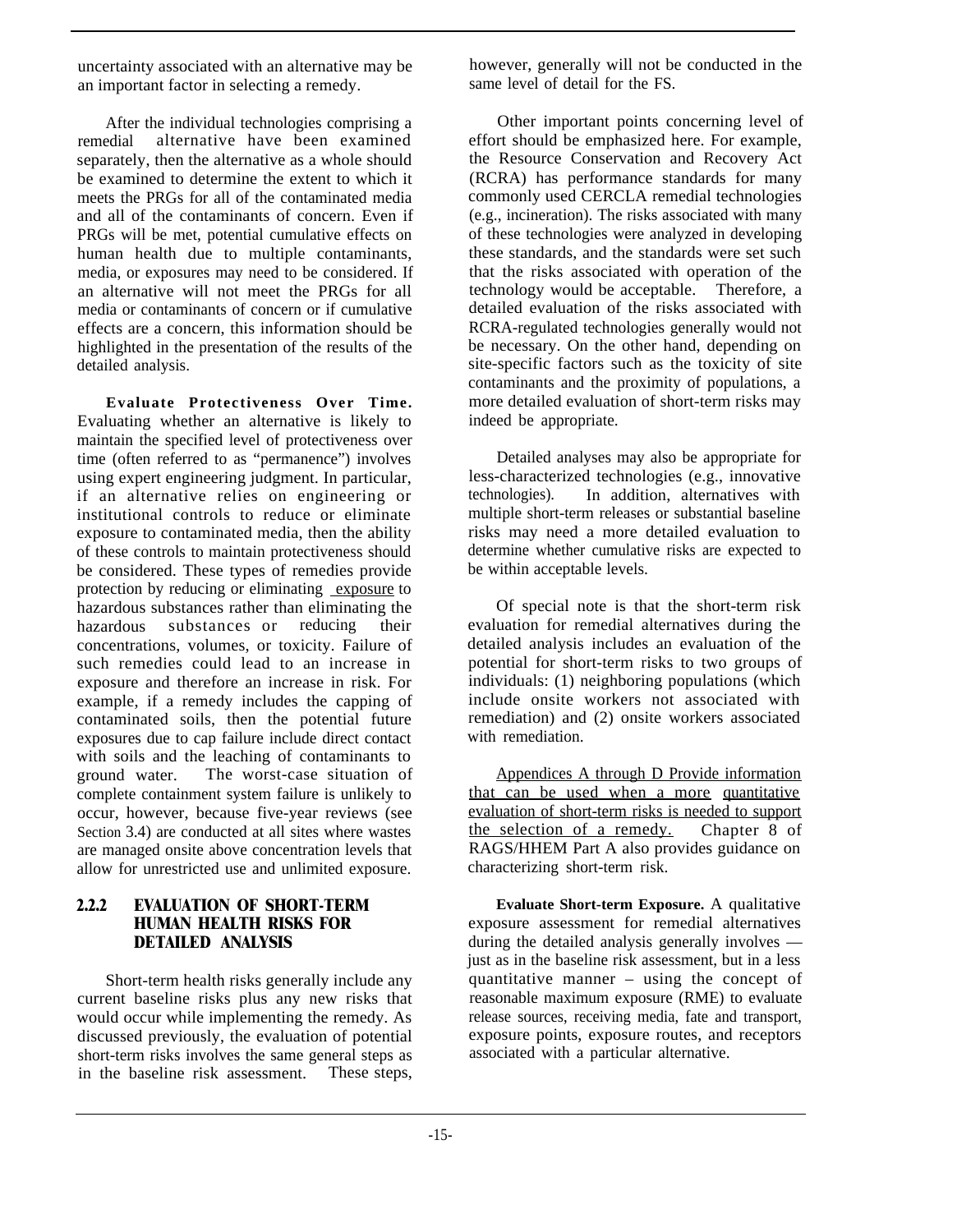An important difference between the baseline risk assessment and the risk evaluation of remedial alternatives involves exposure sources. For the baseline risk assessment, the source of exposure is untreated site contamination. For remedial alternatives, however, the potential sources of exposure are the releases that result from the implementation of remedial technologies. In addition, some remedial alternatives (e.g., incineration, biodegradation) may result in new chemicals that were not previously assessed for the site.

The first step of the exposure assessment involves identifying the types of releases associated with a particular waste management approach. During the detailed analysis, methods for mitigating potentially significant short-term releases should be examined, and releases that are expected to be most difficult to control should be highlighted.

Appendices A and D of this guidance each contain two matrices that should assist in characterizing the releases that may occur during remedy implementation. Exhibit A-1 provides a brief description of common remedial technology processes, and Exhibit A-2 summarizes potential releases to different media during the normal operation of various technologies. Exhibit D-1 provides a summary of releases associated with radiation remedial technologies, and Exhibit D-2 includes a qualitative estimate of the potential short-term risks posed by a radiation remedial technology.

After the releases and their receiving media have been identified, the next step of the exposure assessment is to determine whether major exposure pathways exist. Characterizing site-specific exposure pathways involves identifying:

- . the general fate and transport of the contaminants that are released from the technology (e.g., downwind transport);
- the potential exposure points and receptors (e.g., nearby downwind residents); and

● potential exposure routes (e.g., inhalation).

Exhibit 2-1 illustrates an example of an exposure pathway for a remedial alternative. More detailed information concerning exposure pathways is available in Chapter 6 of RAGS/HHEM Part A. The flow charts contained in Exhibit 6-6 of Part A are particularly useful in determining the populations potentially exposed by releases into a particular medium. Transfers of contaminants from one medium to other media also are addressed.

At this point, a quantitative exposure assessment — if needed — would involve (in addition to identifying release sources, exposure routes, and exposure points):

● quantifying releases;

- evaluating environmental fate and transport;
- determining exposure point concentrations; and
- calculating intakes.

All of these steps are discussed in Chapter 6 of RAGS/HHEM Part A.

Throughout the short-term exposure assessment, the assessor must continually ask whether the potential exposure warrants the level of quantitation being used. At times, the answer may not be known until the end of the exposure assessment. For example, if short-term exposure was estimated to be very similar to long-term exposure, it would not be necessary to expend resources to obtain the short-term toxicity information needed to quantitatively characterize risk.

A major difference between the exposure assessment conducted during the baseline risk assessment and the one conducted during the risk evaluation of remedial alternatives is the evaluation of the timing and duration of releases. Because a number of different activities will take place during implementation, it is likely that the quantities of hazardous substances released to the environment will vary over time. For example, as seen in Exhibit 2-2, one remedy can have several distinct phase.., each with different exposure potentials. It may be important to determine the sequence of events and likely activities at each phase of the remediation, so that the exposure point can be evaluated for each phase. This will also ensure that appropriate short-term exposure durations are identified and that the potential for releases to occur simultaneously and thus result in cumulative risk is considered. As seen in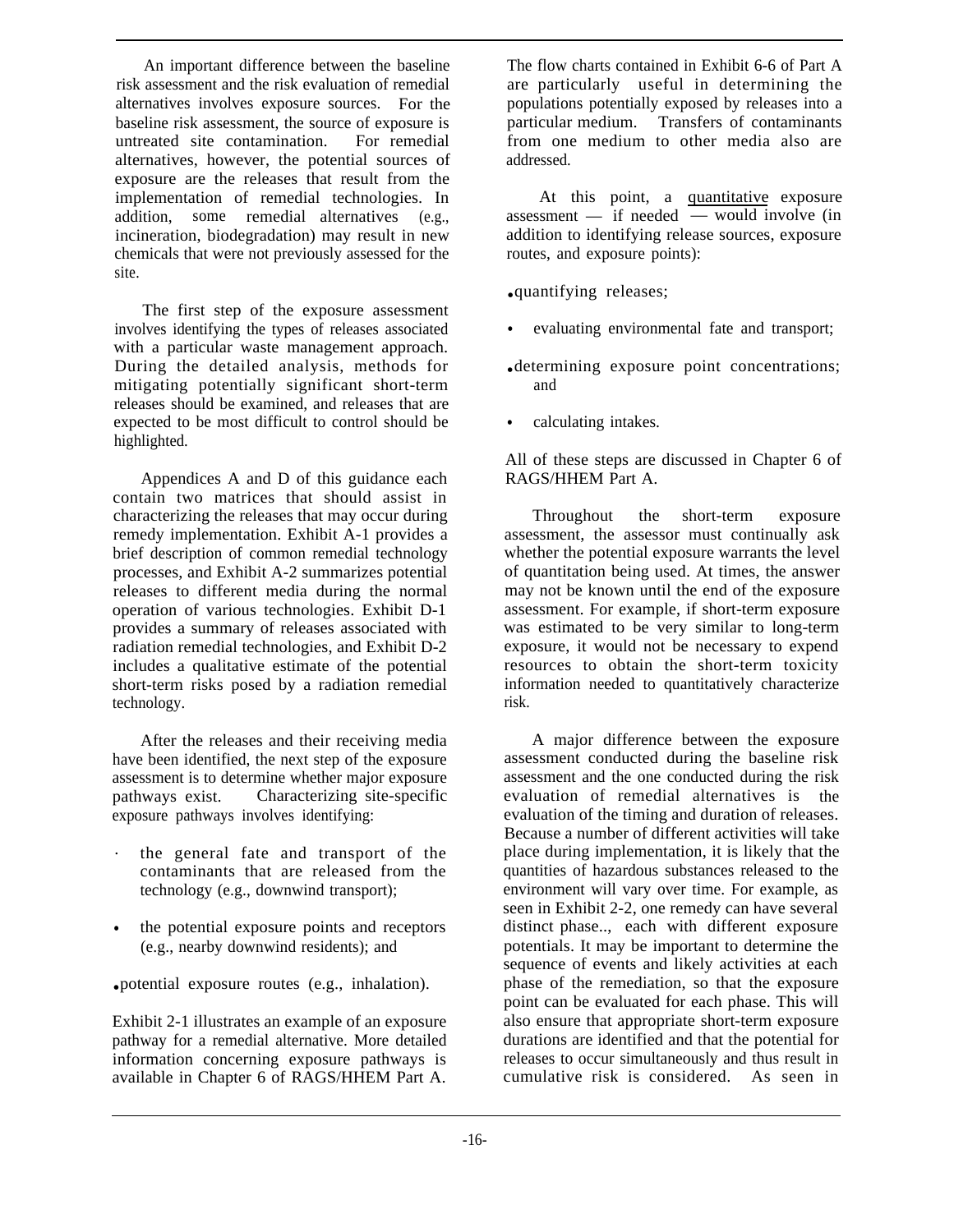## **EXHIBIT 2-1**

## **ILLUSTRATION OF AN EXPOSURE PATHWAY FOR A REMEDIAL ACTION**



Exhibit 2-2, this issue is complicated by the possible presence of baseline exposures.

Appendix B provides references — organized based on several important categories of remedial technologies — that can be consulted to quantify the release of and therefore exposure to contaminants. The information in Appendix B includes a brief discussion of considerations in release modeling and monitoring, a list of key technology-related parameters generally needed as inputs for models (e.g., meteorological conditions,<br>operation characteristics, soil/media characteristics, soil/media characteristics), an annotated list of primary references, and a list of additional references.

**Evaluate Short-term Toxicity.** The releases that may occur during implementation of a remedial alternative, and hence the exposure-point concentrations, generally last for varying durations and correspond m less-than-lifetime exposures. Consequently, any toxicity values used to evaluate the risks from these shorter exposures must correspond to the duration of the release (or exposure). Three exposure durations, in addition to longer-term exposures, may be of concern at CERCLA sites undergoing remediation: single exposure events (minutes, hours, or single day), very short-term exposures (up to two weeks), and short-term exposures (two weeks to seven years). Note that the chronic toxicity values for noncarcinogenic effects used most frequently in the baseline risk assessment may not be appropriate without modification for exposures of less than seven years (otherwise they may be unnecessarily conservative).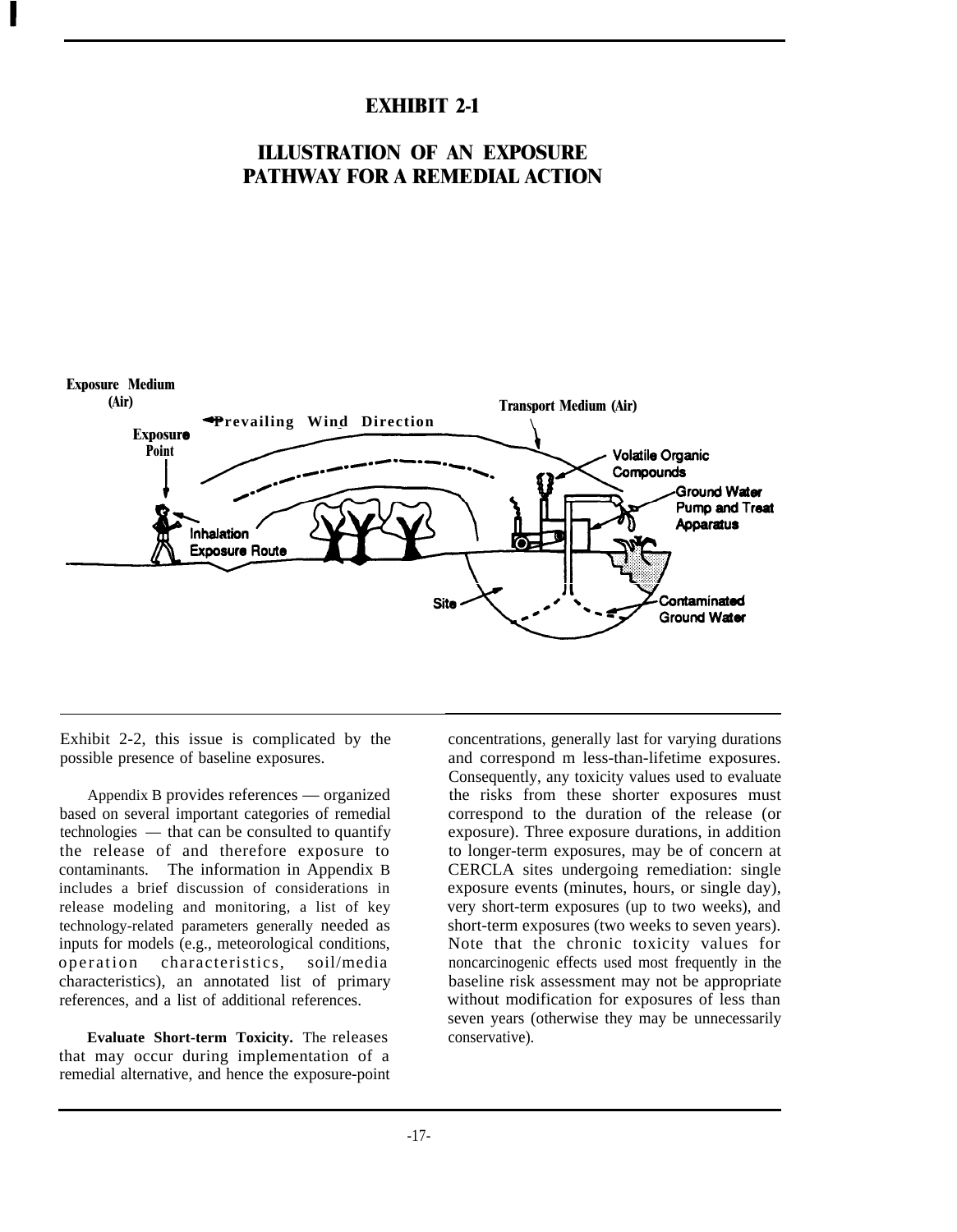## **EXHIBIT 2-2**

. . .

# **ILLUSTRATION OF CUMULATIVE EXPOSURE FROM MULTIPLE RELEASES**



**Note: The graph illustrates how nearby populations at some sites could be exposed to both residual risks and risks from remediation technologies. The cumulative exposure illustrated is the sum of residual exposure ad exposures associated with releases from Technologies 1 and 2. This exhibit is for illustration purposes only and is not meant to imply that this level of quantitation is neccesary or even desired.**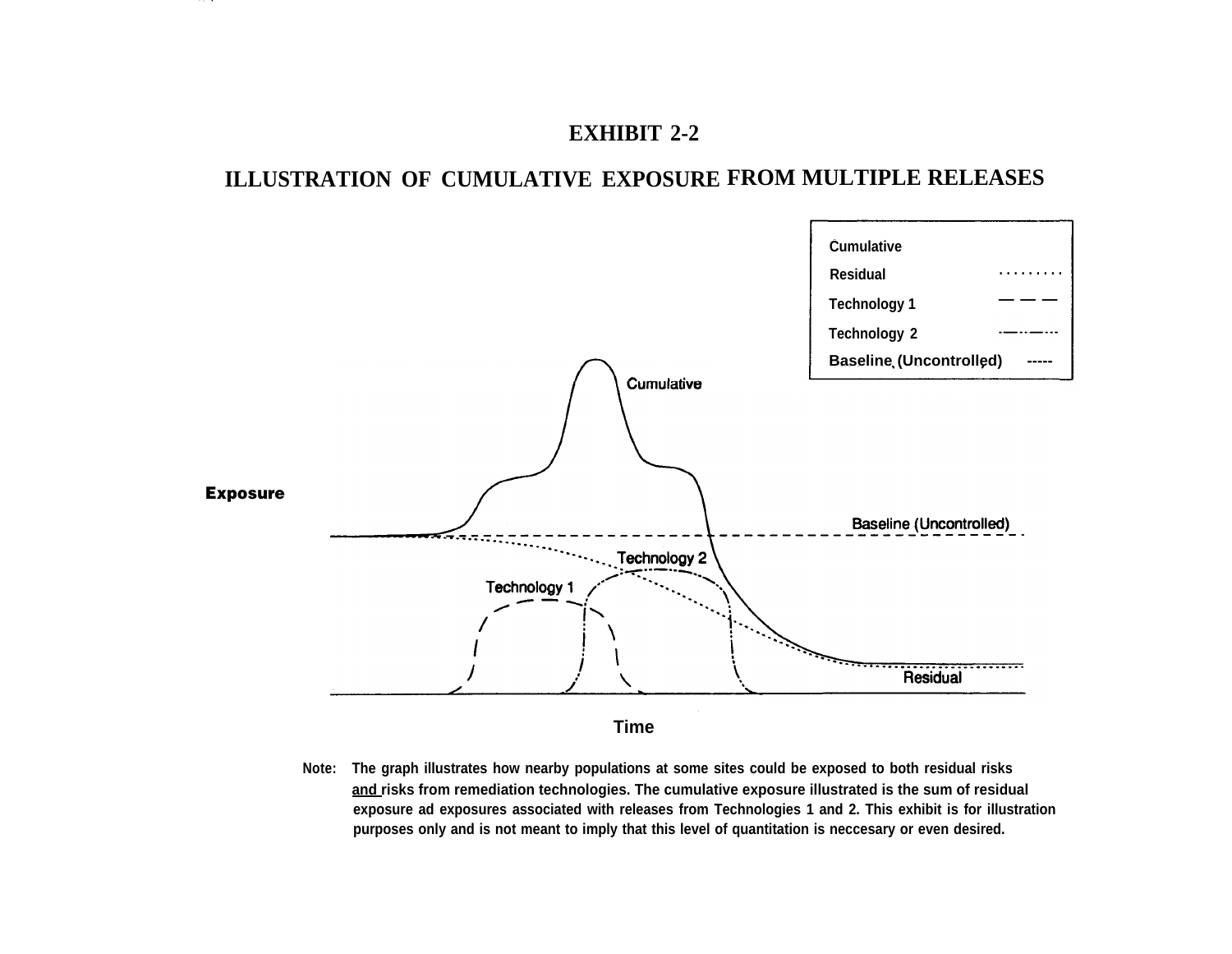Appendix C contains information concerning the use of short-term toxicity values. RAGS/HHEM Part A provides additional information on assessment of contaminant toxicity. As discussed in Appendix C, the Superfund Health Risk Technical Support Center (TSC) should be consulted in all cases where short-term toxicity values are needed.

**Characterize Short-term Risks to the Community.** During risk characterization, exposure and toxicity information is brought together to provide a measure or indication of the magnitude and timing of short-term health risks (if any) from the remedial alternatives. As discussed previously, risk assessors may choose to characterize the short-term risks to the community (i.e., persons who live or work in the vicinity of the site) quantitatively for some sites and qualitatively for others. When short-term risks are not expected to be a problem for a site, a more qualitative evaluation generally is appropriate. In these cases, a qualitative evaluation of the magnitude, duration, and/or likelihood of the exposures and risks should be conducted, and assessors could describe short-term risks in a qualitative manner relative to the results of the baseline risk assessment.

A quantitative evaluation of short-term risks is most likely to be useful when the types, levels, and/or availability of hazardous substances are expected to change significantly as a result of remediation. If quantitative exposure estimates and toxicity data are available, then a more quantitative risk characterization may be conducted. The quantitative method that is used to characterize these risks depends in part on the toxicity values that have been identified. Some of these toxicity values (e.g., subchronic reference doses) must be combined with the results of the exposure assessment (i.e., intakes). The results of risk characterizations using this type of toxicity value will be of the same type as those generated in the baseline risk assessment: hazard quotients (or indices) or excess individual lifetime cancer risks. If the toxicity values incorporate exposure assumptions (e.g., as in one- and ten-day health advisories), then these values are compared with exposure concentrations to determine whether the risks are above acceptable levels. Appendix C provides additional information on short-term toxicity values.

Cumulative effects from multiple releases or multiple chemicals should also be considered, if possible. If the risk characterization is qualitative, then a discussion of the potential for cumulative risks from multiple chemicals and/or exposure pathways (e.g., due to simultaneous implementation of several remedial technologies) should be provided. If the results of the risk characterization are more quantitative (e.g., cancer risks and hazard quotients), then the information concerning duration and timing of releases can be used to calculate the cumulative risks or hazard indices for those releases that will occur at the same time and affect the same populations. If the results of the quantitative risk characterization are comparisons with short-term toxicity criteria, then the total exposure concentrations can be calculated for releases that occur at the same time and affect the same populations. These total exposure concentrations then can be compared to the shortterm toxicity criteria. See Chapter 8 of RAGS/HHEM Part A for additional guidance on characterizing short-term human health risks.

**Characterize Short-term Risks to Workers.** Worker health and safety issues should also be considered during the development of the FS. The Worker Protection Standards for Hazardous Waste at 40 CFR 311 and 29 CFR 1910.120 establish requirements for worker protection at CERCLA sites, including requirements for planning (i.e., health and safety plans, and emergency response plans), training, and medical surveillance. Although the standards encompass areas that are not directly related to worker risk (e.g., illumination and sanitation), they also specify requirements in areas that are directly relevant to worker health risks. Specifically, once a remedy is selected, the Worker Protection Standards require that implementation of that remedy proceed with the following risk-related considerations:

- . site characterization and analyses prior to commencing remedial activities, specifically risk identification (see 29 CFR 191O.12O(c));
- proper use of engineering controls, work practices and personal protective equipment (PPE) for employee protection (see 29 CFR  $1910.120(g)$ ; and
- ✎ preparation of emergency response plans that specify how the site employees will be protected while responding to onsite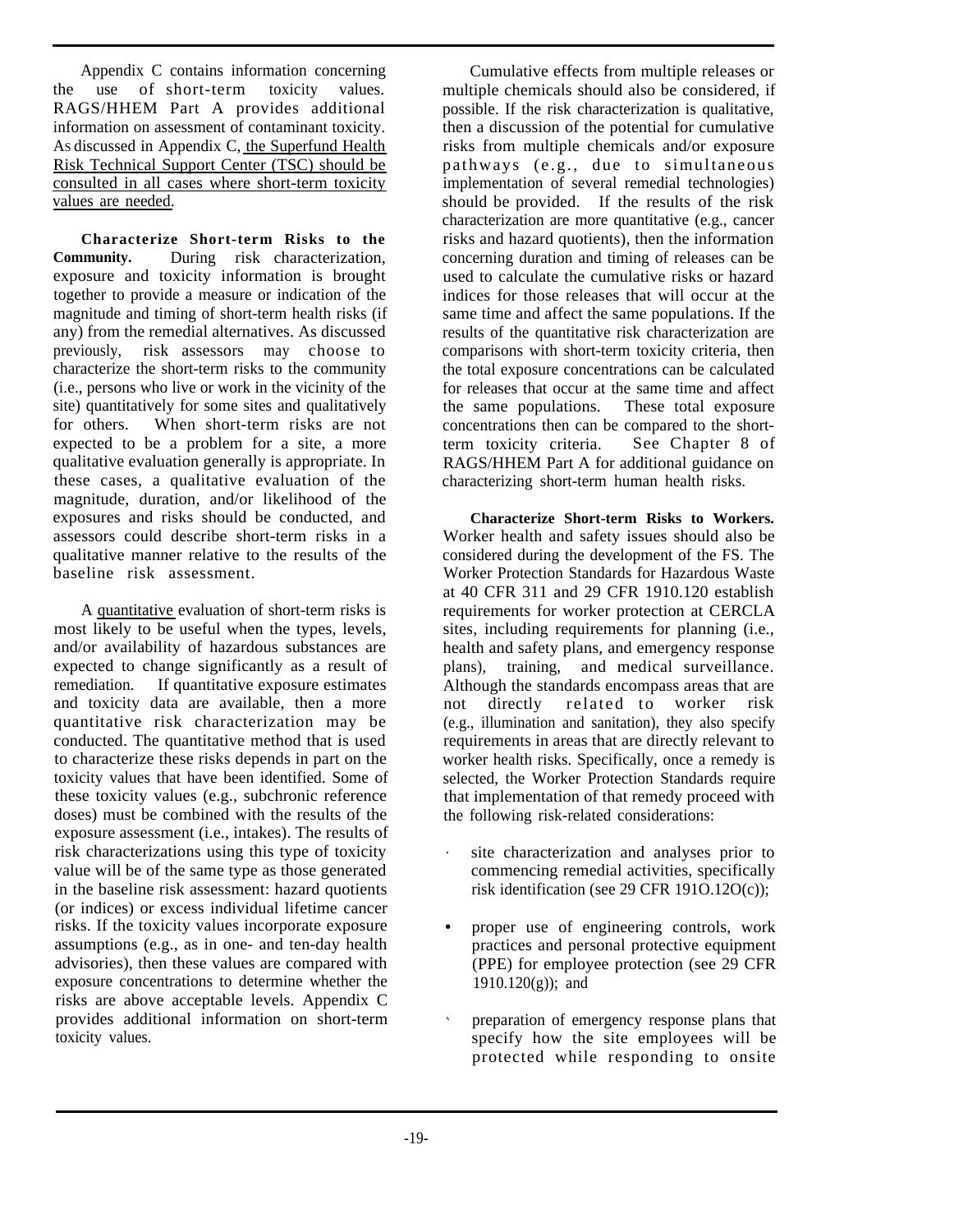<span id="page-31-0"></span>emergencies that may occur (see 29 CFR 1910.120(1)).

It is important to note, however, that factors not associated directly with hazards particular to a given site (e.g., risk of accidents during offsite motor vehicle transport) are not usually considered during the FS, but instead should be addressed prior to remediation in the site health and safety plan.

The exact nature of the assessment of worker safety issues for a remedial alternative will vary with each site. For many types of sites and remedial alternatives, the risks to workers will be well-characterized and will not require much additional site-specific analysis. These issues will be addressed in more detail in the site-specific health and safety plan. Thus, a qualitative assessment of worker risk is appropriate for most sites during the FS and can be based on three types of risk.

- Potential for exposure to hazardous substances during onsite remedial activities. The most significant factor determining the potential for exposure to hazardous substances is the nature of the onsite contamination. Because onsite remediation workers are equipped with the appropriate PPE and are required to use appropriate engineering controls, their risk generally should be minimal. Factors that affect the potential for exposure, however, include the likelihood of PPE failure. In general, more restrictive PPE is more likely to fail due to considerations such as worker mobility and visibility constraints, and potential for worker heat stress.
- . Potential for injury due to Physical hazards. Onsite remediation workers maybe exposed to hazards other than exposure to hazardous substances. Hazards such as explosion, heat stress, and precarious work environments may also pose threats to workers.
- . Potential for exposure during emergency response activities (assuming the need arises for onsite emergency response). Part of the

design of a remedial alternative should consider the potential for worker exposure during emergency responses that may be required in the event of remedy failure. For some remedial alternatives, it is possible that emergency assistance would be handled in part by onsite workers, with offsite assistance (e.g., county HAZMAT teams) as required.

Alternatively, it is possible that an emergency response plan would require the evacuation of onsite remediation workers and use of offsite emergency responders.

## **2.3 CASE STUDIES**

The following two case studies provide examples of the evaluations of long-term and short-term risks that are conducted during the detailed analysis. Both case studies present an evaluation of only one technology for one of several alternatives that are considered for the hypothetical site. An actual detailed analysis would include a similar evaluation for other technologies and alternatives as well. The two sites considered in the case studies are identical in all respects, except one: the XYZ Co. site considered in Case Study #1 is distant from residential or worker populations, while the ABC Co. site considered in Case Study #2 is adjacent to a residential neighborhood. A more quantitative analysis was conducted in Case Study #2 because of concern for potential short-term exposures to the neighboring community.

The sites presented in these case studies are abandoned industrial facilities that are contaminated with various volatile organic compounds (VOCs) and heavy metals. VOCs contaminate both the soil and ground water at the sites, while metals are found in the soil only. A number of leaking drums were stored above ground at the sites and were removed prior to the RI. There are also two lagoons filled with hazardous sludges. City ground-water wells are located approximately 1/4 mile from the" sites. VOCs have been detected in the wells at levels high enough to force the city to use an alternate water source.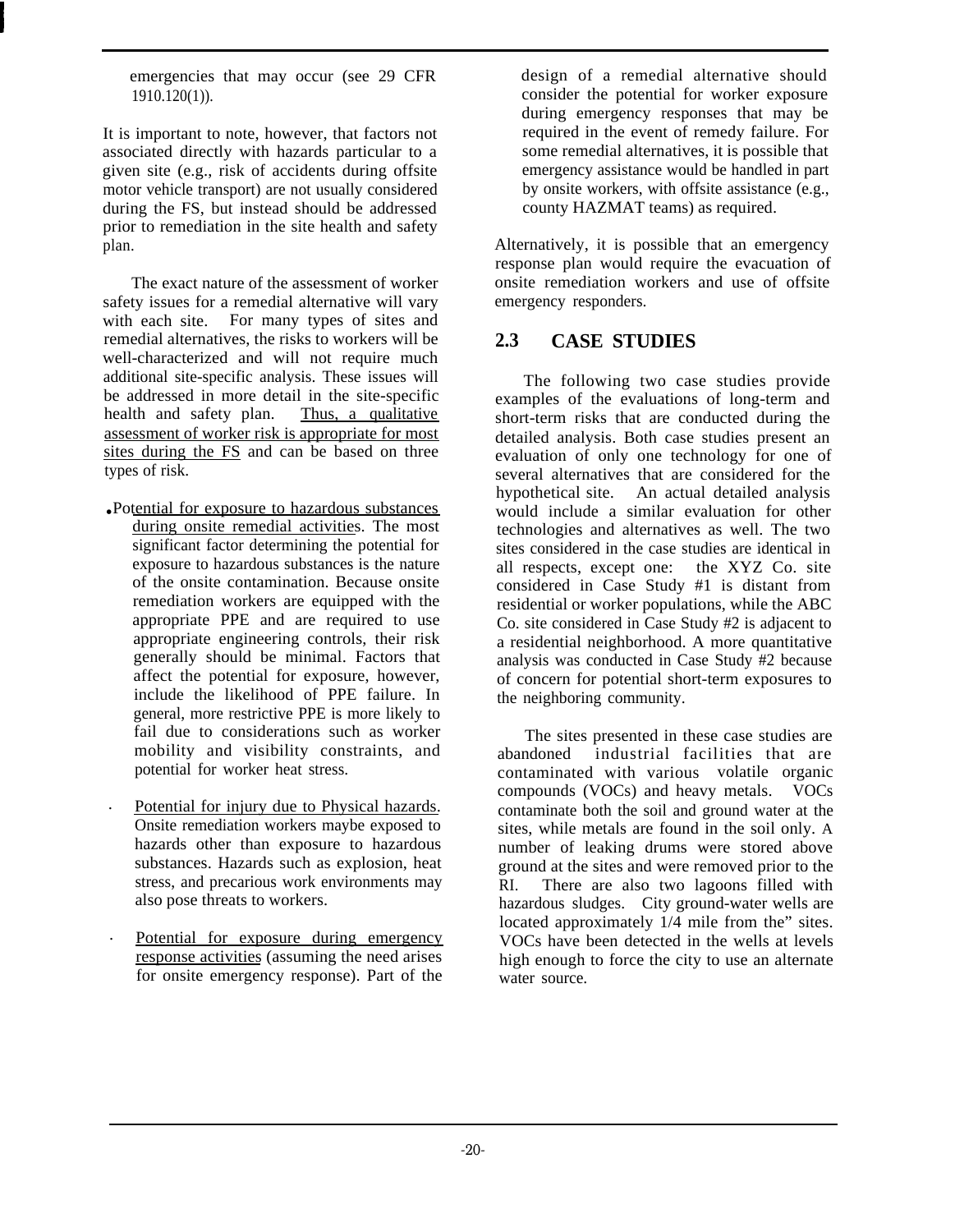#### **CASE STUDY #1: QUALITATfVE EVALUATION DURING DETAILED ANALYSIS**

**[Note: This case study presents an evaluation of only one technology for only one of several remedial alternatives; an actual detailed analysis would address other technologies and alternatives as well. All data in this ease study are for illustration purposes only.]**

#### **Remedial Altematives**

Based on the results of the development and screening of alternatives, the site engineers have identified five alternatives (A through E) to be evaluated for use as remedies at the XYZ Co. site. One of the technologies included in Alternative C is ground-water pumping and air stripping for the VOCs in ground water.

#### **Evaluation of Long-term Risks**

Meeting PROS for all contaminants in ground water is uncertain at this point due to the complex nature of the contaminated aquifer. If after remedy implementation it is determined that Alternative C does not meet PRGs for all contaminants in ground water, then the residual risk remaining after implementation will be examined to determine whether other measures need to be taken to assure protectiveness. There are no residual risks for media other than ground water for the pump-and-treat/air stripping component of Alternative C.

#### **Evaluation of Short-term Risks**

The time-frame for air stripping of VOCs from ground water at the XYZ Co. site - and therefore the time frame considered for evaluating short-term risks – is at least 20 years, and possibly as many as 50, depending on factors such as the specific aquifer characteristics.

Releases and Receiving Media. The most likely release of concern from an air stripper is the release of air contaminated with VOCs. The type of air stripper being considered for the XYZ Co. site generally achieves 99 percent or better removal of VOCs from water. The vapor phase VOCs contained in the air stripper off-gases then can be removed if necessary using air pollution control devices such as granular activated carbon columns or an afterburner, which generally achieve 90 to 99 percent destruction or removal of contaminants from the vapor phase. However, there will still be some small release of contaminants that may need to be examined further during the design stage of this remedy (if selected). Also, air pollution control devices will produce residues that in turn may need to be treated. Other releases associated with air stripping include treated water containing residual organic contaminants that will be released to surface water, and, possibly, fugitive air emissions due to leaky valves and fittings.

Fate and Transport, Exposure Points and EXPOS ure Routes. The release of VOCs into the air during air stripping at the XYZ Co. site could result in inhalation of volatiles transported through the air. However, the nearest target population is over one mile from the site. Long-term average concentrations may be a concern, as well as shorter-term or peak concentrations that may occur under certain conditions (e.g., temperature inversions).

Short-term Risks. The time period of exposure to air stripper Off-gases (20 to 50 years) is a significant portion of a human lifetime. However, because the concentrations of VOCs in ground water are not unusually high, the releases associated with the air stripper are weli-characterized, and there is no nearby target population, quantitation of these risks is not needed to select a preferred alternative.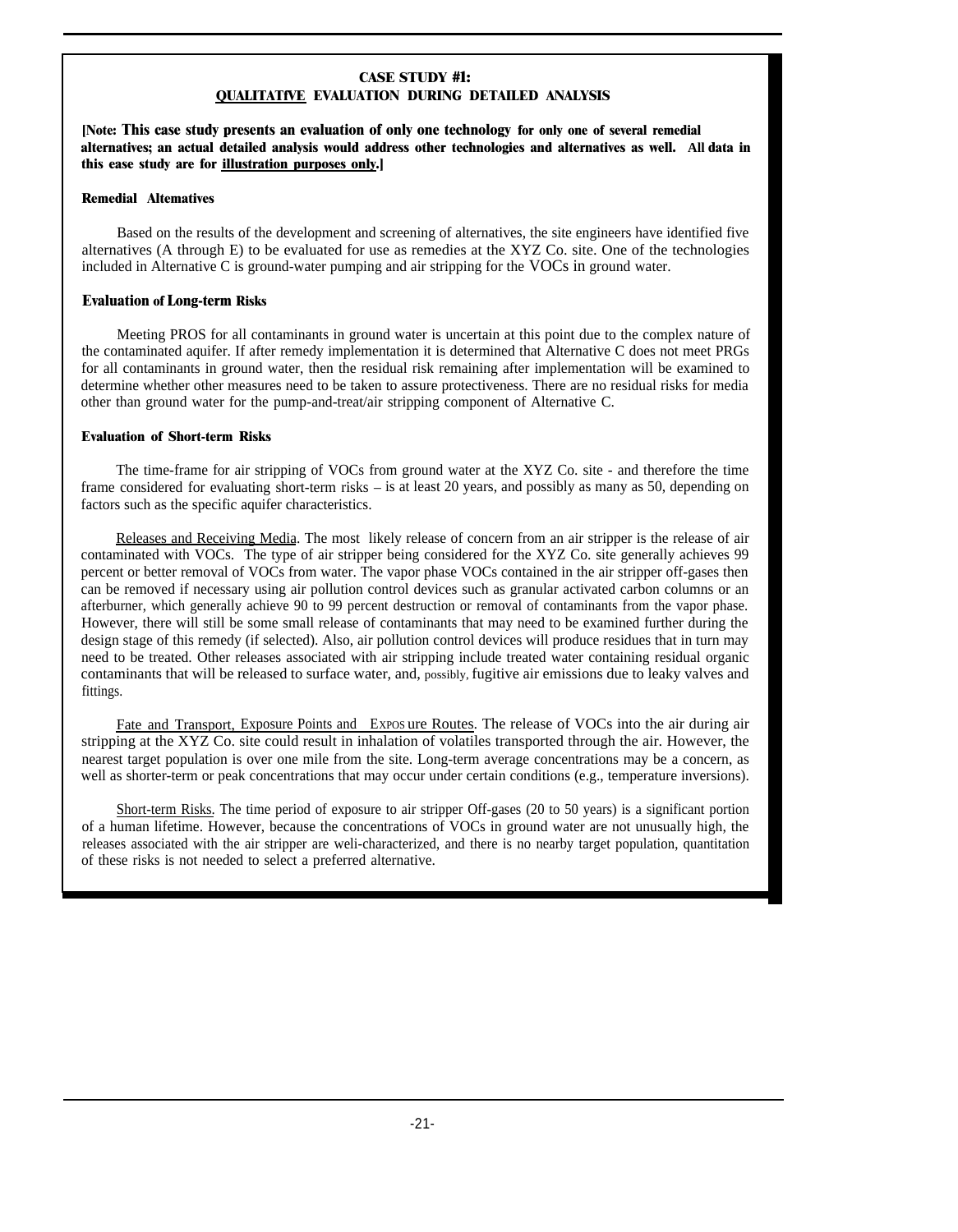#### **CASE STUDY #2: QUANTITATIVE EVALUATION DURING DETAILED ANALYSIS**

**[Note: This case study presents an evaluation of only one technology for only one of several remedial alternative an actual detailed analysis would address other technologies and alternatives as well. All data in this case study are for illustration purposes only.]**

#### **Remedial Alternatives**

Based on the results of the development and screening of alternatives, the site engineers have identified five alternatives (A through E) to be evaluated for use as remedies at the ABC Co. site. One of the technologies included in Alternative C is ground-water pumping and air stripping for the VOCs in ground water. [For this case study, only benzene from the pump-and-treat component of the remedial alternative will be analyzed in detail. In an actual analysis, each contaminant of concern and each component of the remedy may need to be analyzed in a similar fashion.]

#### **Evaluation of Long-term Risks**

The RI has shown that the organic contaminants in the ground water are adsorbed to the aquifer material and are also dissolved in the ground water. The rernediation goal for benzene will be readily met in the treated water, which will subsequently be discharged into the nearby surface water. Remediation of the water remaining in the aquifer, however, is much less certain. The residual concentration of benzene in this remaining water will depend on several factors, including the adsorptive characteristics of benzene with the aquifer material, the specific pumping regimen, and the length of time that this technology is implemented. If, at a later stage (e.g., during the five-year review), it is determined that the contaminants are not being extracted at the desired levels, the pumping regimen may need to be modified (or some other approach may be needed). At a minimum, the pumping of ground water is expected to be an effective barrier against further contaminant migration. Due to the uncertainty regarding the residual concentration of contaminants that may remain in ground water, the permanence of the pump-and-treat technology, in terms of future risks, is unknown at this time.

#### **Evaluation of Short-term Risks**

Short-term impacts due to air emissions from air stripping are expected to be the most significant risks from the pump-and-treat component of the remedy at ABC Co. site. [This case study does not consider fugitive emissions from sources "upstream" of the air stripper (e.g., separators, holding tanks, treatment tanks), although these sources may have been evaluated in an actual risk assessment.] In order to assess these risks during the detailed analysis stage, exposure concentrations from the ABC Co. site will be estimated by combining emissions modeling with dispersion modeling. Before proceeding with this analysis, the following steps were taken.

- An appropriate atmospheric fate and transport model, derived from the SCREEN model developed by EPA's Office of Air Quality and Planning Standards was chosen. (A more complete listing and comparison of atmospheric fate models is given in Table 3-2 of the *Superfund Exposure Assessment Manual* [EPA 1988e].)
- Required inputs for the atmospheric fate and transport model were obtained. These inputs included the emission rate of contaminants from the air stripper into the atmosphere (based on contaminant concentrations in ground water, system flow rate efficiency of the air stripping process, and efficiency of the air pollution control device); atmospheric dispersion factors for contaminant and meteorological data (wind speed, prevalent direction, stability, mixing height, and temperature). More detailed parameters, such as surface roughness height and specific topographic features, were not required for the model that was chosen.

(Continued)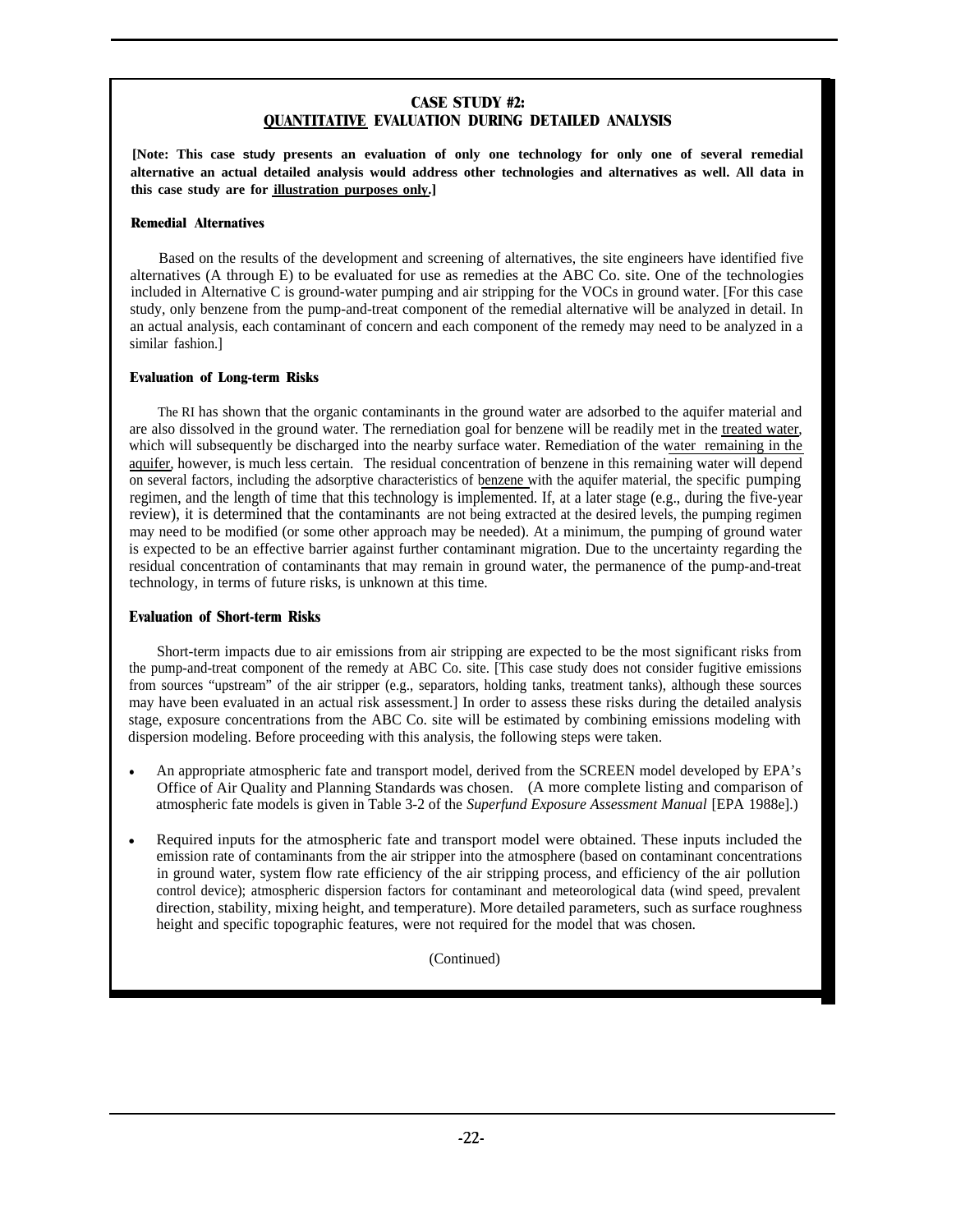#### **CASE STUDY #2: QUANTITATIVE EVALUATION DURING DETAILED ANALYSIS (Continued)**

● The population that will be affected by short-term releases was identified. This information was obtained from the baseline risk assessment, and was based on the population distribution and density of the surrounding community, and meteorological data such as the prevailing wind direction.

. The toxicity characteristics of the contaminants were obtained from the baseline risk assessment.

Exposure Assessment. Releases are expected to occur during both the construction and the implementation stages of the pump-and-treat technology. The time frame for each of these stages varies and, therefore, the release and exposure potential also will vary. The most probable release of concern from implementation of the air stripper [the focus of this case study] has been identified as the release of air contaminated with volatile organic chemicals (VOCs) from the stripping tower to the atmosphere. Benzene is one of the volatile contaminants in the ground water being treated, and is expected to be present as a residual in the stripper off-gases. The following equation (EPA *Emission Factors for Superfund Remediation Technologies,* Draft, Office of Air Quality Planning and Standards, 1990) was used to calculate the benzene emission rate into the air stripper off-gases

ER  $(g/s) = C x Q_{in} x (SE/100) x K$ 

where  $ER =$  emission rate of benzene  $(g/s)$ 

 $c =$  concentration of benzene in water = 2.5 mg/L

 $Q_{in}$  = influent water flow rate = 1700 L/rein

 $SE =$  stripping efficiency of tower for benzene = 99.99%

K = constant to convert units =  $1.67 \times 10^5$  (g-min/mg-s)

An SE of 99.99 percent is used in these calculations to determine the reasonable maximum emission rate of benzene into the air. Actual SEs would be between 90 and 99.99 percent, depending on several operating parameters. Solving this equation,  $ER = 0.071$  g/s.

Because this system will use an air pollution control device (APCD) such as granular activated carbon (GAC) columns to remove contaminants from gases released to the atmosphere, ER is the rate of release of benzene from the ground water into the stripper off-gases rather than the rate of release of benzene directly to the atmosphere. The release rate of benzene to the atmosphere, therefore, can be calculated using the following equation

 $q = ER \times (1 - DRE/100)$ 

where  $q =$  mass release rate to atmosphere  $(g/s)$ ER = emission rate from air stripper to APCD =  $0.071$  g/s DRE = destruction/removal efficiency of  $APCD = 95\%$ 

A DRE of 95 percent is used to obtain a reasonable maximum release rate to the atmosphere. Applications of similar APCDs achieve 95 to 98 percent destruction and removal efficiency for benzene in air. Solving for the atmospheric release rate of benzene,  $q = 0.0035$  g/s.

Using fate and transport modeling [analysis not shown], the atmospheric release rate of benzene is converted to an exposure point concentration at a residence 250 m downwind of the site. The short-term air concentration (24-hour average) of benzene is estimated to be 6 x  $10<sup>4</sup>$  mg/m 3 The average annual longer-term concentration of benzene in air at the site boundary, as determined by the same model, is estimated to be  $3.4x$   $10^4$  mg/m<sup>3</sup>.

(Continued)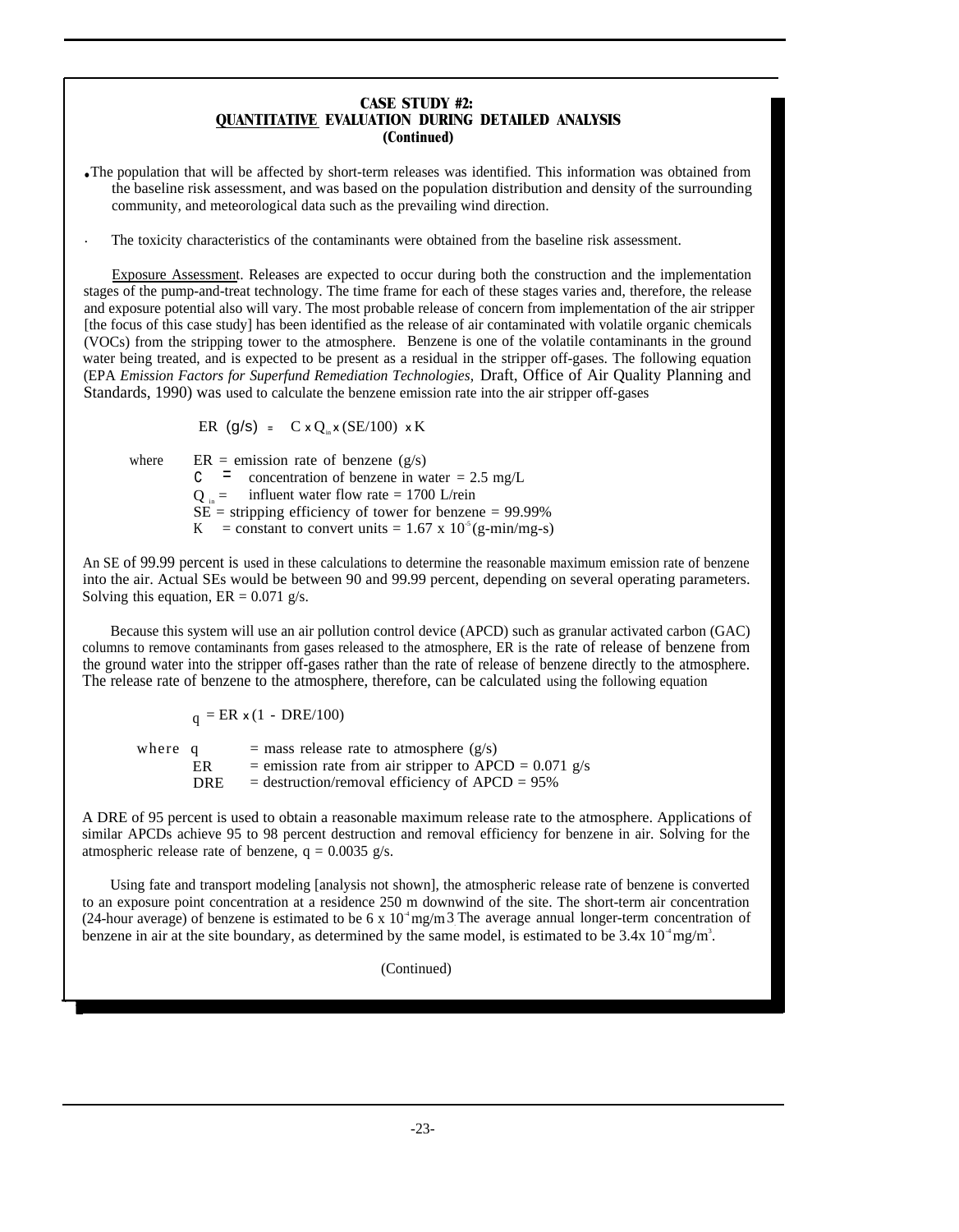#### **CASE STUDY #2: QUANTITATIVE EVALUATION DURING DETAILED ANALYSIS (Continued)**

The only potential exposure pathway identified for releases from the air stripper is the air (inhalation) pathway. Because the toxicity criterion used to characterize short-term risk is a threshold concentration (see Toxicity Assessment below), a short-term intake does not need to be calculated. The longer-term intake is needed to evaluate the cancer risk associated with inhalation of benzene. This intake is calculated by first obtaining the longterm site-specific exposure duration of 30 years from the baseline risk assessment. (An exposure duration of 30 years is used because, while the time for implementation of the pump and air stripping technology maybe up to 50 years, an individual is not expected to stay in the community for more than 30 years. If the maximum time for Implementation were less than the exposure duration identified in the baseline risk assessment, then exposure would be computed using the maximum implementation time as the exposure duration.) Using other exposure values obtained from the baseline risk assessment (e.g., inhalation rate of 20  $\rm m^3$ /day), the longer-term (lifetime average) intake of benzene due to the air stripper is approximately 73 x  $10<sup>5</sup>$  mg/kg-day.

These concentrations and intakes are based on conservative steady-state assumptions regarding atmospheric conditions. Therefore, there is uncertainty surrounding the atmospheric data (which are inputs to the model) that could lead to higher (but probably lower) concentrations. For example, variations in wind speed and direction will result in different contaminant concentrations for both maximum short-term and long-term exposure point concentrations. Some amount of published research data is available (mainly from water treatment plant studies) on the reliability of the APCDs used in air stripping. This information, combined with data from previous program experience, indicates that the uncertainty associated with the effectiveness of the APCDs is low.

Toxicity Assessment. To assess risk from exposure to the short-term benzene concentration (24-hour average), a toxicity criterion corresponding to a similar exposure duration is used. One such criterion, identified through consultation with the TSC, is EPA's acute inhalation criteria (AIC). The AIC provides a threshold level above which acute inhalation exposure to benzene could result in toxicity to the most sensitive target organ (bone marrow and the immune system). The AIC for benzene is  $190 \text{ ug/m}^3$ . [In this case study, the AIC for benzene was assumed to be readily available. In an actual risk evaluation, this may not always be the case. When toxicity information is not readily available — especially when, as in this case study, the longer-term exposure point concentration is not significantly different from the shorter-term point concentrate ion (and the longer-term has toxicity information) — then either delaying the assessment or expending resources to obtain the shorter-term toxicity information is not recommended.]

To assess risk from exposure to the longer-term benzene concentration (annual average) for the 30-year exposure duration, the inhalation cancer slope factor for benzene of  $0.029 \text{ (mg/kg-day)}^{\text{th}}$  is identified from the baseline risk assessment.

Risk Characterization. Short-term risk to the community from benzene is determined by comparing the short-term concentration of 6 x  $10^4$  mg/m<sup>3</sup>(i.e., 0.6 ug/m<sup>3</sup>), with the AIC of 190 ug/m<sup>3</sup>, to result in a ratio of 0.003. Because this ratio is less than 1, short-term risk to the community solely from benzene is considered to be unlikely.

Using the longer-term intake of 7.3 x 10<sup>5</sup> mg/kg/day, and the slope factor of 0.029 (mg/kg/day)<sup>-1</sup>, the upperbound excess individual lifetime cancer risk to the community from long-term exposure to benzene in the atmospheric releases from the air stripper is approximately 2 x  $10^{\degree}$ , within EPA's acceptable risk range.

[Uncertainties associated with the site-specific exposure information and the toxicity information, discussed in more detail in the baseline risk assessment, also are important to consider at this. stage of the analysis.]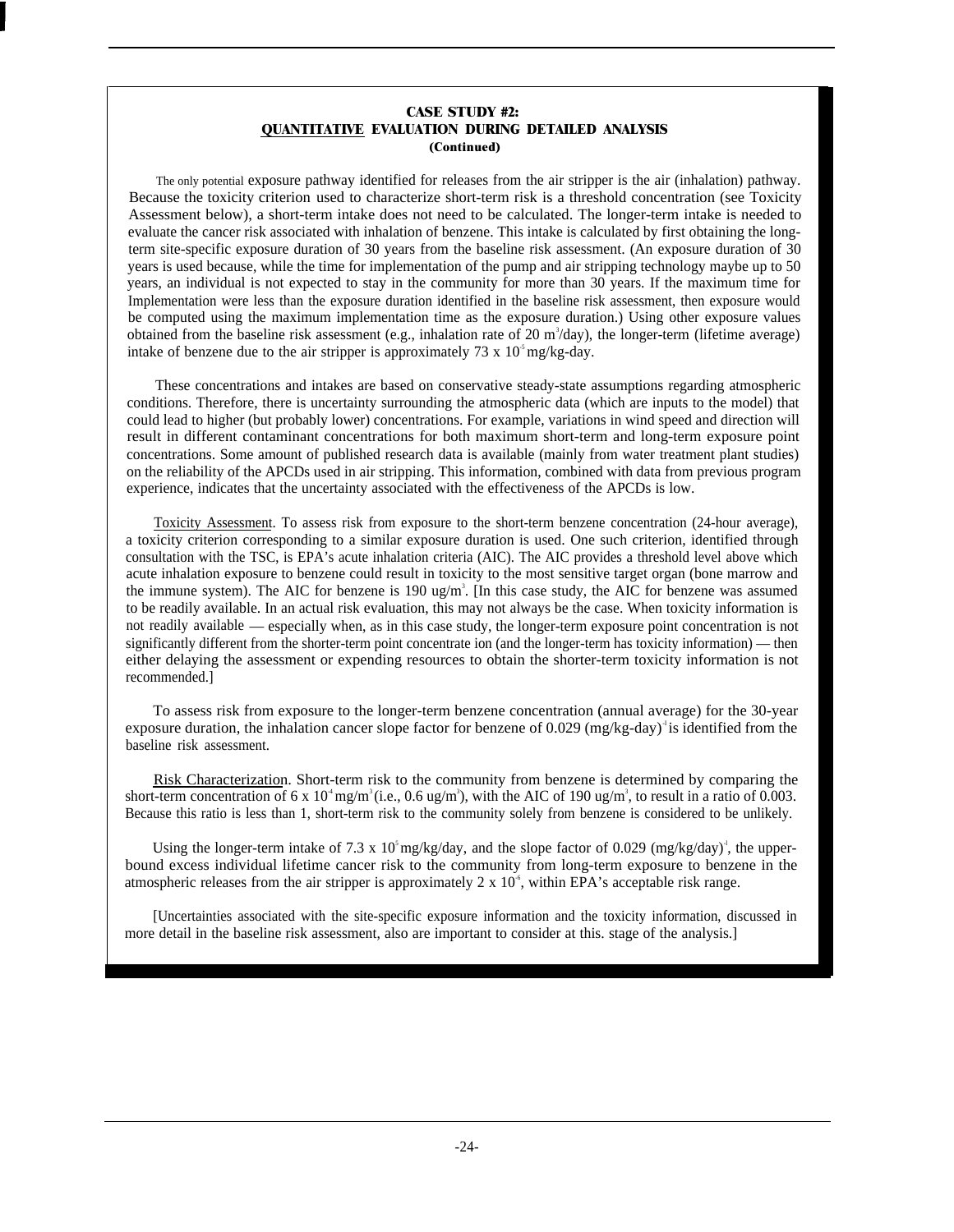# **RISK EVALUATION AFTER CHAPTER 3 THE FEASIBILITY STUDY**

After the FS is completed, a remedy is proposed, and, if selected, is documented in the ROD. Following this, the remedy is designed and implemented, and then deletion/five-year reviews of the site take place. This chapter discusses the role of risk information during these activities. Note, however, that not all of these risk evaluations nor a significant level of quantitation may be needed for every site. The guiding principles is that risk evaluations after the FS should be conducted as necessary to ensure that the remedy is protective.

# **3.1 RISK EVALUATION FOR THE PROPOSED PLAN**

The purpose of a risk evaluation during the proposed plan stage is to refine previous analyses conducted during the FS, as needed. If new information becomes available during the public comment period for the proposed plan, additional analysis of the alternatives may need to be conducted at this time. If additional analysis is conducted, it should be conducted for all the alternatives, as appropriate, and not just for the preferred alternative.

### **3.2 DOCUMENTATION OF RISKS IN THE ROD**

Several risk-related analyses should be<br>umented in the ROD. The comparative documented in the ROD. analysis section should include a discussion of risk as it pertains to the three risk-related criteria: long-term effectiveness, short-term effectiveness, and overall protection of human health and the environment. The discussion of overall protection of human health and the environment should include a discussion of how the remedy will eliminate, reduce, or control the risks identified in the baseline risk assessment and whether exposure will be reduced to acceptable levels. The discussion of long-term effectiveness (and permanence) should address, where appropriate, the residual risk from untreated waste remaining at the site. The part of the decision summary that focuses on the selected remedy should present:

- the chemical-specific remediation levels to be attained at the conclusion of the response action;
- the corresponding chemical-specific risk levels;
- $\bullet$ the points (or areas) of compliance for the media being addressed; and
- the lead agency's basis for the remediation levels (e.g., risk calculation, ARARs).

In addition, the ROD should indicate whether the site will require five-year reviews (see Section 3.4). In some cases, additional risk information (e.g., anticipated post-remedy cumulative risk for an environmental medium or for a site) may need to be included in the ROD.

*Interim Final Guidance on Preparing Superfund Decision Documents* (EPA 1989f), *Role of the Baseline Risk Assessment in Superfund Remedy Selection Decisions* (EPA 1991d), and RAGS/HHEM Part B provide additional information on documenting risks in the ROD.

# **3.3 RISK EVALUATION DURING REMEDIAL DESIGN/ REMEDIAL ACTION**

The activities during remedy design and implementation that may involve consideration of risk include refining risk evaluations during remedial design, monitoring short-term risks, evaluating attainment of remedial levels in the ROD, and evaluating residual risk.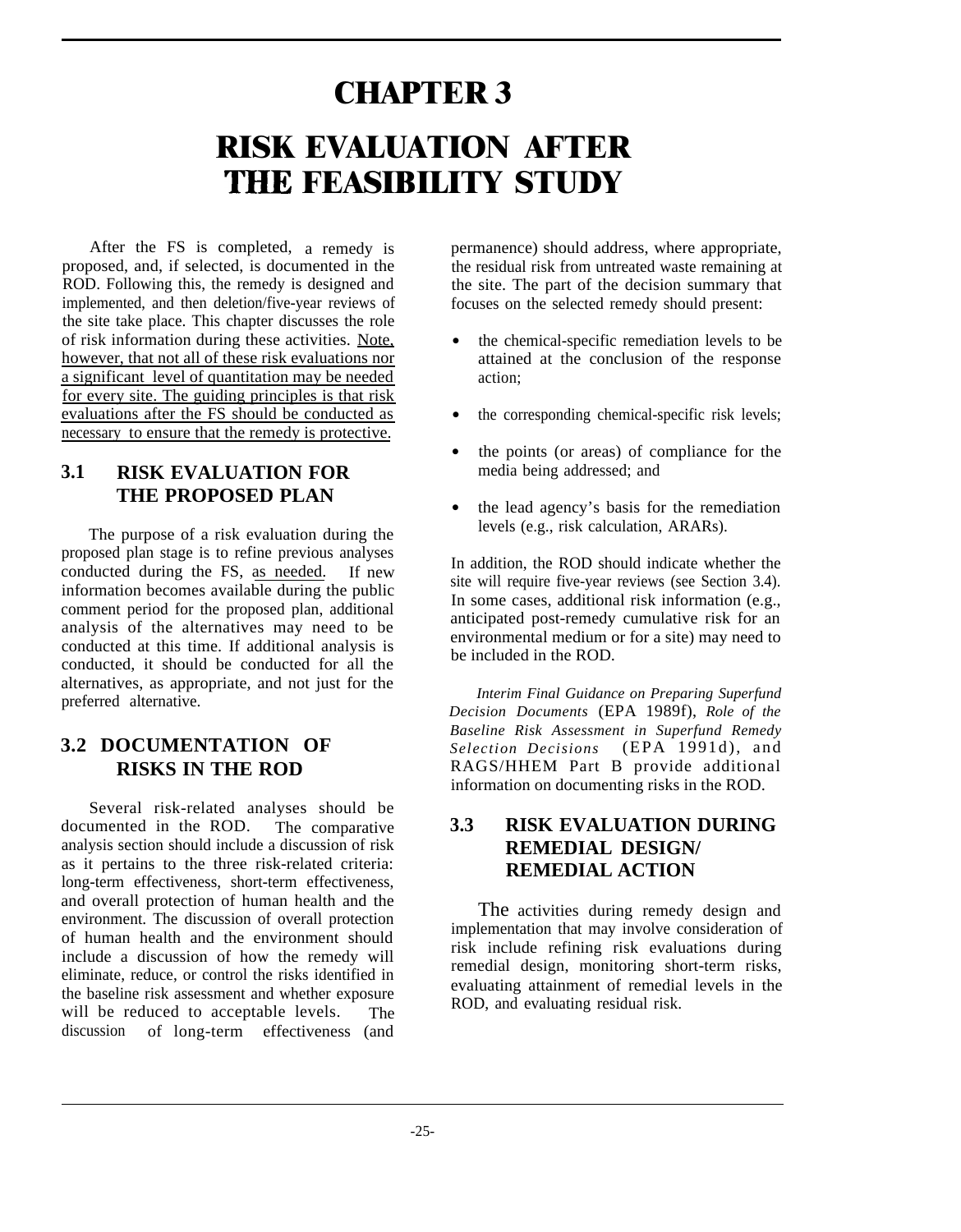#### **3.3.1 RISK EVALUATION DURING REMEDIAL DESIGN**

The process of evaluating long-term and shortterm risks, which began during the FS and may have continued during development of the proposed plan, also may continue during design of the selected remedy for some sites. The purpose for risk evaluations during the remedial design is to ensure that the selected remedy will be protective. These evaluations can be conducted by (1) refining previous analyses, as needed, and/or (2) identifying the need for engineering controls or other measures to mitigate risks. Methods for evaluating long-term and short-term risks are discussed in more detail in Chapter 2.

#### **3.3.2 MONITORING SHORT-TERM HEALTH RISKS DURING IMPLEMENTATION**

If the potential for short-term health effects due to releases during remedy implementation needs to be assessed (e.g., due to high uncertainty concerning predicted risks to communities or remediation workers), a sampling and analysis strategy to accurately determine exposure concentrations should be developed. This strategy may need to consider the following elements:

- location of sampling
- sample collection and handling procedures;
- chemicals to be monitored and methods used; and
- statistical considerations regarding the analysis of results.

The monitored exposure concentrations should be compared to short-term health-based benchmarks (see Appendix C) to help in determining whether the release presents a threat to human health.

#### **3.3.3 ASSESSING ATTAINMENT OF SELECTED REMEDIATION LEVELS DURING IMPLEMENTATION**

The RPM, risk assessor, and others should be involved in developing a sampling and analysis plan to measure whether the selected remedy has attained the remediation levels in the ROD. As in the baseline risk assessment, this sampling and analysis should provide data that can be used to develop RME estimates. This plan is site-specific and may need to consider the same elements presented in Section 3.3.2, plus the relevant remediation levels for the chemicals of concern.

The plan for measuring attainment should ensure that sufficient data to evaluate protectiveness of human health will be available. For example, at a minimum, those chemicals that contribute to major portions of the site risk should be selected for measuring attainment. The twovolume set *Statistical Methods for Evaluating the Attainment of Cleanup Standards* (EPA 1988d) outlines a number of statistical methods that can be used to measure attainment. EPA is developing additional guidance on this topic.

#### **3.3.4 EVALUATION OF RESIDUAL RISK**

This step – which may be conducted at completion of the remedy and perhaps during a five-year review (see next section) – may be needed to ensure that the remedy is protective. This step may be different from the assessment of attainment of remediation levels selected in the ROD because it may more closely consider the expected land use and cumulative effects (e.g., due to multiple chemicals or exposure pathways). Residual risk estimates can be conducted at any time after the remedy has commenced until the end of the remedy. Typically, a final evaluation of the cumulative site risk may be done following completion of the final operable unit to ensure that residual risks from multiple contaminants, pathways, and operable units that affect the same individuals are at protective levels.

In general, the same equations, exposure parameters, and toxicity values that were used to determine the baseline risk for a site can be used to assess the final clean-up (risk) level that a remedy has achieved. The concentrations that are used to calculate these risks, however, are the final measured concentrations of the contaminants that remain at the site, not the remediation levels in the ROD. The following are other potential differences between the baseline risk assessment and evaluation of residual risks.

• Significant levels of "new" chemicals (e.g., that were not identified during the baseline risk assessment but that may have resulted from the remedy or were not discovered until after remedy implementation) should be considered in evaluating residual risk.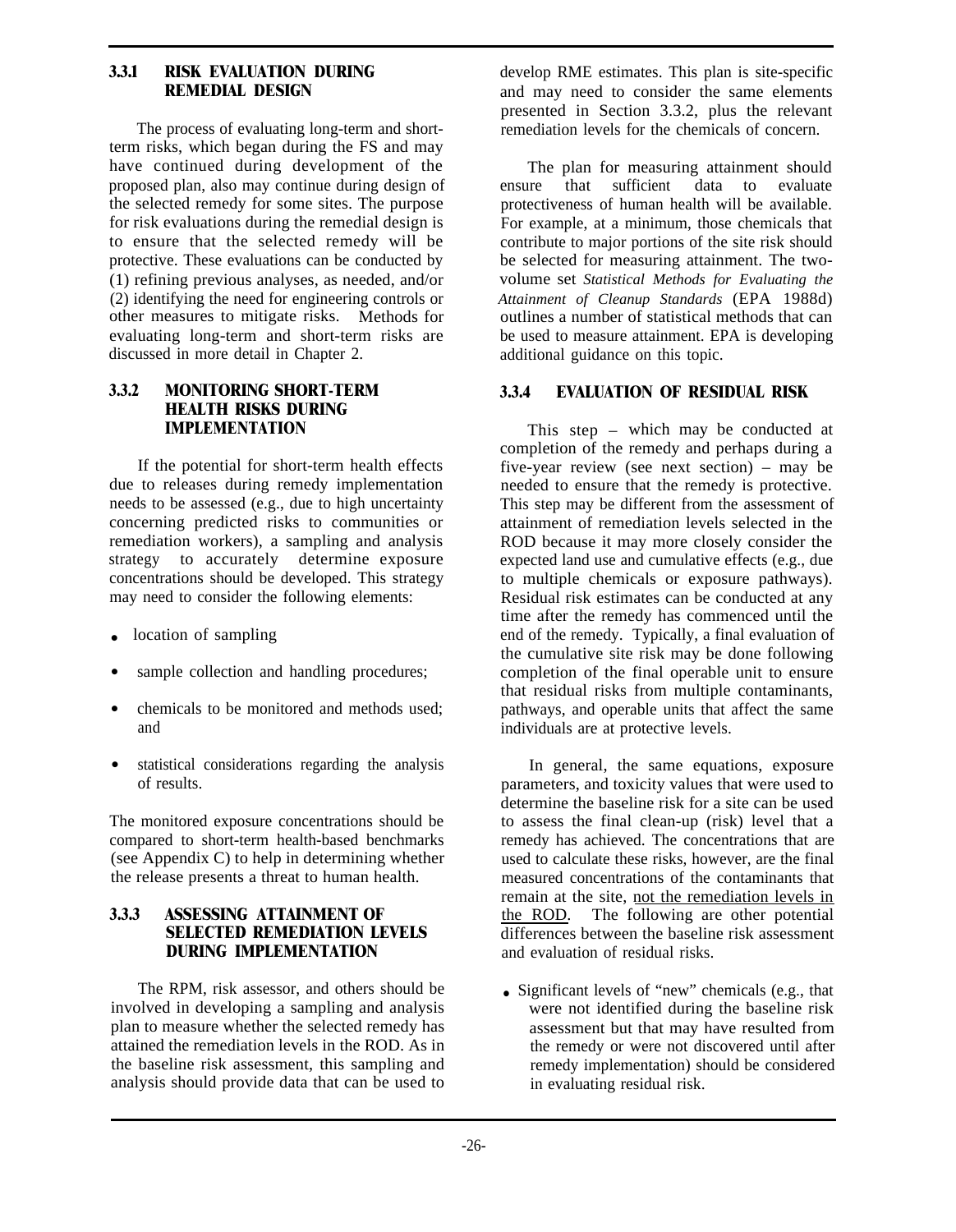- Changes in land use since the time of the baseline risk assessment may require changes in exposure parameters (e.g., contact rates, exposure frequency and duration).
- Toxicity values may have been updated since the baseline risk assessment. The most recent toxicity values in IRIS and HEAST should be used in calculating residual risk.

For some sites where engineering or institutional controls rather than treatment-based remedies are employed, the concentrations of chemicals in a contaminated medium may remain the same as the baseline concentrations. The risk will have been reduced or eliminated, however, by mitigation or elimination of the exposure pathway (e.g., by mitigating direct contact with soil by using a cap or institutional controls, or eliminating ingestion of contaminated drinking water by providing an alternate water supply). These risk reductions and associated exposure assumptions should be clearly presented.

### **3.4 RISK EVALUATION DURING FIVE-YEAR REVIEWS**

Section 121(c) of CERCLA provides for reviews of remedies that result in hazardous substances remaining at the site no less often than every five years after the initiation of the remedies. The purpose of the reviews is to assure that human health and the environment are being protected by the remedial alternative that was implemented.

The remainder of this section briefly describes the purpose of five-year reviews, the sites for which five-year reviews are conducted, and the riskrelated activities that may be conducted during five-year reviews. More detailed guidance regarding five-year reviews is available in *Structure and Components of Five-year Reviews* (EPA 1991e).

#### **3.4.1 PURPOSE OF FIVE-YEAR REVIEWS**

A five-year review is intended to ensure that a remedy remains protective of human health and the environment. The more specific goals of a five-year review are:

• to confirm that the remedy (including any engineering or institutional controls) remains operational and functional; and

to evaluate whether clean-up standards (based on risk or ARARs) are still protective.

The first goal may be accomplished primarily through a review of the operation and maintenance records for a site and through a site visit and limited analysis. The second goal includes an analysis of requirements that have been promulgated by the federal or state governments since ROD signature to determine whether they are ARARs and whether they call into question the protectiveness of a remedy.

In addition to considering ARARs for substances designated as contaminants of concern in the ROD, the reviews may include changes in ARARs for substances not addressed under<br>contaminants of concern Where remediation contaminants of concern. levels in the ROD were based on risk calculations (rather than ARARs), then new information – such as revised toxicity values or exposure parameters – that could influence the protectiveness of the remedy should be considered. Based on this analysis, the reviewer can determine whether the original remediation levels set out in the ROD are still protective.

#### **3.4.2 SITES THAT RECEIVE FIVE-YEAR REVIEWS**

Two types of five-year reviews are conducted: statutory and policy. Statutory reviews are conducted for remedies selected after the enactment of SARA where, after the remedy is complete, hazardous substances are present above levels that allow for unlimited use and unrestricted exposure. These sites generally include: (1) sites with remedies requiring access or land-use restrictions or controls (i.e., remedies that achieve protectiveness through the use of engineering or institutional controls); and (2) sites with remedies that achieve protectiveness for the current use, but include restrictions on activities due to limits on exposure (i.e., sites cleaned up to levels that would be protective for a nonresidential land use, but would not be protective for residential or other land use). Policy reviews are conducted for: (1) sites with long-term remedial actions (LTRAs) or other remedies that require five years or longer to achieve levels that would allow for unlimited use and unrestricted exposure and (2) remedies selected before the enactment of SARA where hazardous substances are present above levels that allow for unlimited use and unrestricted exposure.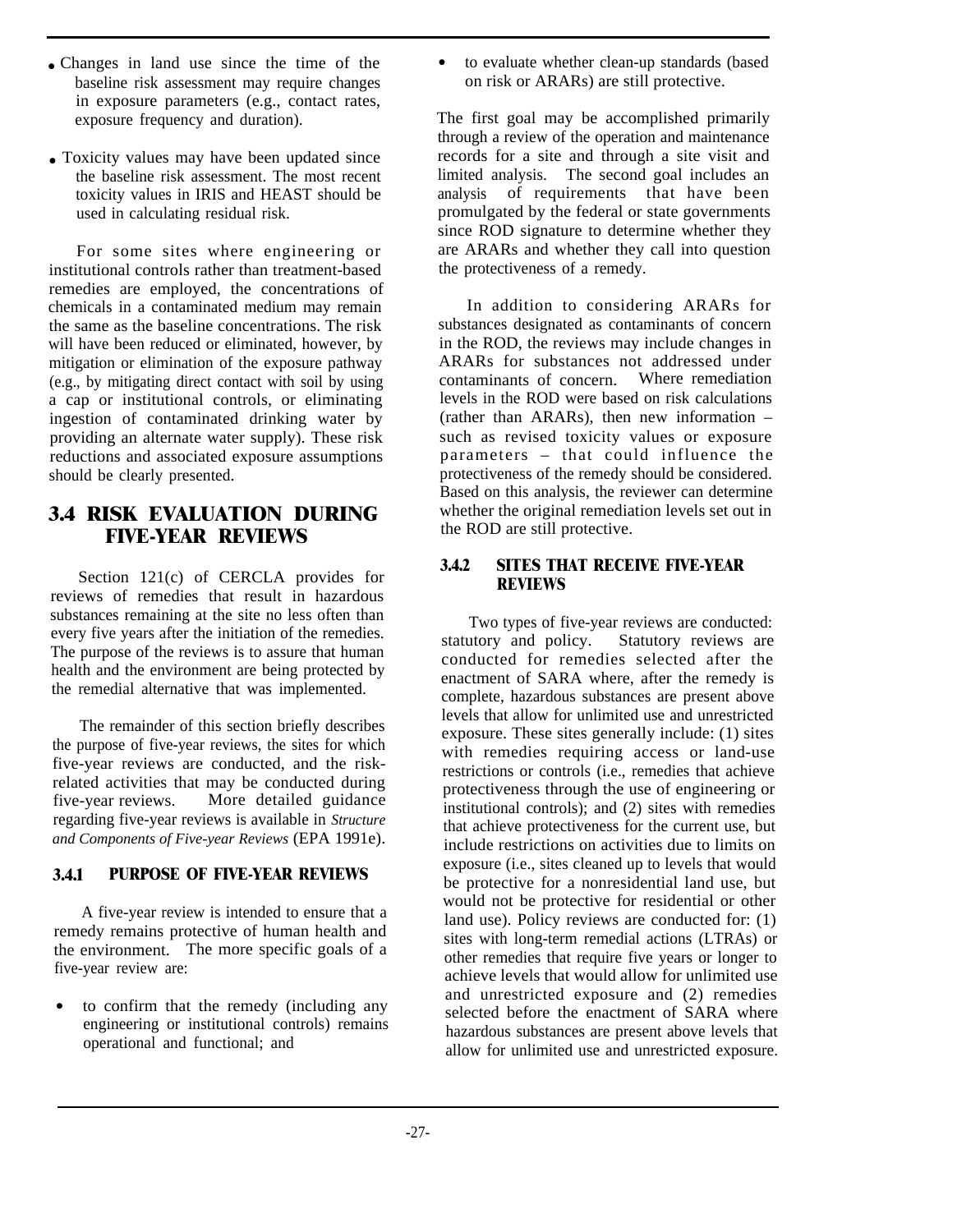Statutory reviews may be discontinued only if levels of hazardous substances fall permanently to a point that would allow unlimited use and unrestricted exposure. Policy reviews for LTRAs should be discontinued when the remediation goals specified in the ROD are achieved, assuming these levels allow for unlimited use and unrestricted exposure. Achievement of these levels must be verified by an appropriate period of monitoring.

#### **3.4.3 RISK-RELATED ACTIVITIES DURING FIVE-YEAR REVIEWS**

Three levels of effort have been defined for five-year reviews. The following are risk-related activities conducted for the three levels.

- $\bullet$  At Level I, the reviewer will consider the risk assessment information contained in the ROD and ROD summary.
- At Level II, the reviewer will conduct a recalculation of the original baseline risk assessment using information obtained during the review (e.g., new toxicity data). If appropriate, additional data may be collected. Ongoing monitoring may provide such data.

• At Level III, the reviewer will reevaluate the risk assessment, and, if appropriate, conduct a new risk assessment. Such an assessment may be appropriate in order to address a new site condition, such as a new exposure pathway. New data may be collected as necessary for the risk assessment. If possible, however, existing data should be used.

The appropriate level of review depends on site-specific conditions and the confidence level for the selected remedy. The proposed level of the first review is to be included in the ROD. A Level I review should be appropriate in all but a few cases where site-specific circumstances suggest another level either at the outset of the review or because findings of the review suggest the need for further analysis. A Level 111 review would not be proposed in the ROD, but would be initiated in response to specific concerns regarding the performance of the remedy or the risks at the site. The level of effort, particularly for subsequent reviews, also depends on the initial findings of the review. *Structure and Components of Five-year Reviews* (EPA 1991e) provides additional information concerning the appropriate level for reviews and the activities that are conducted at each level.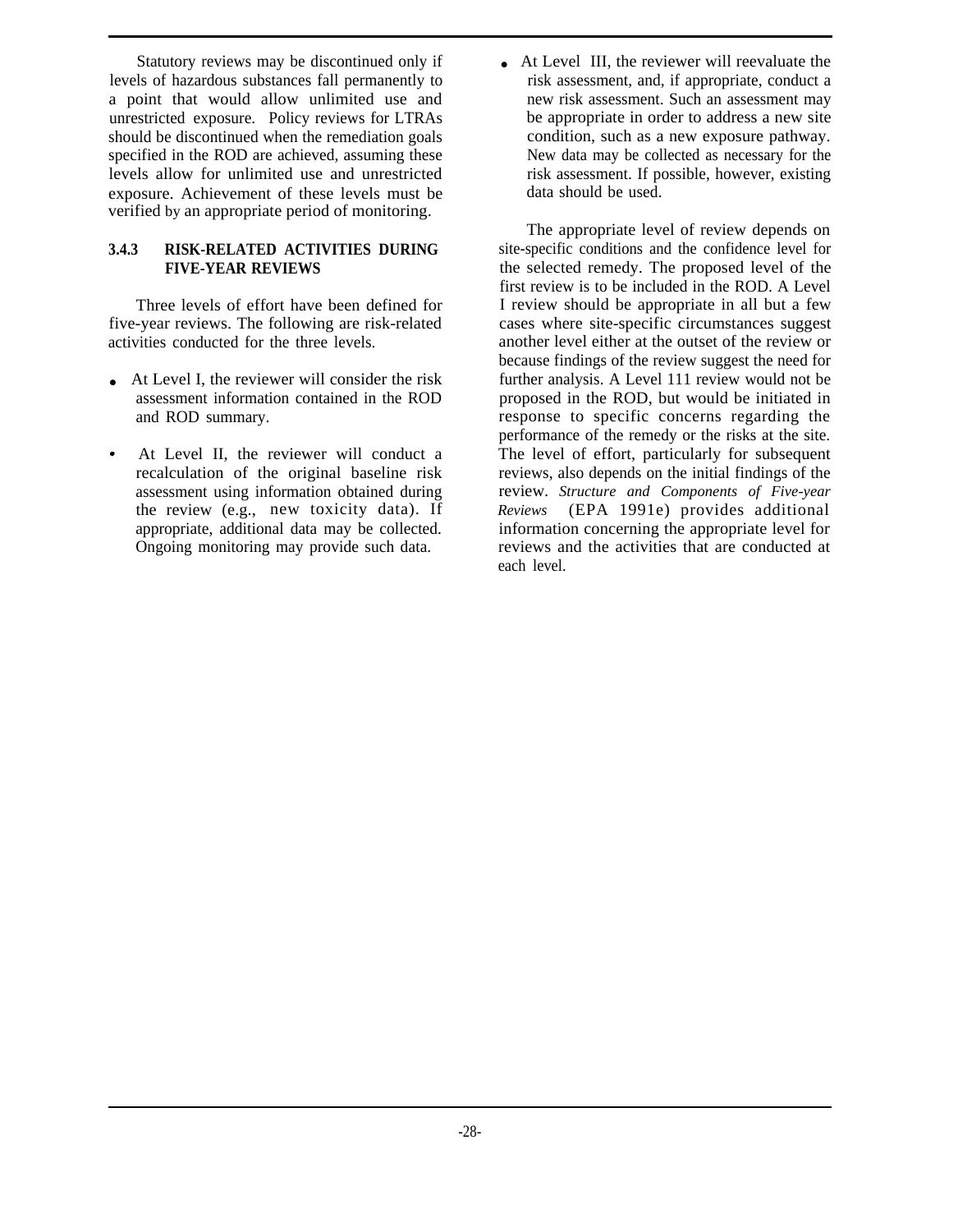# **-REFERENCES**

U.S. Environmental Protection Agency (EPA). 1988a. *Community Relations in Superfund: A Handbook. Interim Version.* Office of Emergency and Remedial Response. EPA/540/6-88/002 (OSWER Directive 9230.O-3B).

EPA. 1988b. *Guidance on Remedial Actions for Contaminated Ground Water at Superfund Sites.* Interim Final. Office of Emergency and Remedial Response. EPA/540/G-88/O03 (OSWER Directive 9283.1-2).

EPA. 1988c. *Guidance for Conducting Remedial Investigations and Feasibility Studies Under CERCLA.* Interim Final. Office of Emergency and Remedial Response. EPA/540/G-89/004 (OSWER Directive 9355.3-01).

EPA 1988d. *Statistical Methods for Evaluating the Attainment of Superfund Cleanup Standards Volume I: Soil and Soil Media. Office* of Policy, Planning, and Evaluation. EPA *230/02-89-042.*

EPA. 1988e. *Superfund Exposure Assessment Manual.* Office of Emergency and Remedial Response. EPA/540/l-88/001 (OSWER Directive 9285.5-1).

EPA. 1988f. *Seven Cardinal Rules of Risk Communication.* Office of Public Liason. OPA-87-020.

EPA 1989a. *Considerations in Ground Water Remediation at Superfund Sites.* Office of Emergency and Remedial Response. OSWER Directive 9355.4-03.

EPA. 1989b. *Ecological Assessment of Hazardous Waste Sites: A Field and Laboratory Reference.* Environmental Research Laboratory. EPA/600/3-89/013.

EPA. 1989c. *Estimation of Air Emissions from Clean-up Activities at Superfund Sites.* Office of Air Quality Planning and Standards. EPA-450/l-89-003.

EPA. 1989d. *Exposure Factors Handbook.* Office of Health and Environmental Assessment. EPA/600/8- 89/043.

EPA. 1989e. *Interim Guidance for Soil Ingestion Rates.* Office of Solid Waste and Emergency Response. OSWER Directive 9850.4.

EPA. 1989f. *Interim Final Guidance on Preparing Superfund Decision Documents.* Office of Emergency and Remedial Response. OSWER Directive 9335.3-02.

EPA. 1989g. *Risk Assessment Guidance for Superfund: Volume I – Human Health Evaluation Manual (Part A, Baseline Risk Assessment).* Interim Final. Office of Emergency and Remedial Response. EPA/540/1-89/002.

EPA. 1989h. *Risk Assessment Guidance for Superfund: Volume II – Environmental Evaluation Manual.* Interim Final. Office of Emergency and Remedial Response. EPA/540/l-89/001A (OSWER Directive 9285.7-01).

EPA. 1990a. *Guidance for Data Usability in Risk Assessment.* Office of Solid Waste and Emergency Response. EPA/540/G-90/008 (OSWER Directive 9285.7-05).

EPA. 1990b. *Guidance on Remedial Actions for Superfund Sites with PCB Contamination.* Office of Emergency and Remedial Response. EPA/540/G-90/007 (OSWER Directive 9355.4-01).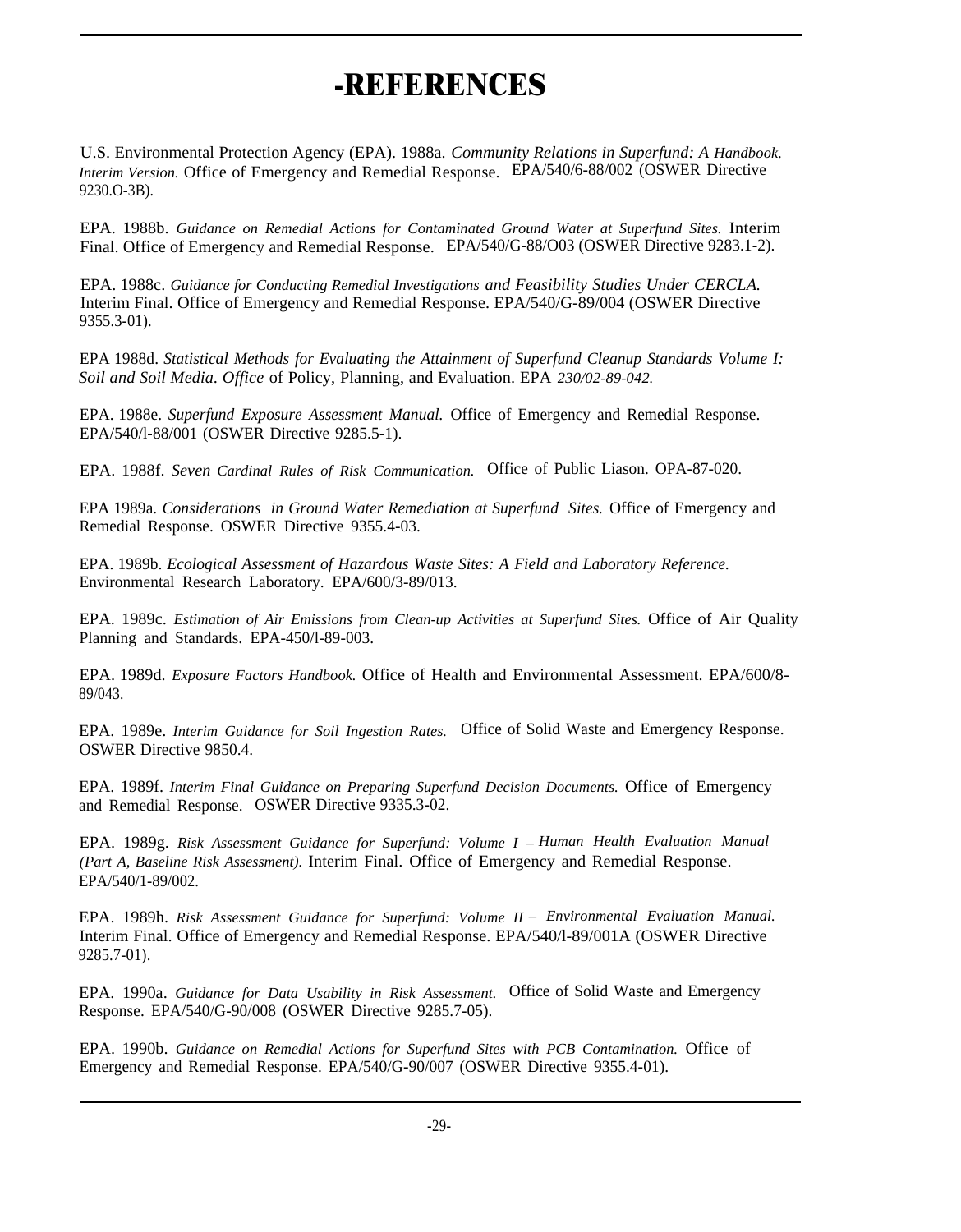*EPA.* 1991a. *Conducting Remedial Investigations/Feasibility Studies for CERLA Municipal Landfill Sites.* Office of Emergency and Remedial Response. EPA/540/P-91/001 (OSWER Directive 9355.3-1 1).

EPA. 1991b. *Risk Assessment Guidance for Superfund, Volume 1, Human Health Evaluation Manual, Supplemental Guidance: 'Standard Default Exposure Factors".* Office of Emergency and Remedial Response. OSWER Directive 9285.6-03.

EPA. 1991c. *Risk Assessment Guidance for Superfund: Volume I – Human Health Evaluation Manual (Part B, Development of Risk-based Preliminary Remediation Goals).* Interim. Office of Emergency and Remedial Response. OSWER Directive 9285.7-01B.

EPA. 1991d. *Role of the Baseline Risk Assessment in Superfund Reme#y Selection Decisions.* Office of Solid Waste and Emergency Response. OSWER Directive 9355.0-30.

EPA. 1991e. *Structure and Components of Five-year Reviews.* Office of Emergency and Remedial Response. OSWER Directive 9355.7-02.

EPA. 1991f. *Guidance on Oversight of Potentially Responsible Party Remedial Investigations and Feasibility Studies. Office* of Solid Waste and Emergency Response. EPA/540/G-91/0I0a (OSWER Directive 9835.1(C)).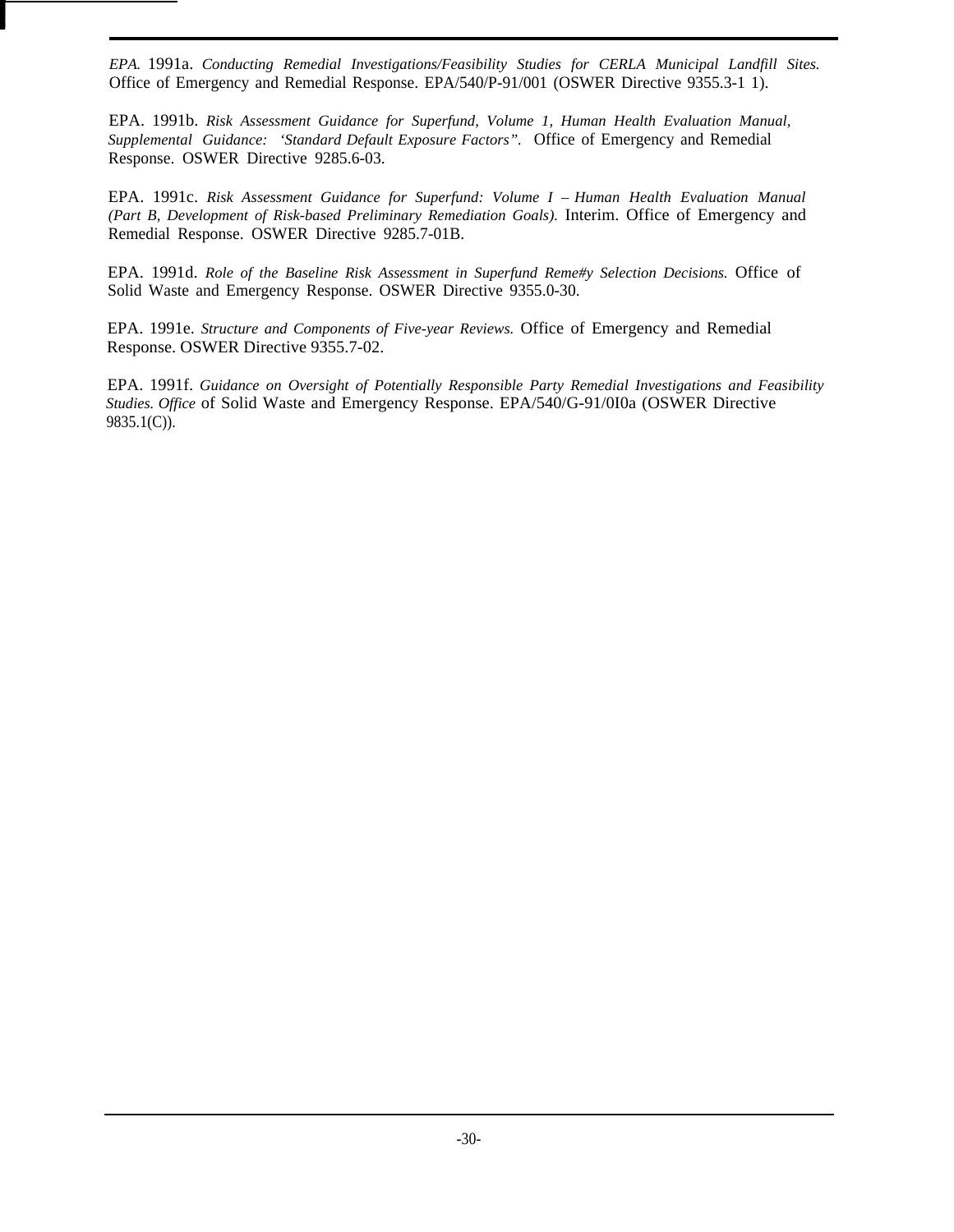# **APPENDIX A SELECTED REMEDIATION TECHNOLOGIES AND ASSOCIATED POTENTIAL RELEASES**

This appendix contains two exhibits designed to assist during the FS in identifying some of the potential releases that are associated with commonly used remediation technologies. Exhibit A-1 briefly describes each of the process options of each technology in Exhibit A-2. Exhibit A-2 summarizes several potential releases to air or water of common remedial technologies. Process variations for which potential releases are similar are combined under the technology category. Potential releases to surface water or ground water are included in the "water" column. "Other" releases include treatment residuals that need further treatment or proper disposal. In most cases, this column refers to sludge or solid residues that may also be hazardous.

Risk Reduction Engineering Laboratory (RREL; Cincinnati, Ohio) plans and conducts engineering, research, and development related to

treatment of solid and hazardous wastes. RREL personnel provide site-specific technical services involving specific treatment technologies and CERCLA response processes including

- analysis of treatment alternatives,
- treatability studies.
- remedial design review,
- construction QA/QC methods, and
- contaminant source control and geotechnical test methods.

Regional EPA CERCLA staff should direct questions regarding evaluations of remediation technologies, previous experience with remediation technologies, and releases associated with remediation technologies to the Engineering and Treatment Technical Support Center, RREL at FTS 684-7406 or 513-569-7406.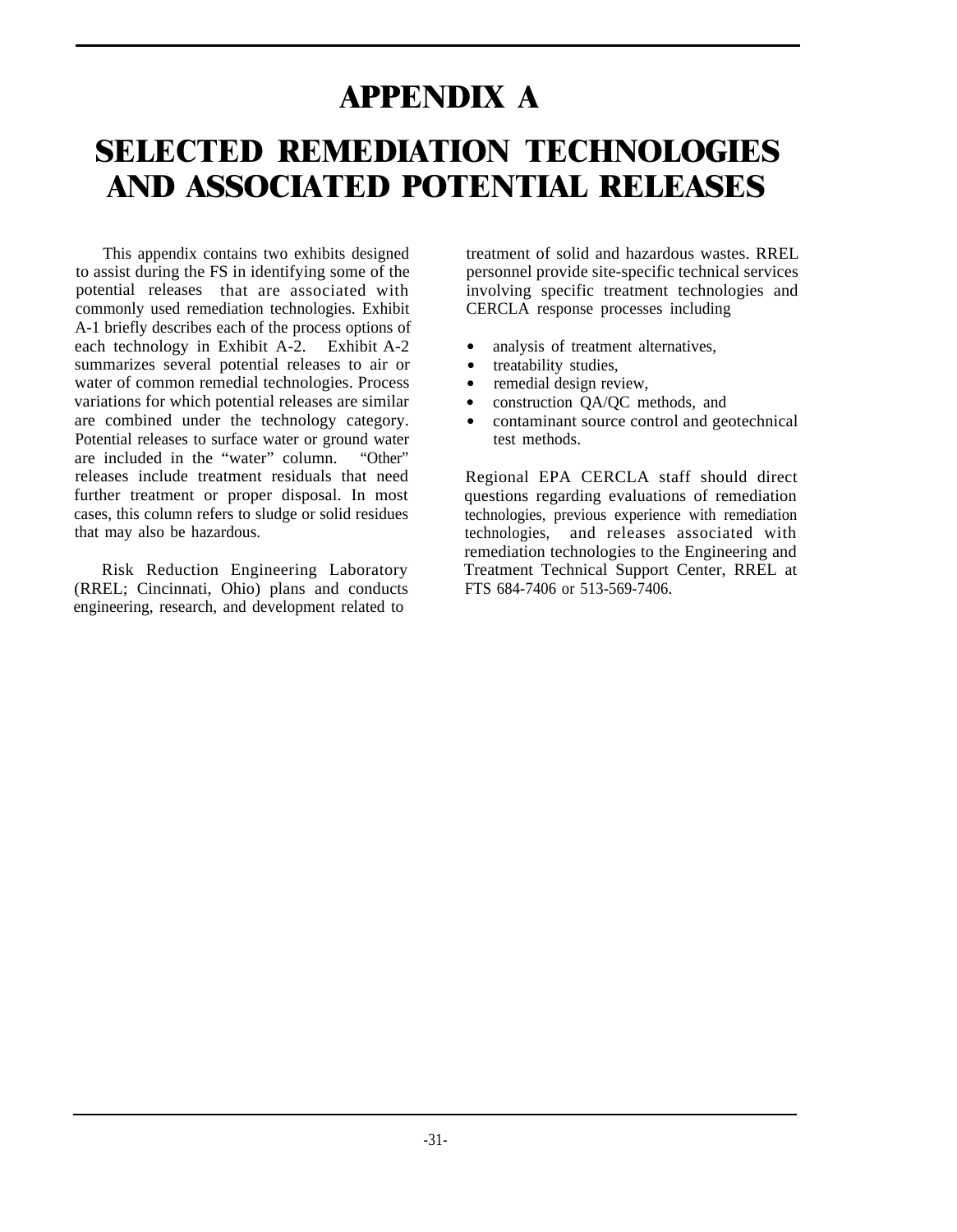# **EXHIBIT A-1**

# **REMEDIATION TECHNOLOGY DESCRIPTIONS**

| <b>Technologies</b>                                 | <b>Description of Process</b>                                                                                                                                                                                                                                                                                                                                                                                                                                               |
|-----------------------------------------------------|-----------------------------------------------------------------------------------------------------------------------------------------------------------------------------------------------------------------------------------------------------------------------------------------------------------------------------------------------------------------------------------------------------------------------------------------------------------------------------|
| <b>SOIL AND SLUDGE</b>                              |                                                                                                                                                                                                                                                                                                                                                                                                                                                                             |
| <b>Soil Handling</b>                                |                                                                                                                                                                                                                                                                                                                                                                                                                                                                             |
| Soil Excavation, Transport,<br>Dumping, and Grading | These processes use mechanized equipment to move contaminated soil. For some<br>treatment techniques, soil must be removed from a contaminated site and be transported<br>for treatment. Soil is then returned and replaced at either the original excavation or<br>another disposal site. Grading is a technique which can reduce infiltration into<br>contaminated soils and can also control runoff.                                                                     |
| <b>Thermal Destruction</b>                          | These are destruction processes which control temperature and oxygen availability, and<br>convert hazardous materials to carbon dioxide, water, and other products of combustion.                                                                                                                                                                                                                                                                                           |
| Circulating Bed Incineration                        | Wastes and auxiliary fuel are introduced into the combustion chamber. Air is forced up<br>through the chamber from the bottom to promote mixing and complete combustion.<br>Particulate and gaseous products of combustion exit from the top of the combustion<br>chamber for treatment and disposal.                                                                                                                                                                       |
| Rotary Kiln Incineration                            | The combustion chamber is a rotating, inclined cylinder which mixes combusting materials<br>as it rotates. Wastes are fed into the chamber at the high end, along with air and auxiliary<br>fuel. Exhaust gases are treated and released, and ash residue is collected on the low end of<br>the kiln.                                                                                                                                                                       |
| <b>Fluidized Bed Incineration</b>                   | A bed of inert particles (e.g., sand) lies at the bottom of the cylindrical combustion<br>chamber. Air is forced up through the bed and the particles are fluidized (i.e., the particles<br>"float" in the airstream). Wastes and fuel are injected at the top of the chamber, into the<br>fluidized mass, where the mixture combusts. The turbulent atmosphere in the chamber<br>provides good mixing of wastes to ensure complete combustion and efficient heat transfer. |
| Infrared Incineration                               | Waste materials are fed into the furnace on a conveyor belt, and pass through on a wire<br>mesh belt. Heating elements provide infrared energy, oxidizing the materials. Waste gases<br>are passed through a secondary combustion chamber; ash exits on the conveyor.                                                                                                                                                                                                       |
| Pyrolysis                                           | Organics are slowly volatilized at lower temperatures than incineration processes. Waste is<br>fed into the primary combustion chamber and thermally treated without sufficient oxygen to<br>completely combust. Volatilized organics pass to a secondary chamber and are incinerated.<br>Solid residues from the primary chamber receive other treatment.                                                                                                                  |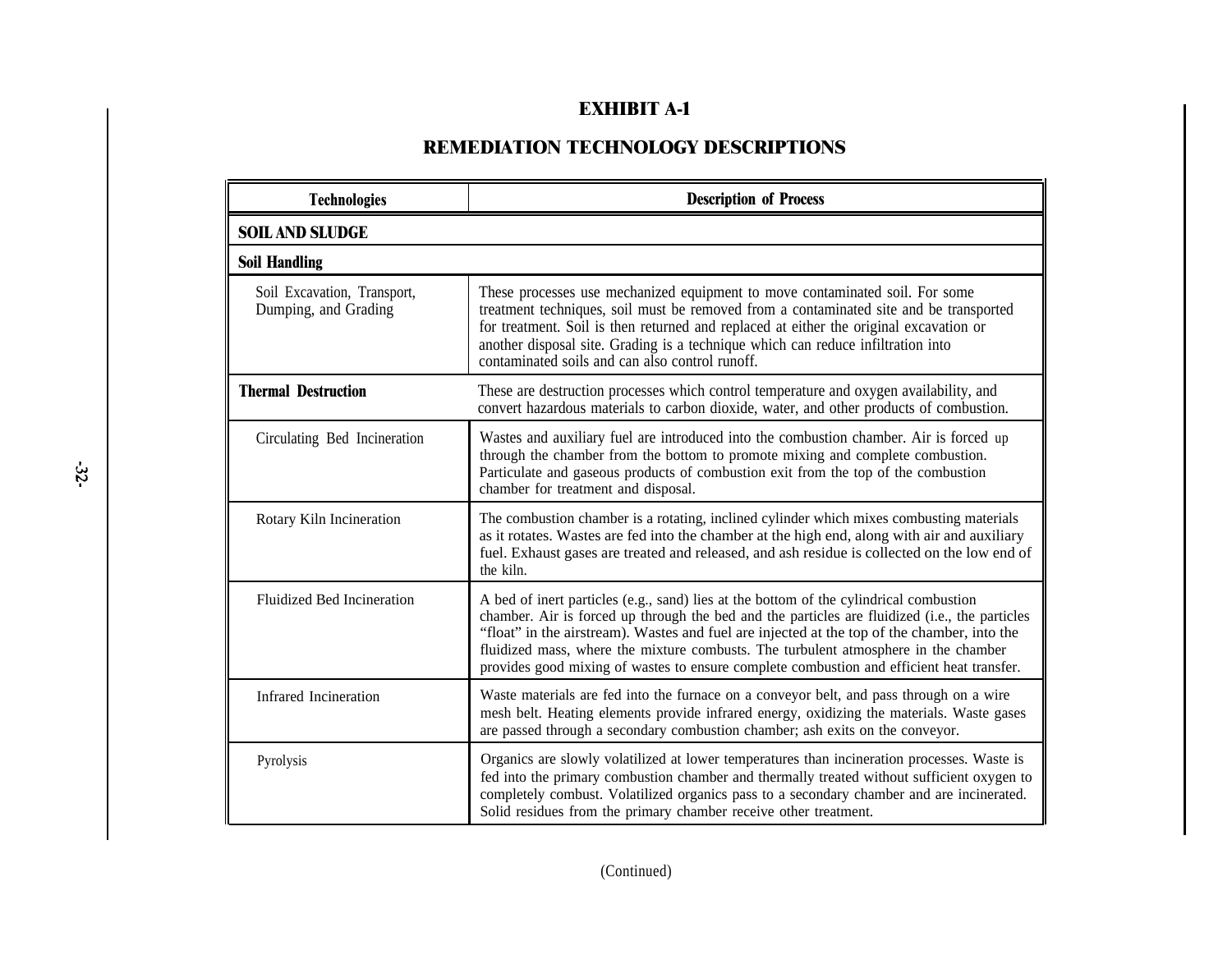# **REMEDIATION TECHNOLOGY DESCRIPTIONS**

| <b>Technologies</b>         | <b>Description of Process</b>                                                                                                                                                                                                                                                                                                        |  |
|-----------------------------|--------------------------------------------------------------------------------------------------------------------------------------------------------------------------------------------------------------------------------------------------------------------------------------------------------------------------------------|--|
| Wet Air Oxidation           | The high temperature and high pressure properties of water are utilized in destroying<br>wastes. Contaminated solutions are treated at high temperatures ( $>600^{\circ}$ C) and pressures<br>(3400 psi to 3700 psi). Contaminants are oxidized to simple organic compounds as large<br>amounts of oxygen are dissolved in solution. |  |
|                             | Aqueous Thermal Decomposition Aqueous thermal decomposition works on the same principles as wet air oxidation, without<br>the addition of excess oxygen."                                                                                                                                                                            |  |
| <b>Dechlorination</b>       |                                                                                                                                                                                                                                                                                                                                      |  |
| Glycolate Dechlorination    | Using a specific solvent, chlorine atom(s) are removed from chlorinated hazardous<br>materials, and toxic compounds are converted to less toxic, more water-soluble compounds.<br>Reaction products are more easily removed from soil and more easily treated.                                                                       |  |
| <b>Biological Treatment</b> |                                                                                                                                                                                                                                                                                                                                      |  |
| Comporting                  | Contaminated material is mixed with bulking agents (e.g., sawdust, wood chips) and placed<br>in reactor vessels or piles. Aeration, temperature, and nutrient levels are controlled to<br>encourage microbial growth. Microorganisms then metabolize contaminants, breaking them<br>down into less-harmful materials.                |  |
| In-situ Biodegradation      | Microorganisms are encouraged to decompose contaminants in soil without excavating the<br>soil and placing it in a controlled reactor. Nutrients, oxygen, and other necessary materials<br>can be injected into the contaminated area.                                                                                               |  |
| SIurry-phase Biodegradation | The wastes are mixed with water to achieve an aqueous mixture. The mixture is then<br>treated in a bioreactor, where it is mixed continuously to contact microorganisms and<br>contaminants. The bioreactor serves as a controlled environment for contaminant<br>degradation.                                                       |  |
| Solid-phase Biodegradation  | Soils are excavated and treated above ground so that treatment conditions can be closely<br>monitored and adjusted to conditions that are ideal for biodegradation. Materials are<br>treated in a prepared area which can include volatile emissions collection and leachate<br>collection.                                          |  |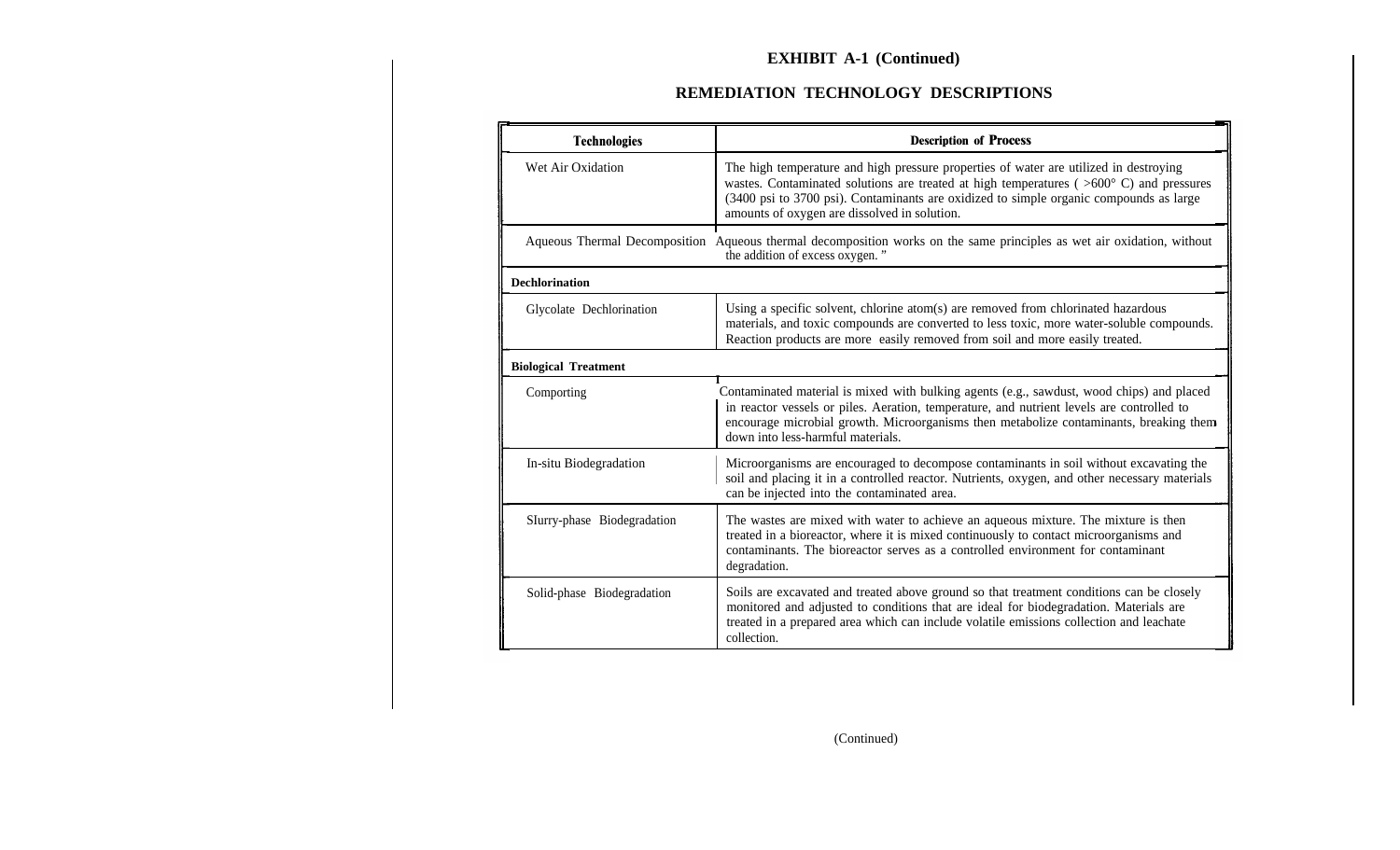# **REMEDIATION TECHNOLOGY DESCRIPTIONS**

| <b>Technologies</b>                           | <b>Description of Process</b>                                                                                                                                                                                                                                                                     |  |
|-----------------------------------------------|---------------------------------------------------------------------------------------------------------------------------------------------------------------------------------------------------------------------------------------------------------------------------------------------------|--|
| Vacuum/Vapor Extraction, Thermal Desorption   |                                                                                                                                                                                                                                                                                                   |  |
| Low Temperature Thermal<br>Stripping          | Air, pressure, heat, and/or mechanical agitation provides a driving force for volatilizing and<br>removing contaminants from soil into an airstream for further treatment. Separating<br>contaminants from soil simplifies the final treatment of contaminants.                                   |  |
| In-situ Vacuum/Steam Extraction               | VOCs are removed from soil by applying a vacuum to wells that are placed in the<br>contaminated soil. VOC vapors are collected and treated above ground. Some systems also<br>inject hot air or steam into contaminated zones, raising temperatures and volatilizing organic<br>chemicals.        |  |
| <b>Chemical Extraction &amp; Soil Washing</b> |                                                                                                                                                                                                                                                                                                   |  |
| <b>In-situ Chemical Treatment</b>             | Treatment chemicals are applied directly to contaminated soil. A variety of compounds can<br>be applied, including neutralizing agents, oxidants, solidification/stabilization agents, and<br>nutrients for biological treatment.                                                                 |  |
| Chemical Extraction & Soil<br>Washing         | Contaminants are washed from the excavated soil into a chemical solvent. The liquid is<br>treated to remove and destroy contaminants, and the solvent is reused.                                                                                                                                  |  |
| In-situ Soil Flushing                         | Inorganic or organic contaminants are extracted from soil by washing the soil with solvents.<br>Solvents are recovered, contaminants are extracted, and the solvents are recirculated<br>through the soils.                                                                                       |  |
| Immobilization                                |                                                                                                                                                                                                                                                                                                   |  |
| Capping                                       | Contaminated soil is covered with low-permeability layers of synthetic textiles or clay. The<br>cap is designed to limit infiltration of precipitation and thus prevent migration of<br>contaminants away from the site and into ground water.                                                    |  |
| Solidification/Stabilization                  | Wastes are converted to chemically stable forms or are bound in a stable matrix. Chemical<br>reactions are utilized to transform hazardous materials into new, non-hazardous materials.<br>The goal is to prevent migration of contaminants.                                                      |  |
| In-situ Vitrification                         | Electrodes are placed vertically into the contaminated soil region, and an electrical current is<br>applied. The soil is melted by the resulting high temperatures. When the melt cools and<br>solidifies, the resulting material is stable and glass-like, with contaminants bound in the solid. |  |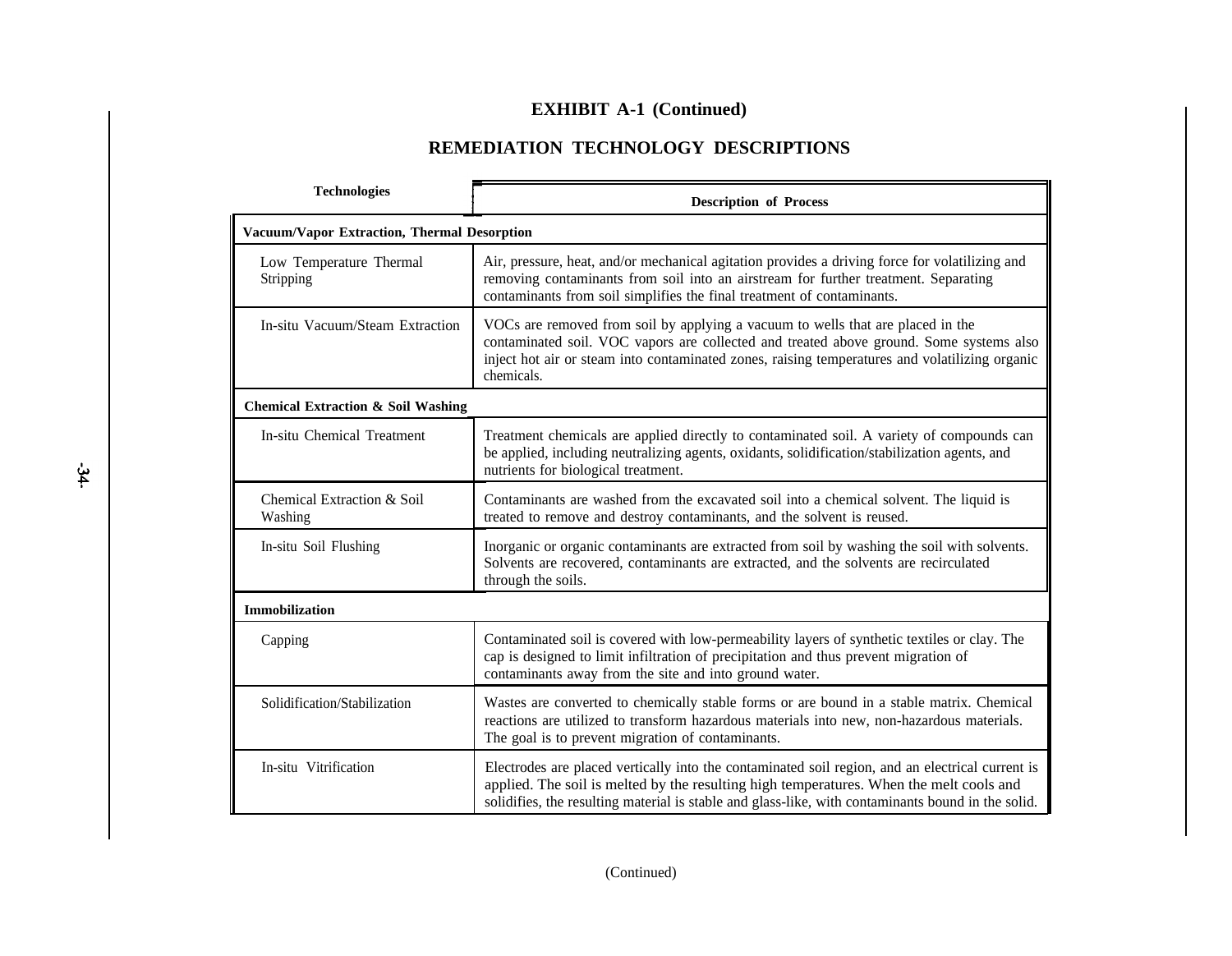# **REMEDIATION TECHNOLOGY DESCRIPTIONS**

 $\overline{\phantom{a}}$ 

| <b>Technologies</b>                                         | <b>Description of Process</b>                                                                                                                                                                                                                                                                                                                                                                                                                                                                                                    |  |
|-------------------------------------------------------------|----------------------------------------------------------------------------------------------------------------------------------------------------------------------------------------------------------------------------------------------------------------------------------------------------------------------------------------------------------------------------------------------------------------------------------------------------------------------------------------------------------------------------------|--|
| <b>GROUND AND SURFACE WATER</b>                             |                                                                                                                                                                                                                                                                                                                                                                                                                                                                                                                                  |  |
| <b>Natural Attenuation</b>                                  | Contaminants in an aquifer disperse and dilute through natural ground-water transport.<br>Some natural degradation may occur.                                                                                                                                                                                                                                                                                                                                                                                                    |  |
| <b>Aeration/Air Stripping</b>                               | Contaminants, usually volatile organic compounds, are transferred from liquid phase to<br>gaseous phase. By contacting contaminated water with clean air, dissolved VOCs are<br>transferred to the airstream to create equilibrium between the phases. The process takes<br>place in a cylindrical tower packed with inert material which allows sufficient air/water<br>contact to remove volatiles from water. Contaminants are then removed from the.<br>airstream.                                                           |  |
| <b>Filtration</b>                                           | Filtration removes suspended solids from liquids by passing the mixture through a porous<br>medium.                                                                                                                                                                                                                                                                                                                                                                                                                              |  |
| <b>Sedimentation</b>                                        | Solids that are more dense than liquid settle by gravity and can be removed from the liquid.<br>Chemicals to aid settling may be added. Settled solids result in a sludge which maybe<br>treated further.                                                                                                                                                                                                                                                                                                                        |  |
| <b>Granular Activated Carbon (GAC)</b><br><b>Adsorption</b> | GAC is packed in vertical columns, and contaminated water flows through it by gravity.<br>GAC has a high surface area to volume ratio, and many compounds readily bond to the<br>carbon surfaces. Contaminants from water are thus adsorbed to the carbon, and effluent<br>water has a lower contaminant concentration. Water may be passed through several of<br>these columns to complete contaminant removal. Spent carbon (i.e., carbon that has<br>reached its maximum adsorption capacity) is regenerated by incineration. |  |
| <b>Ion Exchange</b>                                         | As contaminated water flows through the reactor vessel, ions of contaminants are adsorbed<br>to a synthetic resin in the vessel. The resin attracts and adsorbs contaminant ions, while<br>releasing non-harmful ions into the treated water.                                                                                                                                                                                                                                                                                    |  |
| <b>Chemical Treatment</b>                                   | Chemicals can be added to contaminated waters to chemically change or to remove<br>constituents. Precipitation can be accomplished through pH control; solutions can be<br>neutralized; contaminants can be oxidized; and solids can be settled out of solution.                                                                                                                                                                                                                                                                 |  |
| <b>Biological Treatment</b>                                 | Microorganisms in controlled-environment reactors are utilized to decompose contaminants<br>in water. Nutrients, pH, temperature, and oxygen availability are controlled. The organisms<br>degrade contaminants into simpler, safer compounds.                                                                                                                                                                                                                                                                                   |  |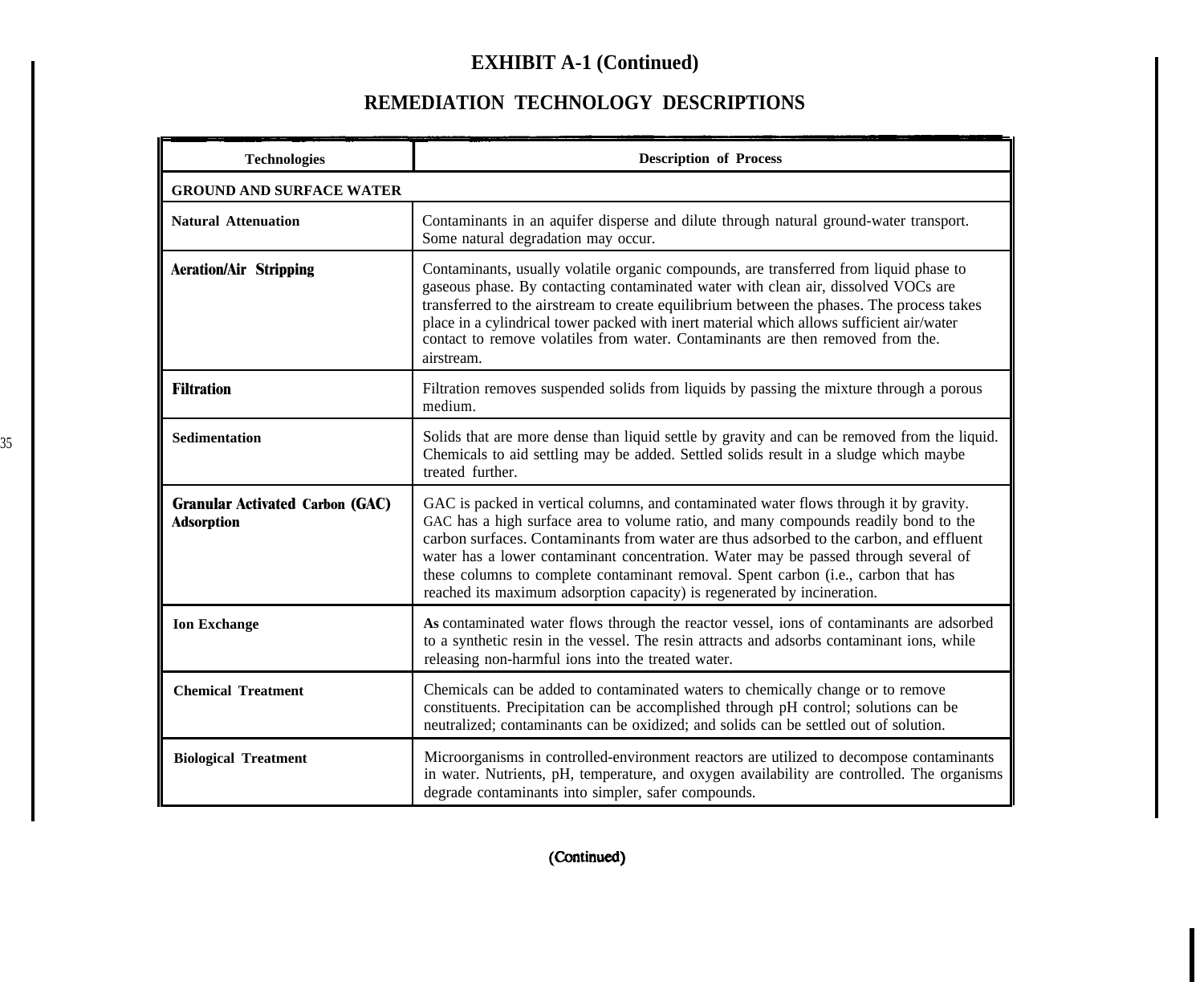# **REMEDIATION TECHNOLOGY DESCRIPTIONS**

| <b>Technologies</b>        | <b>Description of Process</b>                                                                                                                                                                                                                                                                                                                                           |  |
|----------------------------|-------------------------------------------------------------------------------------------------------------------------------------------------------------------------------------------------------------------------------------------------------------------------------------------------------------------------------------------------------------------------|--|
| <b>Membrane Separation</b> |                                                                                                                                                                                                                                                                                                                                                                         |  |
| Reverse Osmosis            | A semi-permeable rnembrane is used to separate dissolved contaminants from liquids. High<br>pressure is applied 10 the contaminated solution, which drives only the liquid through the<br>membrane. The rcsult is a highly concentrated contaminated solution on the high pressure<br>side of the membrane, and a purified liquid on the opposite side of the membrane. |  |
| Elecirodialysis            | This process concentrates ionic species that arc in aqueous solution. The solution is passed<br>through alternate cation-permeable and anion-permeable membranes that have an applied<br>electric potential. This potential provides a driving force or ion migration.                                                                                                  |  |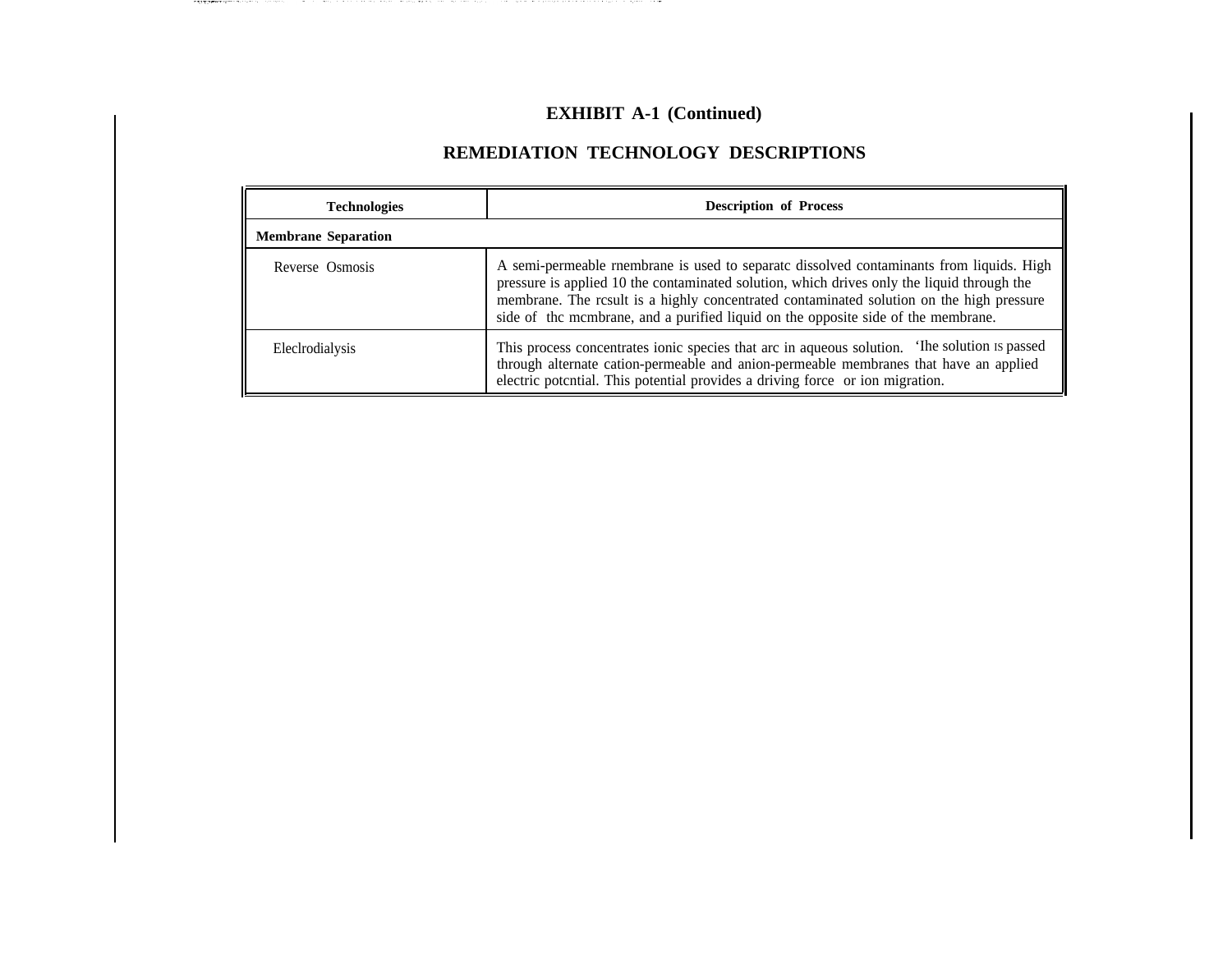# **EXHIBIT A-2**

# **REMEDIATION TECHNOLOGIES AND SOME POTENTIALLY SIGNIFICANT RELEASES**

| <b>Technologies</b>                                                           | Air                                                                                                                                                                                                               | <b>Water</b> <sup>*</sup>                        | Other <sup>b</sup>                            |  |  |
|-------------------------------------------------------------------------------|-------------------------------------------------------------------------------------------------------------------------------------------------------------------------------------------------------------------|--------------------------------------------------|-----------------------------------------------|--|--|
| <b>SOIL AND SLUDGE TECHNOLOGIES</b>                                           |                                                                                                                                                                                                                   |                                                  |                                               |  |  |
| <b>Soil Handling</b>                                                          |                                                                                                                                                                                                                   |                                                  |                                               |  |  |
| Soil Excavation, Transport,<br>Dumping, Screening and<br>Grading              | • Runoff or leaching of<br>Fugitive emissions of<br>contaminants to surface or<br>particulate and volatiles<br>ground water                                                                                       |                                                  | • Seepage or runoff to nearby<br>soil         |  |  |
| <b>Thermal Destruction</b>                                                    |                                                                                                                                                                                                                   |                                                  |                                               |  |  |
| Incineration: Rotary Kiln,<br>Fluidized Bed, Circulating<br>Bed, and Infrared | • Fugitive and stack emissions<br>of metal fumes; particulate,<br>including metals and salts.<br>and products of incomplete<br>combustion, including organic<br>compounds, acid gases, CO,<br>$N O_x$ and $S O_x$ | • Discharge of scrubber liquor<br>and blowdown   | • Disposal of ash and other<br>solid residues |  |  |
| Pyrolysis                                                                     | • Fugitive and stack emissions<br>of metal fumes; particulate,<br>including metals and salts;<br>and products of incomplete<br>combustion, including organic<br>compounds, acid gases, CO,<br>$N O_x$ and $S O_x$ | • Discharge of scrubber liquor<br>and blowdown   | • Disposal of ash and other<br>solid residues |  |  |
| Wet Air Oxidation                                                             | • Fugitive emissions of volatile<br>organic compounds                                                                                                                                                             | • Discharge of metals and<br>unoxidized organics | • Disposal of sludge residues                 |  |  |
| Aqueous Thermal<br>Decomposition                                              | • Fugitive emissions of volatile<br>organic compounds                                                                                                                                                             | · Discharge of metals and<br>unoxidized organics | • Disposal of sludge residues                 |  |  |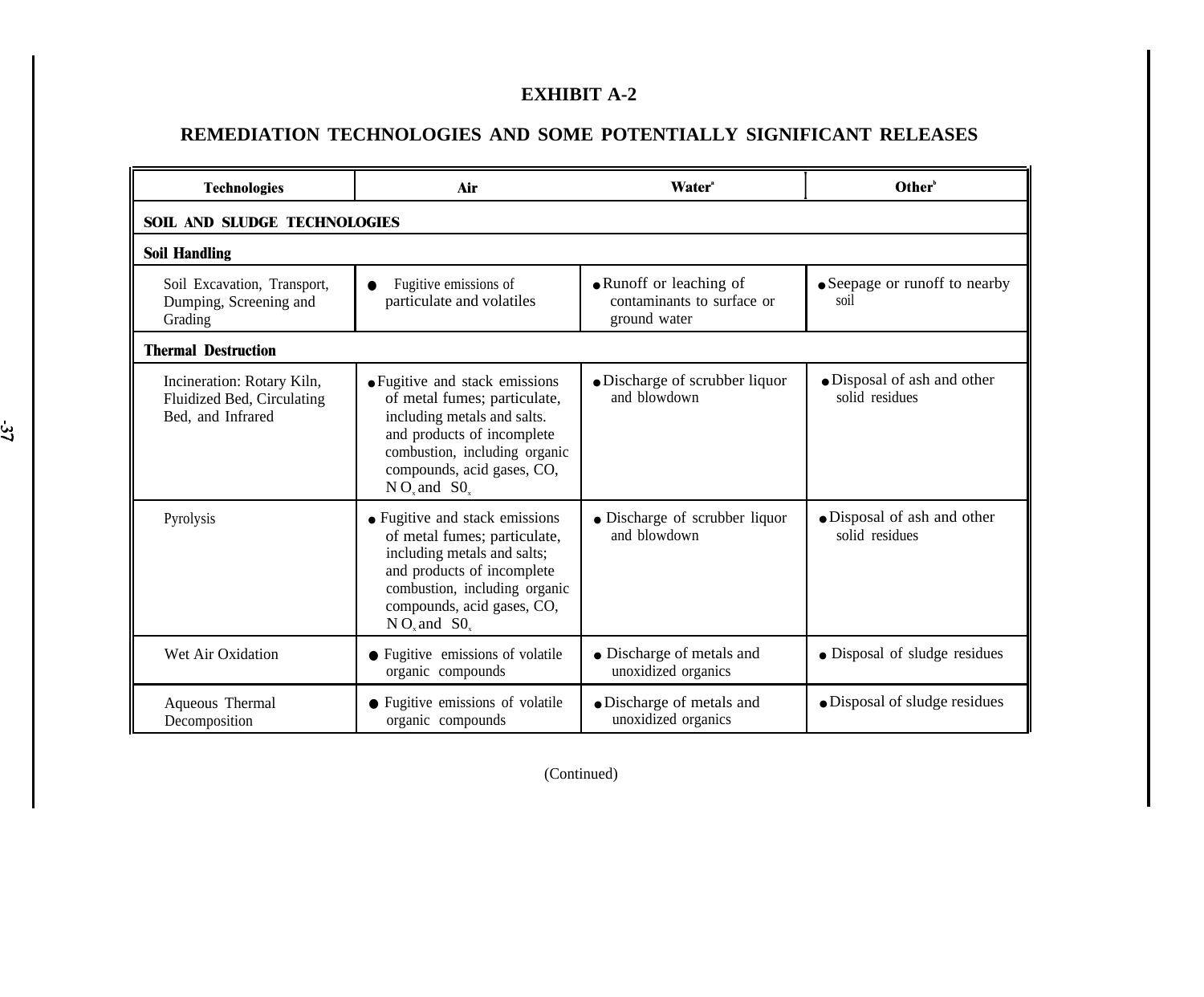# **REMEDIATION TECHNOLOGIES AND SOME POTENTIALLY SIGNIFICANT RELEASES**

| <b>Technologies</b>                           | Air                                                                                       | <b>Water</b> <sup>*</sup>                                                                                                                                            | Other <sup>b</sup>                                                                                 |  |  |  |
|-----------------------------------------------|-------------------------------------------------------------------------------------------|----------------------------------------------------------------------------------------------------------------------------------------------------------------------|----------------------------------------------------------------------------------------------------|--|--|--|
| <b>Dechlorination</b>                         |                                                                                           |                                                                                                                                                                      |                                                                                                    |  |  |  |
| Glycolate Dechlorination                      | • Fugitive emissions of volatile<br>organic compounds                                     | • Discharge of spent solvents<br>and degraded contaminants<br>to surface water, or leaching<br>to ground water                                                       |                                                                                                    |  |  |  |
| <b>Biological Treatment</b>                   |                                                                                           |                                                                                                                                                                      |                                                                                                    |  |  |  |
| Comporting                                    | • Fugitive emissions of<br>particulate and volatile<br>organics                           | • Leaching of metals and/or<br>organics                                                                                                                              |                                                                                                    |  |  |  |
| In-situ Biodegradation                        | • Fugitive emissions of volatile<br>organics                                              | • Leaching of metals and/or<br>organics<br>· Discharge of treated water                                                                                              |                                                                                                    |  |  |  |
| Slurry-phase or Solid-phase<br>Biodegradation | • Fugitive emissions of volatile<br>organics                                              | • Discharge of non-degraded<br>byproducts in slurry liquor<br>and treated effluent<br>• Runoff to surface water or to<br>ground water (with solid-<br>phase process) | • Disposal of residual biomass<br>which may contain<br>hazardous metals and<br>refractory organics |  |  |  |
| Vacuum/Vapor Extraction, Thermal Desorption   |                                                                                           |                                                                                                                                                                      |                                                                                                    |  |  |  |
| Low Temperature Thermal<br>Stripping          | • Stack emissions of volatile<br>organics<br>• Fugitive emissions of volatile<br>organics | • Discharge of scrubber<br>blowdown<br>Discharge of contaminant<br>condensate                                                                                        |                                                                                                    |  |  |  |
| In-situ Vacuum/Steam<br>Extraction            | • Fugitive emissions of volatile<br>organics                                              | • Discharge of contaminant or<br>water condensate                                                                                                                    | • Disposal or regeneration of<br>spent activated carbon                                            |  |  |  |

မွှ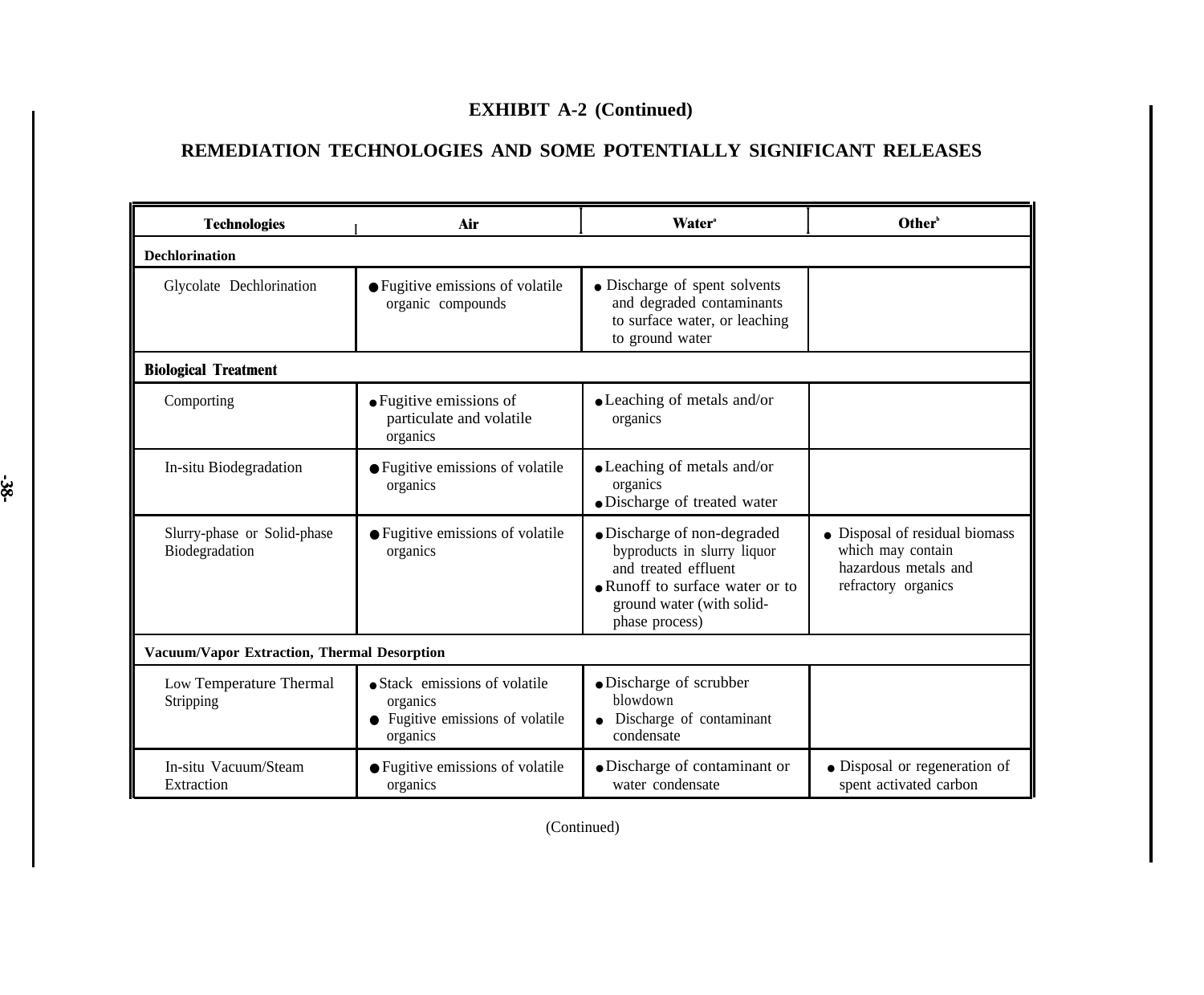# **REMEDIATION TECHNOLOGIES AND SOME POTENTIALLY SIGNIFICANT RELEASES**

| <b>Technologies</b>                           | Air                                                                             | <b>Water</b> <sup>*</sup>                                                                       | Other <sup>b</sup>                                                                                                                                       |  |  |
|-----------------------------------------------|---------------------------------------------------------------------------------|-------------------------------------------------------------------------------------------------|----------------------------------------------------------------------------------------------------------------------------------------------------------|--|--|
| <b>Chemical Extraction &amp; Soil Washing</b> |                                                                                 |                                                                                                 |                                                                                                                                                          |  |  |
| In-situ Chemical Treatment                    | • Fugitive emissions of volatile<br>organic compounds                           | • Runoff of uncontained<br>treatment chemicals                                                  | • Possible solvent residuals in<br>treated soil                                                                                                          |  |  |
| Chemical or Solvent<br>Extraction             | • Fugitive emissions of volatile<br>organic compounds                           | • Post-extraction discharge of<br>wastewater with extracted<br>contaminants                     | · Possible solvent residuals in<br>treated soil                                                                                                          |  |  |
| Soil Washing                                  | • Fugitive emissions of volatile<br>organic compounds                           | • Post-washing discharge of<br>wastewater with extracted<br>contaminants                        | · Discharge of foam with<br>metals and organics<br>• Deposition of sedimentation<br>sludge residuals<br>. Deposition of untreated,<br>contaminated fines |  |  |
| In-situ Soil Flushing                         | • Fugitive emissions of volatile<br>organic compounds                           | • Leaching of contaminated<br>flush water, acids, bases,<br>chelating agents, or<br>surfactants |                                                                                                                                                          |  |  |
| <b>Immobilization</b>                         |                                                                                 |                                                                                                 |                                                                                                                                                          |  |  |
| Capping                                       | • Fugitive emissions of<br>particulate and volatiles<br>during cap construction | • Leaching of contaminants to<br>ground water                                                   | • Lateral movement of volatile<br>organic compounds after<br>capping                                                                                     |  |  |
| Solidification/Stabilization                  | • Fugitive emissions of<br>particulate and volatiles                            | • None likely                                                                                   | • Potential leaching to soils<br>and ground water of<br>contaminants from deposited<br>material over time                                                |  |  |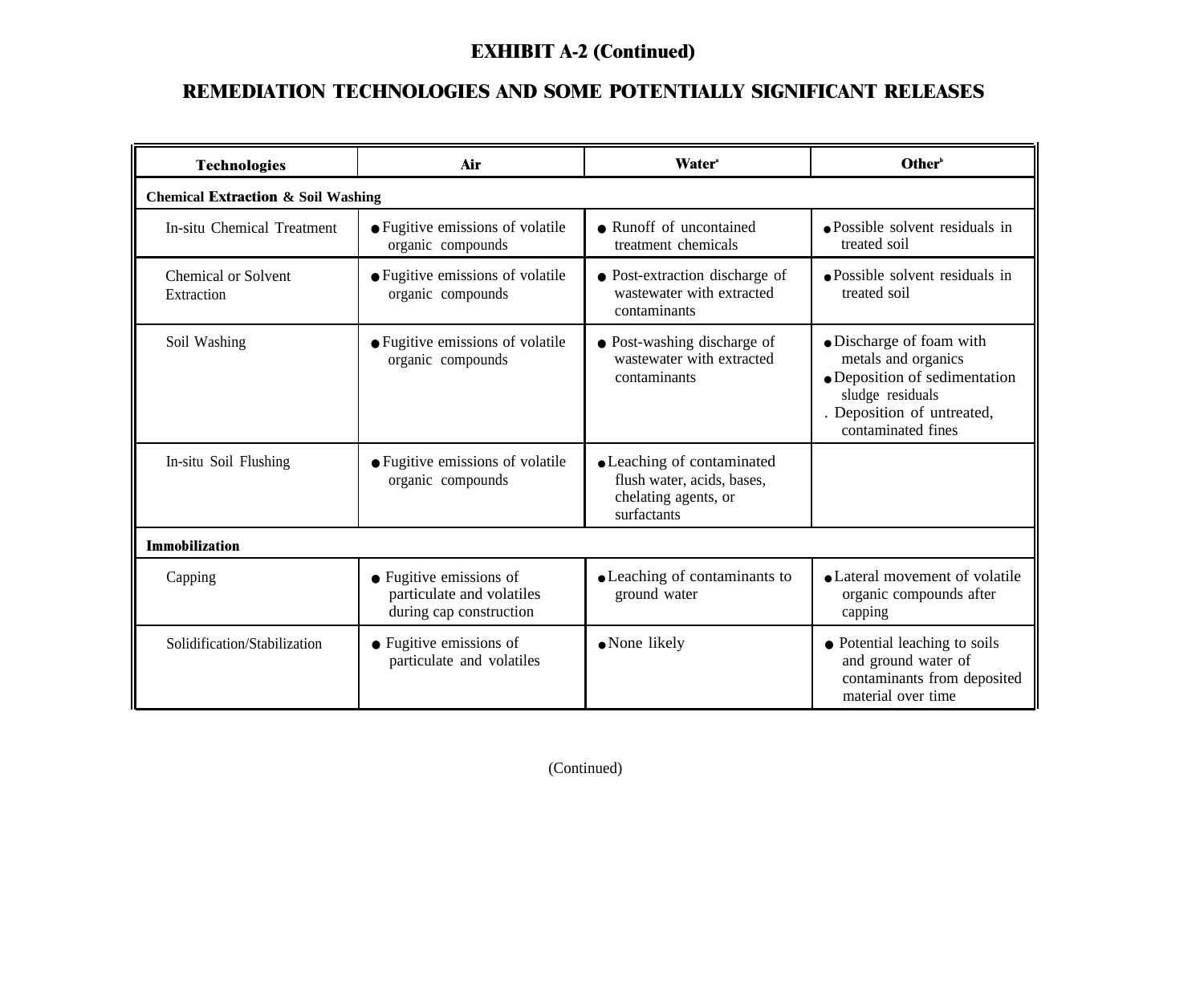# **REMEDIATION TECHNOLOGIES AND SOME POTENTIALLY SIGNIFICANT RELEASES**

| <b>Technologies</b>                                   | Air                                                                                            | Water'                                                                                                                                   | Other <sup>b</sup>                                                                                                                 |
|-------------------------------------------------------|------------------------------------------------------------------------------------------------|------------------------------------------------------------------------------------------------------------------------------------------|------------------------------------------------------------------------------------------------------------------------------------|
| In-situ Vitrification                                 | • Surface fugitive emissions of<br>volatile organics and volatile<br>metals during the process | · Discharge of scrubber<br>solution<br>$\bullet$ Possible contamination of<br>ground water under the<br>treatment area                   | • Potential lateral migration of<br>vaporized or leached<br>contaminants into the soil<br>that surrounds the vitrified<br>monolith |
| <b>GROUNDWATER AND SURFACE WATER TECHNOLOGIES</b>     |                                                                                                |                                                                                                                                          |                                                                                                                                    |
| <b>Non-Treatment Actions</b>                          |                                                                                                |                                                                                                                                          |                                                                                                                                    |
| Natural Attenuation                                   | • Emissions of volatile organic<br>compounds                                                   | . Aquifer discharge to surface<br>water<br>• Continued aquifer transport<br>of contaminants                                              |                                                                                                                                    |
| Pump without Treatment                                | • Emissions of volatile organic<br>compounds                                                   | · Discharge of untreated water<br>to surface water or Publicly<br><b>Owned Treatment Works</b><br>(POTW)<br>• Seepage of untreated water | · Disposal of sludge residuals<br>from POTW                                                                                        |
| <b>Air Stripping</b>                                  | • Stack and fugitive emissions<br>of volatile organics                                         | • Discharge to surface water of<br>effluent treated water with<br>residual metals, particulate,<br>or nonvolatile organics               | · Disposal of backwash or<br>cleaning residues                                                                                     |
| <b>Filtration/Settling</b>                            | • Fugitive emissions of volatile<br>organic compounds from<br>settling basin                   | • Discharge of effluent water<br>containing dissolved solids or<br>unremoved particles                                                   | • Disposal of filter cake or<br>sludge containing organics,<br>metals, or other inorganic                                          |
| <b>Granular Activated Carbon</b><br><b>Adsorption</b> | • None likely                                                                                  | • Discharge of effluent with<br>• Disposal and/or regeneration<br>non-adsorbable, low<br>of spent carbon<br>molecular weight compounds   |                                                                                                                                    |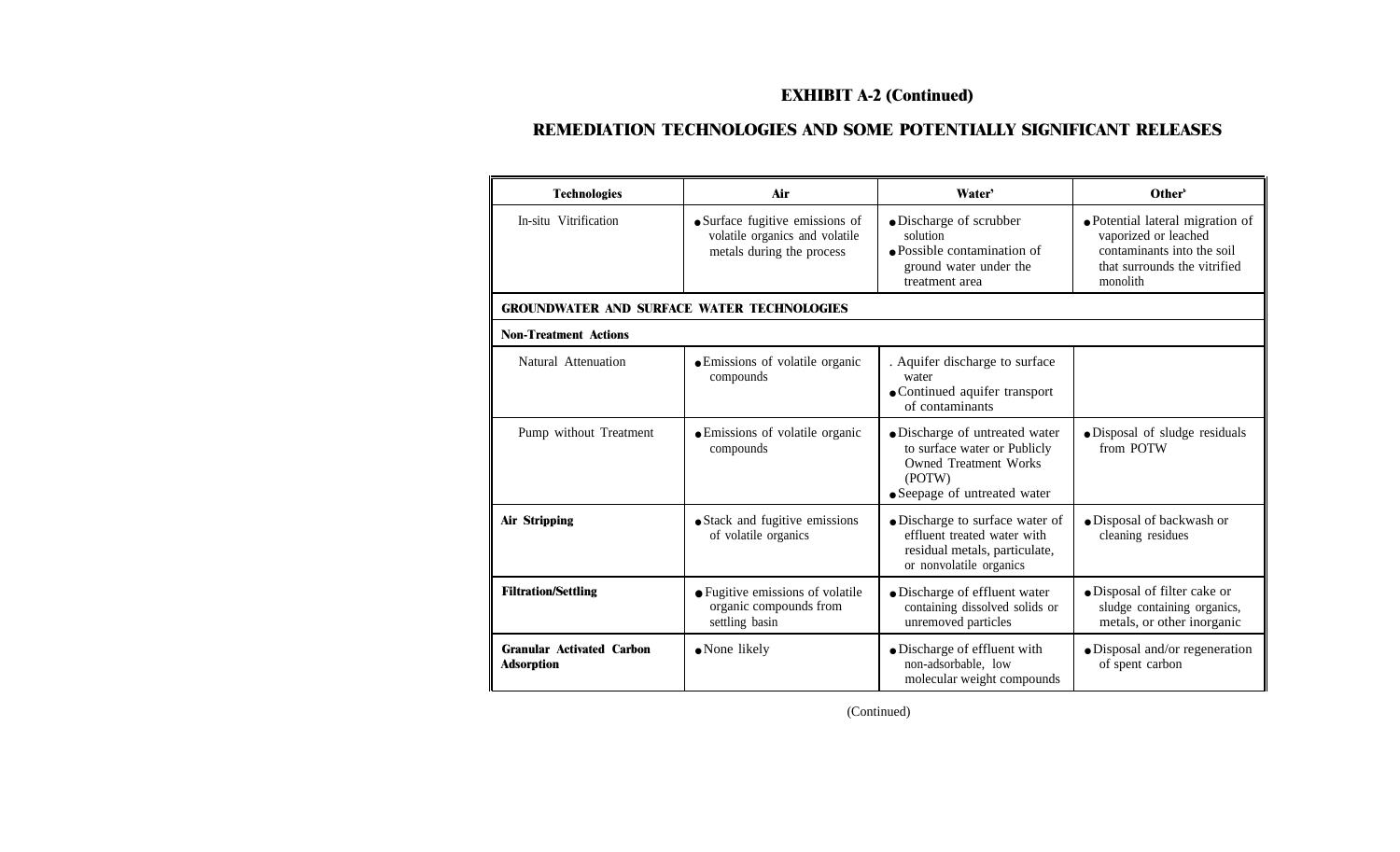# **REFERENCES FOR APPENDIX A**

Peavy, Howard S., Donald R. Rowe, and George Tchobanoglous. 1985. *Environmental Engineering.* McGraw-Hill, New York.

U.S. Environmental Protection Agency (EPA). 1987. *A Compendium of Technologies Used in the Treatment of Hazardous Wastes.* Center for Environmental Research Information. EPA/625/8-87/014 (NTIS PB90- 274093/XAB).

EPA. 1988. *Technology Screening Guide for Treatment of CERCLA Soils and Sludges.* Office of Research and Development. EPA/540/2-88/004 (OSWER Directive 9380.0-25, NTIS PB89-132674).

EPA. 1989. *Summary of Treatment Technology Effectiveness for Contaminated Soil.* Office of Emergency and Remedial Response. EPA 540/2-89/-53.

EPA. 1990. *National Technical Guidance Series, Air/Superfund Manual, Volume 3.* Office of Air Quality Planning and Standards. EPA-450/l-89-003 (NTIS PB89 180061/AS).

EPA. 1990. *The Superfund Innovative Technology Evaluation Program, Progress and Accomplishments Fiscal Year 1989.* Office of Solid Waste and Emergency Response. EPA/540/5-90/001 (NTIS PB90-216516/XAB).

EPA 1991. Comments from Laurel Staley, Ed Bates, Ron Lewis, Teri Shearer, John Herrmann, Paul dePercin, Ed Barth. Coordinated by Mary Gaughan, Superfund Technology Demonstration Group, Cincinnati, "Ohio.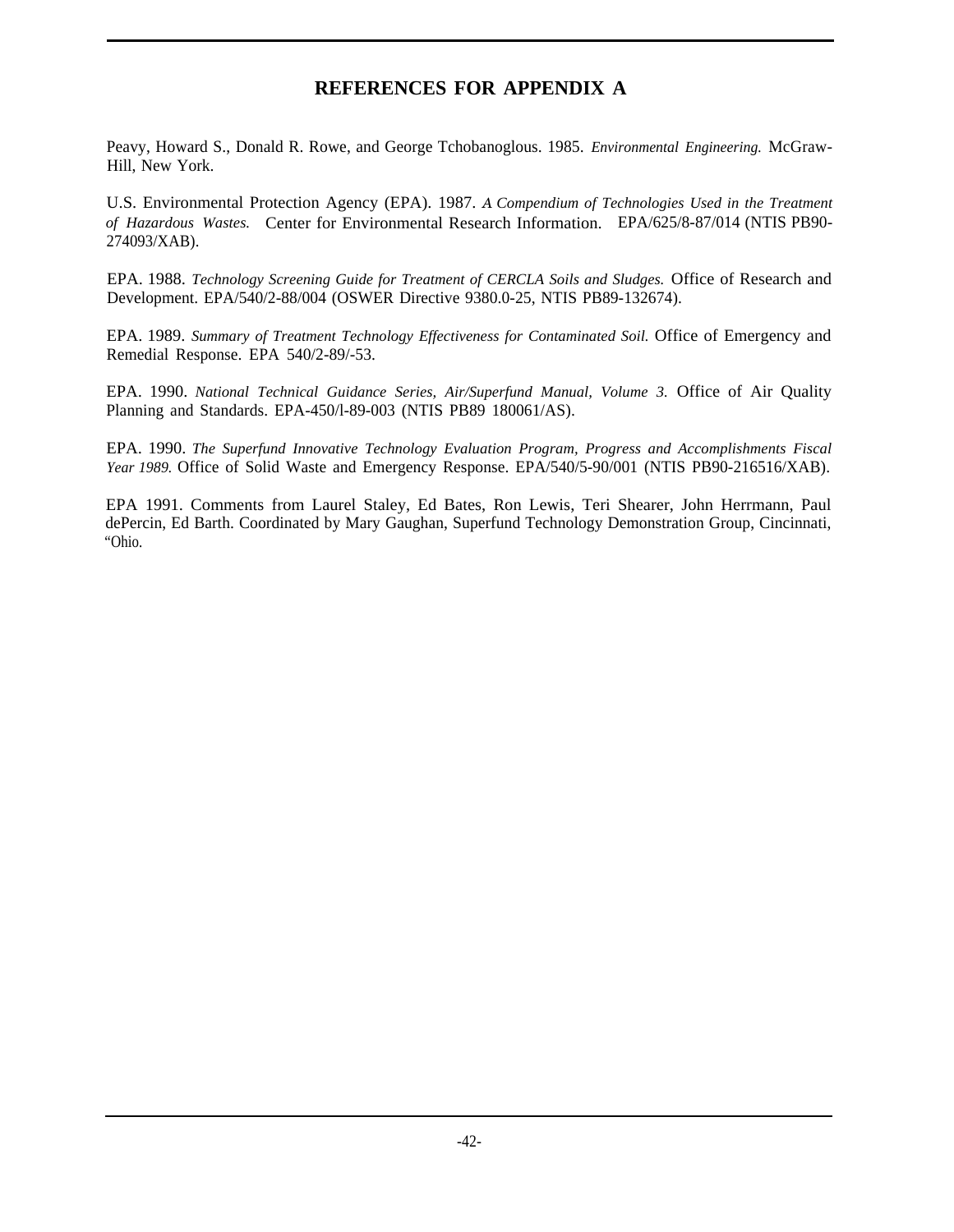# **APPENDIX B**

# **QUANTIFYING POTENTIAL RELEASES FROM SELECTED REMEDIATION TECHNOLOGIES**

Remediation activities at hazardous waste sites have the potential to cause emissions and impacts in addition to those being addressed. Potential emission sources during remediation include point sources of treatment residuals such as incinerator stacks; fugitive emissions from treatment equipment leakage; and areal sources of volatile organics and fugitive dusts from the disturbed surface of a contaminated land area. Uncontrolled releases can result in exposures to contaminants in soils, surface water, ground water, and ambient air surrounding the treatment equipment. The following sections provide descriptions of several common remediation activities to serve as examples of the considerations involved in quantifying technology-specific releases. This appendix also contains a list of references that can be useful in quantifying potential air releases for a variety of remediation technologies,

# **B.1 SOILS HANDLING TECHNOLOGIES**

Soils handling is a major component of nearly all ex-situ technologies for treating contaminated soils. Soil handling activities include excavation; transportation (e.g., to storage or treatment areas); dumping (e.g., onto trucks or piles); storage; and grading the treated or replaced soil. Any or all of these activities may result in fugitive dust emissions, the main type of release from soils handling. These emissions can carry organic and/or inorganic contaminants, which may be bound to soil particles, for great distances away from the site. Soil handling activities also can increase volatile organic emissions by exposing contaminated soil to the atmosphere, and through agitation of the soil.

Some of the important parameters that may affect the fugitive dust emissions potential at a contaminated site are listed in the box below. These parameters depend on site and remedial activity characteristics. Details can be obtained from onsite observation or from vendors and/or operators. Some or all of these parameters may already have been considered in the RI/FS. Fugitive dust emission factors (mass per unit operation) or rates (mass per unit time, derived from emission factors) for volatile organic, particulate and/or metal contaminants during each soil handling remedial activity can be estimated using equations and procedures outlined in the documents listed in Section B.4. These emission factors or rates can be used as inputs to fate and transport models, which are used to generate<br>exposure point concentrations. Additional exposure point concentrations. information on exposure assessment can be obtained from Chapter 2 of this guidance and Chapter 6 of RAGS/HHEM Part A.

#### **KEY PARAMETERS AFFECTING RELEASES** FROM SOILS HANDLING

- Area of working surface
- Agitation factor
- Drop height (when transferring soil)
- 9 Storage pile geometry
- Soil moisture content
- Soil silt content
- Meteorological conditions
- Chemical characteristics

### **B.2 THERMAL DESTRUCTION TECHNOLOGIES**

Thermal destruction uses high temperature and controlled conditions to oxidize and/or degrade a substance into simple combustion products such as  $Co<sub>2</sub>$ , H<sub>2</sub>O vapor,  $SO<sub>2</sub>$ , NO<sub>x</sub>, HCL gases, and ash. Thermal destruction methods can be used to destroy organic contaminants in liquid, gaseous, and solid waste streams. Incinerators are by far the best known and most studied thermal destruction devices. In many cases, thermal destruction techniques that do not have sufficient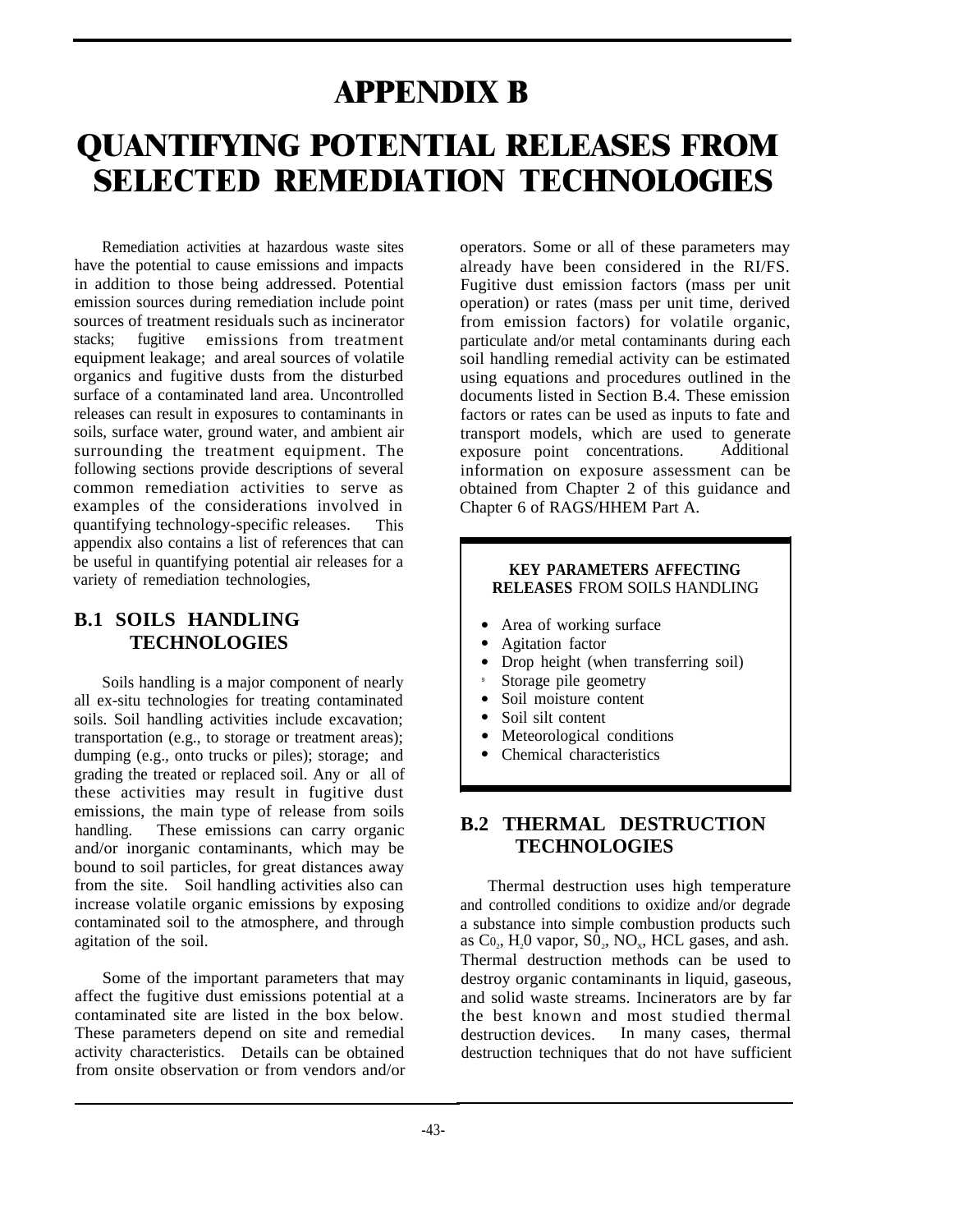emission data can be assumed to have emission characteristic similar to incinerators,

Emission sources from incinerators include process emissions and fugitive emissions. Incinerator process emissions include stack gas, bottom ash, and air pollution control device residuals. Fugitive emissions include uncontrolled or undetected equipment leakage. Process emission estimation methods for organic compounds, metals, particulate, and acid gases  $(HCL, S0<sub>2</sub>, and HF)$  can be obtained from EPA (1985a) (see Section B.4.1). Fugitive emission sources and equations for estimating emissions are detailed in EPA (1989) (see Section B.4.1) and Holton and Travis (1984) (see Section B.4.3). Fugitive emissions from soils handling prior to incineration can be estimated using the guidance given in Section B.1 on soils handling.

Emissions from thermal destruction technologies generally can be estimated using any one of the approaches listed below. (These methods do not directly account for removal of contaminants by air pollution control devices that may be used to treat emissions from thermal destruction devices.)

- **Default approach:** Thermal destruction devices at most contaminated sites may be required to<br>meet the requirements under federal meet the requirements regulations such as RCRA or the Toxic Substances Control Act (TSCA), since these requirements are generally considered ARARs. RCRA requires at least 99.99% destruction and removal of regulated organic constituents from wastes. TSCA requires 99.9999% destruction and removal for wastes containing PCBs and dioxins. Thus, organic emissions from thermal destruction of hazardous waste can be estimated by assuming that the above requirements of RCRA and TSCA will be exactly met, for pollutants covered by those regulations. Similar requirements can be used to estimate HC1 emissions, but this approach may not provide estimates for particulate or air emissions.
- **Trial run approach:** Federal regulations such as RCRA and TSCA require trial burns to demonstrate removal efficiencies. Whenever trial burn data for the waste in question exist they can be used to estimate the emissions that might occur during actual remedy implementation. Data obtained from trial

burns at different sites or different operable units from the same site can be used for estimating emissions.

● **Theoretical o r empirical approach** Theoretical or applicable empirical equations often called models — can be used to estimate emissions. These models correlate incinerator operating parameters and pollutant emission rates.

Some of the important parameters that may affect the emissions associated with thermal destruction technologies are listed in the box below. Many of these parameters are device dependent and can be obtained from onsite observation or from vendors and/or operators.

#### KEY PARAMETERS AFFECTING RELEASES FROM THERMAL DESTRUCTION

- Waste feed rate
- Burn temperature
- Residence time
- Excess air rate
- Facility size/type
- Atomization
- Control device efficiency
- Chemical characteristics

# **B.3 SOLIDIFICATION/ STABILIZATION TREATMENT TECHNOLOGIES**

Solidification/stabilization technologies are used to immobilize the toxic and hazardous constituents in the waste by changing those constituents into immobile forms, binding them in an immobile, insoluble matrix, and/or binding them in a matrix that minimizes the material surface exposed to solvents. Except for emerging technologies that involve in-situ treatment, the implementation of stabilization or solidification generally involves several of the soils handling activities discussed in Section B. 1. The box below lists some of the key parameters affecting releases associated with solidification/ stabilization. These parameters depend on the specific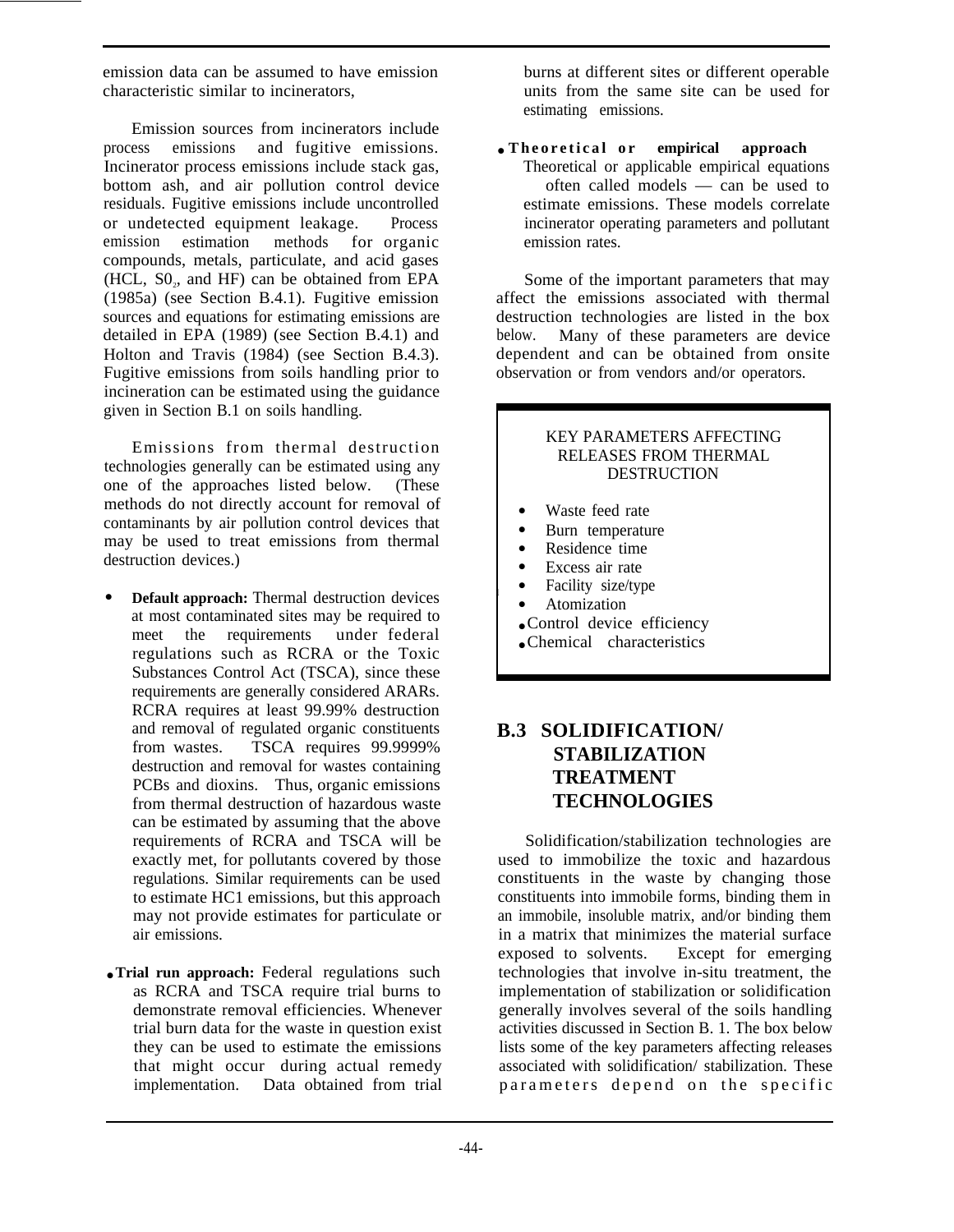solidification/stabilization process. These can be obtained from onsite observation or from vendors and/or operators.

#### **KEY PARAMETERS AFFECTING RELEASES FROM** SOLIDIFICATION/STABILIZATION TREATMENT TECHNOLOGIES

- Binder type
- Batch size
- Waste/binding agent ratio
- Mixing time/efficiency
- Curing time
- Meteorological conditions
- Chemical characteristics

# **B.4 REFERENCES FOR DETERMINING RELEASES RESULTING FROM REMEDIAL ACTIVITIES**

Provided below are references containing discussions of remedial activities and methodologies for determining releases associated with these activities. The references presented under the heading of various remedial activities contain information regarding the majority of remedial activities that may occur at a site (including soils handling, thermal destruction, and stabilization/solidification). references contain information specific to the activity listed in the heading. See the references provided for the main text of RAGS/HHEM Part C, especially, the RI/FS Guidance (EPA 1988c for additional references.

#### **B.4.1 VARIOUS REMEDIAL ACTIVITIES**

#### **Primary References**

Environmental Protection Agency (EPA). 1985a. *Handbook Remedial Action at Waste Disposal Sites* (Revised). Hazardous Waste Engineering Research Laboratory. (NTIS PB87-201O34/XAB).

Provides information on remedial technologies, selection of appropriate remediation technologies for a given waste site, and planning remedial activities. Includes discussions of onsite and offsite disposal of wastes and soil, removal and containment of contaminated sediments, and in-situ treatments.

EPA. 1989. *Estimation of Air Emissions from Cleanup Activities at Superfund Sites.* Air/Superfund National Technical Guidance Study Series, Volume 3. Office of Air Quality Planning and Standards. EPA/450/l-89/003 (NTIS PB89-180061/XAB).

This document provides a step-by-step protocol for estimating air quality impacts resulting from site remediation. Presents emissions estimation techniques for thermal destruction devices, air stripping of ground water, in-situ venting, soils handling, and solidification/stabilization.

#### **Additional References**

- EPA. 1990. *Emission Factors for Superfund Remediation Technologies.* Draft. Office of Air Quality Planning and Standards.
- EPA. 1988. *Superfund Removal Procedures Revision Number Three.* Office of Emergency and Remedial Response. OSWER Directive 9360.03B.
- EPA. 1986. *Superfund Remedial Design and Remedial Action* Guidance. Office of Emergency and Remedial Response. OSWER Directive 9355.O-4A.

#### **B.4.2 SOILS HANDLING**

#### **Primary References**

EPA. 1985b. AP-42: *Compilation of Air Pollution Emission Factors,* Fourth Edition. Office of Air and Radiation. NTIS PB86-124906.

This document contains emissions data obtained from source tests, material balance studies, engineering estimates, and other sources. Emission factors and equations are derived from sand and gravel processing (Section 8.19. 1), crushed stone operations (Section 8.19.2), surface coal mining (Section 8.2.4), and fugitive dust sources (Section 11.2).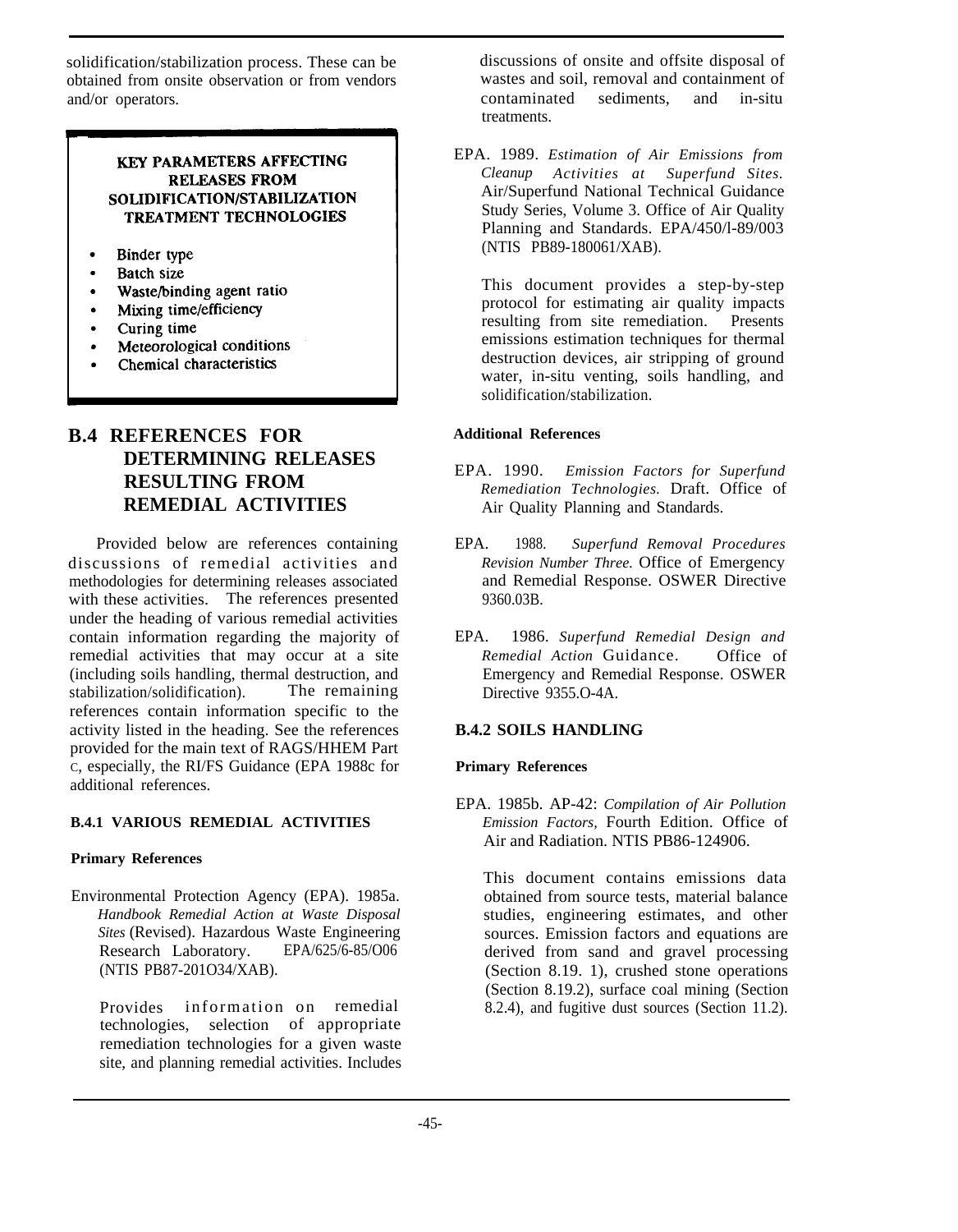EPA. 1985c. *Rapid Assessment of Exposure to Particulate Emissions from Surfac e Contamination Sites. EPA/600/A-85/002.*

*This* document provides a methodology for rapid assessment of inhalation exposures to respirable particulate emissions from surface contaminated sites. The methodology consists of a site survey procedure and particulate emission factor equations for wind and mechanical entrainment processes.

EPA. 1990. *Development of Example Procedures for Evaluating the Air Impacts of Soil Excavation Associated with Superfund Remedial Actions.* Office of Air Quality Planning and Standards. EPA/450/4-90/014 (NTIS PB90- 255662/XAB).

This document identifies and defines computational requirements for estimating air impacts from remediation of CERCLA sites. The estimation of air impacts from two example sites employing soil excavation are discussed. Modified Research Triangle Institute (RTI) land treatment equations are used for calculating emissions from excavations.

#### **Additional References**

- Baxter, R.A. and D.M. Wilbur. 1983. *Fugitive Particulate Matter and Hydrocarbon Emission Factors from Mining Handling and Storing Diatomite.* AeroVironment, Inc. Pasadena, California.
- EPA. 1977. *Technical Guidance for Control of Industrial Process Fugitive Particulate Emissions.* Office of Air Quality and Planning Standards. EPA/450/3-77/010 (NTIS PB-272 288/-2).
- EPA. 1985d. *Modeling Remedial Actions at Uncontrolled Hazardous Waste Sites.* Office of Emergency and Remedial Response, Office of Solid Waste and Emergency Response. EPA/540/2-85/001 (OSWER Directive 9355.0-8).
- Orlemann, J.A. and G.A. Jutze. 1983. *Fugitive Particulate Dust Control Technology.* Noyes Publications. Park Ridge, New Jersey.

#### **B.4.3 THERMAL DESTRUCTION**

#### **Primary References**

Holton, G.A. and C.C. Travis. 1984. Methodology for Predicting Fugitive Emissions for Incinerator Facilities. *Environmental Progress 3:2.* Oak Ridge National Lab., Health & Safety Research Division. Oak Ridge, TN.

Error analysis and Monte Carlo modeling techniques are used to predict fugitive emissions caused by leaky pump fittings, sampling connections, flanges, storage tanks, and other non-stack equipment. Ten equations and three parameter value tables are provided for emission calculations.

Travis, C. C., E.L. Etnier, G.A. Holton, F.R. O'Donnel, and D.M. Hetrick. 1984. *Inhalation Pathway Risk Assessment of Hazardous Waste Incineration Facilities.* Oak Ridge National Lab. Oak Ridge, Tennessee. ORNL/TM-9096.

This report evaluates the relative importance of plant design and waste physiochemical variables on human inhalation exposure and health risk using two hypothetical incineration facility designs of three sizes each, burning three different generic wastes. Fugitive emissions are calculated using equations relating incinerator facility operation and configuration to fugitive emissions.

 Trenholm, A. and D. Oberacker. 1985. "Summary of Testing Program at Hazardous Waste<br>Incinerators." Proceedings - Annual Solid  $Proceedings$  *— Annual Solid Waste Research Symposium.* Environmental Protection Agency. Cincinnati, Ohio. Report No. CONF-8504112.

This article summarizes the results of tests conducted at eight full-scale hazardous incineration facilities.

#### **Additional References**

Cheremisinoff, P.N. 1986. "Special Report: Hazardous Materials and Sludge Incineration." *Journal of the Air Pollution Engineering 18:12(32-38).*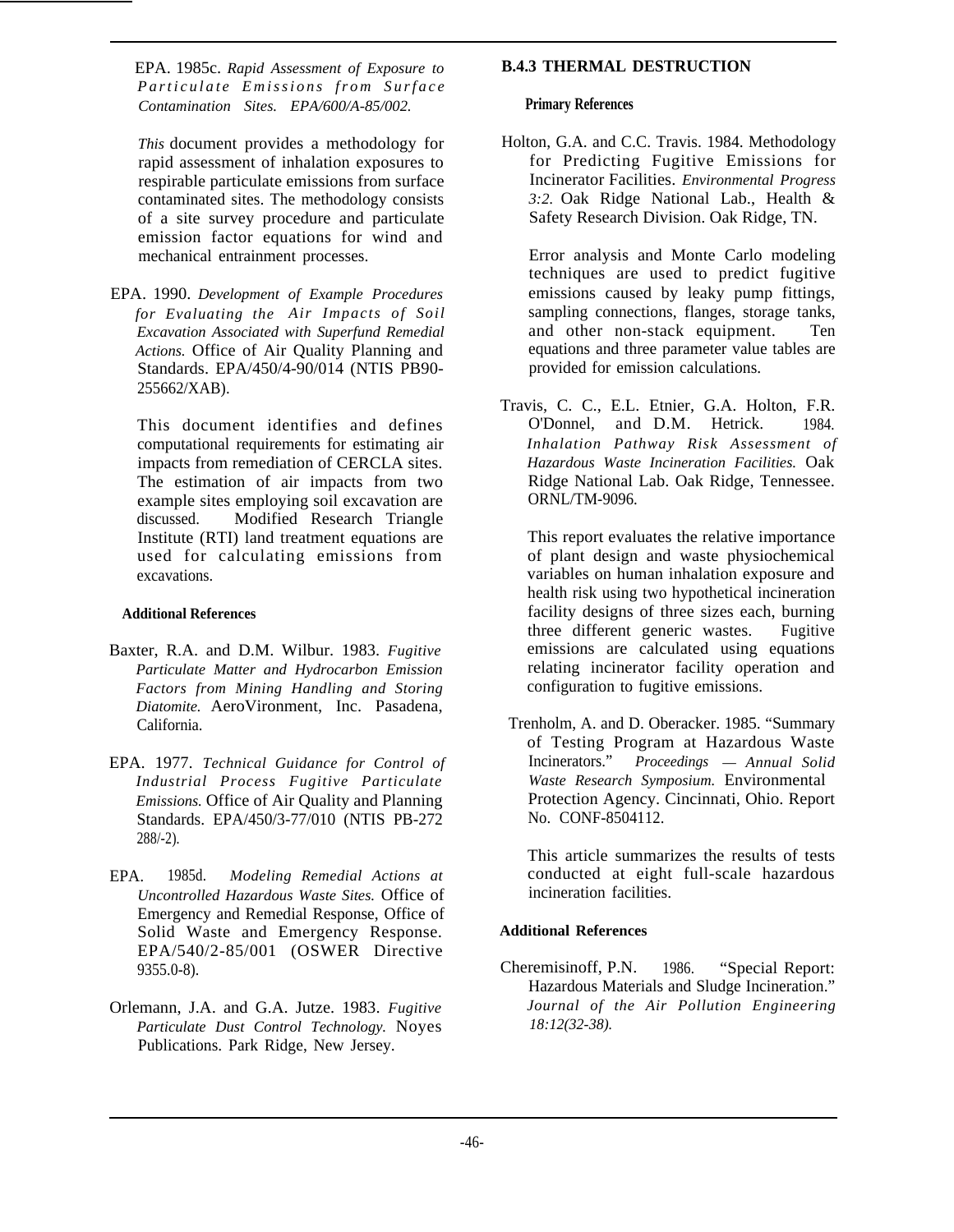- EPA. 1984. *Performance Evaluation Full-scale Hazardous Waste Incinerators.* (Five volumes.) Industrial Environmental Research Laboratory. Cincinnati, OH. EPA-600/2-84- 181 a-e (NTIS PB85-129500).
- Lee, C. C., G.L. Huffman, and D.A. Oberacker. 1986. "Hazardous/Toxic Waste Incineration." *Journal of the Air Pollution Control Association 36:8.*
- Oppelt, E.T. 1987. "Incineration 01 Hazardous Waste, A Critical Review." *Journal of the Air Pollution Control Association. 37:5.*
- Staley, L.J., G.A. Holton, F.R. O'Donnel, and C.A. Little. 1983. "An Assessment of Emissions from a Hazardous Waste Incineration Facility, Incineration and Treatment of Hazardous Waste." *Proceedings of the Eighth Annual Research Symposium. EPA-60/9-83/003.*
- Wallace, D. D., A.R. Trenholm, and D.D. Lane. 1985. "Assessment of Metal Emissions from Hazardous Waste Incinerators." *Proceedings – 78th APCA Annual Meeting.* Paper 85-77. Air Pollution Control Association. Pittsburgh, Pennsylvania.

#### **B.4.4 STABILIZATION/ SOLIDIFICATION**

#### **Primary References**

- Cullinane, M.J., L.W. Jones, and P.G. Malone. 1986. *Handbook for Stabilization/Solidification of Hazardous Waste.* Hazardous Waste Engineering Research Laboratory. EPA/540/2- 86/001.
- Hill, R.D. 1986. *Stabilization/Solidification of Hazardous Waste.* Hazardous Waste Engineering Research Lab. EPA/600/D-86/028.

This document discusses techniques such as sorption, lime-fly ash Pozzolan process, Pozzolan-Portland process, thermoplastic microencapsulation, and other techniques.

#### **Additional References**

Cullinane, M.J. and L.W. Jones. 1985. *Handbook for Stabilization/Solidification of Hazardous Waste.* Prepared for: Environmental Protection Agency, Hazardous Waste Engineering Research Laboratory. Office of Research and Development. EPA/540/2-86- 001.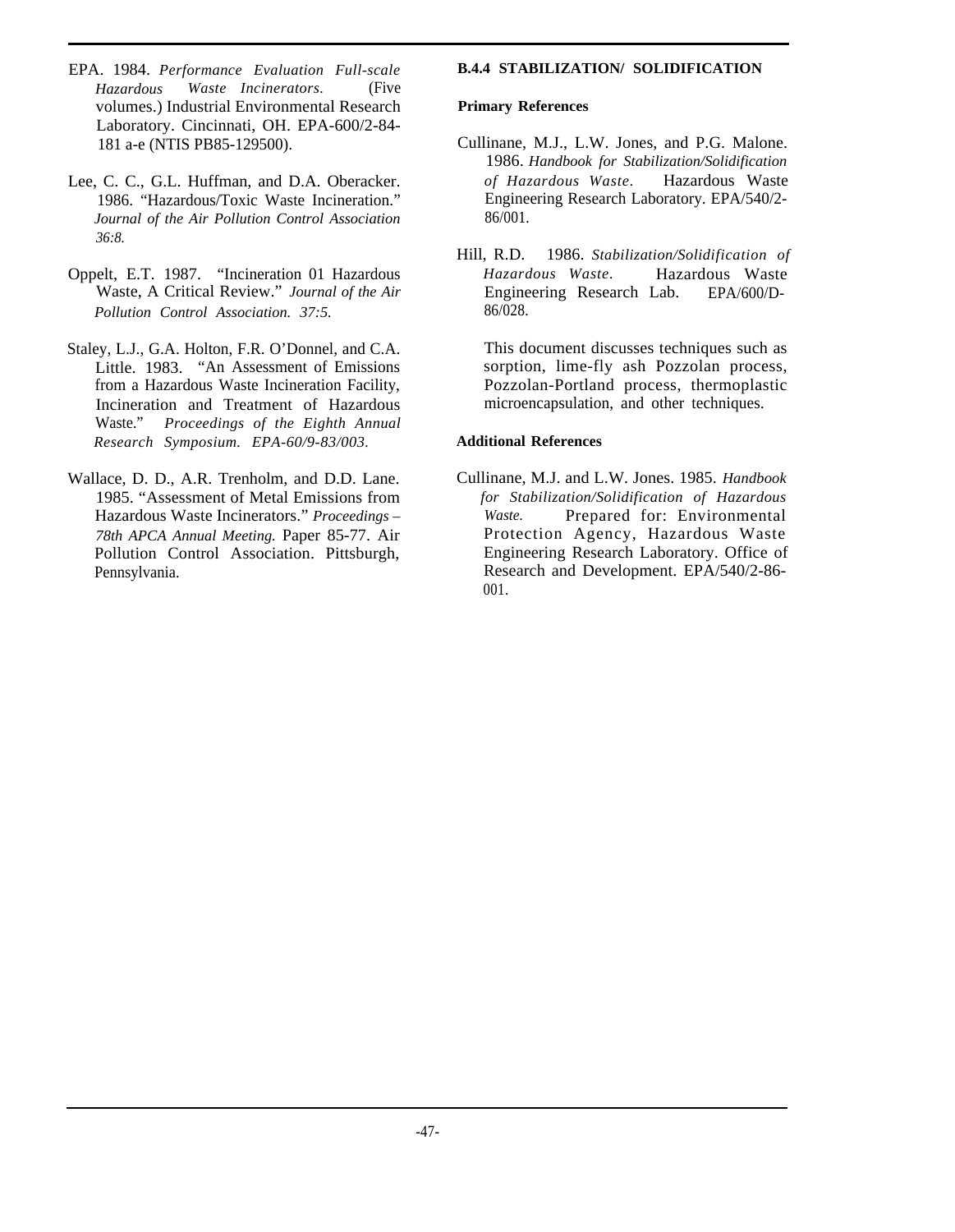# **APPENDIX C SHORT-TERM TOXICITY VALUES**

The short-term effectiveness criterion for evaluating remedial alternatives includes an evaluation of the risks due to the short-term exposure of populations to contaminants during remedy implementation. Such short-term risks generally include both baseline risks from existing site contamination and new risks that would occur during the implementation of a remedy. In some cases, potential exposures and risks due to shortterm exposures should be quantitatively assessed; however, there is no simple or widely accepted method for estimating such risks. Therefore, in all cases where short-term toxicity values are needed, TSC should be consulted. EPA's Environmental Criteria and Assessment Office (ECAO; where TSC is located) will maintain the data tiles for the most appropriate short-term toxicity values for evaluating risks from remedial alternatives. To obtain the most up-to-date information, regional EPA CERCLA staff must contact:

Superfund Health Risk Technical Support Center Environmental Criteria and Assessment Office U.S. Environmental Protection Agency Mail Stop 114 26 West Martin Luther King Drive Cincinnati, OH 45268 Phone: 513-569-7300 (FWS-684-7300) FAX: 513-569-7159 (FTS-684-7159)

Requests from others must be submitted to the TSC in writing and must contain the following information for consideration:

- CERCLA site name, site location, and 12-digit site number;
- . name and phone number of the RPM; and
- detailed description of the risk assessment related question.

The remainder of this appendix provides some general background on exposure duration issues and an overview of some of the existing methods for deriving short-term human health toxicity values.

# **C.1 BACKGROUND ON EXPOSURE DURATION**

In assessing short-term risks of remedial alternatives, the time frame (e.g., hours, days, weeks up to seven years) is generally of a much shorter duration than that identified in the baseline risk assessment. Nevertheless, there are a number of types of toxicity values that have been developed to characterize risk due to these shortterm exposures. Some of these types depend on concentration- or dose-based threshold limits that are used as guidance levels for protection of specific populations from specific exposures (e.g., guidance levels intended to protect healthy workers from daily occupational exposure to chemicals in the workplace). In this section, the types of exposure durations commonly suggested or implied by the toxicity value types (discussed later) are presented.

Releases that may occur during remedy implementation could last for varying durations but are expected, in most if not all cases, to give rise to less-than-lifetime exposures. Furthermore, releases that occur during remediation may result in exposure levels much higher than those preceding remediation. Different risk levels may be associated with these different exposure durations (assuming the same dose rate) and with various exposure concentrations. Therefore, it is important that the dose- or concentration-based toxicity values that are chosen to characterize the short-term risks be based on appropriate exposure durations. Exposure durations associated with existing methods for characterizing short-term risks include hours, days, weeks, months, and years (generally up to seven years).

Currently, RAGS/HHEM part A defines three exposure durations, apart from long-term exposure, that may be of concern at CERCLA sites: single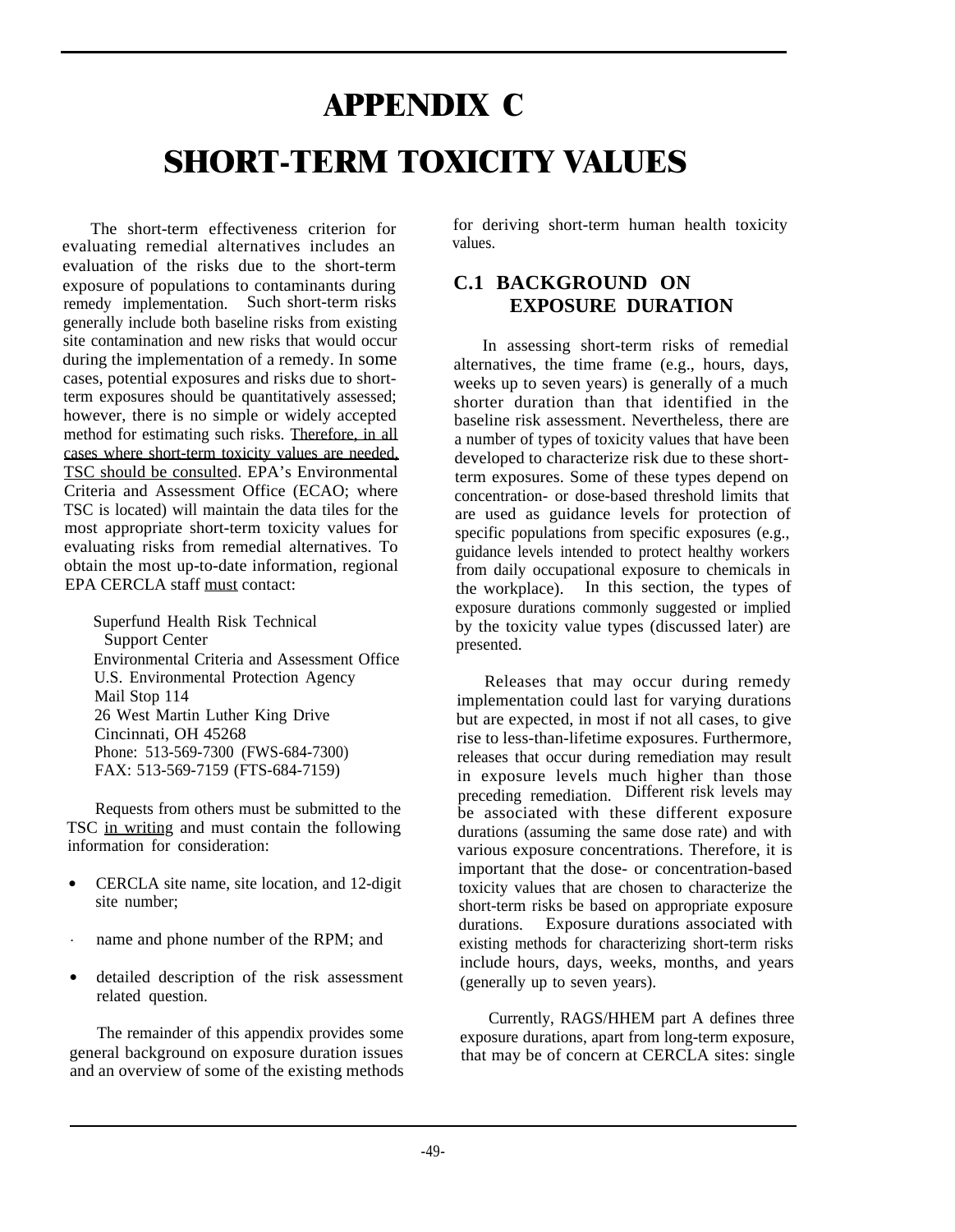exposure event, very short-term exposure, and short-term (subchronic) exposure.

- **Single Exposure Event.** The majority of chemicals are capable of producing an adverse health effect after a single exposure event, depending on the intensity of exposure. For developmental toxicants, irritants, and neurological poisons, a single, low level exposure event can result in effects after minutes, hours, or a day.
- **Very Short-term Exposure.** For some acute toxicants, multiple exposures over several days could result in an adverse effect. For these chemicals, the exposure is assessed over days or weeks (up to two weeks).
- **Short-term (Subchronic) Exposure.** Exposure lasting anywhere from two weeks to seven years to low concentrations of a chemical can also produce adverse effects; this exposure is assessed by averaging it over the specific duration.

During evaluations of remedial alternatives, it may be important to assess exposure (and risk or hazard) for all relevant exposure durations. Both the shortest time period of exposure, from peak or accidental releases, to the cumulative exposure over the entire time period of the remedy implementation, may need to be considered. Quantitative assessment is contingent, however, upon the availability of adequate exposure characterization. Exposure models used to predict concentrate ions have not for the most part been validated over the short durations considered for single exposure events (e.g., minutes to hours). At best, meteorological data are collected on an hourly basis at a site removed from the location of interest; using these data to derive a model to predict exposure concentrations for durations shorter than those for the meteorological data may produce results that could not be supported scientifically. In addition, the need to evaluate peak exposures as well as longer-term average exposures during remedy implementation depends on a number of considerations, including the degree of risk or hazard associated with the longerterm exposure and the difference between the<br>predicted peak and average exposure peak and average exposure concentrations.

A review of the types of (duration-specific) toxicity values that are available (discussed later in

this appendix) indicates that a number of the types correspond to various durations that are relevant to releases during remedy implementation. Because a toxicity value generally is specific to a certain duration, however, risk may need to be characterized separately for the three short-term exposure durations.

# **C.2 EXISTING SHORT-TERM TOXICITY VALUES**

In this section, commonly encountered shortterm toxicity values are summarized. These values are: (1) concentration and dose threshold values primarily for noncarcinogenic effects; and (2) specific short-term carcinogenic risk values. A sect ion is provided on each of these toxicity value categories.

#### **C.2.1 TOXICITY VALUES FOR ASSESSING RISK OF NONCARCINOGENIC EFFECTS FOR SHORT-TERM EXPOSURE**

Toxicity values designed to characterize the risk of noncarcinogenic effects are summarized in the following subsections. Further information on the suitability of these values for various CERCLA exposure scenarios can be obtained from the TSC.

#### **C.2.1. 1 Developmental Toxicant Reference Dose (RfDd1) and Reference Concentration (RfCd1)**

 $RfD<sub>a</sub>$ s and  $RfC<sub>d</sub>$ ts are developed for chemicals that have been shown to cause adverse effects in a developing organism. EPA's Human Health Assessment Group of the Office of Health and Environmental Assessment is in the process of developing  $RfD_d$  and  $RfC_d$  values and the methodology for their derivation. As proposed by EPA (EPA 1989b), these values. will likely be derived from the no-observed-adverse-effect-level (NOAEL) or lowest-observed-adverse-effect-level (LOAEL) in a manner consistent with the derivation of reference doses (RfDs) and reference concentrations (RfCs), and without adjustment for short exposure duration.  $RfD<sub>a</sub>$ s are expressed in terms of dose and RfCdts are expressed as an air concentration. Additional information on these criteria is available in EPA's Proposed Amendments to the Guidelines for the Health Assessment of Suspected Developmental Toxicants (EPA 1989b), or by contacting the Reproductive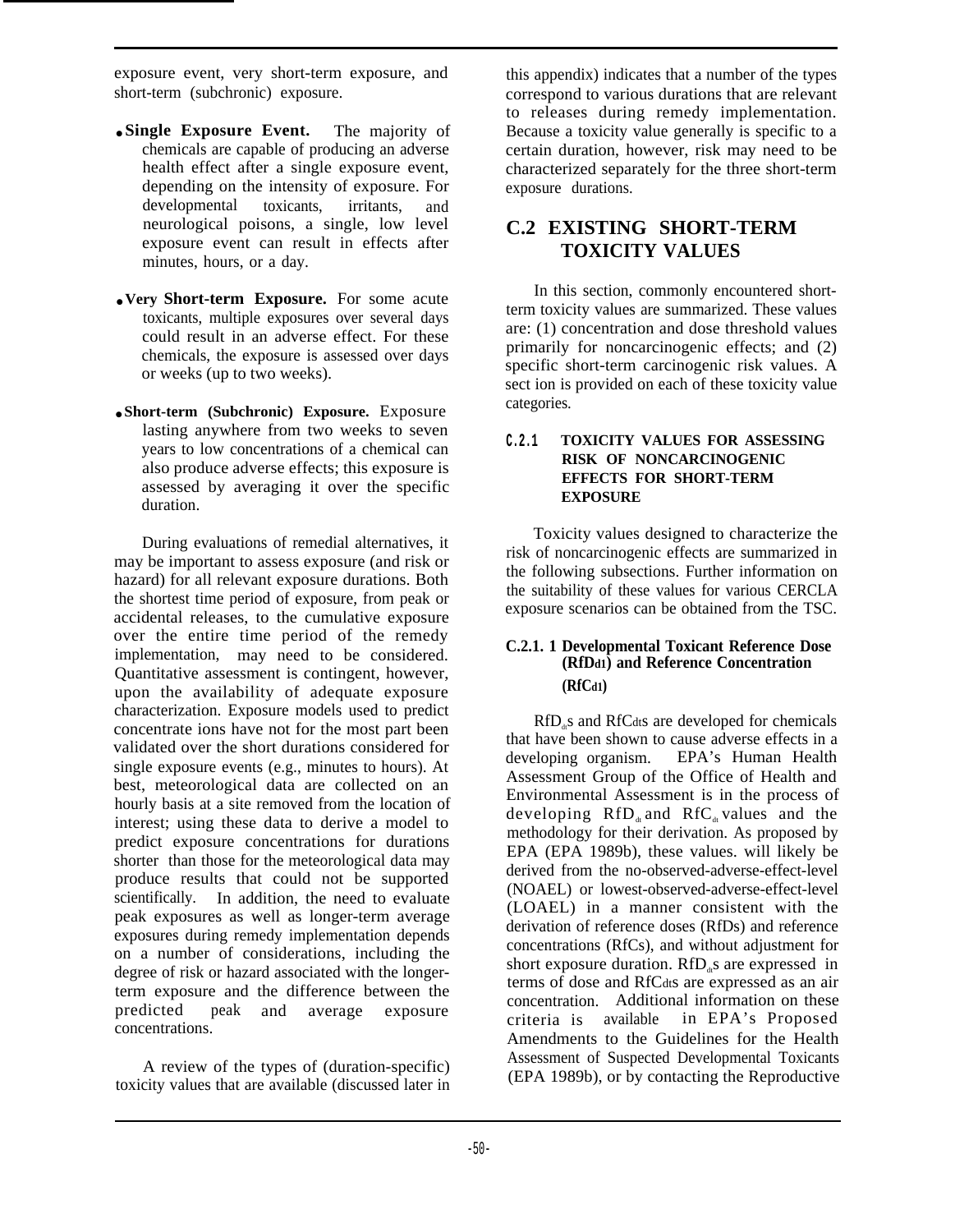and Developmental Toxicology Branch of the Office of Health and Environmental Assessment at 202-260-7331 (FTS-260-7331).

Currently (i.e., at the date of publication of this guidance), developmental toxicity is considered in the derivation of EPA criteria for noncarcinogenic effects (including RfDs and RfCs for subchronic and chronic exposure and drinking water Health Advisories [HAs] ). That is, these criteria are set at levels considered protective for developmental effects as well as for other noncarcinogenic effects.

#### **C.2.1.2 Subchronic Reference Dose (RfDs) and Reference Concentration (RfCs)**

RfDss and RfCss are developed by ECAO and are used to characterize potential noncarcinogenic effects associated with short-term exposures (two weeks to seven years as defined in RAG/HHEM Part A). To date, approximately 305 RfDss and 60 RfCss have been published. These RfDs and RfCs are developed based on NOAELS or LOAELS identified from subchronic (i.e., usually  $\geq 90$  days but less-than-chronic) toxicity studies. RfDss are expressed in terms of dose and RfCss are expressed as air concentrations. Subchronic RfDs and RfCs are available in HEAST. The derivation of RfDss is described in more detail in RAG/HHEM Part A.

#### **C.2.1.3 One-day, Ten-day, and Longer-term Drinking Water Health Advisories (HAs)**

Drinking water HAs developed by EPA provide guidance to assist state and local officials responsible for public health protection during emergency situations involving drinking water contamination. HAs are derived in a manner reasonably consistent with oral RfD methodology. Accordingly, these HA values constitute suitable criteria for evaluating short-term oral exposure. The HA concentrations include a margin of safety to protect sensitive members of the population (e.g., children, the elderly, pregnant women). "One-day HA" is the term used to describe the concentration of a chemical in drinking water that is not expected to cause any adverse noncarcinogenic effects for one day of exposure, with a margin of safety. The "Ten-day HA" describes the concentration of a chemical in drinking water that is not expected to cause any adverse noncarcinogenic health effects for two to ten consecutive days of exposure, with a margin of safety. The "Longer-term HA" is the concentration of a chemical in drinking water that is not expected to cause any adverse noncarcinogenic effects up to approximately seven years of exposure. ("Lifetime HAs" that are protective for exposure over a lifetime are also developed based on chronic RfDs.)

In general, the HAs described here are protective of only noncarcinogenic effects. These values are expressed as concentrations in drinking water but can be converted to mg/kg/day doses by using the assumptions that were applied in their calculation: consumption of 1 L/day by a 10 kg child (one-, ten-, and longer-term HAs) and 2 L/day by a 70-kg adult (lifetime HA). Approximately 140 HAs have been developed by EPA for each exposure duration. (HAs are briefly described in RAGS/HHEM Part A.)

#### **C.2.1.4 Acute Inhalation Criteria (AIC)**

A report describing the derivation of AICs for benzene and beryllium is available through the TSC. AICs are derived as criteria for single, shortduration (up to an hour or a few hours) inhalation exposures, as may occur from releases during remediation. The AICs are based on noncancer endpoints and are expressed as air concentrations. AICs have been derived for a limited number of chemicals using EPA RfC methodology, modified as required for this acute exposure scenario. The modification consists of using the NOAEL (or LOAEL) as reported in the study without adjustment for exposure duration (hours/24 hours). Because these criteria are conceptually consistent with inhalation RfCs, they are a good basis for assessing short-term risks from single, very short exposures. The TSC should be contacted for additional AIC values.

#### **C.2.1.5 Minimal Risk Levels (MRLs)**

MRLs are derived by the Agency for Toxic Substances and Disease Registry (ATSDR) from human or animal studies for threshold effects on chemicals found at CERCLA hazardous waste sites. MRLs are developed for both inhalation and oral exposures; oral MRLs are expressed as doses and inhalation MRLs are expressed as concentrations in air. Estimates of exposure posing minimal risk to humans are made for the most sensitive noncarcinogenic endpoint (including developmental and reproductive endpoints) for three different exposure durations (i.e., acute,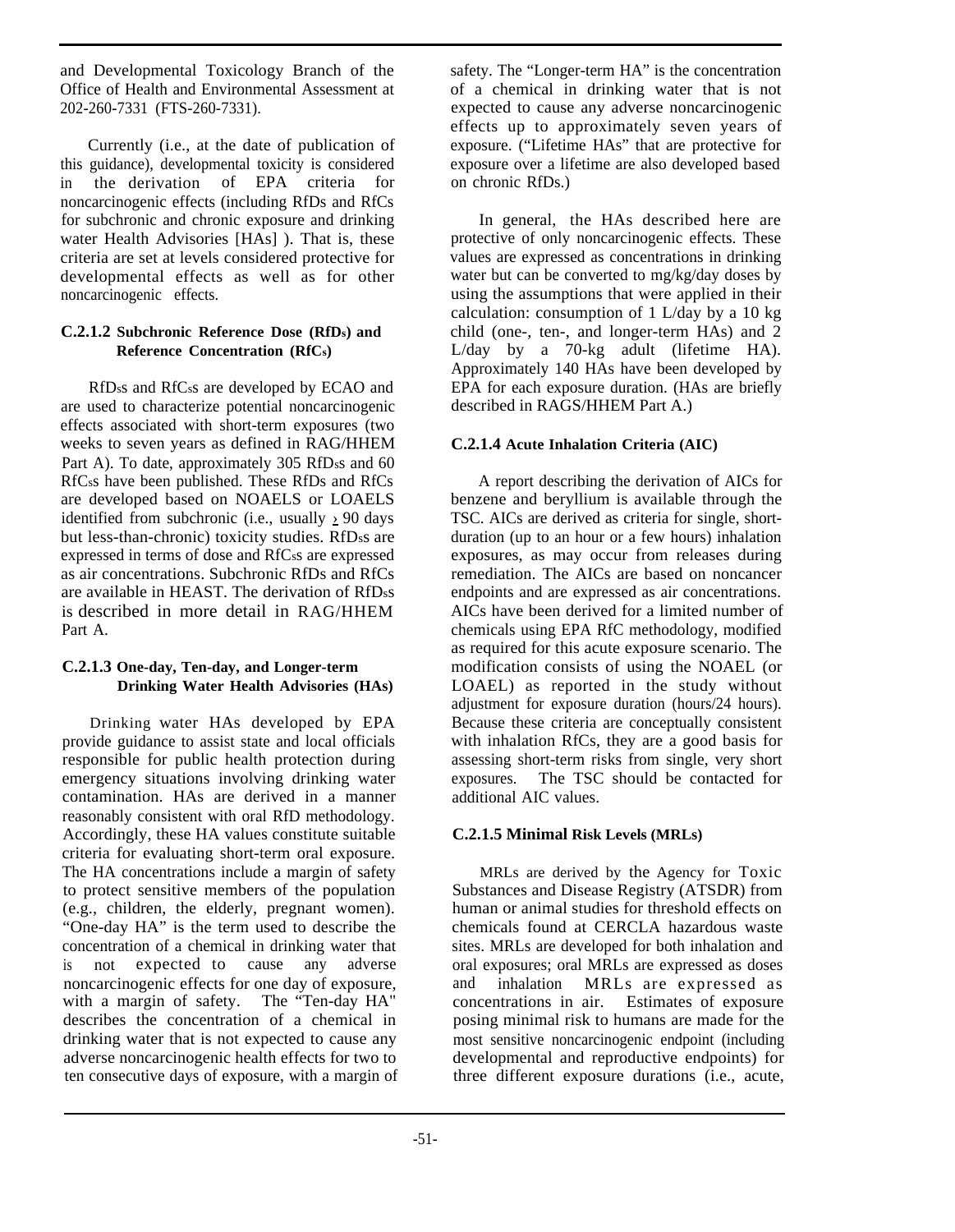intermediate, and chronic). These exposure durations for which MRLs are derived are as follows: acute MRL – 1 to 14 days; intermediate MRL – 15 to 364 days; chronic MRL –  $> 365$ days. MRLs are developed using an approach that is consistent with EPA RfD methodology (i.e., identification of a NOAEL or LOAEL and application of uncertainty factors to reflect human variability and, where appropriate, the uncertainty of extrapolating from laboratory animal data to humans).

Acute inhalation MRLs differ from AIC in regard to adjustment for exposure duration. The guidance for derivation of acute inhalation MRLs specifies that "exposure periods of less than 24 hours in the toxicity study from which the MRL is derived, can be adjusted to one day" (ATSDR 1991); this adjustment is commonly carried out. No such adjustment is carried out in the derivation of AICs, which are intended to serve as guidance for acute, very short, and single exposures (e.g., ranging from less than an hour to a few hours, perhaps as inadvertent releases during remediation).

MRLs can be found in the ATSDR Toxicological Profile documents in the Health Effects Summary section, on the Levels of Significant Exposure figure (graph). The bottom of the dotted line on the graph represents the MRL. Except in the earliest ATSDR Toxicological Profiles, MRL values and the endpoints on which they are based are also identified in the text accompanying the figure. To date, approximately 62 acute MRLs (38 oral, 24 inhalation) have been derived by ATSDR. As with other short-term toxicity values, guidance regarding use of the MRL must be sought from the TSC.

#### **C.2.1.6 Emergency Exposure Guidance Level (EEGL), Short-term Public Emergency Guidance Level (SPEGL), and Continuous Exposure Guidance Level (CEGL)**

EEGLs and CEGLs are exposure guidance levels developed by the National Research Council (NRC 1986) specifically for military personnel operating under emergency conditions. Therefore, setting of these levels involves consideration of various factors (such as age distribution, length of exposure, and susceptibility) that are different from those related to the general population. These guidance levels are published in the NRC (1984-

1988) *Emergency and Continuous Exposure Guidance Levels fo r Selected Airborne Contaminants.* To date, 43 chemicals have been evaluated by NRC.

The EEGL is defined as the air concentration of a substance that is acceptable for the performance of specific tasks during rare emergencies usually lasting from 1 to 24 hours (i.e., it is a ceiling guidance level for a single emergency exposure) (NRC 1986). EEGLs are intended to prevent irreversible harm or serious impairment of judgment or performance. Exposure at an EEGL might produce reversible effects, and therefore should not be considered hygienic or safe. Acute toxicity is the primary basis for establishing an EEGL. However, even brief exposure to some substances might have the potential to increase the risk of cancer or other delayed effects. Derivation of an EEGL may involve application of an uncertainty factor of ten to extrapolate from animal data to humans, but no other species adjustments are applied. Some EEGLs are based on extrapolation of oral data. EEGLs are based on the most sensitive or most important noncarcinogenic health effects known. Because EEGLs are derived for healthy military personnel during rare emergencies, and are not intended to protect against reversible effects, they should not be applied directly to the general population (NRC 1986).

The SPEGL is defined as a suitable concentration for unpredicted, single, short-term emergency exposure of 1 to 24 hours of the general public. SPEGLs take into account the wide range of susceptibility of the general public. The SPEGL is generally estimated by applying an uncertainty factor of two to ten to the EEGL, to account for sensitive groups — such as children, the elderly, and persons with serious debilitating diseases. NRC (1986) suggests that a safety factor of two (i.e., EEGL x 0.5) is appropriate to protect more sensitive groups, such as children or the elderly, and that a safety factor of ten (i.e., EEGL x O. 1) is appropriate for fetuses or newborns. Because the SPEGL is derived from the EEGL, the considerations discussed above with regard to the EEGL also apply to SPEGLs.

The CEGL is defined as a ceiling concentration of a chemical in air to which military personnel can be exposed for up to 90 days without immediate or delayed adverse effects or degradation of performance (NRC 1986). CEGLs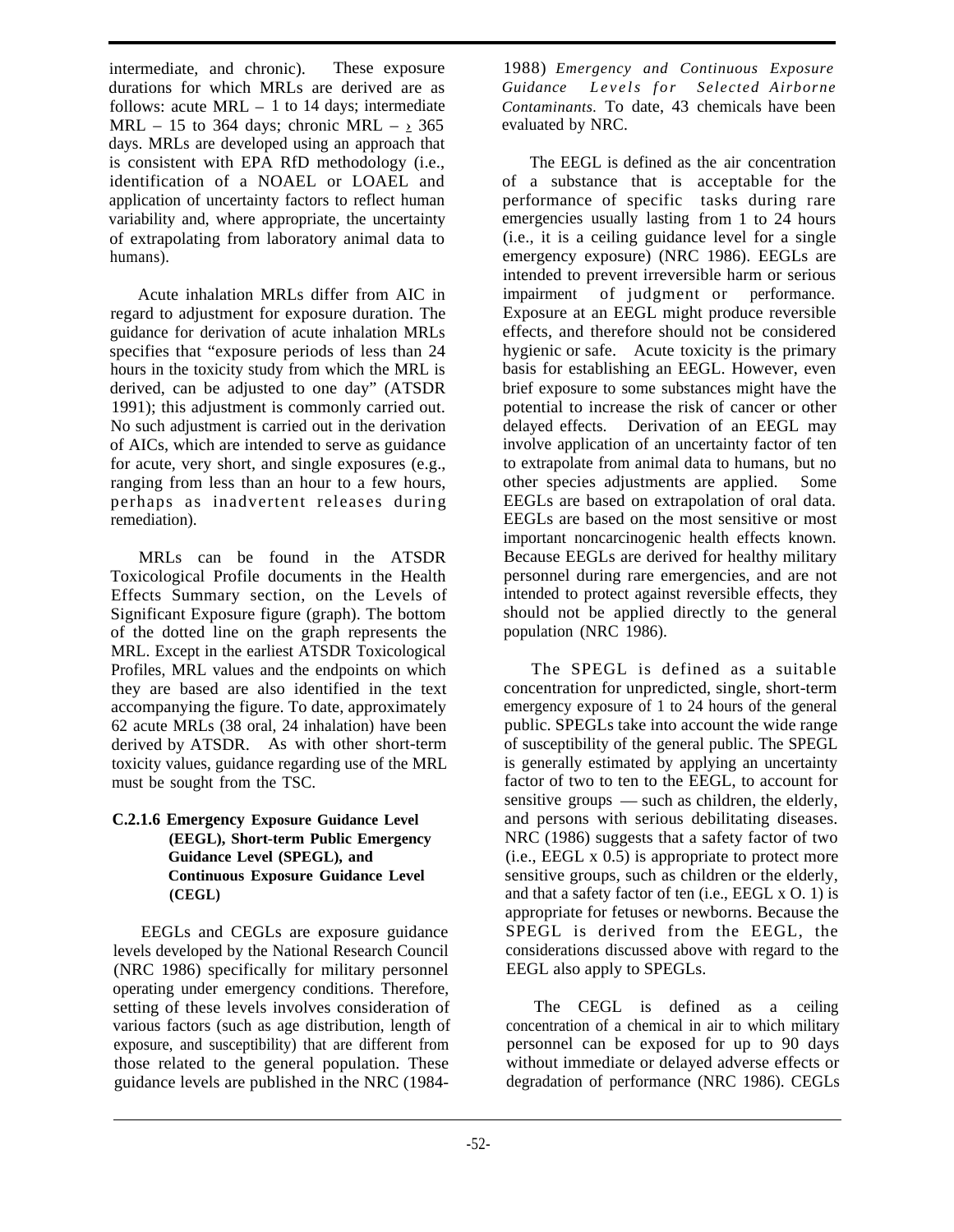are not derived for carcinogens. When data from chronic studies are available, they can be used to derive CEGLS. A CEGL is generally estimated, however, by applying an uncertainty factor of 10 to 100 to the EEGL (i.e., EEGL x 0.01 to 0.1), depending on the evidence for detoxification or accumulation of the substance in the body. Where there is evidence of substantial detoxification, a safety factor of ten is recommended by NRC (1986). If there is no evidence of detoxification or detoxification is slow, *a* safety factor of 100 might be more appropriate. If the substance accumulates in tissues, such as halogenated biphenyls and metals, even higher factors are recommended by NRC (1986). Other considerations discussed with regard to the EEGL also apply to CEGLs derived from EEGLs.

**C.2.1.7 Threshold Limit Values — Short-term Exposure Limits (TLV-STELs), Threshold Limit Values — Timeweighted Averages (TLV-TWA), and Threshold Limit Values — Ceiling (TLV-C)**

TLVs are concentrations developed by the American Conference of Governmental Industrial Hygienists (ACGIH) to protect workers from adverse effects of occupational exposure to airborne chemicals. However, because occupational exposure limits are not intended to protect sensitive workers or other populations, are not intended for the assessment of community air pollution or continuous exposure, may not incorporate the most recent toxicological data, may be based on unpublished documentation that is not available for review, and may differ from EPA derivations with respect to weight-of-evidence considerations and use of uncertainty factors, EPA does not endorse the general use of occupational exposure limits in deriving EPA criteria. In addition, it should be noted that the TLVs for a fair number of chemicals are derived by analogy to other chemicals because health effects data are inadequate or lacking.

The TLV-STELs are 15-minute time-weighted average (TWA) exposures that should not be exceeded at any time during the eight-hour work day/40-hour work week and should not occur more than four times a day, with at least 60 minutes between successive exposures in the STEL range (ACGIH 1990). The TLV-STEL is established to prevent workers from suffering irritation, chronic or irreversible tissue damage, or narcosis of sufficient degree to increase the likelihood of accidental injury. Use of the TLV-STEL should be limited to very short, single exposure events. STELs are recommended for substances with acute effects recognized from high short-term exposures in either humans or animals (ACGIH 1990). Approximately 115 TLV-STELs have been published by ACGIH.

The TLV-TWA is the time-weighted average concentration for a normal eight-hour workday/40 hour workweek to which nearly all workers maybe exposed, day after day, without adverse effects. The TLV-C is a concentration that should not be exceeded during any part of the working exposure. The ACGIH uses the TLV-C for substances that are particularly fast acting and hence are best controlled by a ceiling limit. In excess of 500 TLV-TWAs and fewer than 50 TLV-Cs have been published by ACGIH.

#### **C.2.1.8 Permissible Exposure Levels (PELs) and Recommended Exposure Limits (RELs)**

PELs are enforceable occupational exposure standards developed by the Occupational Safety and Health Administration (OSHA). They are meant to" protect workers against catastrophic effects (such as cancer; cardiovascular, liver, and kidney damage; and lung diseases) as well as more subtle effects resulting in central nervous system damage, narcosis, respiratory effects, and sensory irritation. The PELs are generally adopted from (existing) secondary guidance levels (e.g., ACGIH'S TLV-TWAs and TLV-STELs and the recommended exposure limits [RELs] developed by the National Institute for Occupational Safety and Health [NIOSH]), and nearly 400 are available from OSHA. EPA's reservations concerning the use of TLVs as the basis for criteria to protect the general population (see Section C.2.1.7) apply also to PELs and RELs.

#### **C.2.1.9 Other Miscellaneous Methods**

The following are some other methods that risk assessors or RPMs may encounter.

● **Immediately Dangerous to Life and Health (IDLH) Guidelines.** IDLH guidelines are developed by NIOSH. These air concentration limits are for 30-minute exposures under what are essentially emergency conditions, and generally far exceed corresponding TLV-TWA, TLV-STELs or PELs. IDLH guidelines were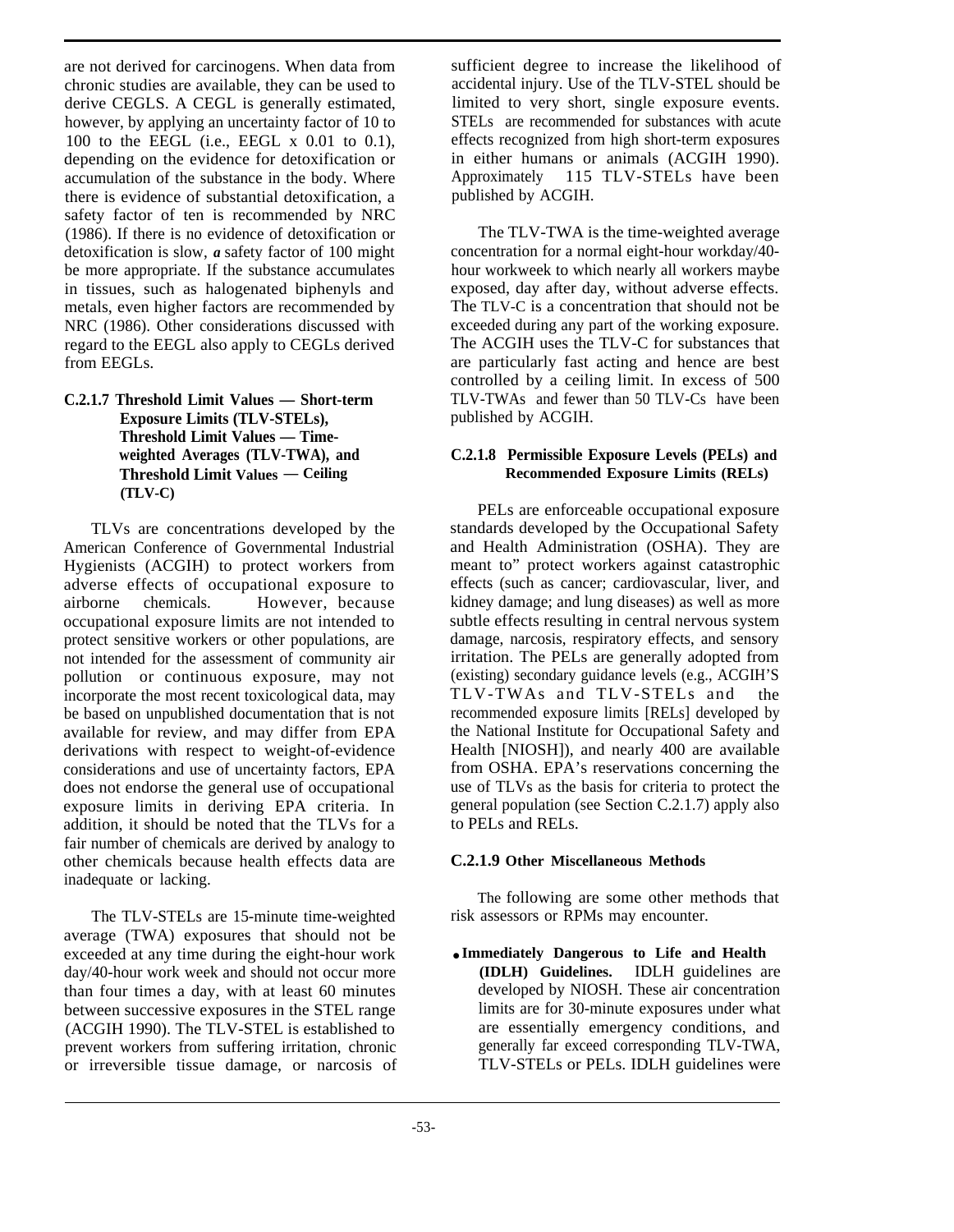determined only for the purpose of respirator selection. These guidelines are intended to be the maximum air concentration from which, in the event of respirator failure, a worker could escape within 30 minutes without experiencing any escape-impairing or irreversible health effects (NIOSH 1985). Many of the IDLH exposure levels are so high that they define levels at which severe toxic effects (unconsciousness, incapacitation, intolerable irritation or death) would be likely (Alexeef *et al.* 1989). Therefore, the IDLH guidelines are not suitable as benchmark guidelines for acute exposure and mav be higher than would be useful even as a guideline for immediate evacuation.

● **CERCLA Section 102 (a) Reportable Quantities (RQs).** RQs are developed by EPA based on, among other factors, acute toxicity, chronic noncarcinogenic toxicity, and carcinogenicity. RQs define the quantity in pounds above which a release is considered potentially hazardous (or, at least, warrants reporting) under CERCLA section 102(a). The documentation for RQs may contain health effects information that would be useful in determining criteria for short-term exposure but are not by themselves useful in characterizing risks from releases that might occur at a CERCLA site.

#### **C.2.2 SPECIFIC CARCINOGENIC RISK VALUES FOR SHORT-TERM EXPOSURES**

There is relatively little guidance available on characterizing risks from short-term exposure to carcinogens. For cancer endpoints, most of the currently available values are specific to lifetime exposure. Many experimental investigations of carcinogenicity involve high-dose, long-duration exposure to compensate for the small number of animals that are used. Carcinogenicity data on short-term or single exposures are virtually nonexistent for most chemicals. For most chemicals, the current scientific view is that any exposure, no matter how short in duration, can result in a carcinogenic risk. Characterizing this risk is complicated, however, because of factors such as age at first exposure and mechanism of the carcinogen's action. Consistent with Consistent with RAGS/HHEM Part A and the Guidelines for Carcinogen Risk Assessment (EPA 1986a), the preferred approach would be to consider

cumulative dose, averaged over a lifetime. This met hod is discussed in Section C.2.2.1.

Several investigators have reported additional methods to characterize the effects from short-term exposure to carcinogens. Some of these methods are currently being investigated by EPA but are not recommended for short-term carcinogenic assessments at this time. However, brief summaries of these methods are provided below with documentation for the interested reader to pursue.

#### **C.2.2.1 RAGS/HHEM Part A Method**

**RAGS/HHEM Part A currently recommends that lifetime average exposures** always be used to estimate carcinogenic risks. That is, because the cancer toxicity values (i.e., SFs) are based on lifetime average exposures, Part A recommends that less-than-lifetime exposures be converted to equivalent lifetime values for the assessment of risk. (This is also the recommended approach in EPA's Guidelines for Carcinogenic Risk Assessment [EPA 1986].) In this manner, risks from short-term exposures would be averaged over a 70-year lifetime, with modifications for specific chemicals if appropriate, and, therefore, may appear to be relatively minor in comparison to risks from longer-term exposures. While adjusting less-than-lifetime exposure to an equivalent lifetime exposure may be valid for relatively long exposure durations, this adjustment for short-term exposures may underestimate the risk for "early-stage" carcinogens (i.e., DNA-damaging agents).

#### **C.2.2.2 Office of Research and Development (ORD) Interim Method for Vinyl Chloride**

EPA's ORD (EPA 1989a) used a study by Drew *et al.* (1983) to determine that the lifetime carcinogenic risk from vinyl chloride inhalation increases when exposure occurs early in life. Drew *et al.* showed that the effects from exposure to vinyl chloride depend on both age at initial exposure and duration of exposure. His data showed that children face higher risks than adults for exposures of a given duration. Cogliano stated that if risk for partial lifetime exposures is estimated by ignoring the age at initial exposure and considering only the duration, the risk will be underestimated for children and overestimated for adults over 30. He proposed that risk for partial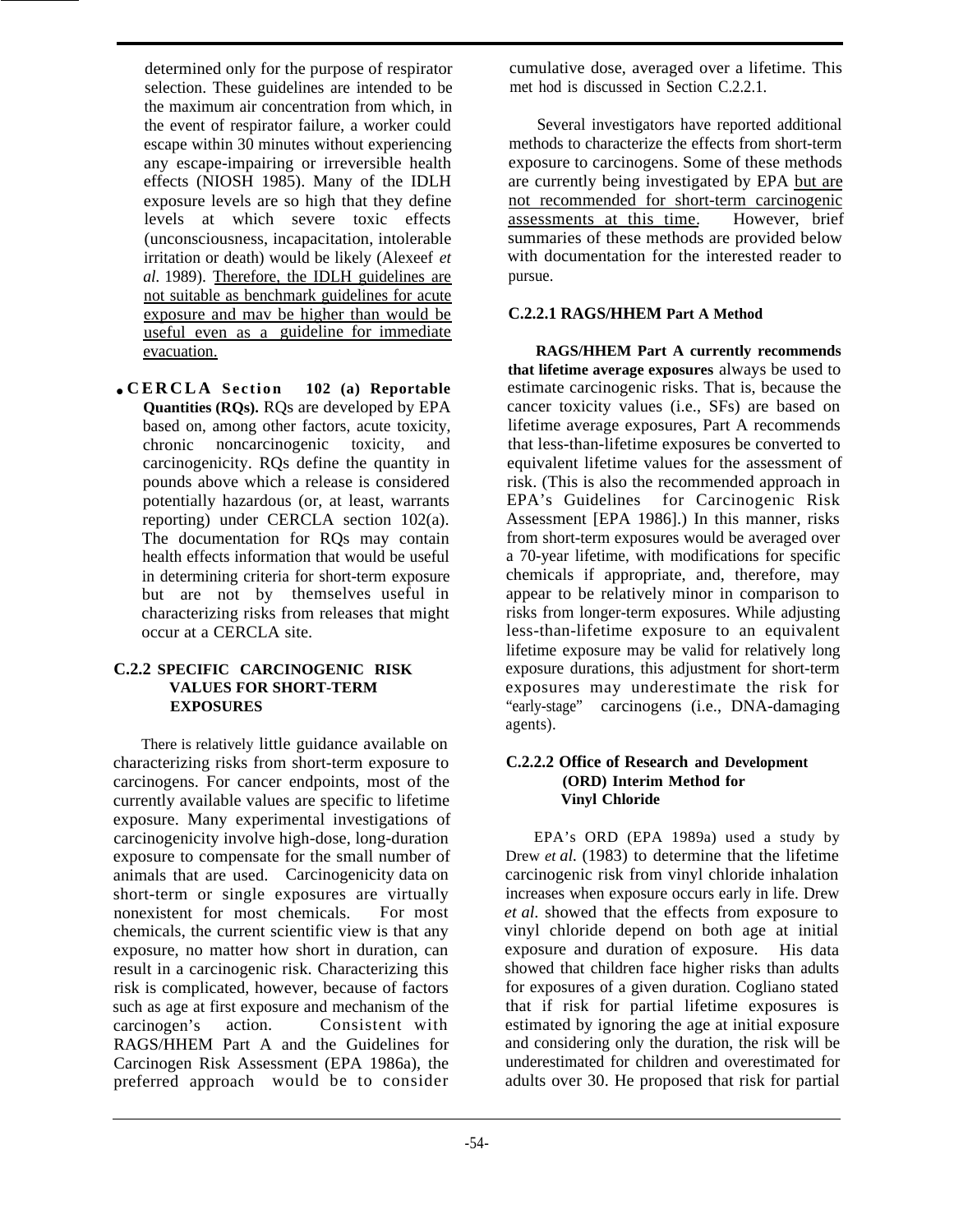lifetime exposure to vinyl chloride be: (1) estimated as being proportional to the remaining lifetime of the exposed individual, and (2) adjusted depending on the length of exposure. The author also stated that, at this time, this analytical technique is applicable onlv to vinyl chloride and should not be applied to any other substances. The TSC should be contacted for further guidance on assessing risks from vinyl chloride.

#### **C.2.2.3 EEGLs for Carcinogens**

The NRC (1986) has developed a method for deriving EEGLs (1 to 24-hour exposure guidelines) for inhaled carcinogens when the computed cancer risk associated with the toxicity-based EEGL (see Section C.2. 1.6) is more than one in 10,000. In these cases, the EEGL is lowercd so that the risk is not more than one in  $10,000$   $(1x10<sup>-4</sup>)$ . The NRC method draws on the analysis of Crump and Howe (1984) and appears to employ a higher level of acceptable lifetime risk (i.e.,  $1x10<sup>4</sup>$ ) than the RAGS/HHEM Part A method. This method is discussed in further detail in *Criteria and Methods for Deputing Emergency Guidance Level (EEGL), Short-term Public Emergency Guidance Level (SPEGL), and Continuous Exposure Guidance Level (CEGL) Documents* (NRC 1986). The 24-hour EEGL for a carcinogen is estimated as follows:

| $EEGL = d \times 25.600 \times$ |                    |
|---------------------------------|--------------------|
| 2.8                             | level of risk at d |

where:

 $R$ 

- $d =$  lifetime exposure level (air concentration), as computed by a regulatory agency or by the NRC Committee on Toxicology in accordance with procedures used by regulatory agencies (multistage model) associated with "acceptable" level of cancer risk, e.g.,  $1x10^3$  level of risk,
- $25,600 =$ number of days in a lifetime (25,600 days  $= 70$  years); application of this duration factor assumes that carcinogenic effects are a linear function of the total (cumulative) dose,
- $2.8 =$ a factor to account for uncertainties regarding which stage of carcinogenesis is affected by the substance and for the likely youth of military personnel; the NRC (1986) states that "the maximal additional risk that these considerations contribute is a factor of 2.8," based on the "data of Crump and Howe (1984)," and
	- $\epsilon$  target acceptable risk level (e.g.,  $|x10^4\rangle$  for one day of exposure.

The reservations with this method concern the choice of a higher target risk level  $(1x1<sup>-4</sup>)$  in combination with other assumptions of this method, and the origin of the above uncertainty factor of 2.8. The origin of this uncertainty factor is not explained adequately by NRC (1986), nor is it apparent in the cited paper (Howe and Crump 1986).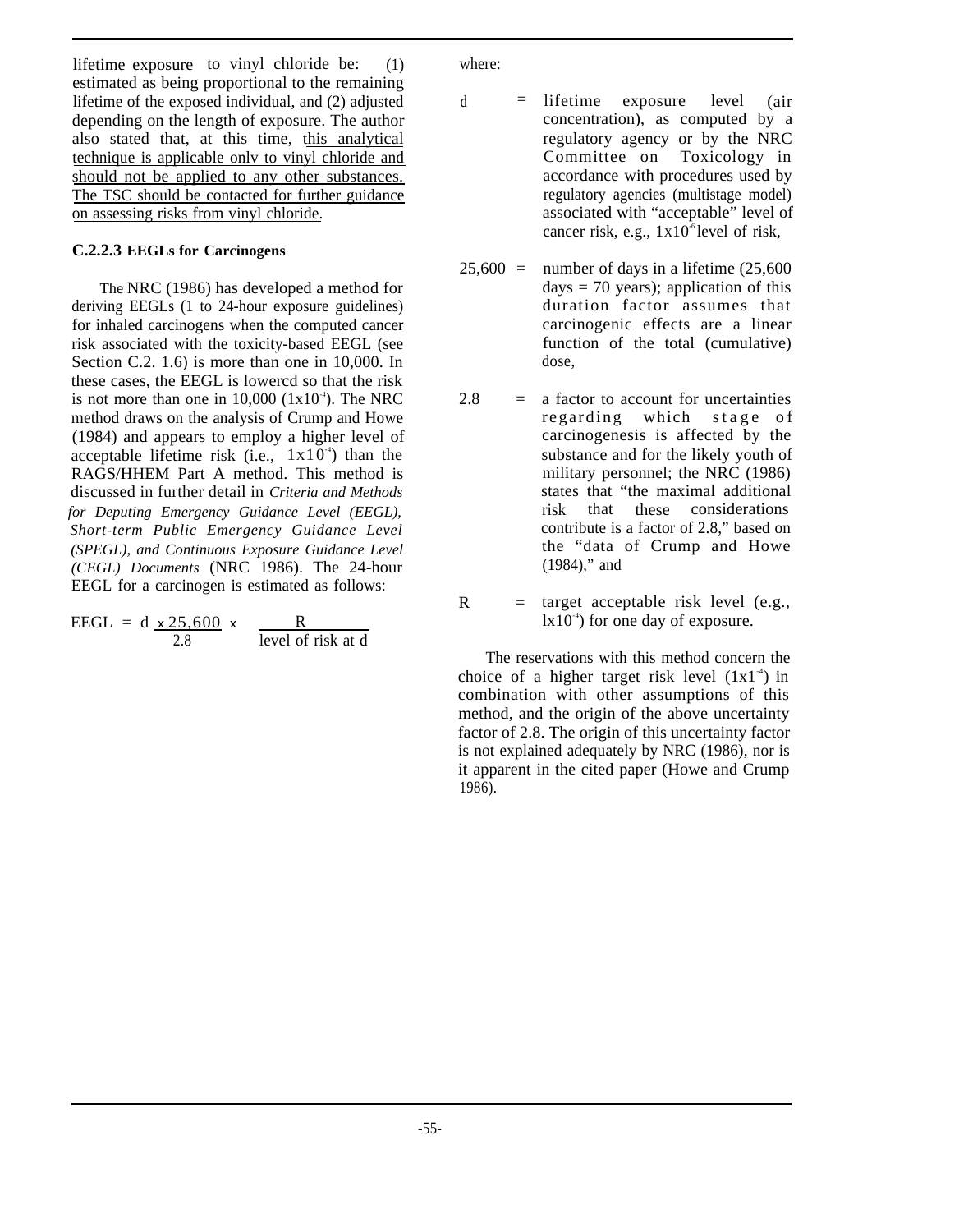# **REFERENCES FOR APPENDIX C**

Drew, R.T., Boorman G.A., Haseman J. K., McConnell, E. E., Busey, W. M., Moore J.A. 1983. The Effect of Age and Exposure Duration on Cancer Induction by a Known Carcinogen in Rats, Mice, and Hamsters. *Toxic. Appl. pharmacol.* 68:120-130.

Crump, K. S., Howe, R.B. 1984. The Multistage Model with a Time-dependent Dose Pattern: Applications to Carcinogenic Risk Assessment. *Risk Analysis 4 (3): 163-176.*

National Institute of Occupational Safety and Health (NIOSH). 1985. *NIOSH Pocket Guide to Chemical Hazards.* U.S. Department of Health and Human Services. Washington, DC.

Environmental Protection Agency (EPA). 1986. Guidelines for Carcinogenic Risk Assessment. 52 Federal *Register 33992.*

National Research Council (NRC). 1986. *Criteria and Methods for Preparing Emergency Exposure Guidance Level (EEGL), Short-term Public Emergency Guidance Level (SPEGL), and Continuous E.xposure Guideline Level (CEGL) Documents.* Prepared by the Committee on Toxicology. National Academy Press. Washington, DC.

Alexeef, G. V., Lipsett, M.J., and Kizer, K.W. 1989. Problems associated with the use of Immediately Dangerous to Life and Health (IDLH) values for estimating the hazard of accidental chemical releases. *Amer. Ind. Hyg.. Assoc. J. 50(11):598-605.*

EPA. 1989a. Internal memorandum from J. Cogliano to S. Bayard. Status of Vinyl Chloride Assessment. Office of Health and Environmental Assessment.

EPA. 1989b. Proposed Amendments to the Guidelines for the Health Assessment of Suspected Developmental Toxicants. 45 *Federal Register* 9386-9403.

American Conference of Governmental and Industrial Hygienists (ACGIH). 1990. *Documentation of the Threshold Limit Values and Biological Exposure Indices.* Cincinnati, OH.

Agency for Toxic Substances and Disease Registry (ATSDR). 1991. *Guidance for the Preparation of a Toxicological Profile.*

Howe, R.B. 1991. Personal communication, telephone conversation with W. Stiteler, Syracuse Research Corporation, January 30, 1991.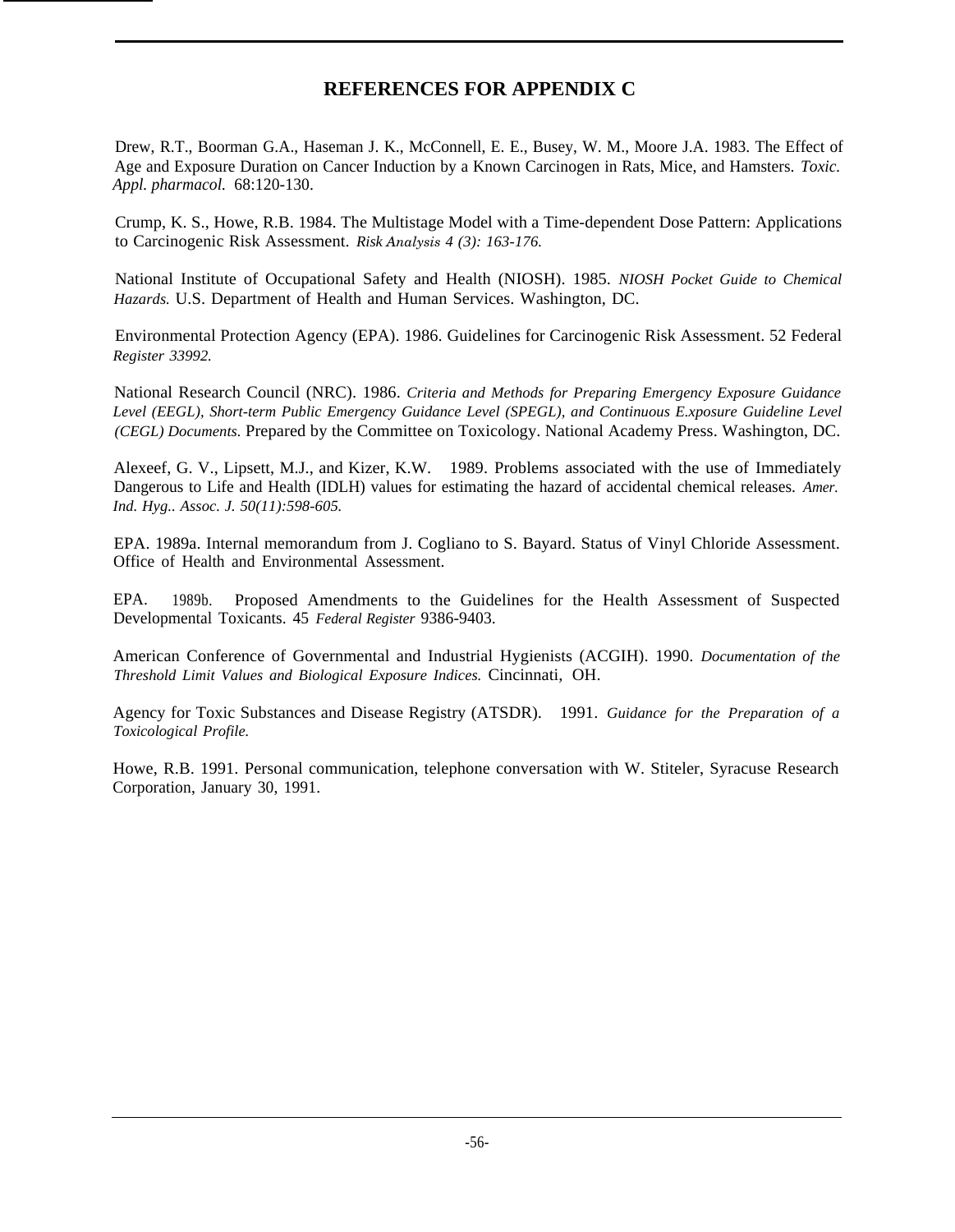# **APPENDIX D RADIATION REMEDIATION TECHNOLOGIES**

This appendix presents two exhibits designed to assist the RPM with the process of using risk information to evaluate and select remediation technologies for sites contaminated with radioactive substances. The first exhibit, Exhibit D-1, summarizes the potential routes by which radioactivity may be released to the air, ground water, surface water, or other media when remedial technologies are implemented. Similar to Exhibit A-2 in Appendix A, Exhibit D-1 groups process variations with similar potential release mechanisms under the technology categories. Exhibit D-1 includes ground and surface water releases under the "water" column, and includes other unique release mechanisms under the "other" column. The reader is referred to EPA's report, *Assessment of Technologies for the Remediation of Radioactively Contaminated Superfund Sites (EPA/540/2-90/001),* for descriptions of each technology listed in Exhibits D-1 and D-2.

The second exhibit, Exhibit D-2, presents a qualitative estimate of the potential short-term risks posed by each technology during its implementation phase, and its potential long-term risks anticipated after cleanup. Potential shortterm risks and potential long-term risks are classified as being low, moderate, or high, or some combination of these levels. This classification scheme is based on the potential for releases of radioactivity arising from the use of these technologies to lead to potential short- and longterm risks. Under this scheme, "low" means a low potential for releases of radioactivity assuming a reasonable worst-case scenario and therefore, a low potential for human health or environmental risk. "Moderate" means a moderate potential for release and risk, and "high" refers to a high potentiaI for release and risk.

Although the determinations of low, moderate, and high potential risks presented in Exhibit D-2 are based on the professional judgment of experienced risk assessors, they are provided only to the RPMs for making preliminary technology screening decisions. The actual risks associated with a remedial alternative at a specific site must be evaluated on a case-by-case basis. That is, technologies rated as high potential risk should not necessarily be eliminated from consideration, nor should technologies rated as low potential risk be considered safe, without evaluation of site-specific factors.

The Agency recognizes that other determinations of degree of potential risks are possible and may be acceptable. (In fact, if remediation technologies are properly designed and excuted, few, if any, of the potential releases and risks may be expected.) Therefore, the RPM is encouraged to consider all qualified source-s of technical information when selecting a radiation remedial technology based on site-specific conditions.

Potential releases of mixed radioactive and nonradioactive hazardous substances are not covered in this appendix due to the limited number of technologies currently available, and the complexities involved in identifying release pathways and mechanisms. Because releases of mixed waste contaminants will warrant additional risk evaluation and considerations, RPMs should consult with a radiation protection specialist prior to selecting a remedial design for these types of sites.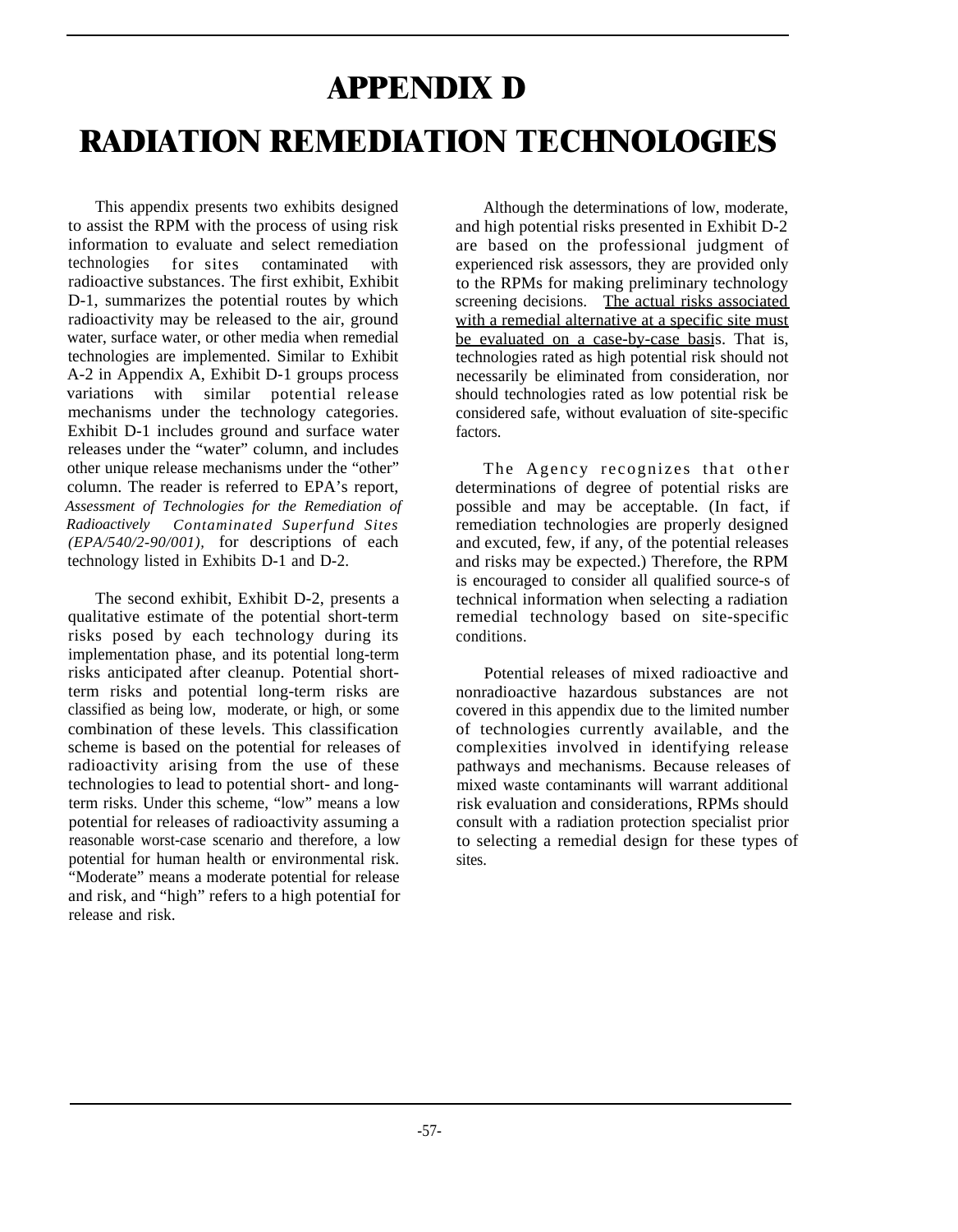# **EXHIBIT D-1**

, .. .

# **POTENTIAL RELEASES OF RADIOACTIVITY ASSOCIATED WITH RADIATION REMEDIATION TECHNOLOGIES**

| <b>Technologies</b>                                    | Air                                                                                                                                   | <b>Water</b>                                                                                                                                                                                | Other'                                                                                                                                                                                                                                    |  |  |  |
|--------------------------------------------------------|---------------------------------------------------------------------------------------------------------------------------------------|---------------------------------------------------------------------------------------------------------------------------------------------------------------------------------------------|-------------------------------------------------------------------------------------------------------------------------------------------------------------------------------------------------------------------------------------------|--|--|--|
|                                                        | <b>SOIL AND SLUDGE TECHNOLOGIES</b>                                                                                                   |                                                                                                                                                                                             |                                                                                                                                                                                                                                           |  |  |  |
| Natural Attenuation<br>(Non-treatment Action)          | Potential emissions of<br>radioactive particulate and<br>volatiles                                                                    | Continued migration of radionuclides<br>to ground water and possible transport<br>to surface water                                                                                          | External radiation exposure due to<br>gamma-emitting radionuclides in<br>soil                                                                                                                                                             |  |  |  |
| <b>Soil Handling</b>                                   |                                                                                                                                       |                                                                                                                                                                                             |                                                                                                                                                                                                                                           |  |  |  |
| Soil Excavation.<br>Transport, and Offsite<br>Disposal | Resuspension of radioactive<br>particulate<br>Enhanced emissions of volatile<br>radionuclides                                         | Enhanced runoff or leaching of<br>radionuclides to surface water or<br>ground water                                                                                                         | Seepage/runoff to soil<br>Enhanced external radiation<br>exposure of workers during<br>excavation, handling, shipping, and<br>disposal<br>Offsite migration of radioactivity<br>due to transport by contaminated<br>vehicles or equipment |  |  |  |
|                                                        | Soil Washing, Extraction, & Bioremediation                                                                                            |                                                                                                                                                                                             |                                                                                                                                                                                                                                           |  |  |  |
| Soil Washing with Water                                | Resuspension of radioactive soil<br>particles and enhanced<br>emissions of volatile<br>radionuclides during handling<br>and treatment | Spills? leaching, and/or runoff of<br>residual radionuclides in washed soil<br>or in process water<br>Accumulation of dissolved or<br>suspended radionuclides in recycled<br>water/solvents | Enhanced external radiation<br>exposure from gamma-emitting<br>radionuclides in soil                                                                                                                                                      |  |  |  |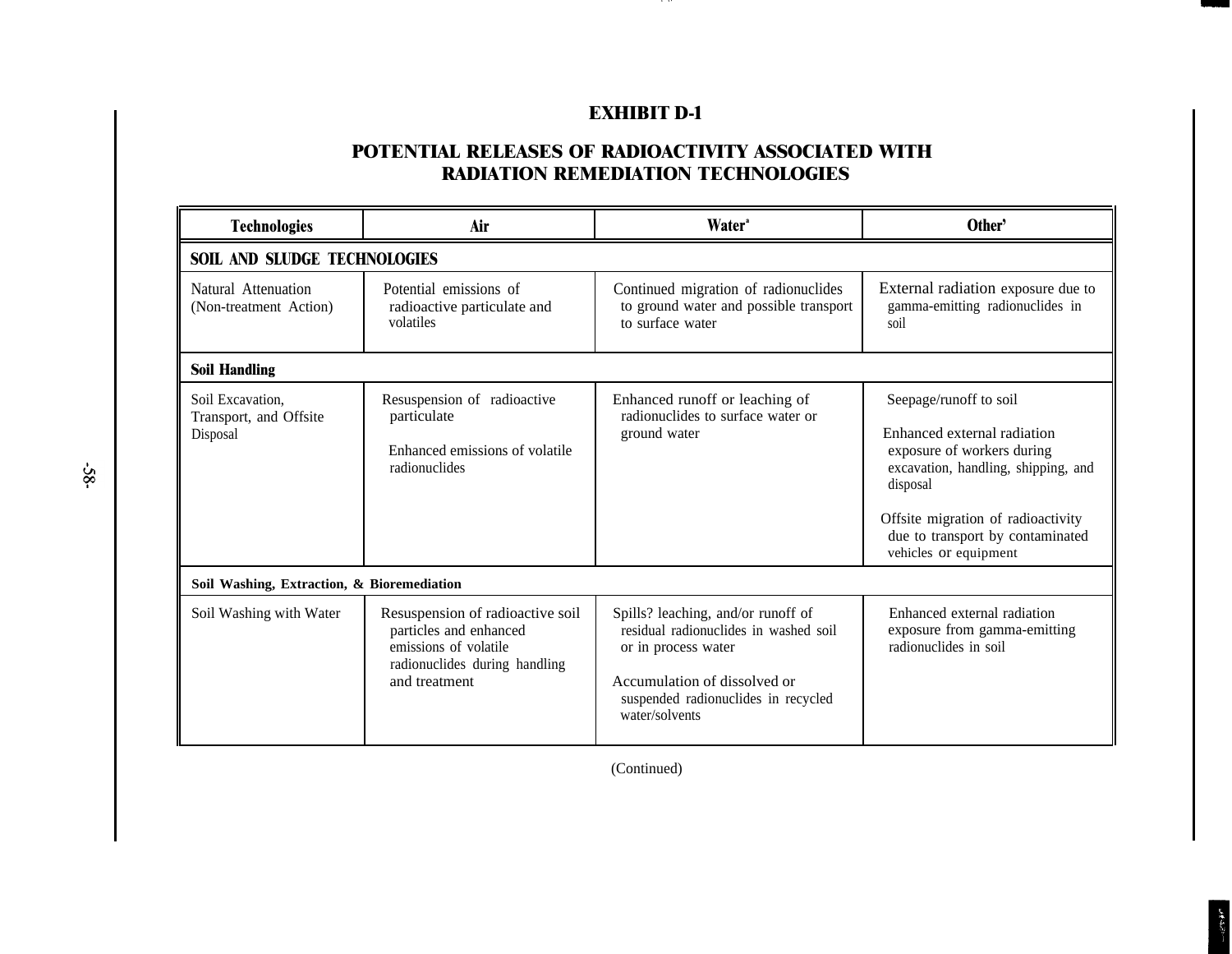### **POTENTIAL RELEASES OF RADIOACTIVITY ASSOCIATED WITH RADIATION REMEDIATION TECHNOLOGIES**

| Technologies*              | Air                                                                                                                                                                                   | <b>Water</b> <sup>*</sup>                                                                                                                                                     | Other <sup>b</sup>                                                                                                           |  |  |
|----------------------------|---------------------------------------------------------------------------------------------------------------------------------------------------------------------------------------|-------------------------------------------------------------------------------------------------------------------------------------------------------------------------------|------------------------------------------------------------------------------------------------------------------------------|--|--|
|                            | Soil Washing, Extraction, & Bioremediation (Continued)                                                                                                                                |                                                                                                                                                                               |                                                                                                                              |  |  |
| <b>Chemical Extraction</b> | • Potential emissions of volatile<br>chemicals and radioactive<br>particulate and volatiles during<br>handling and treatment                                                          | • Spills, leaching, and/or runoff of<br>residual radionuclides in process<br>water<br>• Accumulation of dissolved or<br>suspended radionuclides in recycled<br>water/solvents | • Spills or leakage of extract with<br>high concentrations of radioactive<br>contaminants and solvents from<br>storage tanks |  |  |
| <b>Bioremediation</b>      | Areal or fugitive emissions of<br>$\bullet$<br>radioactive particulate and<br>volatiles<br>Exhaust stack emissions of<br>incinerated biosorbants<br>containing residual radioactivity | · Discharge of process water<br>containing residual radioactivity<br>• Inadvertent spills or leaching of<br>radionuclides                                                     | External radiation exposure from<br>biomass containing residual<br>gamma-emitting radionuclides                              |  |  |
| <b>Immobilization</b>      |                                                                                                                                                                                       |                                                                                                                                                                               |                                                                                                                              |  |  |
| Capping                    | • Continued emissions of some<br>volatile radionuclides after<br>capping                                                                                                              | • Leaching and horizontal migration of<br>radionuclides to ground water with<br>rain water infiltration                                                                       | • Partial reduction of external<br>radiation exposure                                                                        |  |  |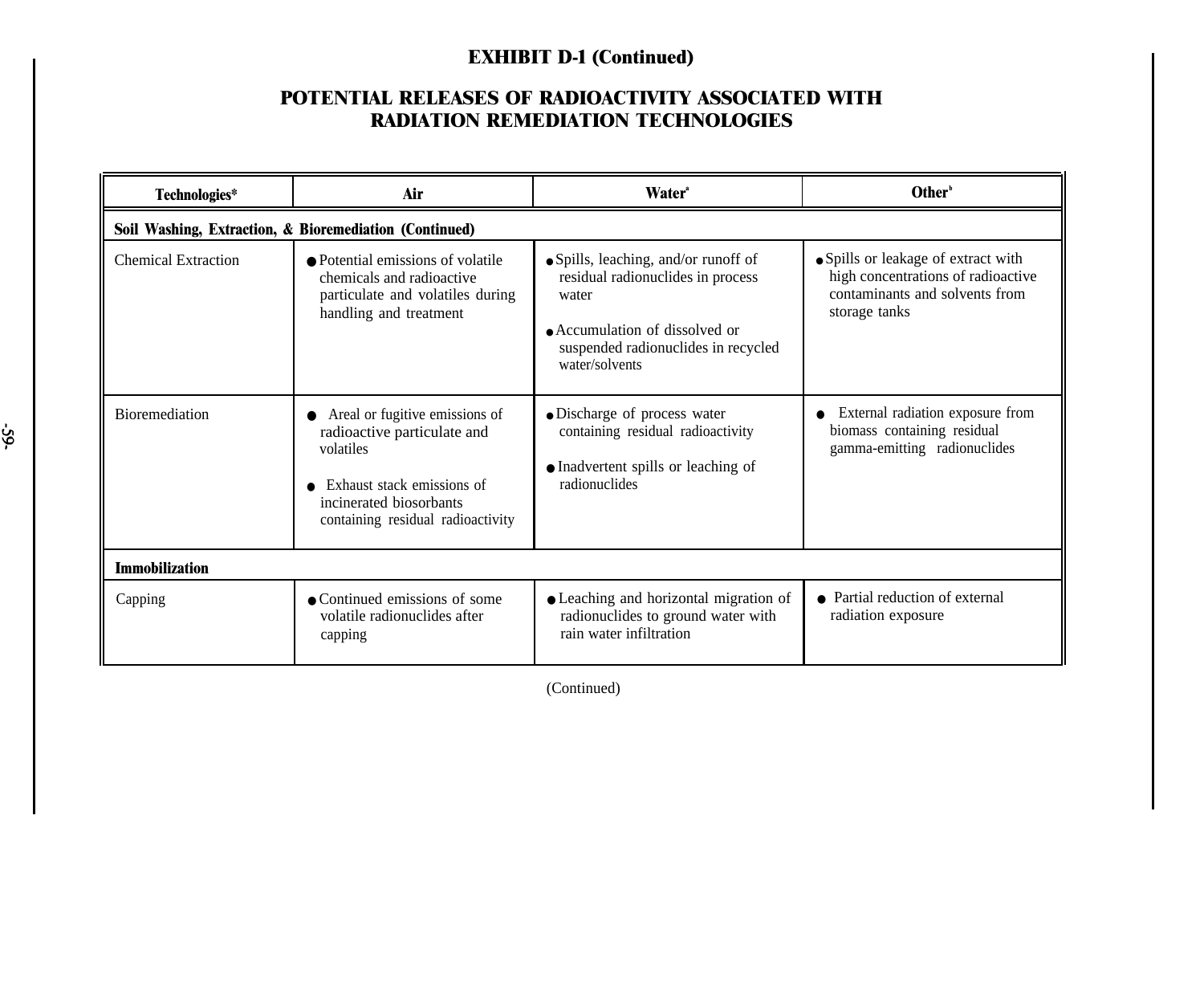THE COMPONENTIAL COMPONENT TO THE PLAST WAS CITED FOR THE CHILICAL PROVIDED WAS CITED AND RELEASED FOR A STATE OF THE

# **POTENTIAL RELEASES OF RADIOACTIVITY ASSOCIATED WITH RADIATION REMEDIATION TECHNOLOGIES**

| Technologies*                                      | Air                                                                                                                                                                                                                                | <b>Water</b> <sup>*</sup>                                                                                                                                       | Other <sup>b</sup>                                                                                                                         |  |  |
|----------------------------------------------------|------------------------------------------------------------------------------------------------------------------------------------------------------------------------------------------------------------------------------------|-----------------------------------------------------------------------------------------------------------------------------------------------------------------|--------------------------------------------------------------------------------------------------------------------------------------------|--|--|
| In-situ Vitrification                              | • Volatilization of certain<br>radionuclides during treatment<br>• Cracks or fissures in vitrified<br>mass may act as conduits for the<br>release of volatile radionuclides                                                        | • Possible leaching and migration of<br>radionuclides to ground water due to<br>soil matrix destabilization                                                     | · External radiation exposure in<br>radium contaminated soils due to<br>the buildup of radon decay<br>products                             |  |  |
| <b>GROUND WATER AND SURFACE WATER TECHNOLOGIES</b> |                                                                                                                                                                                                                                    |                                                                                                                                                                 |                                                                                                                                            |  |  |
| Natural Attenuation<br>(Non-treatment Action)      | • Continued transport of radionuclides<br>• Potential buildup of volatile<br>to the aquifer and possible discharge<br>radionuclides (eg, radon) in<br>to surface water<br>ground-water and municipal<br>water distribution systems |                                                                                                                                                                 | • Potential deposition of radioactive<br>sediments in surface water over<br>large areas (eg, river basins)                                 |  |  |
| Filtration                                         | • Fugitive emissions of volatile<br>radionuclides                                                                                                                                                                                  | • Discharge of effluent water containing<br>dissolved radioactive solids                                                                                        | • Potential leaching of radionuclide.s<br>from filter cakes or sludge<br>• External radiation exposure from<br>radioactive cakes or sludge |  |  |
| Granular Activated<br>Carbon Adsorption            | • Potential stack emissions of<br>volatile radionuclides upon<br>saturation or breakthrough                                                                                                                                        | • Discharge of treated water containing<br>residual radioactive contamination<br>• Possible release of radionuclides due<br>to backflushing and/or regeneration | • Potential external radiation<br>exposure due to the sorption and<br>buildup of gamma-emitting<br>radionuclides                           |  |  |
| Ion Exchange                                       | • Potential for off-gassing of<br>volatile radioactive decay<br>products from parent nuclides<br>on resin columns                                                                                                                  | • Discharge of treated water containing<br>residual radioactive contamination<br>• Possible release of radionuclides due<br>to backflushing or regeneration     | • Potential external radiation<br>exposure due to the buildup of<br>gamma-emitting radionuclides                                           |  |  |

\$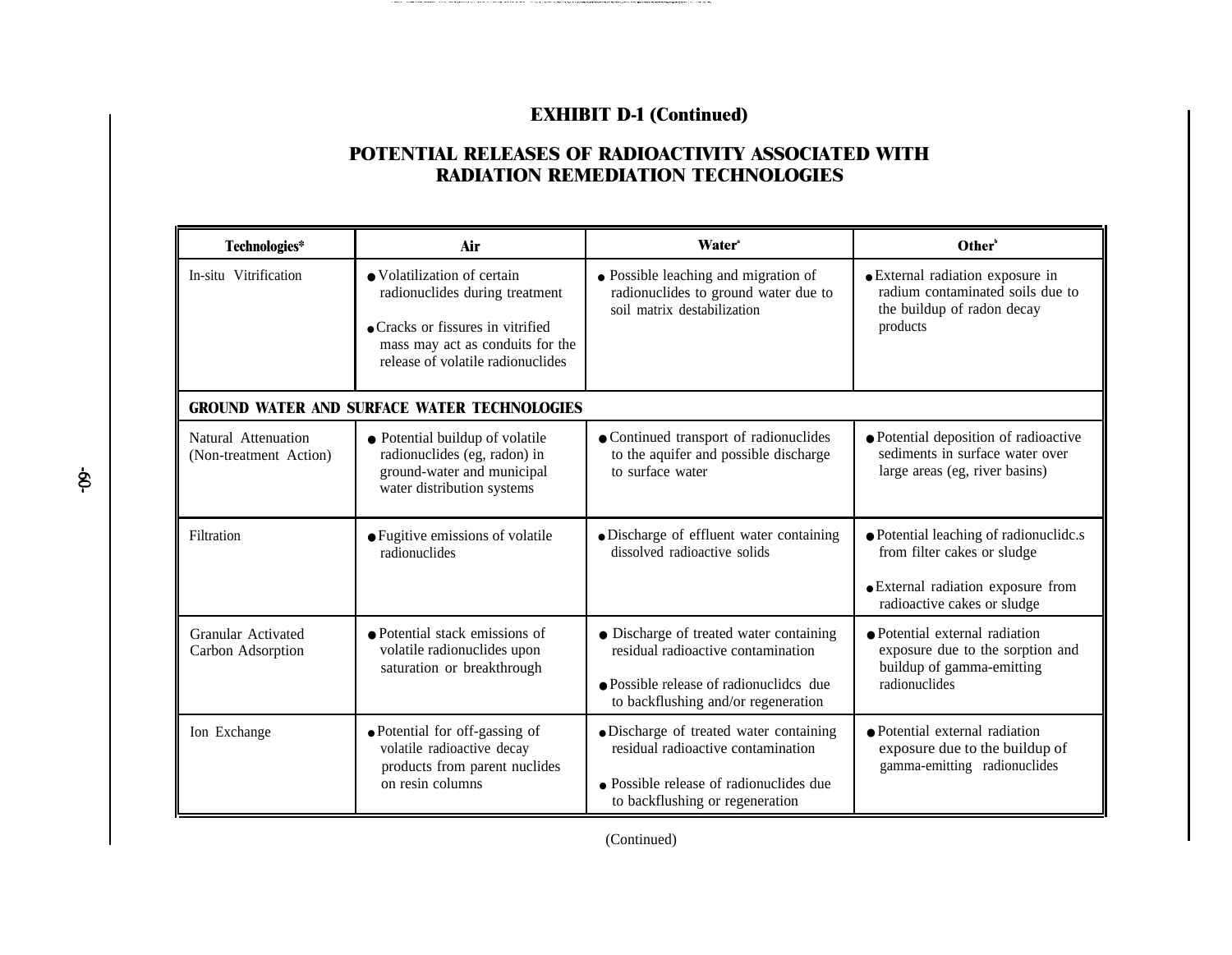#### **POTENTIAL RELEASES OF RADIOACTIVITY ASSOCIATED WITH RADIATION REMEDIATION TECHNOLOGIES**

#### **NOTES**

\* Source for radiation remediation technologies US Environmental Protection Agency (EPA). 1990. *Assessment of Technologies for the Remediation of Radioactively Contaminated Superfund Sites. EPA/540/2-90/OOl.*

<sup>a</sup>In general, seepage and leaching are more likely to affect ground water, but could also lead to surface water contamination. Runoff and discharge are releases that will most likely contaminate surface water, but may also lead to ground-water contamination.

<sup>b</sup>Other releases include treatment residuals requiring further remediation and/or special handling and disposal considerations. External radiation exposure due to the presence of gamma-emitting radionuclides in treatment residues should also be considered as a potential human health exposure pathway, even though this pathway does not involve the physical release of radionuclides into the environment. The risk assessor should also consider other common technologies used to remediate ground water and surface water contaminated with radioactive substances, such as aeration, evaporation, distillation and solvent extration, not included in Exhibits D-1 or D-2.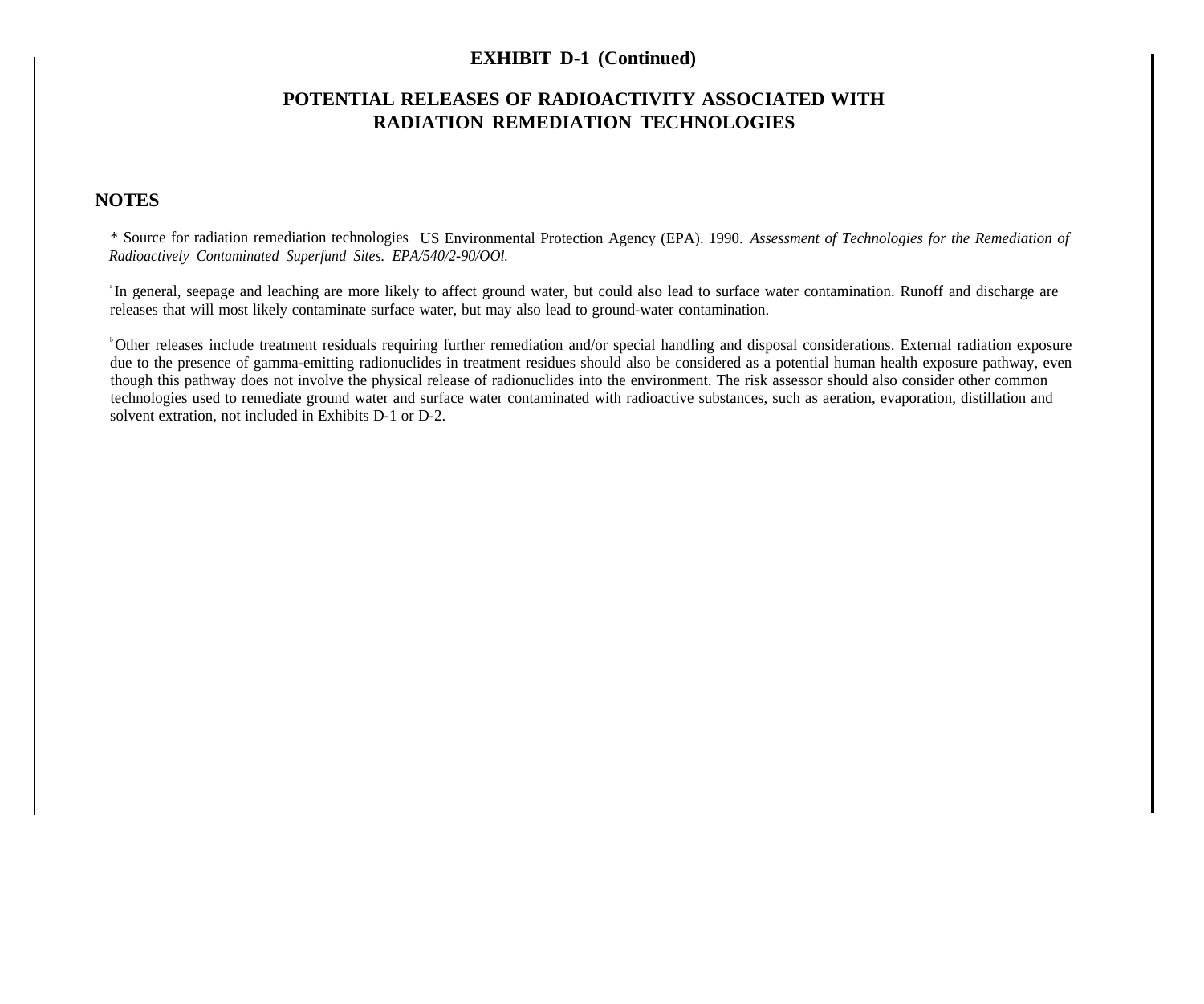#### **EXHIBIT D-2**

#### **DEGREE OF POTENTIAL SHORT- AND LONG-TERM RISKS ASSOCIATED WITH RADIATION REMEDIATION TECHNOLOGIES**

| Technologies*                                          | Potential for<br><b>Short-term Risks</b> | <b>Potential for</b><br><b>Long-term Risks</b> | <b>Comments</b>                                                                                                                                                                                                                                                                                                                                                                   |  |
|--------------------------------------------------------|------------------------------------------|------------------------------------------------|-----------------------------------------------------------------------------------------------------------------------------------------------------------------------------------------------------------------------------------------------------------------------------------------------------------------------------------------------------------------------------------|--|
| <b>SOIL AND SLUDGE TECHNOLOGIES</b>                    |                                          |                                                |                                                                                                                                                                                                                                                                                                                                                                                   |  |
| Natural Attenuation<br>(Non-treatment)<br>Action)      | High                                     | High                                           | • The No Action alternative will not meet the two NCP threshold criteria: $(1)$<br>protection of human health and environment, and (2) compliance with ARARs<br>• Migration and release of radioactive contaminants would be expected to continue<br>unless abated or mitigated                                                                                                   |  |
| <b>Soil Handling</b>                                   |                                          |                                                |                                                                                                                                                                                                                                                                                                                                                                                   |  |
| Soil Excavation,<br>Transport, and Offsite<br>Disposal | Moderate/High                            | None/Low                                       | • During excavation, the potential for short-term radiation risks to remedial workers<br>onsite and to the general public offsite may be moderate to high<br>• Once the source or sources of radioactivity has or have been removed, the<br>potential for long-term risks should be minimal or non-existent, depending on the<br>level of residual radioactivity remaining onsite |  |
| Soil Washing, Extraction, & Bioremediation             |                                          |                                                |                                                                                                                                                                                                                                                                                                                                                                                   |  |
| Soil Washing with<br>Water                             | Moderate                                 | Low                                            | • During excavation and soil washing, the potential for short-term radiation risks to<br>remedial workers onsite and to the general public offsite may be moderate<br>· Depending on the level of residual radioactivity remaining, the potential for long-<br>term risks may be low to moderate                                                                                  |  |
| <b>Chemical Extraction</b>                             | Moderate/High                            | Low/Moderate                                   | • During excavation and chemical extraction, the potential for short-term radiation<br>risks to workers onsite and to the general public offsite may be moderate to high<br>• The potential for long-term risks depend upon the chemical and radiological<br>characteristics of the treated soil recycled back into native soil                                                   |  |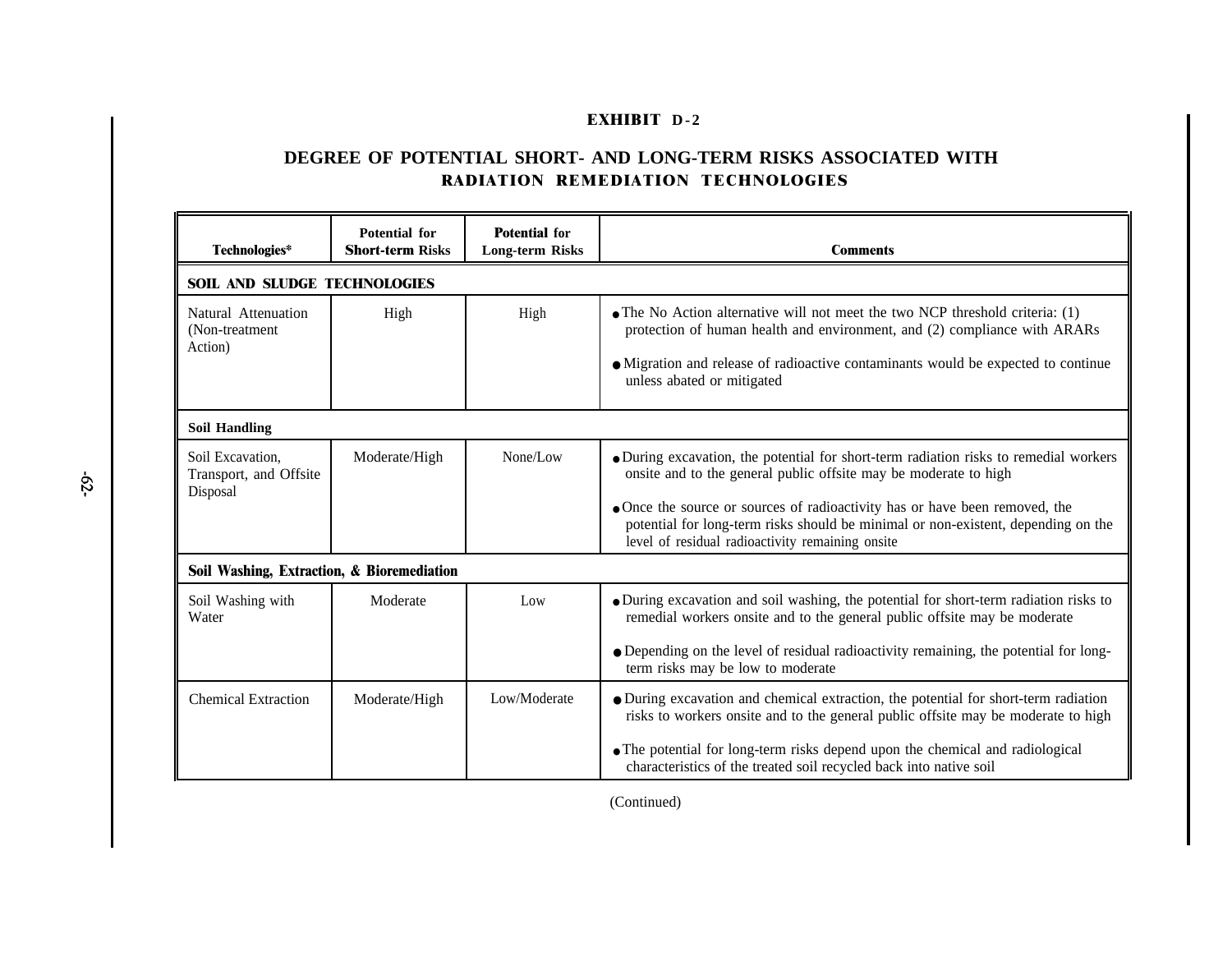## **EXHIBIT D-2 (Continued)**

## **DEGREE OF POTENTIAL SHORT- AND LONG-TERM RISKS ASSOCIATED WITH RADIATION REMEDIATION TECHNOLOGIES**

| Technologies*                                          | <b>Potential for</b><br><b>Short-term</b><br><b>Risks</b> | <b>Potential for</b><br>Long-term<br><b>Risks</b> | <b>Comments</b>                                                                                                                                                                                                                                                                                                                                                    |  |  |
|--------------------------------------------------------|-----------------------------------------------------------|---------------------------------------------------|--------------------------------------------------------------------------------------------------------------------------------------------------------------------------------------------------------------------------------------------------------------------------------------------------------------------------------------------------------------------|--|--|
| Soil Washing, Extraction, & Bioremediation (Continued) |                                                           |                                                   |                                                                                                                                                                                                                                                                                                                                                                    |  |  |
| <b>Bioremediation</b>                                  | Moderate                                                  | Moderate                                          | • Accidental spillage of radioactivity from biotreatment solutions, off-gassing of volatile<br>radionuclides, and elevated external radiation exposures may contribute to the potential for<br>moderate short-term radiation risks                                                                                                                                 |  |  |
|                                                        |                                                           |                                                   | • Long-term risks depend upon the chemical and radiological characteristics of the treated<br>soil recycled back into native soil In general, these risks should be low to moderate                                                                                                                                                                                |  |  |
| <b>Immobilization</b>                                  |                                                           |                                                   |                                                                                                                                                                                                                                                                                                                                                                    |  |  |
| Capping                                                | Low/Moderate                                              | Moderate/High                                     | • Short-term radiation risks to workers and offsite populations should be low to moderate,<br>provided that the source or sources of radioactivity are not excavated before capping                                                                                                                                                                                |  |  |
|                                                        |                                                           |                                                   | • Since the sources of radioactivity will be left in place, long-term risks to human health and<br>the environment may be moderate to high depending on the extent to which the cap is<br>capable of preventing the migration of radionuclides in the future                                                                                                       |  |  |
| In-situ<br>Vitrification                               | Moderate/High                                             | Moderate                                          | • Initially, both radiation and physical hazards contribute to the moderate to high potential<br>for short-term radiation risks posed by the use of this technology, primarily to onsite<br>workers                                                                                                                                                                |  |  |
|                                                        |                                                           |                                                   | • Since the stability and long-term integrity of vitrified soils containing radioactive materials<br>remain unverified in the field at the present time, and since the buildup of radon decay<br>products in vitrified soils may increase external exposure rates with time, potential long-<br>term radiation risks to the general public may be moderate to high |  |  |

(Continued)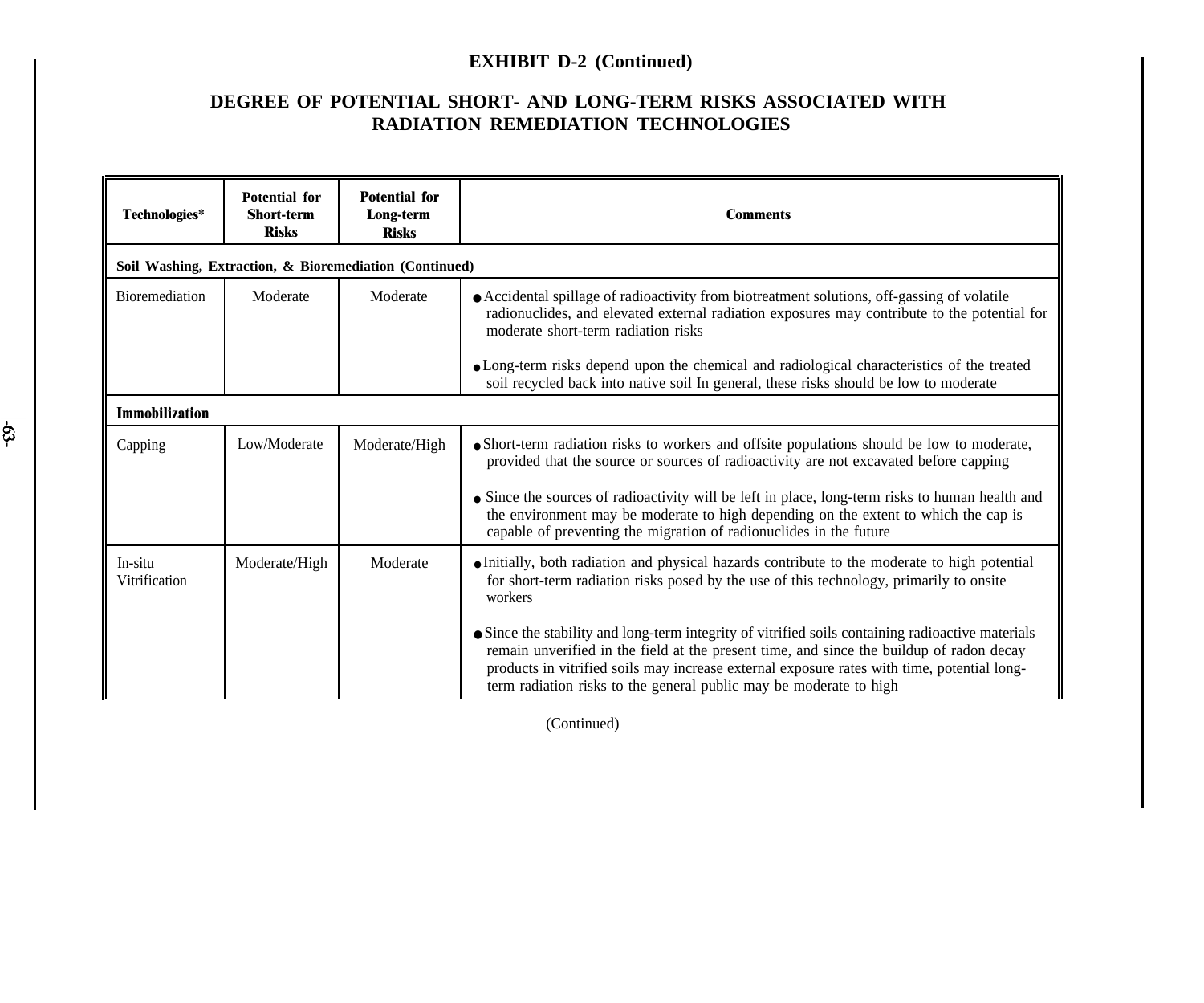## **EXHIBIT D-2 (Continued)**

## **DEGREE OF POTENTIAL SHORT- AND LONG-TERM RISKS ASSOCIATED WITH RADIATION REMEDIATION TECHNOLOGIES**

| Technologies*                                            | Potential for<br><b>Short-term</b><br><b>Risks</b> | Potential for<br>Long-term<br><b>Risks</b> | Comments                                                                                                                                                                                                                                                                                                                                                                                                                                                                                                                                                                                                                                          |  |
|----------------------------------------------------------|----------------------------------------------------|--------------------------------------------|---------------------------------------------------------------------------------------------------------------------------------------------------------------------------------------------------------------------------------------------------------------------------------------------------------------------------------------------------------------------------------------------------------------------------------------------------------------------------------------------------------------------------------------------------------------------------------------------------------------------------------------------------|--|
| <b>GROUND WATER AND SURFACE WATER TECHNOLOGIES</b>       |                                                    |                                            |                                                                                                                                                                                                                                                                                                                                                                                                                                                                                                                                                                                                                                                   |  |
| <b>Granular</b><br><b>Activated Carbon</b><br>Adsorption | Low/Moderate                                       | Low                                        | • The buildup of radon and radon progeny on activated charcoal may increase both<br>potential short- and long-term risks of external radiation exposures to workers<br>Regeneration of GAC may release radionuclides that are not well sorbed Disposal of<br>spent GAC containing elevated concentrations of lead-210 (and chemical contaminants)<br>may pose handling problems Buildup of radon and other radionuclides on GAC also<br>depends on: $(1)$ the concentrations of radionuclides in the ground or surface waters; $(2)$<br>collection efficiencies; (3) GAC breakthrough time, and; (4) the change-out or<br>regeneration cycle time |  |
| Ion Exchange                                             | Low/Moderate                                       | Low                                        | • Similar to the potential risks posed by the treatment of radionuclides in ground water and<br>surface water using filtration or carbon absorption techniques, the potential for short- and<br>long-term risks posed by the collection of radionuclides on ion exchange resins depends<br>primarily on the radionuclide-specific collection efficiency and water concentrations In<br>general, these potential risks may be low to moderate                                                                                                                                                                                                      |  |

\$

\* Source for radiation remediation technologies: U.S. Environmental Protection Agency (EPA). 1990. *Assessment of Technologies for the Remediation of Radioactively Contaminated Superfund Sites.* Office of Solid Waste and Emergency Response. EPA/540/2-90/001.